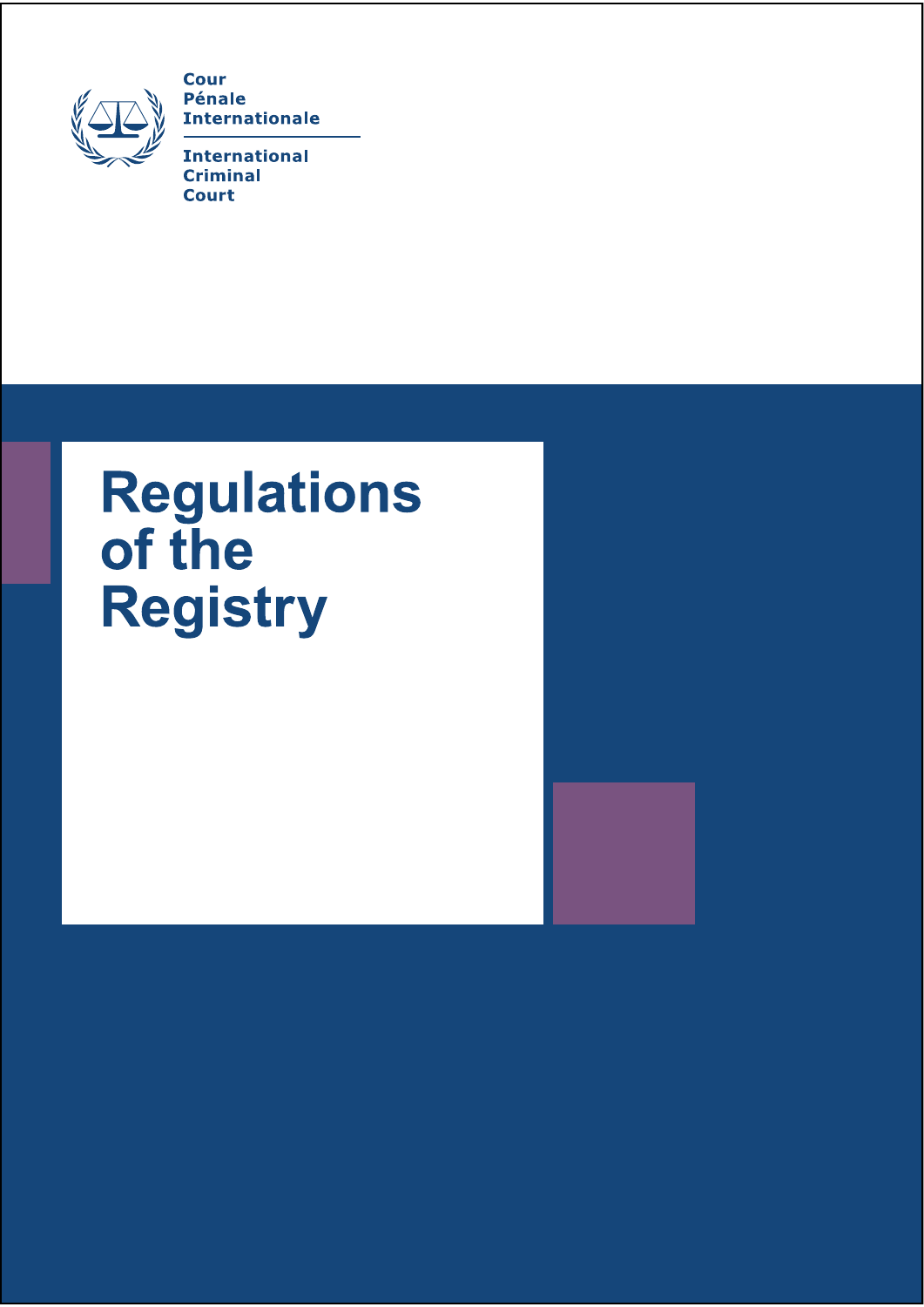# **Regulations** of the **Registry**

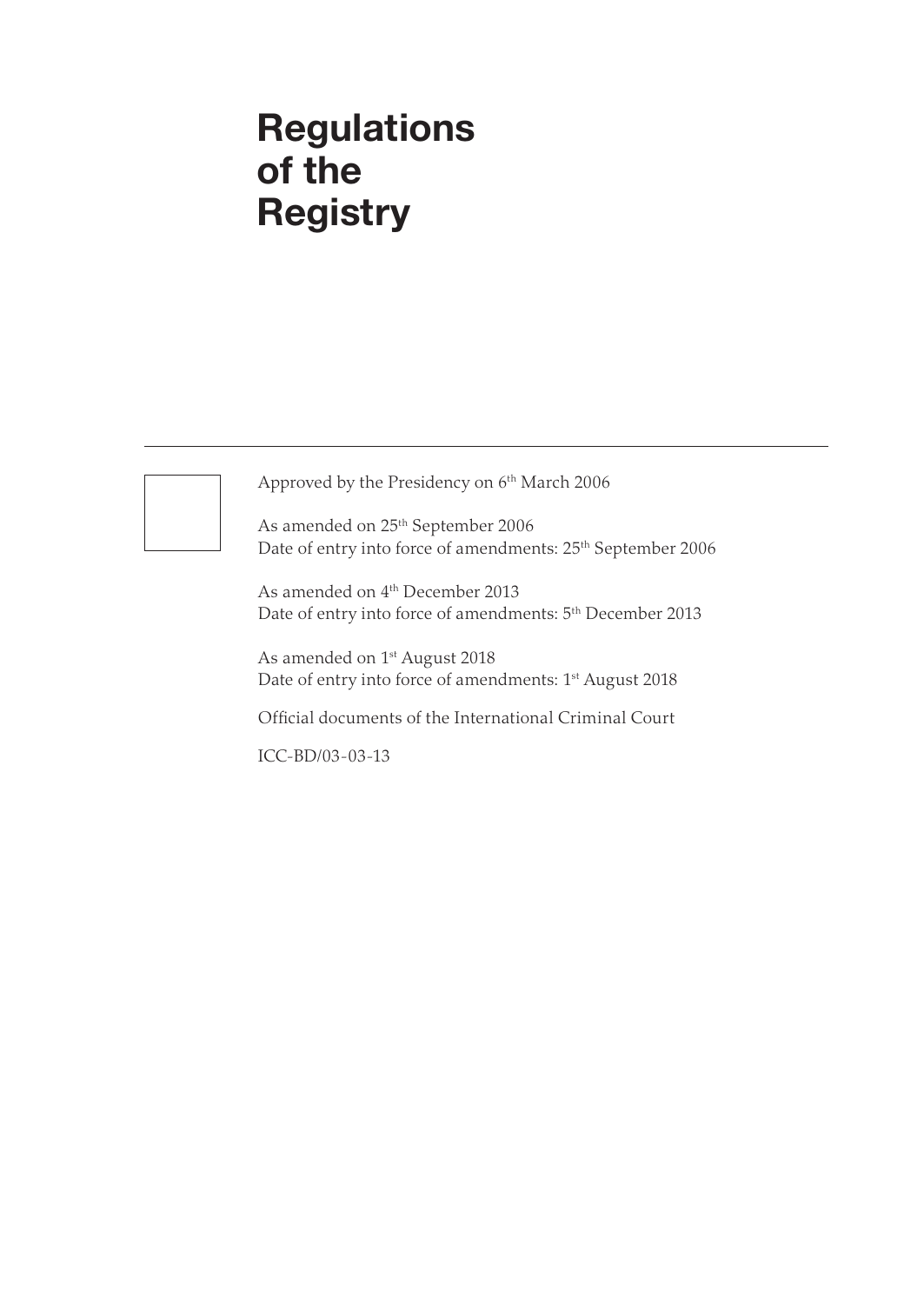**Published by the International Criminal Court ISBN No. 92-9227-345-0 ICC-PIOS-LT-03-003/18\_Eng**

Copyright © International Criminal Court 2018 All rights reserved

International Criminal Court | Po Box 19519 | 2500 CM | The Hague | The Netherlands | **www.icc-cpi.int**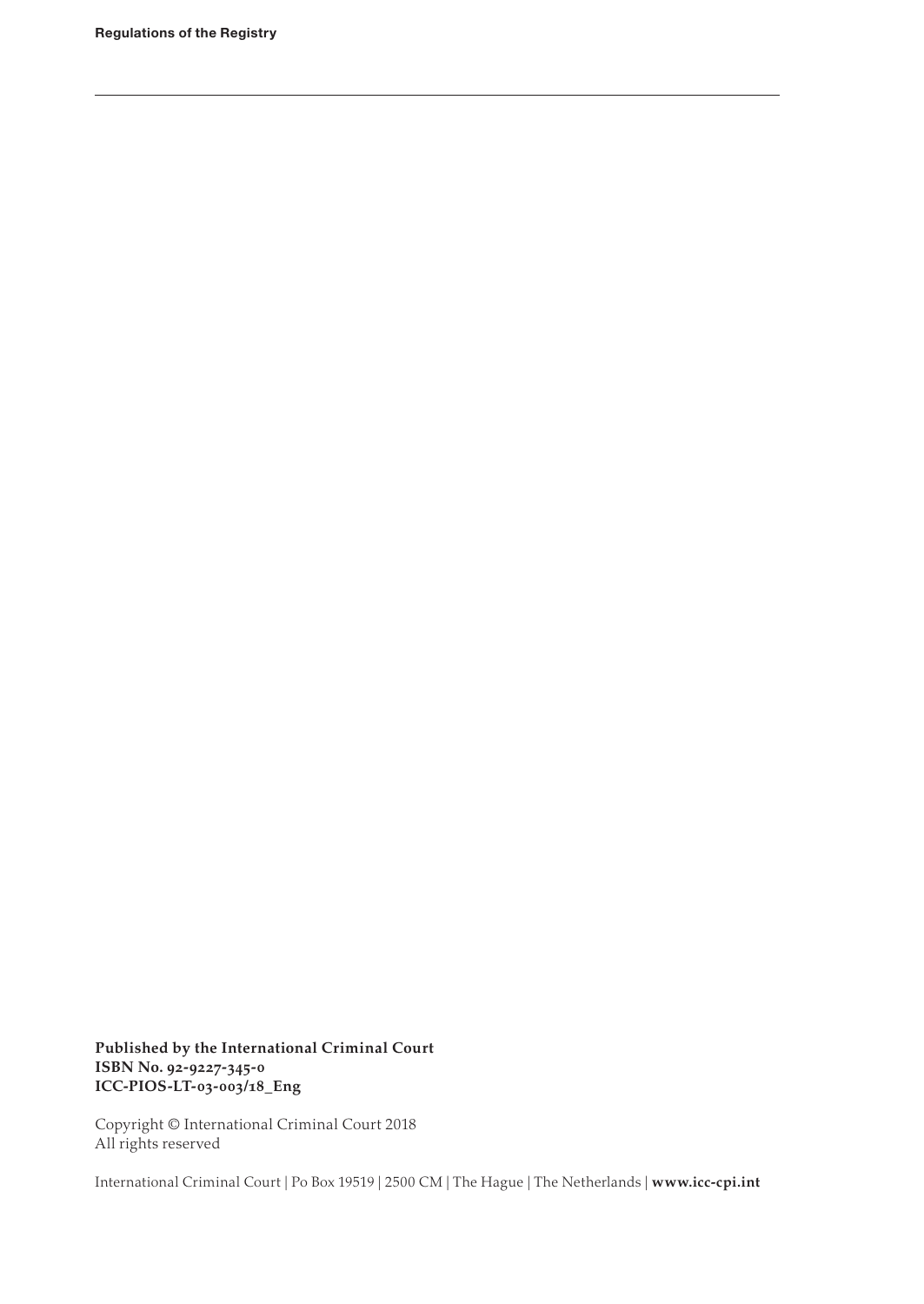# **Table of Contents**

| Chapter 1        | <b>General Provisions</b>                                                       | 1              |
|------------------|---------------------------------------------------------------------------------|----------------|
| Regulation 1     | Adoption of these Regulations                                                   | 1              |
| Regulation 2     | Use of terms                                                                    | $\mathbf{1}$   |
| Regulation 3     | Designation of members of the Advisory Committee on Legal Texts                 | $\overline{2}$ |
| Regulation 4     | Amendments to these Regulations                                                 | 3              |
| Regulation 5     | Publication of the Official Journal                                             | $\overline{4}$ |
| Regulation 5 bis | Public information and outreach                                                 | 4              |
| Regulation 6     | Website of the Court                                                            | $\overline{4}$ |
| Regulation 7     | Tableau de bord                                                                 | $\overline{4}$ |
| Regulation 8     | Presence in the field                                                           | $\overline{4}$ |
| Chapter 2        | <b>Proceedings before the Court</b>                                             | 5              |
| Section 1        | Provisions related to all stages of the proceedings                             | 5              |
| Subsection 1     | General provisions                                                              | 5              |
| Regulation 9     | Non-compliance with the Regulations of the Court or with orders of a<br>Chamber | 5              |
| Regulation 10    | E-court system                                                                  | 5              |
| Regulation 11    | Templates for use during the proceedings                                        | 5              |
| Regulation 12    | Templates and standard forms for the administration and servicing of the        |                |
|                  | Court                                                                           | 5              |
| Regulation 13    | Authentication of documents, material, orders and decisions                     | 6              |
| Regulation 14    | Levels of confidentiality                                                       | 6              |
| Subsection 2     | Access and storage                                                              | 6              |
| Regulation 15    | Registry vault                                                                  | 6              |
| Regulation 16    | Access to the record and to the original form of evidence and audiovisual       |                |
|                  | recordings of the proceedings                                                   | 6              |
| Regulation 17    | Copies of audio and video recordings of proceedings                             | 7              |
| Regulation 18    | Implementation of orders of a Chamber for disclosure of a record of closed      |                |
|                  | proceedings                                                                     | 7              |
| Regulation 19    | Judicial archives                                                               | 7              |
| Subsection 3     | Composition of situation or case record                                         | 8              |
| Regulation 20    | Opening of a situation or case record                                           | 8              |
| Regulation 21    | Content of a situation or case record                                           | 8              |
| Regulation 22    | Transfer from one record to another                                             | 9              |
| Regulation 23    | Stamp certifying copies                                                         | 9              |
| Subsection 4     | Registration procedures                                                         | 10             |
| Regulation 24    | Filing of documents, material, orders and decisions with the Registry           | 10             |
| Regulation 25    | Registration of corrections and redactions to documents, material, orders       |                |
|                  | or decisions                                                                    | 10             |
| Regulation 26    | Registration of documents, material, orders and decisions                       | 11             |
| Regulation 27    | Numbering procedure                                                             | 12             |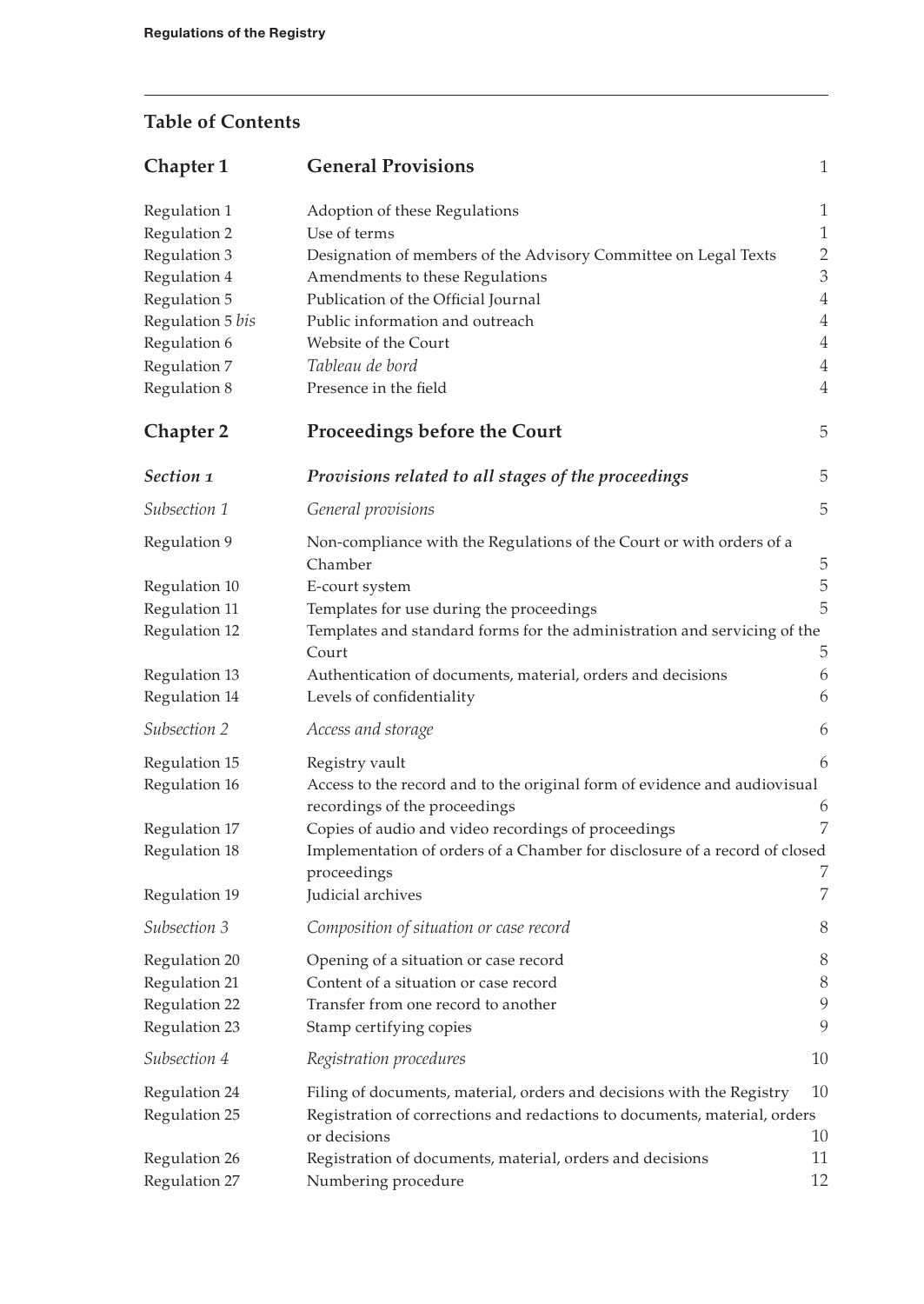| Regulation 28<br>Numbering and registration of evidence during a hearing<br>Regulation 29<br>Numbering and registration of documents and material other than | 12                                                                          |
|--------------------------------------------------------------------------------------------------------------------------------------------------------------|-----------------------------------------------------------------------------|
| evidence presented during a hearing                                                                                                                          | 14                                                                          |
| Registration of correspondence<br>Regulation 30                                                                                                              | 14                                                                          |
| Registration of audiovisual recordings of proceedings<br>Regulation 31                                                                                       | 14                                                                          |
| Regulation 32<br>Numbering and registration of the transcript                                                                                                | 15                                                                          |
| Regulation 33<br>Registration of communications                                                                                                              | 15                                                                          |
| Subsection 5<br>Notification                                                                                                                                 | 16                                                                          |
| Method of notification<br>Regulation 34                                                                                                                      | 16                                                                          |
| Method of notification to States<br>Regulation 35                                                                                                            | 17                                                                          |
| Regulation 35 bis<br>Recipients of notification                                                                                                              | 17                                                                          |
| Subsection 6<br>Scheduling of judicial activities                                                                                                            | 17                                                                          |
|                                                                                                                                                              |                                                                             |
| Regulation 36<br>Scheduling                                                                                                                                  | 17                                                                          |
| Subsection 7<br>Proceedings                                                                                                                                  | 18                                                                          |
| Regulation 37<br>Management of proceedings                                                                                                                   | 18                                                                          |
| Regulation 38<br>Information session on proceedings management                                                                                               | 18                                                                          |
| Regulation 39<br>Duty officer of the Registry                                                                                                                | 18                                                                          |
| Regulation 40<br>Courtroom officer                                                                                                                           | 18                                                                          |
| Audio and video recording of hearings<br>Regulation 41                                                                                                       | 19                                                                          |
| Regulation 42 Broadcasting                                                                                                                                   | 20                                                                          |
| Regulation 43                                                                                                                                                | Requests under regulation 21, sub-regulation 8 of the Regulations of the    |
| Court                                                                                                                                                        | 20                                                                          |
| Communications under rule 102<br>Regulation 44                                                                                                               | 20                                                                          |
| Regulation 45<br>Arrangements for live testimony by means of audio or video-link<br>technology                                                               | 21                                                                          |
| Regulation 46                                                                                                                                                | 21<br>Conduct of live testimony by means of audio or video-link technology  |
| Regulation 47                                                                                                                                                | Participation in the proceedings via video link of an accused or of persons |
| to whom article 55, paragraph 2, or article 58 applies or of victims                                                                                         | 22                                                                          |
| Proceedings outside the seat of the Court<br>Regulation 48                                                                                                   | 22                                                                          |
| Regulation 49<br>Transmission of an order for safe conduct                                                                                                   | 22                                                                          |
| Subsection 8<br>Transcripts                                                                                                                                  | 22                                                                          |
|                                                                                                                                                              |                                                                             |
| Regulation 50<br>Different versions of transcripts                                                                                                           | 22                                                                          |
| Regulation 51<br>Index of transcripts                                                                                                                        | 23                                                                          |
| Subsection 9<br>Evidence                                                                                                                                     | 23                                                                          |
| Regulation 52<br>Presentation of evidence during a hearing                                                                                                   | 23                                                                          |
| Regulation 53<br>Handling of evidence during a hearing                                                                                                       | 24                                                                          |
| Regulation 54<br>Storage of the original form of evidence                                                                                                    | 24                                                                          |
| Regulation 55<br>Witnesses                                                                                                                                   | 24                                                                          |
| Regulation 56<br>Experts                                                                                                                                     | 25                                                                          |
| Section 2<br>Language services of the Registry                                                                                                               | 26                                                                          |
| Subsection 1<br><i>General provisions</i>                                                                                                                    | 26                                                                          |
| Regulation 57<br>Scope of application of this section                                                                                                        | 26                                                                          |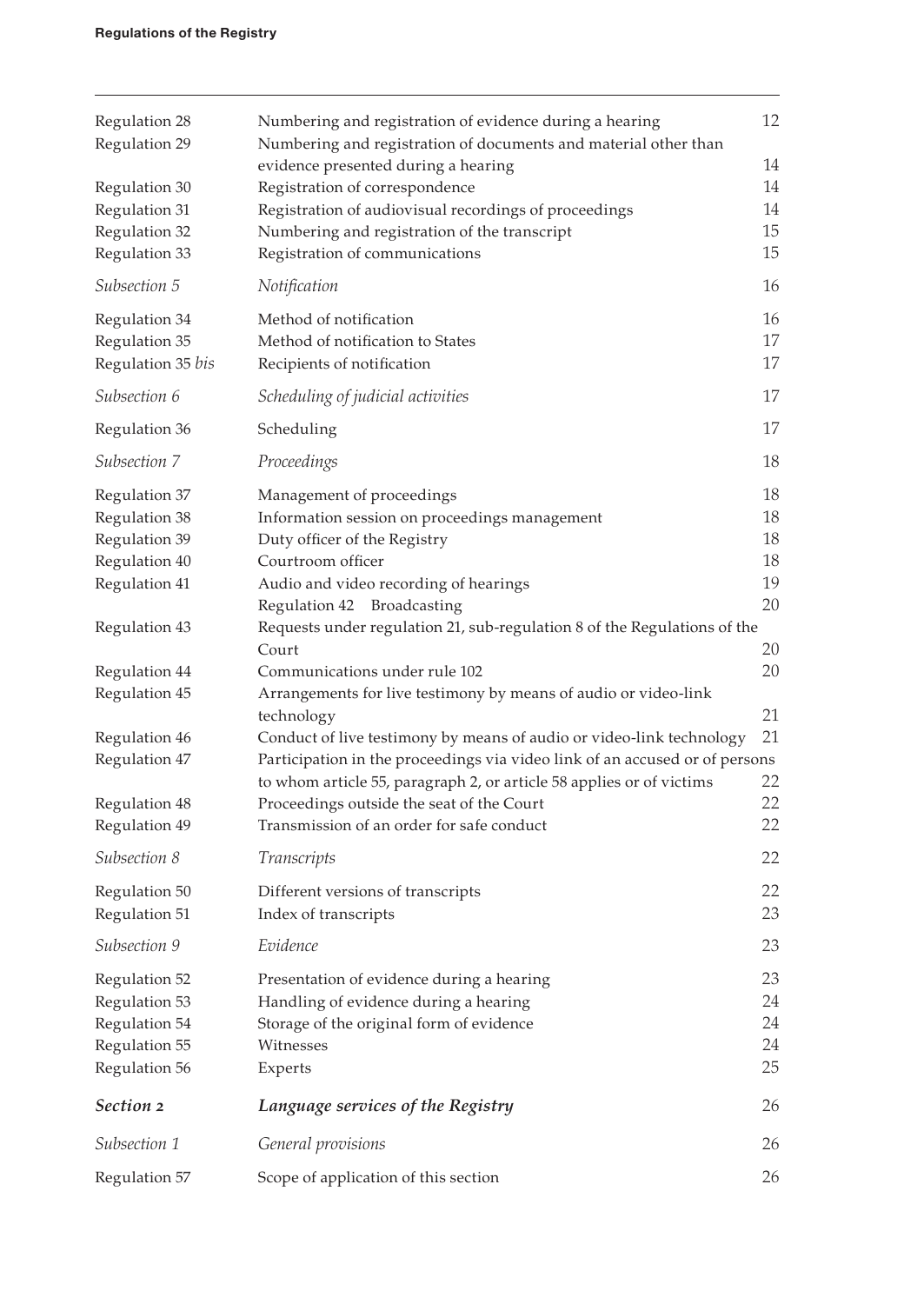| Regulation 58                  | Requests for language services                                         | 26       |
|--------------------------------|------------------------------------------------------------------------|----------|
| Regulation 59                  | Duty roster                                                            | 26       |
| Regulation 60                  | Linguistic assistance and special assignments                          | 27       |
| Subsection 2                   | Court, conference and field interpretation matters                     | 27       |
| Regulation 61                  | Modes of interpretation                                                | 27       |
| Regulation 62                  | Role of team coordinator                                               | 28       |
| Regulation 63                  | Use of audio and/or video recordings in the proceedings                | 28       |
| Regulation 64                  | Interpretation services provided at hearings                           | 28       |
| Regulation 65                  | Quality control and linguistic problems at hearings                    | 29       |
| Regulation 66                  | Interpretation services provided on assignments other than hearings    | 30       |
| Regulation 67                  | Requirements relating to the work environment and preparation          | 30       |
| Regulation 68                  | Field interpretation                                                   | 30       |
| Regulation 69                  | Training material for interpreters                                     | 31       |
| Subsection 3                   | <i>Translation matters</i>                                             | 31       |
| Regulation 70                  | Modes of translation                                                   | 31       |
| Regulation 71                  | Consultation with the author and/or requester of a translation         | 32       |
| Regulation 72                  | Official Court translations                                            | 32       |
| Regulation 73                  | Redaction of official Court translations                               | 33       |
| Regulation 74                  | Delivery of official Court translations                                | 33       |
| Regulation 75                  | Issues arising from translation                                        | 33       |
| Section 3                      | Procedures in respect of restriction and deprivation of liberty        | 33       |
| Regulation 76                  | Transmission of a request for the arrest and surrender                 | 33       |
| Regulation 77                  | Information on arrest and surrender                                    | 34       |
| Regulation 78                  | Transmission of a summons to appear                                    | 35       |
| Chapter 3                      | Responsibilities of the Registrar relating to Victims and<br>Witnesses | 36       |
| Section 1                      | <b>Assistance to Victims and Witnesses</b>                             | 36       |
| Regulation 79                  | General provisions                                                     | 36       |
| Regulation 80                  | Services to victims and witnesses                                      | 36       |
| Regulation 81                  | Travel                                                                 | 36       |
| Regulation 82                  | Accommodation                                                          | 37       |
| Regulation 83                  | Support programme                                                      | 37       |
| Regulation 84                  | Incidental allowance                                                   | 37       |
| Regulation 85                  |                                                                        |          |
|                                | Attendance allowance                                                   | 38       |
| Regulation 86                  | Extraordinary allowance for lost earnings                              | 38       |
| Regulation 87                  | Expert witnesses                                                       | 39       |
| Regulation 88                  | Information management                                                 | 39       |
| Regulation 89                  | Healthcare and well-being                                              | 39       |
| Regulation 90                  | Dependent care                                                         | 40       |
| Regulation 91                  | Accompanying support persons                                           | 40       |
| Regulation 92<br>Regulation 93 | Security arrangements<br>Local protection measures                     | 40<br>41 |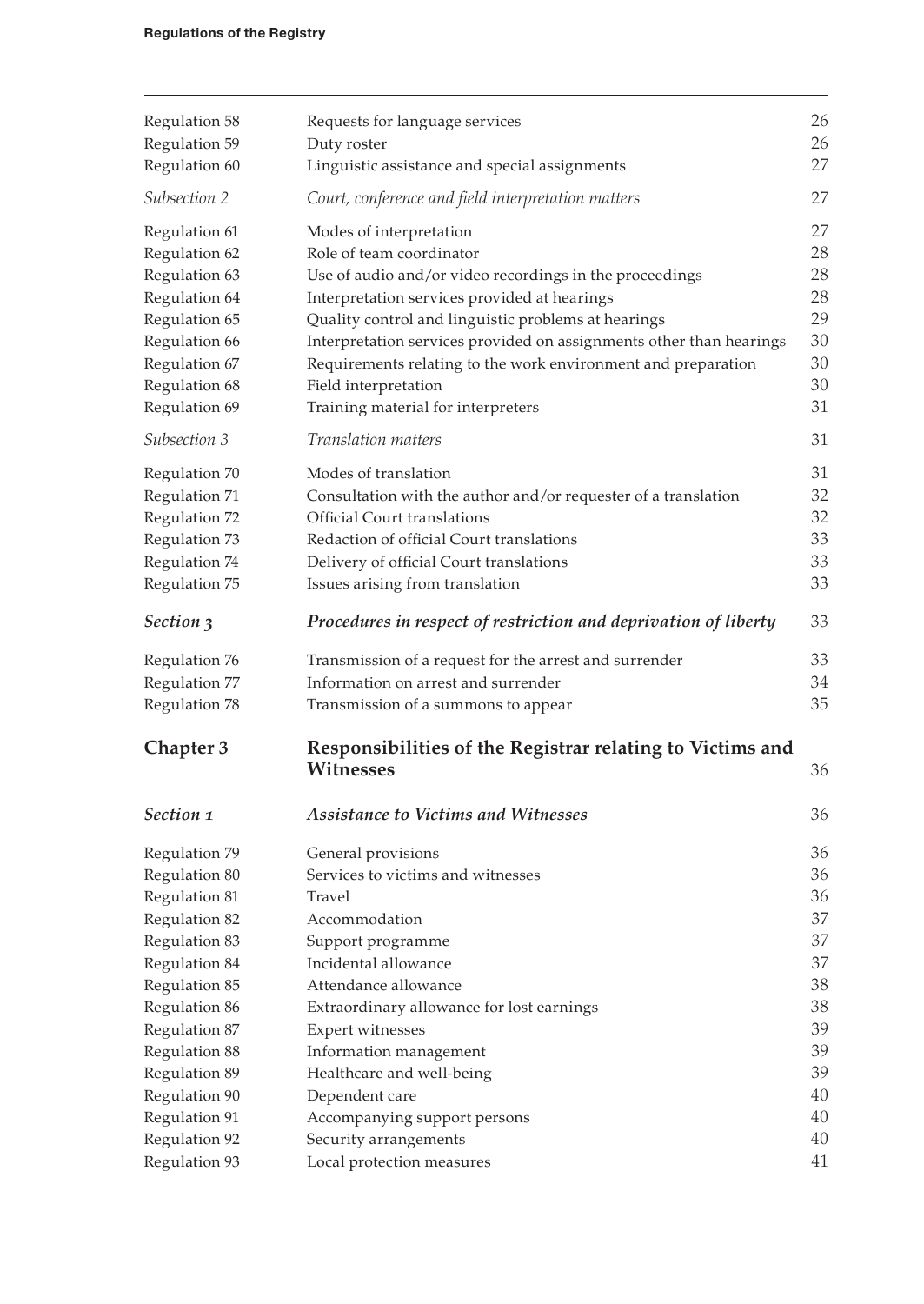| Regulation 94     | Protection measures in Court                                                        | 41 |
|-------------------|-------------------------------------------------------------------------------------|----|
| Regulation 94 bis | Special measures for vulnerable witnesses and victims appearing before<br>the Court | 42 |
| Regulation 95     | Assisted move                                                                       | 42 |
| Regulation 96     | Protection programme                                                                | 43 |
| Regulation 96 bis | Termination of participation in the protection programme                            | 43 |
| Section 2         | <b>Victims Participation and Reparations</b>                                        | 44 |
| Subsection 1      | General provisions                                                                  | 44 |
| Regulation 97     | Confidentiality of communications                                                   | 44 |
| Regulation 98     | Protection of information and communications                                        | 44 |
| Regulation 99     | Assessment of the disclosure of information                                         | 45 |
| Regulation 100    | Protection and security of victims                                                  | 45 |
| Regulation 101    | Withdrawal of applications                                                          | 46 |
| Subsection 2      | Information and notice to victims                                                   | 46 |
| Regulation 102    | Assistance in providing information under article 15                                | 46 |
| Regulation 103    | Publicity and notice by general means                                               | 46 |
| Subsection 3      | Participation of victims in the proceedings and reparations                         | 47 |
| Regulation 104    | Standard application forms                                                          | 47 |
| Regulation 105    | Dissemination and completion of standard application forms                          | 47 |
| Regulation 106    | Receipt of applications                                                             | 47 |
| Regulation 107    | Review of applications                                                              | 48 |
| Regulation 108    | Access to applications                                                              | 48 |
| Regulation 109    | Report to the Chamber regarding participation in the proceedings                    | 48 |
| Regulation 110    | Submission of applications for reparations                                          | 49 |
| Regulation 111    | Assistance in the enforcement phase                                                 | 49 |
| Subsection 4      | Legal representation of victims                                                     | 49 |
| Regulation 112    | Assistance to victims in choosing legal representatives                             | 49 |
| Regulation 113    | Legal assistance paid by the Court                                                  | 50 |
| Subsection 5      | Office of Public Counsel for Victims                                                | 50 |
| Regulation 114    | Appointment of members of the Office                                                | 50 |
| Regulation 115    | Independence of members of the Office                                               | 51 |
| Regulation 116    | Information provided by the Registrar to the Office                                 | 51 |
| Regulation 117    | Report on administrative issues relating to the Office                              | 51 |
| Subsection 6      | Trust Fund for Victims                                                              | 51 |
| Regulation 118    | Cooperation with the Trust Fund for Victims                                         | 51 |
| Chapter 4         | <b>Counsel Issues and legal assistance</b>                                          | 53 |
| Section 1         | General provisions                                                                  | 53 |
| Regulation 119    | Duties of the Registrar in relation to the defence                                  | 53 |
| Regulation 120    | Principles governing consultations with legal associations                          | 53 |
|                   |                                                                                     |    |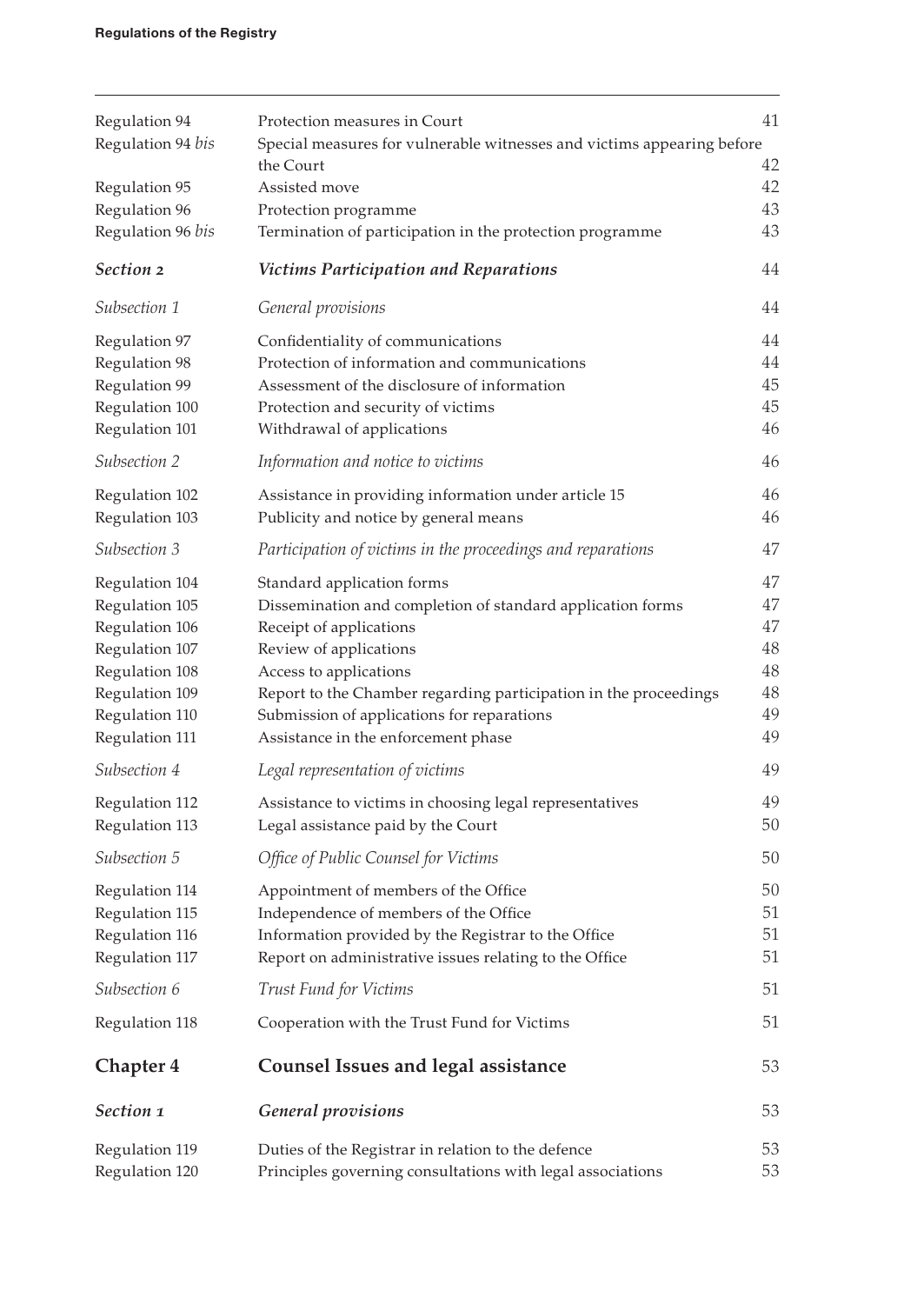| Regulation 121     | Forms of consultations                                                                       | 54 |
|--------------------|----------------------------------------------------------------------------------------------|----|
| Section 2          | Provisions on counsel and assistants to counsel                                              | 54 |
| Regulation 121 bis | Provision of information concerning counsel and assistants to counsel                        | 54 |
| Regulation 122     | List of counsel                                                                              | 54 |
| Regulation 123     | Acknowledgment of appointment                                                                | 55 |
| Regulation 124     | Assistants to counsel                                                                        | 55 |
| Regulation 125     | List of assistants to counsel                                                                | 55 |
| Regulation 126     | Removal from the list of assistants to counsel                                               | 56 |
| Regulation 127     | Appointment of assistants to counsel                                                         | 56 |
| Regulation 128     | Assistance by the Registry                                                                   | 56 |
| Regulation 129     | Appointment of duty counsel                                                                  | 57 |
| Section 3          | Legal assistance paid by the Court                                                           | 57 |
| Regulation 130     | Management of legal assistance paid by the Court                                             | 57 |
| Regulation 131     | Application procedure for legal assistance paid by the Court                                 | 57 |
| Regulation 132     | Proof of indigence                                                                           | 58 |
| Regulation 133     | Remuneration under the scheme of legal assistance paid by the Court                          | 58 |
| Regulation 134     | Action plan and modalities of payment                                                        | 58 |
| Regulation 135     | Disputes relating to fees                                                                    | 59 |
| Regulation 136     | Legal aid commissioners                                                                      | 59 |
| Regulation 137     | List of professional investigators                                                           | 59 |
| Regulation 138     | Removal from the list of professional investigators                                          | 60 |
| Regulation 139     | Selection of professional investigators                                                      | 61 |
| Section 4          | Training of counsel                                                                          | 61 |
| Regulation 140     | Role of the Registrar                                                                        | 61 |
| Regulation 141     | Training programmes                                                                          | 62 |
| Regulation 142     | Equal access and geographical distribution                                                   | 62 |
| Section 5          | Office of Public Counsel for the defence                                                     | 62 |
| Regulation 143     | Appointment of members of the Office                                                         | 62 |
| Regulation 144     | Independence of members of the Office                                                        | 63 |
| Regulation 145     | Information provided by the Registrar to the Office                                          | 63 |
| Regulation 146     | Report on administrative issues relating to the Office                                       | 63 |
| <b>Section 6</b>   | Provisions relating to articles 36 and 44 of the Code of Professional<br>Conduct for counsel | 63 |
| Regulation 147     | Election of the members of the Disciplinary Board                                            | 63 |
| Regulation 148     | Election of the members of the Disciplinary Appeals Board                                    | 65 |
| Regulation 149     | Appointment of the Commissioner conducting the investigation                                 | 65 |
| <b>Chapter 5</b>   | <b>Detention matters</b>                                                                     | 66 |
| Section 1          | <b>General provision</b>                                                                     | 66 |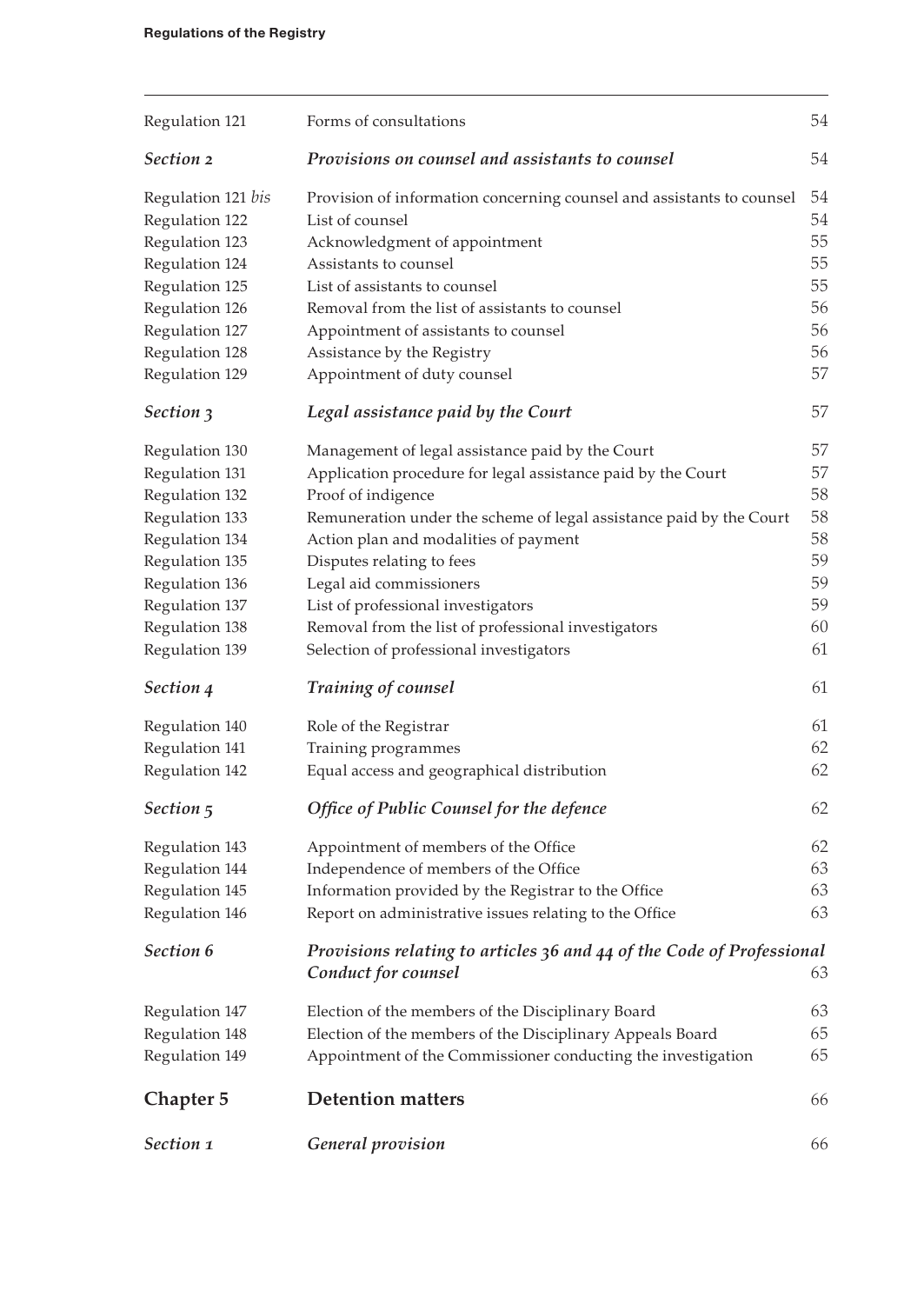| Regulation 150     | Inspecting authority                                             | 66 |
|--------------------|------------------------------------------------------------------|----|
| Section 2          | Rights of detained persons and conditions of detention           | 66 |
| Regulation 151     | Legal assistance                                                 | 66 |
| Regulation 152     | Diplomatic and consular assistance                               | 66 |
| Regulation 153     | Spiritual welfare                                                | 67 |
| Regulation 154     | Medical services                                                 | 67 |
| Regulation 155     | Medical officer                                                  | 67 |
| Regulation 156     | Medical record of a detained person                              | 68 |
| Regulation 157     | External medical practitioner                                    | 69 |
| Regulation 158     | Limitations on external medical practitioners performing medical |    |
|                    | procedures within the detention centre                           | 70 |
| Regulation 159     | Liability of external medical practitioner                       | 71 |
| Regulation 160     | Detained persons with disabilities                               | 71 |
| Regulation 161     | Arrangements for the care of infants                             | 71 |
| Regulation 162     | Notice of serious illness or death of a detained person          | 72 |
| Regulation 162 bis | Self-harm and suicide prevention                                 | 72 |
| Regulation 163     | Work programme                                                   | 72 |
| Regulation 164     | Communal area for recreational activities                        | 73 |
| Regulation 165     | Physical exercise and sport                                      | 73 |
| Regulation 166     | Personal belongings of detained persons                          | 73 |
| Regulation 167     | Incoming items                                                   | 74 |
| Regulation 168     | Mail                                                             | 75 |
| Regulation 169     | Procedure for incoming and outgoing mail                         | 75 |
| Regulation 170     | Packages                                                         | 76 |
| Regulation 171     | Obligation not to divulge material or information                | 77 |
| Regulation 172     | Postal costs                                                     | 77 |
| Regulation 173     | Telephone calls                                                  | 77 |
| Regulation 174     | Passive monitoring of telephone calls                            | 78 |
| Regulation 175     | Active monitoring of telephone calls                             | 78 |
| Regulation 176     | Costs for telephone calls                                        | 79 |
| Regulation 177     | Visiting hours                                                   | 80 |
| Regulation 178     | Visits by counsel                                                | 80 |
| Regulation 179     | Application forms for visits                                     | 80 |
| Regulation 180     | Criteria for granting permission for a visit                     | 81 |
| Regulation 181     | Security provisions                                              | 81 |
| Regulation 182     | Documents passed by counsel and assistants to counsel            | 82 |
| Regulation 183     | Supervision of visits                                            | 82 |
| Regulation 184     | Monitoring of visits                                             | 83 |
| Regulation 185     | Room for private visits                                          | 84 |
| Section 3          | <b>Management of the Detention Centre</b>                        | 84 |
| Regulation 186     | Arrival of the detained person at the detention centre           | 84 |
| Regulation 187     | Role of the Chief Custody Officer                                | 85 |
| Regulation 188     | Admission of the detained person                                 | 86 |
| Regulation 189     | Detention record                                                 | 86 |
| Regulation 190     | Medical examination on admission                                 | 86 |
| Regulation 191     | Interview by the Chief Custody Officer                           | 87 |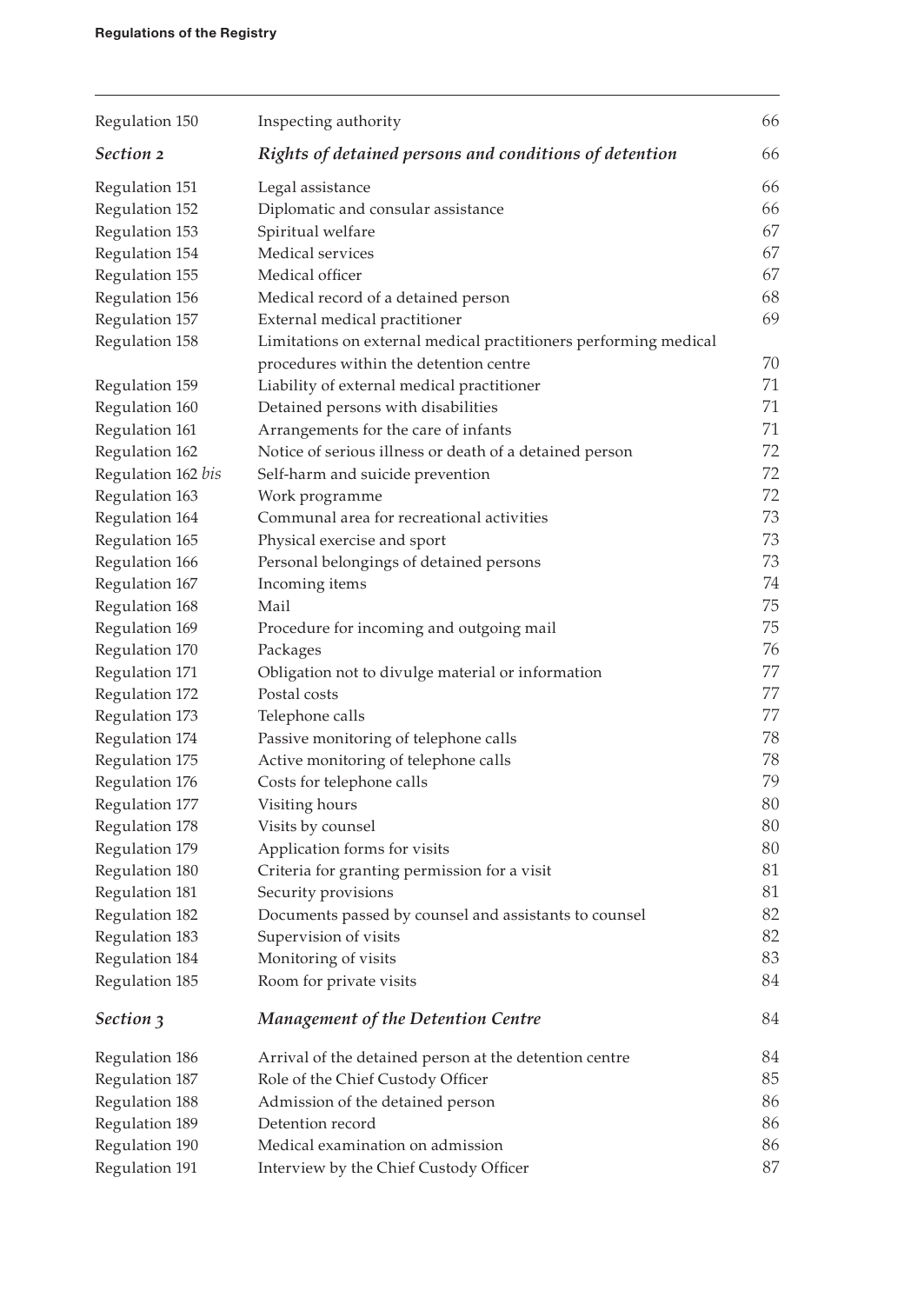|                    | transfer to the State of enforcement                                      | 103 |
|--------------------|---------------------------------------------------------------------------|-----|
| Section 6          | Detention at the seat of the Court after conviction and before            |     |
| Regulation 222     | Subsequent complaint                                                      | 103 |
| Regulation 221     | Log of complaints                                                         | 102 |
|                    | Registrar                                                                 | 102 |
| Regulation 220     | Procedure for judicial review by the Presidency of decisions taken by the |     |
|                    | Custody Officer                                                           | 101 |
| Regulation 219     | Procedure for review by the Registrar of decisions made by the Chief      |     |
| Regulation 218     | Procedure for complaints concerning detention                             | 101 |
| Regulation 217     | General provisions                                                        | 100 |
| Section 5          | Complaints Procedure                                                      | 100 |
| Regulation 216     | Right to address the Presidency                                           | 99  |
| Regulation 215     | Right to address the Registrar                                            | 99  |
| Regulation 214     | Record of investigation and disciplinary measures imposed                 | 98  |
| Regulation 213     | Disciplinary measures                                                     | 98  |
| Regulation 212     | Investigation of an alleged breach of discipline                          | 97  |
| Regulation 211     | Temporary segregation                                                     | 97  |
| Regulation 210     | Commencement of disciplinary procedure                                    | 97  |
| Regulation 209     | Disciplinary offences                                                     | 96  |
| Regulation 208     | Prohibition of imposition of disciplinary measures without due process 96 |     |
| Regulation 207     | Supervision of detained persons                                           | 96  |
| Section 4          | Discipline and Control                                                    | 96  |
|                    | of the isolation cell                                                     | 95  |
| Regulation 206     | Obligations incumbent on the Chief Custody Officer in respect of the use  |     |
| Regulation 205     | Isolation                                                                 | 94  |
| Regulation 204     | Situations in which the use of force may be necessary                     | 93  |
| Regulation 203     | Instruments of restraint                                                  | 93  |
| Regulation 202 bis | Segregation in the interests of health                                    | 92  |
| Regulation 202     | Segregation of groups of detained persons                                 | 92  |
| Regulation 201     | Segregation                                                               | 91  |
| Regulation 200     | Transport of a detained person                                            | 90  |
| Regulation 199     | Food                                                                      | 90  |
| Regulation 198     | Clothing                                                                  | 90  |
| Regulation 197     | Personal hygiene                                                          | 90  |
| Regulation 196     | Cell monitoring for health, safety and security purposes                  | 89  |
| Regulation 195     | Search of cells                                                           | 89  |
| Regulation 194     | Personal search                                                           | 88  |
| Regulation 193     | Accommodation                                                             | 87  |
| Regulation 192     | Inventory of personal belongings on admission                             | 87  |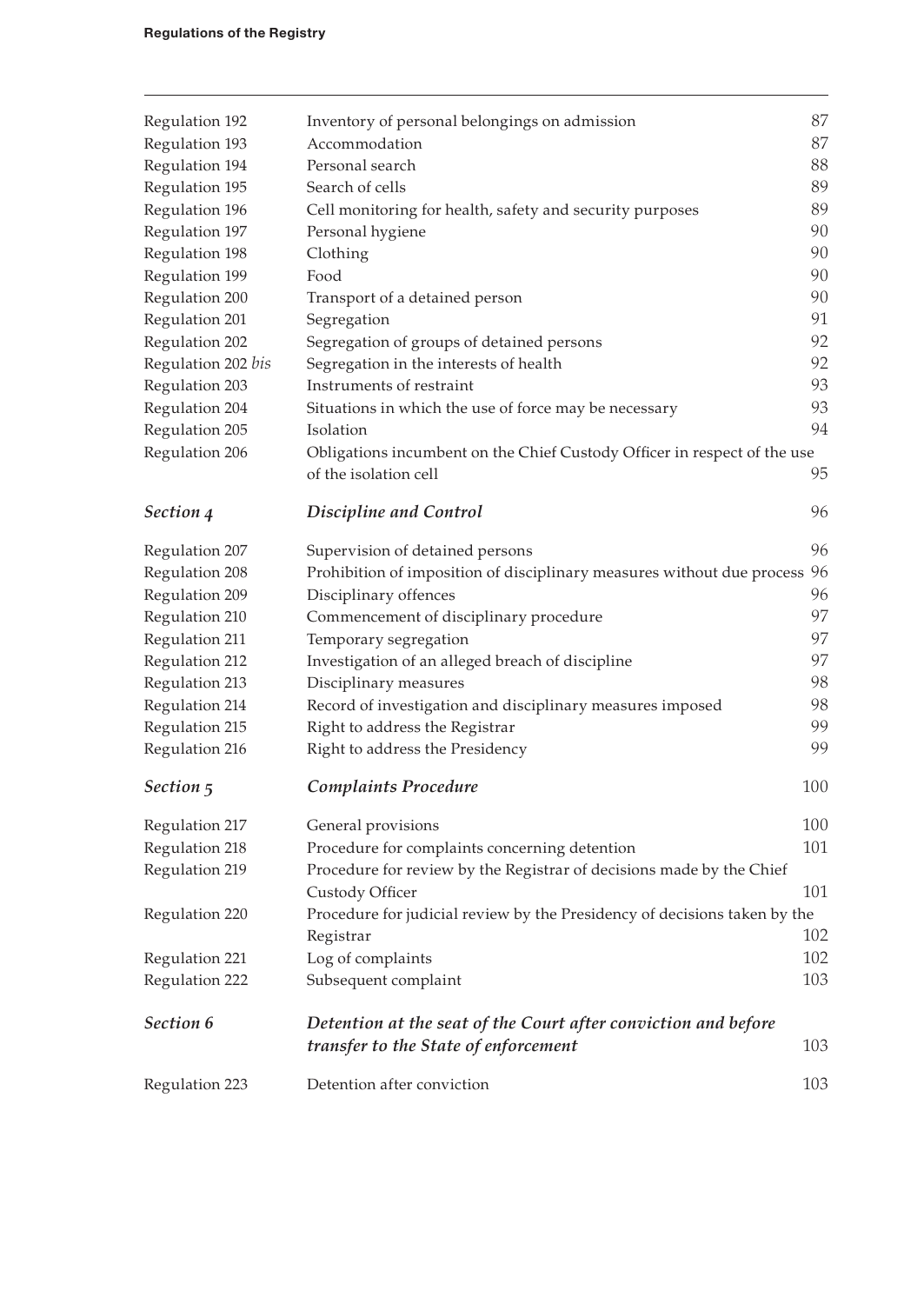Regulations of the Registry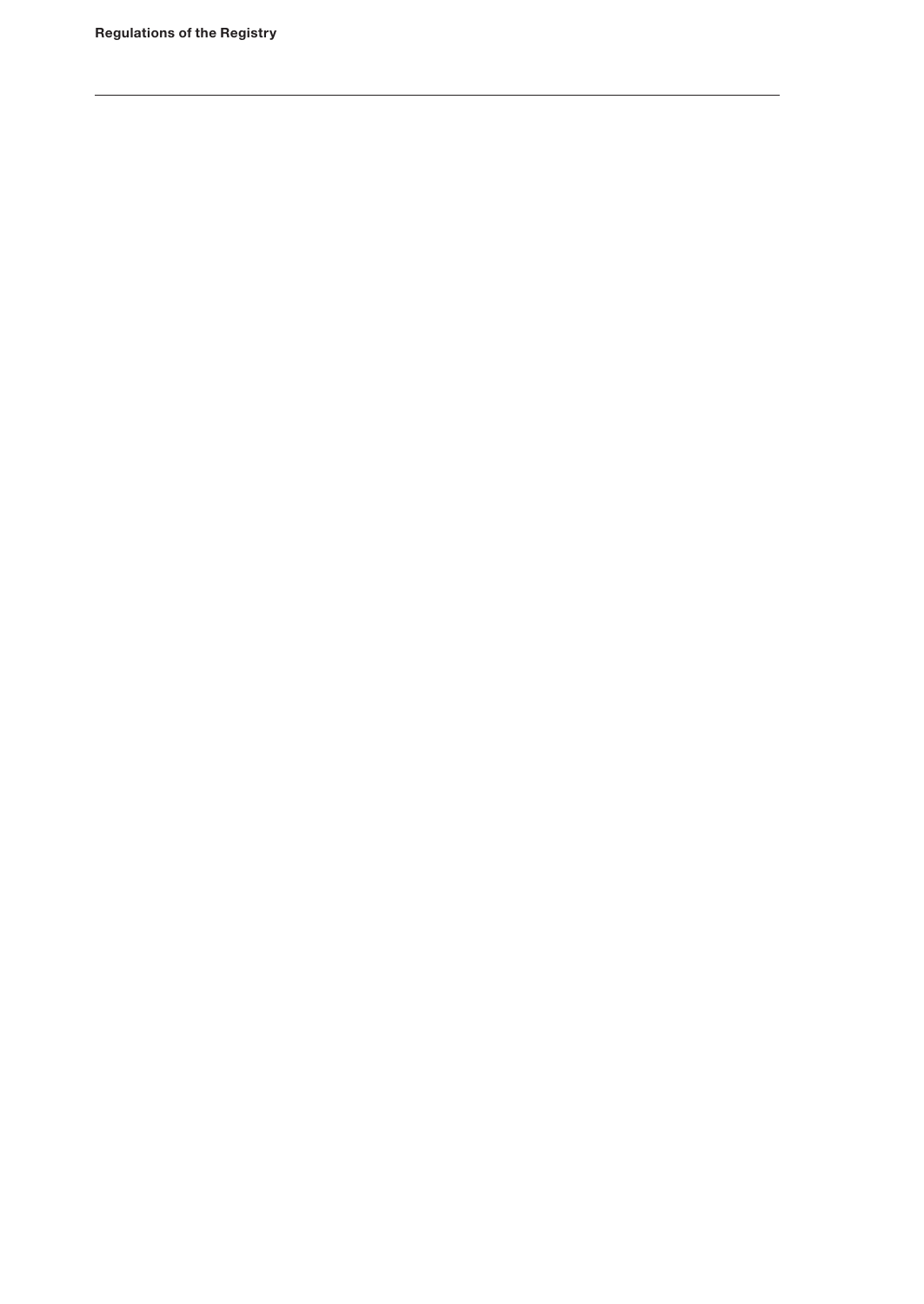# <span id="page-11-0"></span>**Chapter 1 General Provisions1**

#### **Regulation 1 Adoption of these Regulations**

- 1. These Regulations have been adopted pursuant to rule 14 and shall be read subject to the Statute, the Rules and the Regulations of the Court.
- 2. These Regulations have been adopted in English and French. Translations in the official languages of the Court are equally authentic.

# **Regulation 22 Use of terms**

- 1. In these Regulations:
	- "Advisory Committee" refers to the Advisory Committee on Legal Texts established by regulation 4 of the Regulations of the Court;
	- "article" refers to an article of the Statute:
	- "assistant to counsel" refers to persons assisting counsel as described in rule 22, sub-rule 1, and in regulation 68 of the Regulations of the Court;
	- "Chamber" refers to a Chamber of the Court;
	- "Chief Custody Officer" refers to the officer appointed by the Court as the head of the staff of the detention centre;
	- "counsel" refers to a defence counsel, whether lead or associate counsel, or a legal representative of a victim;
	- "Court" refers to the International Criminal Court;
	- "detained person" refers to any person detained in a detention centre;
	- "detention centre" refers to any prison facility other than the prison facility described in article 103, paragraph 4, maintained by the Court or maintained by other authorities and made available to the Court;
	- "host State" refers to the Netherlands:
	- "judge" refers to a judge of the Court;
	- "list of counsel" refers to the list of counsel as described in rule 21, sub-rule 2 and includes legal representatives of victims and those counsel retained without legal assistance paid by the Court who wish to be included in the list;
	- "medical officer" refers to the medical officer of a detention centre as described in regulation 155;

<sup>1</sup> Amendment 4 December 2013, entered into force 5 December 2013 (title, French only)

<sup>2</sup> Amended 4 December 2013, entered into force 5 December 2013.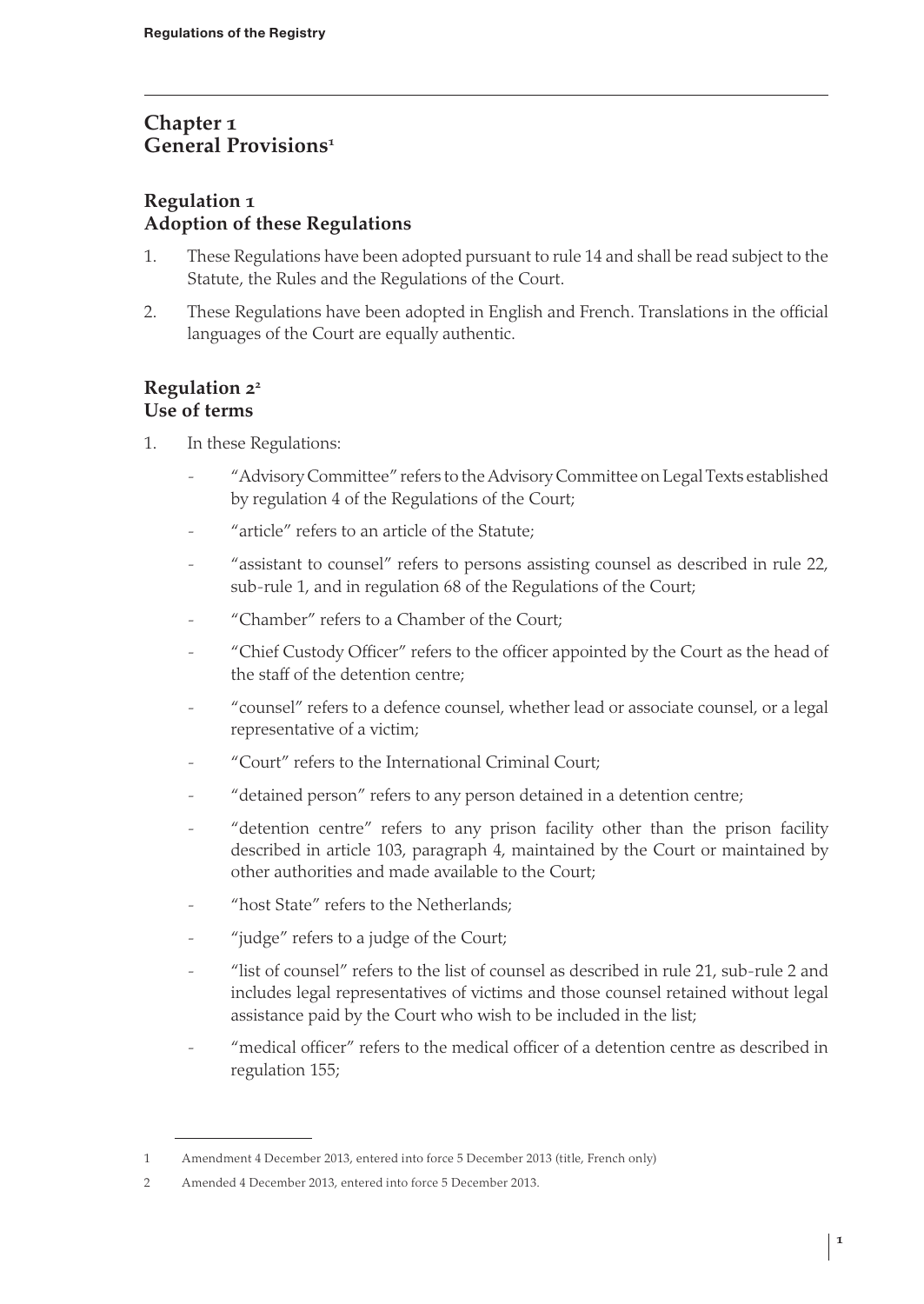- <span id="page-12-0"></span>"persons at risk" refers to any person at risk on account of testimony given by a witness pursuant to article 68, paragraphs 1 and 2, as described in rule 87, sub-rule 1;
- "Presidency" refers to the organ of the Court as described in article 34 comprised of the President and the First and Second Vice-Presidents of the Court;
- "President" refers to the President of the Court;
- "Presiding Judge" refers to the Presiding Judge of a Chamber;
- "Prosecutor" refers to the Prosecutor of the Court;
- "Registrar" refers to the Registrar of the Court;
- "regulation" refers to a regulation of the Regulations of the Registry;
- "Regulations" refers to the Regulations of the Registry;
- "rule" refers to a rule of the Rules of Procedure and Evidence including provisional rules drawn up under article 51, paragraph 3;
- "Rules" refers to the Rules of Procedure and Evidence;
- "Statute" refers to the Rome Statute of the International Criminal Court.
- 2. In these Regulations the singular shall include the plural and vice versa.

# **Regulation 33 Designation of members of the Advisory Committee on Legal Texts**

- 1. The Registrar shall designate the Registry representative to the Advisory Committee.
- 2. The representative of counsel included in the list of counsel shall be elected as follows:
	- (a) The Registrar shall set the schedule for the elections and inform counsel on the list of counsel by email. Those who wish to stand for election shall announce their candidacy by way of email within thirty calendar days of the date of dispatch of the Registrar's email. The Registrar may extend this time limit, where necessary. If no candidate stands, all counsel on the list of counsel shall be eligible.
	- (b) When the period referred to in (a) has expired, the Registrar shall distribute the list of candidates to all counsel on the list of counsel by way of email. They may cast their vote for one of the candidates within thirty calendar days of the date of dispatch.
	- (c) The vote shall be secret. Counsel shall vote by returning a confidential voting slip by postal or courier services to the Registry. All correspondence received shall be treated with due regard for confidentiality. Only votes sent within thirty calendars days of the date of dispatch of the list of candidates shall be counted, the postmark or receipt of the courier operator being proof thereof.

<sup>3</sup> Amended 4 December 2013, entered into force 5 December 2013.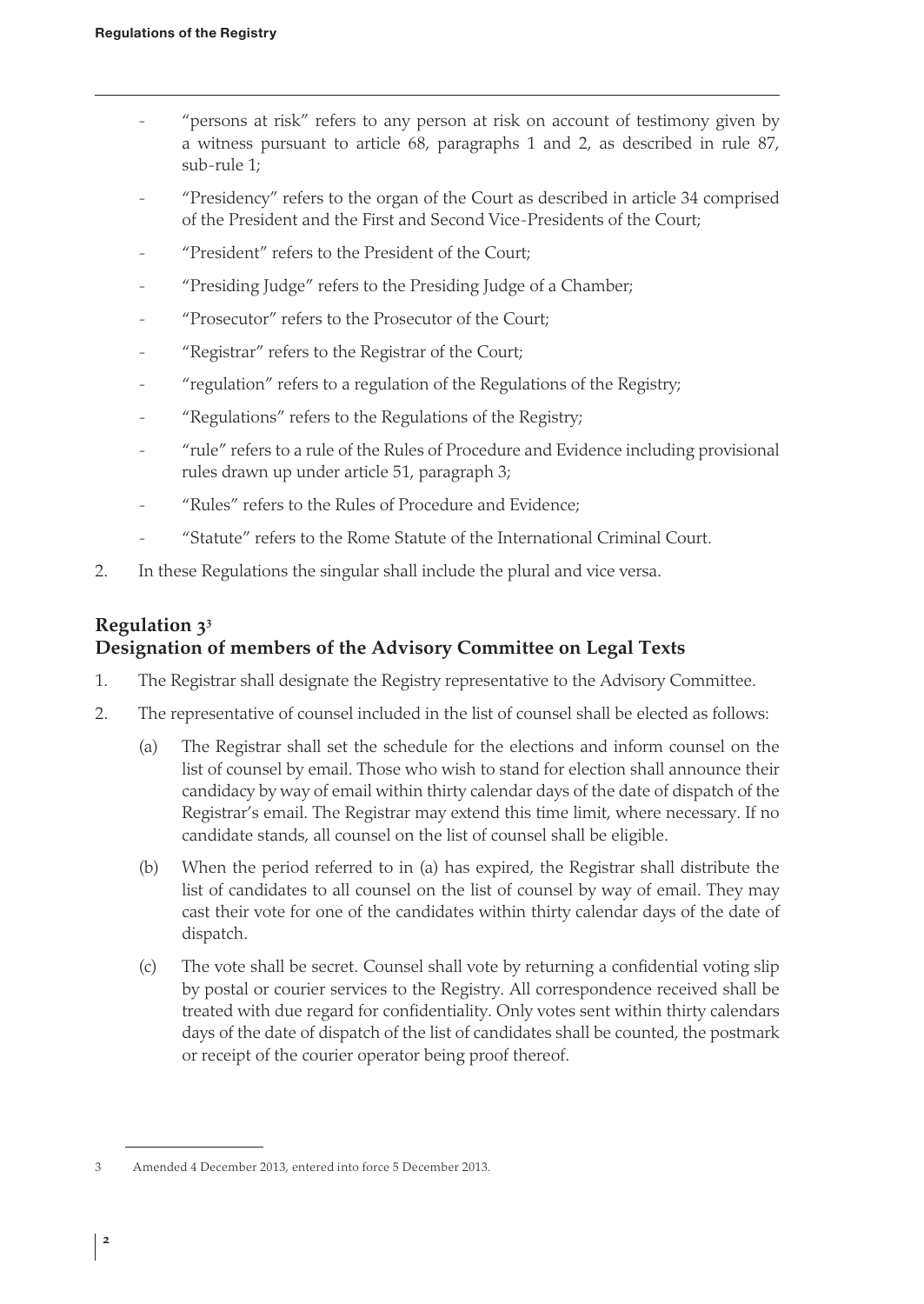- <span id="page-13-0"></span>(d) Once the ballot has closed, the Registry shall count the votes and submit the results to the Registrar.
- (e) The candidate having obtained a relative majority of the votes cast shall be elected. If two or more candidates obtain the same number of votes, lots shall be drawn between them.
- (f) The Registrar shall notify the successful candidate of his or her election to the Advisory Committee, inform counsel on the list of counsel of the outcome of the election and have the results published on the Court website.
- (g) Within thirty calendar days of the publication of the results, candidates who have not been elected may file a complaint with the Registrar concerning any issue relating to the election procedure. After having considered the complaint, the Registrar shall take a decision.
- (h) Within thirty calendar days of the notification of the decision taken by the Registrar, any candidate whose complaint has been rejected may ask the Presidency to review the matter. In this event, the Registrar shall transmit the entire file to the Presidency.
- (i) The Registrar may file a response within fifteen calendar days of notification of the application for review.
- (j) The Presidency may ask the Registrar to provide any additional information necessary for a decision on the application. The decision of the Presidency shall be final.
- 3. Counsel elected shall serve as a member of the Advisory Committee for a period of three years. He or she may be re-elected once.

# **Regulation 44 Amendments to these Regulations**

- 1. Any proposal for amendments to these Regulations shall be accompanied by explanatory material, and those documents shall be presented in writing to the Registrar in both working languages of the Court.
- 2. Having made an initial assessment of the relevance of the proposal, and having consulted the Prosecutor on any matters which may affect the operation of the Office of the Prosecutor, the Registrar shall submit the proposal for amendments as well as any explanatory material referred to in sub-regulation 1 to the Presidency for approval.
- 3. Amendments to these Regulations shall not be applied retroactively to the detriment of a person to whom article 55, paragraph 2 or article 58 applies or an accused, a convicted or an acquitted person.
- 4. Amendments to these Regulations shall not be prejudicial to the rights of other participants in the proceedings.

<sup>4</sup> Amended 4 December 2013, entered into force 5 December 2013.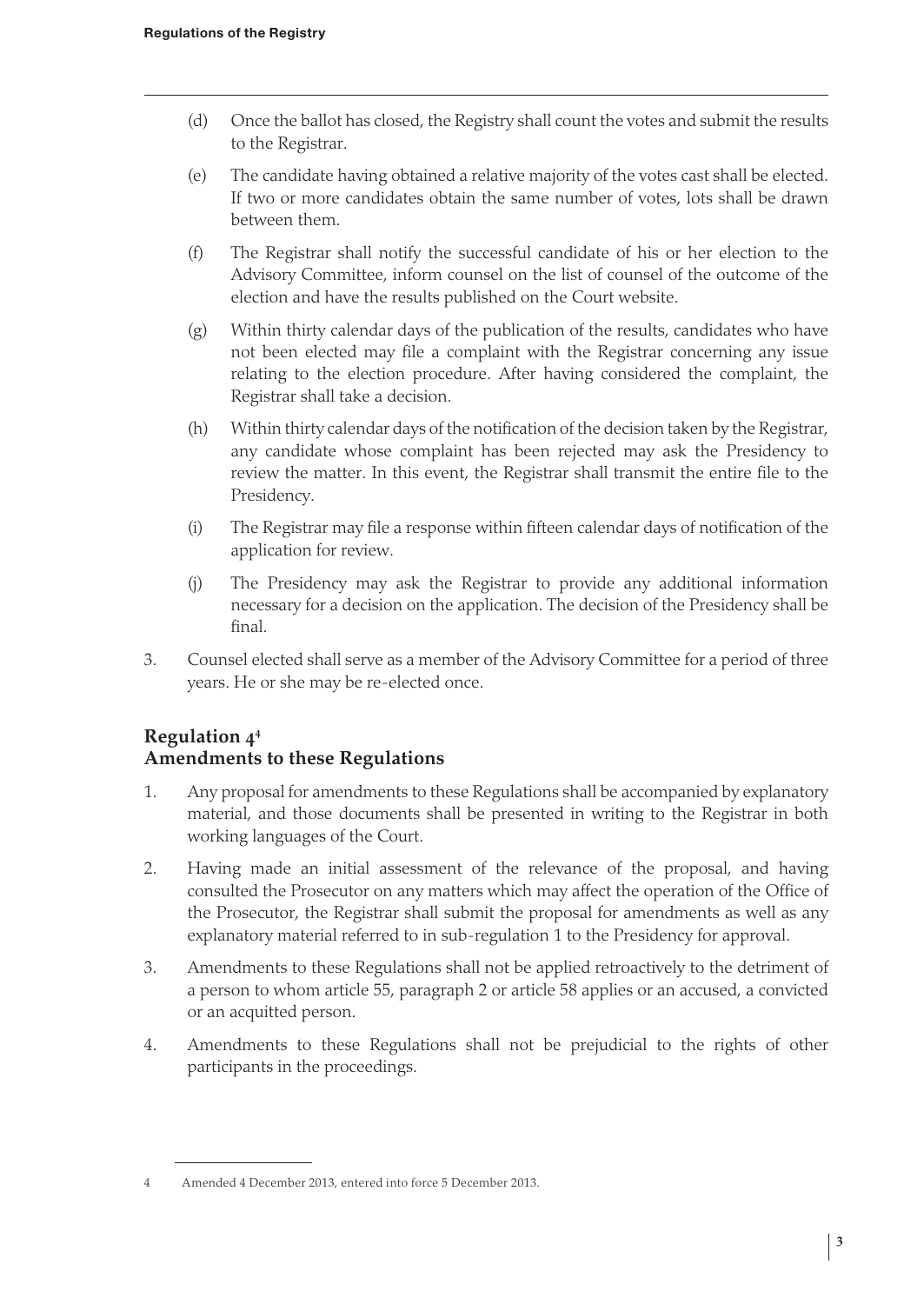# <span id="page-14-0"></span>**Regulation 55 Publication of the Official Journal**

The Registrar shall be responsible for publishing the Official Journal of the Court.

#### **Regulation 5** *bis***<sup>6</sup> Public information and outreach**

- 1. In fulfilment of the Registrar's mandate to provide information pursuant to rule 13, sub-rule 1 of the Rules of Procedure and Evidence, the Registry shall ensure the public dissemination of appropriate, neutral and timely information concerning the activities of the Court through public information and outreach programmes.
- 2. Public information programmes shall be aimed at fostering public understanding and support for the work of the Court. To this end, the Registry may employ various means of communication, including print and broadcast media, internet-based technologies, visits to the Court and public-speaking engagements by Court officials.
- 3. Outreach programmes shall be aimed at making the Court's judicial proceedings accessible to those communities affected by the situations and cases before the Court. To this end, the Registry shall develop appropriate communication tools and strategies, such as consultation and town-hall meetings, radio and television programmes, leaflets, booklets, posters and videos.

# **Regulation 6 Website of the Court**

The Registrar shall have administrative responsibility for the publication of the website of the Court.

# **Regulation 77** *Tableau de bord*

- 1. The *tableau de bord* is a compilation of proceedings-related information available to the Registrar. It is updated on a regular basis as decided by the Registrar and forwarded to him or her by the competent persons from the relevant services within the Registry.
- 2. The *tableau de bord* is made available to all organs of the Court.

# **Regulation 8 Presence in the field**

In order to fulfil his or her obligations under the Statute and the Rules, the Registrar may, subject to the prior approval of the President and on the basis of an ad hoc arrangement or an agreement with the State concerned, maintain a presence of Registry staff in the field and, where necessary, establish a field office.

<sup>5</sup> Amended 4 December 2013, entered into force 5 December 2013.

<sup>6</sup> Adopted 4 December 2013, entered into force 5 December 2013.

<sup>7</sup> Amended 4 December 2013, entered into force 5 December 2013 (French text only).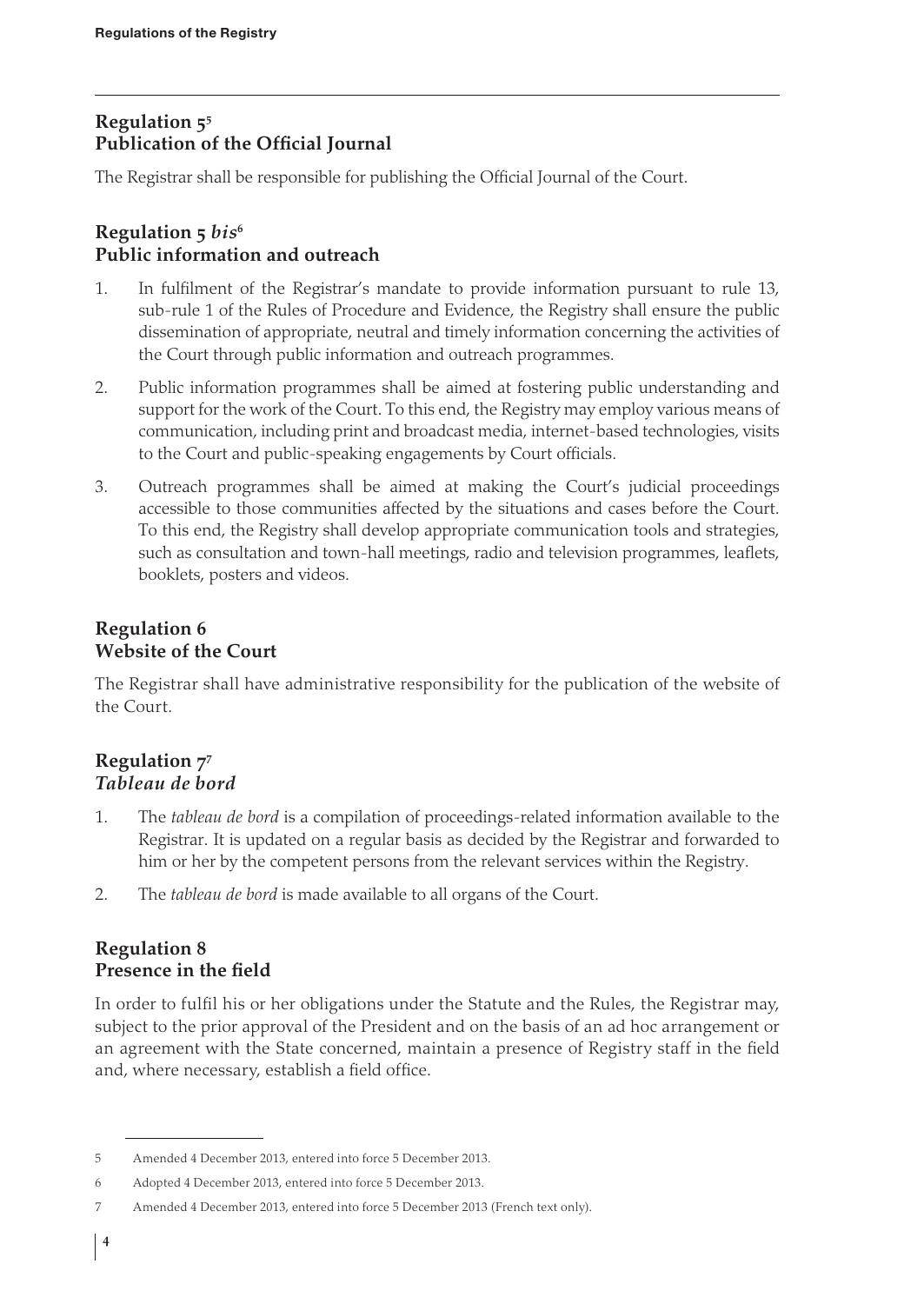# <span id="page-15-0"></span>**Chapter 2 Proceedings before the Court**

# **Section 1 Provisions related to all stages of the proceedings**

*Subsection 1 General provisions*

#### **Regulation 98 Non-compliance with the Regulations of the Court or with orders of a Chamber**

The Registrar shall inform the Chamber as soon as he or she becomes aware of a case that in his or her opinion does not comply with the provisions of the Regulations of the Court or with an order or deadline set by the Court.

# **Regulation 109 E-court system**

- 1. The e-court system is an information system which manages and provides access to judicial records and material.
- 2. In consultation with the relevant organs of the Court and participants, the Registrar shall establish and update a list of persons authorised in the proceedings to access, through the e-court system, judicial records and material.
- 3. Indexes and statistics shall be created by and be readily available in the e-court system.
- 4. Evidence in the e-court system shall be managed in accordance with the e-court protocol, which defines the standards according to which the participants prepare and provide, in electronic form, evidence, information on witnesses and victims and other material for the purposes of judicial proceedings.
- 5. The e-court protocol shall be managed by an inter-organ working group.

# **Regulation 11 Templates for use during the proceedings**

In order to ensure the appropriate formatting of documents for use during the proceedings before the Court, the Registrar shall produce templates for approval by the Presidency in accordance with regulation 23, sub-regulation 2, of the Regulations of the Court.

#### **Regulation 12 Templates and standard forms for the administration and servicing of the Court**

The Registrar shall issue any templates and standard forms necessary for the administration and servicing of the Court and inform the Presidency thereof.

<sup>8</sup> Amended 4 December 2013, entered into force 5 December 2013 (French text only).

<sup>9</sup> Amended 4 December 2013, entered into force 5 December 2013.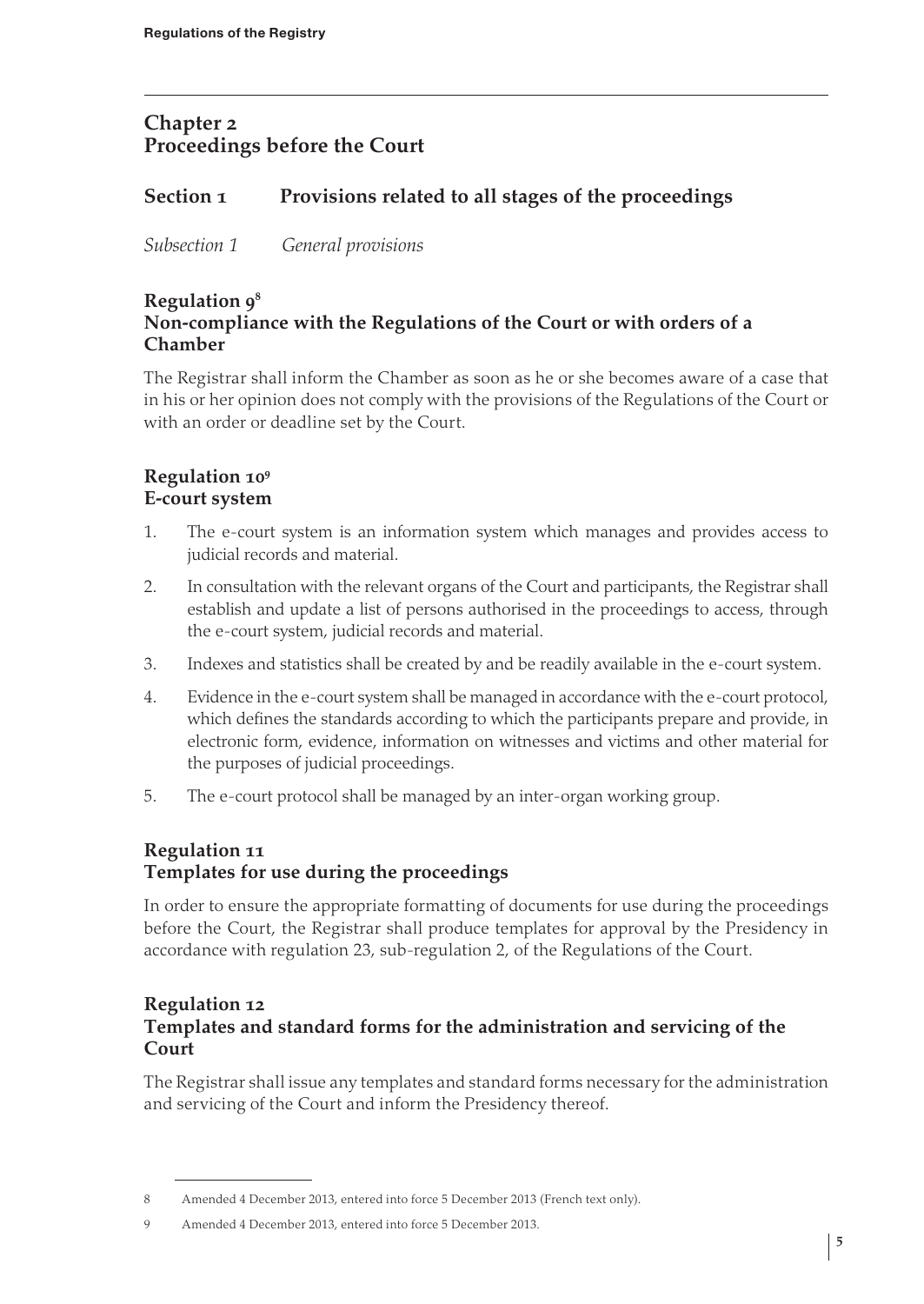# <span id="page-16-0"></span>**Regulation 1310 Authentication of documents, material, orders and decisions**

The Registry shall authenticate the sources of documents, material, orders and decisions received for filing.

#### **Regulation 1411 Levels of confidentiality**

Judicial records and material shall be classified as follows:

- (a) Public: available to the public;
- (b) Confidential: not to be disclosed to the public;
- (c) Under seal: confidential; accessible and known only to a limited number of persons. Each organ and/or participant shall compile and maintain a list of persons who have or have had access to judicial records and material so classified; or
- (d) Secret: accessible and known to a very limited number of persons. Each organ and/or participant shall compile and maintain a list of persons who have or have had access to judicial records and material so classified. Under this classification circulation is restricted, including as regards downloading and printing.

*Subsection 2 Access and storage*

# **Regulation 15 Registry vault**

- 1. An area within the Registry shall be designated as the Registry vault and shall contain a safe.
- 2. Staff members authorised to access the Registry vault shall be designated in writing by the Registrar.

#### **Regulation 1612**

# **Access to the record and to the original form of evidence and audiovisual recordings of the proceedings**

- 1. In general, the record shall be accessible through the e-court system provided for in regulation 10, sub-regulation 1.
- 2. The original form of evidence and of audiovisual recordings of proceedings shall be stored in the Registry vault.
- 3. Chambers and participants may consult the original form of evidence or of audiovisual

<sup>10</sup> Amended 4 December 2013, entered into force 5 December 2013.

<sup>11</sup> Amended 4 December 2013, entered into force 5 December 2013.

<sup>12</sup> Amended 4 December 2013, entered into force 5 December 2013.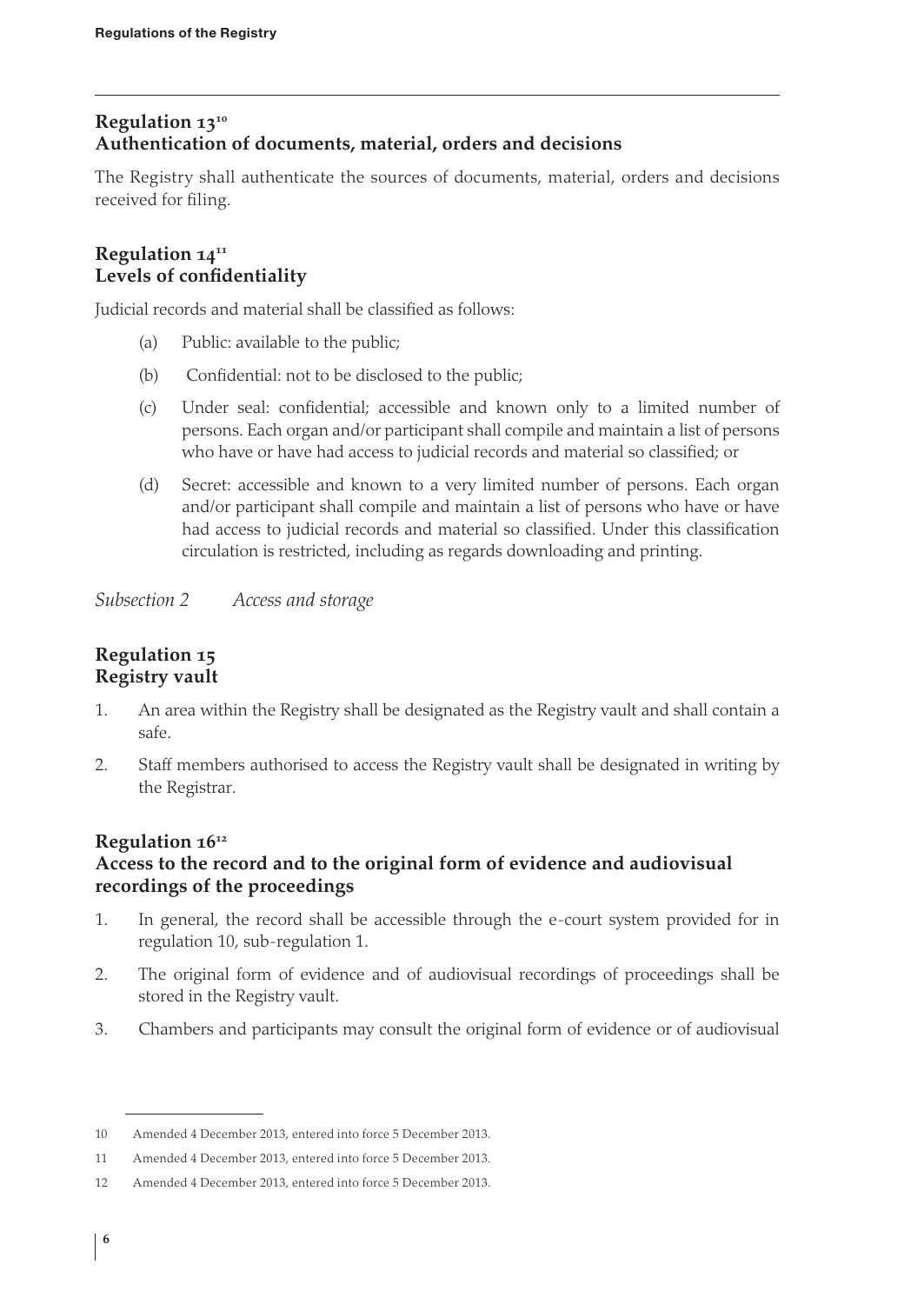<span id="page-17-0"></span>recordings of proceedings, depending on the level of confidentiality of the evidence or recording. Experts or other specified persons may consult the original form of evidence or of audiovisual recordings of proceedings, subject to an order of the Chamber.

- 4. Consultation of the original form of evidence or of audiovisual recordings of proceedings shall be requested using the approved standard form and shall be recorded by the Registry. Such consultation shall occur in the area designated within the Registry and under the supervision of a representative of the Registry in order to prevent any alteration from being made.
- 5. In exceptional circumstances, Chambers, participants, experts and other specified persons may request to consult the original form of evidence or of audiovisual recordings of proceedings outside the area designated within the Registry for a period not to exceed 24 hours. Reasons for such a request shall be indicated on the standard form. The same procedure shall apply where consultation is requested outside the designated area within the Registry for a period exceeding 24 hours.

#### **Regulation 1713 Copies of audio and video recordings of proceedings**

- 1. Copies of the audio and video recordings of proceedings may be provided upon request, with or without payment of a fee, and subject to the authorisation of the Registrar.
- 2. Participants shall be provided with copies of the audio and video recordings of proceedings, upon request and without payment of a fee, unless the Registrar decides otherwise for reasons relating to the availability of resources.

#### **Regulation 18 Implementation of orders of a Chamber for disclosure of a record of closed proceedings**

- 1. When the Chamber orders the disclosure of all or part of the record of closed proceedings in accordance with rule 137, sub-rule 2, and regulation 20, sub-regulation 3, of the Regulations of the Court, the Registrar shall proceed in accordance with rule 16, sub-rule 2 (b).
- 2. In implementing an order as referred to in sub-regulation 1, and within the limits of that order, the Registrar shall ensure, if possible with the assistance of the participants, the security or safety of victims, witnesses or other persons at risk.

# **Regulation 1914 Judicial archives**

1. Judicial records and material not pertaining to a pending situation or case shall be stored and preserved in the archives of the Registry.

<sup>13</sup> Amended 4 December 2013, entered into force 5 December 2013 (French text only).

<sup>14</sup> Amended 4 December 2013, entered into force 5 December 2013.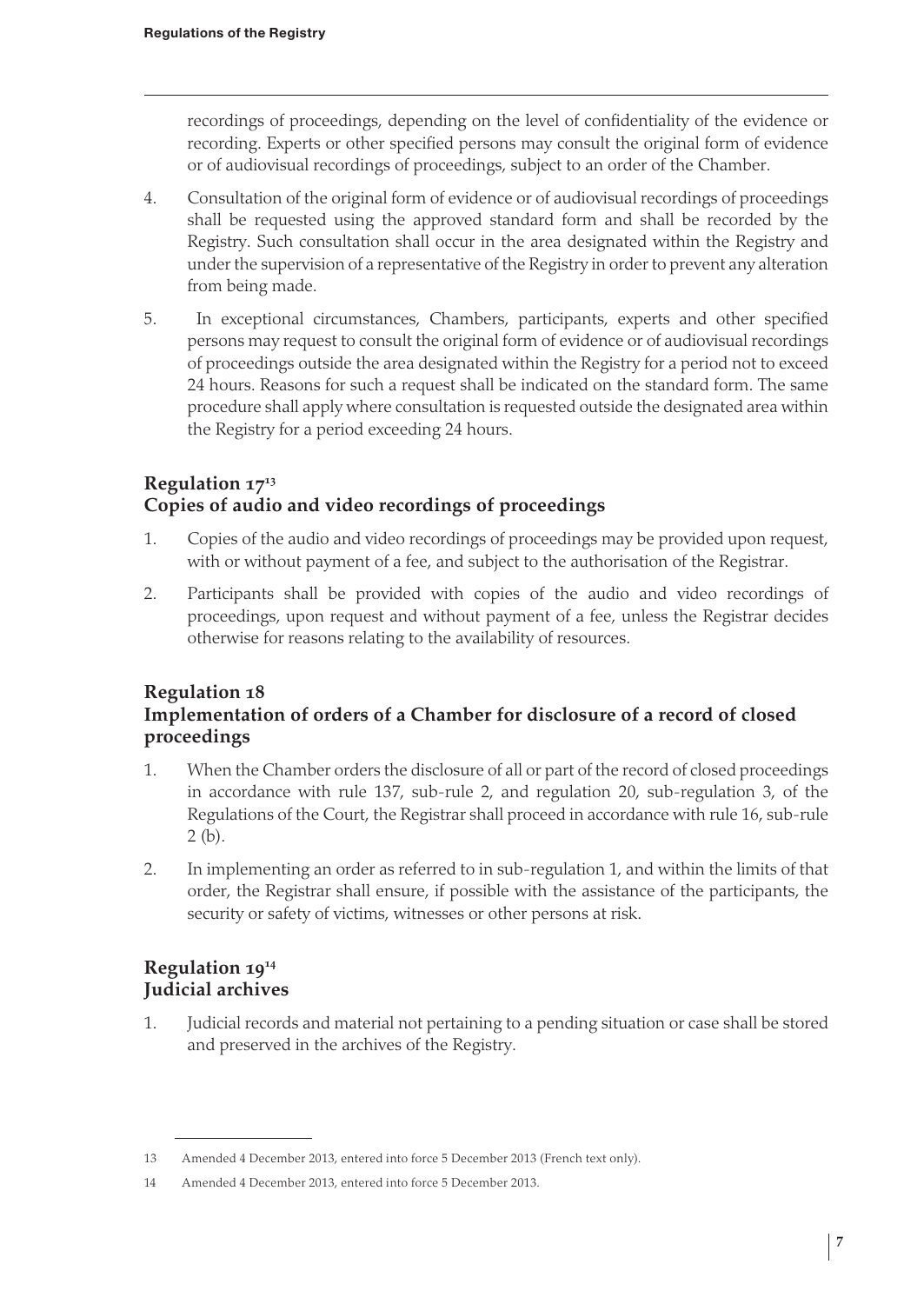- <span id="page-18-0"></span>2. Regulation 16 shall apply *mutatis mutandis*.
- 3. A copy shall be made of archived judicial records and material and kept safely in a secure location outside the premises of the Court.
- 4. The Registry shall take all necessary steps to ensure the preservation of physical material and electronic information delivered into its custody in the course of proceedings.

*Subsection 3 Composition of situation or case record*

#### **Regulation 2015 Opening of a situation or case record**

- 1. The Registry shall open a situation record once the Presidency has assigned the situation to a Pre-Trial Chamber pursuant to regulation 46, sub-regulation 2, of the Regulations of the Court, or as ordered by a Chamber or the President of a Division.
- 2. Subject to an order of a Chamber, the Registry shall open a case record upon receipt of an application requesting the issuance of a warrant of arrest or a summons to appear pursuant to article 58.
- 3. Upon opening a situation or case record, the Registry shall:
	- (a) Assign it a situation or case number in accordance with regulation 27, sub-regulation 1, and communicate that number to the Chamber and to the participants; and
	- (b) Provide the judges assigned and, where necessary, the participants, with access to the e-court system provided for in regulation 10, sub-regulation 1.

#### **Regulation 2116 Content of a situation or case record**

- 1. The situation or case record shall be registered in the e-court system provided for in regulation 10, sub-regulation 1, in accordance with the registration procedure set out in subsection 4 of section 1 of this chapter.
- 2. The situation or case record shall be a full and accurate record of all proceedings and shall contain, *inter alia*:
	- (a) Orders and decisions by the Presidency and a Chamber;
	- (b) Documents and material as originally filed with the Registry by a participant;
	- (c) The evidence communicated to the Pre-Trial Chamber pursuant to rule 121, subrule 2 (c);
	- (d) Situation or case-related correspondence addressed to the Registry;
	- (e) Official translations;

<sup>15</sup> Amended 4 December 2013, entered into force 5 December 2013.

<sup>16</sup> Amended 4 December 2013, entered into force 5 December 2013.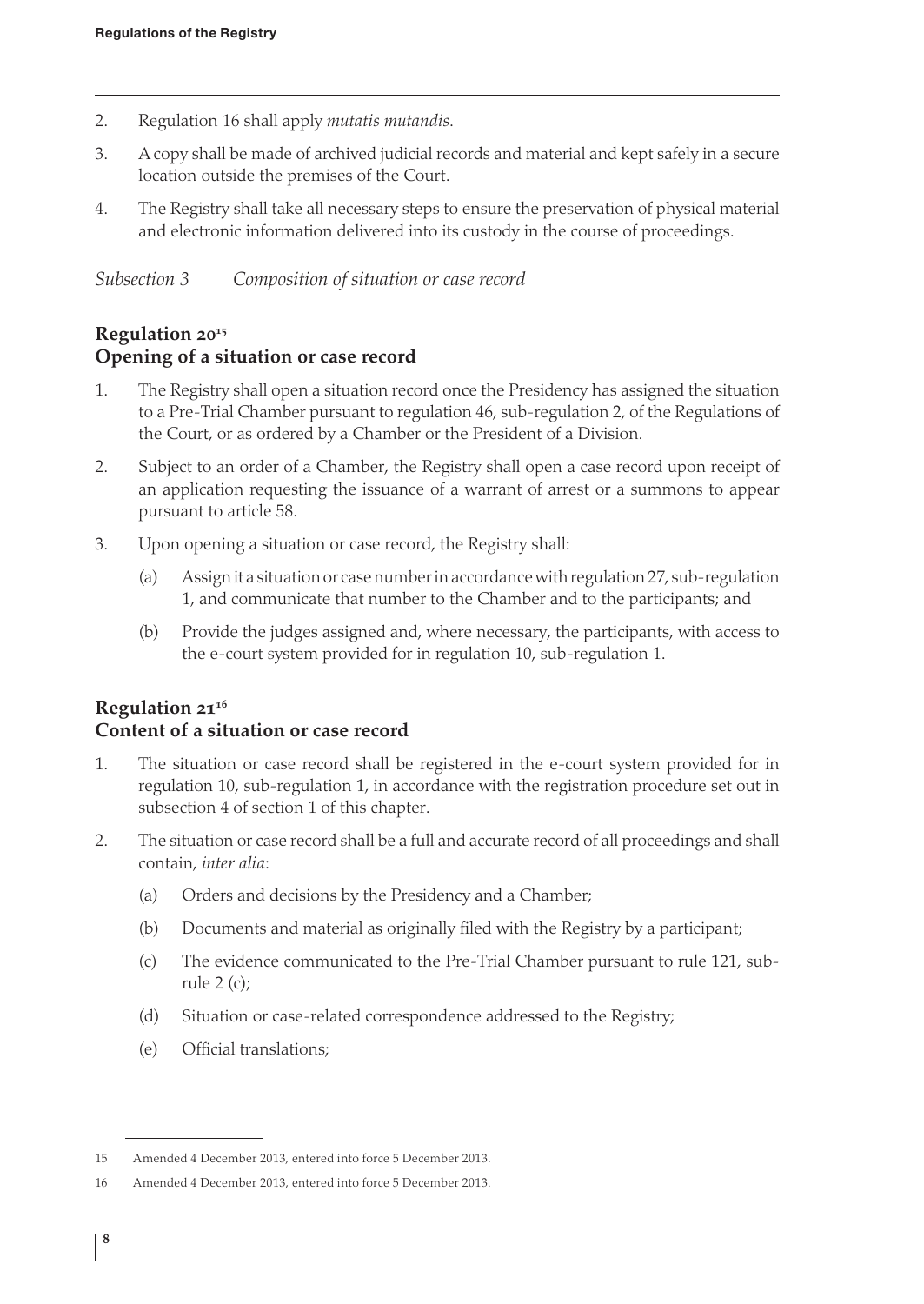- <span id="page-19-0"></span>(f) Items, if any, transferred in accordance with regulation 22;
- (g) The evidence as registered by the Registry in accordance with regulation 28;
- (h) The list of witnesses called in the proceedings maintained by the Registry in accordance with regulation 55;
- (i) The list of the victims authorised to participate in the proceedings maintained by the Registry;
- (j) The list of the victims asking for reparations maintained by the Registry;
- (k) The transcripts and indexes to the transcripts in accordance with regulation 50 (b) and (c) and regulation 51;
- (l) The confidential minutes of the proceedings, if any, as drafted by the courtroom officer in accordance with regulation 40, sub-regulation 4;
- (m) The reference to the oral decisions of the Chamber maintained by the Registry;
- (n) The audio and video recordings of proceedings;
- (o) The notification form provided for in regulation 31, sub-regulation 2 of the Regulations of the Court; and
- (p) Any other item pursuant to an order of a Chamber or the Presidency.
- 3. Subject to an order of the Chamber, the case record shall also contain the record of the situation related to the case at hand. Prior to the transfer of the situation record, the Registry shall inform the Chamber so that it may, where necessary, issue an order restricting the transfer.

#### **Regulation 2217 Transfer from one record to another**

Following an order of the Chamber, all or part of one situation or case record shall be transferred to another situation or case record, for reasons relating to, *inter alia*, a joinder or separation of trials under rule 136.

#### **Regulation 2318 Stamp certifying copies**

A stamp indicating that copies are exact replicas of the originals and confirming that judicial records and material are certified copies shall be placed on each page of the judicial record or on the material itself.

<sup>17</sup> Amended 4 December 2013, entered into force 5 December 2013 (French text only).

<sup>18</sup> Amended 4 December 2013, entered into force 5 December 2013.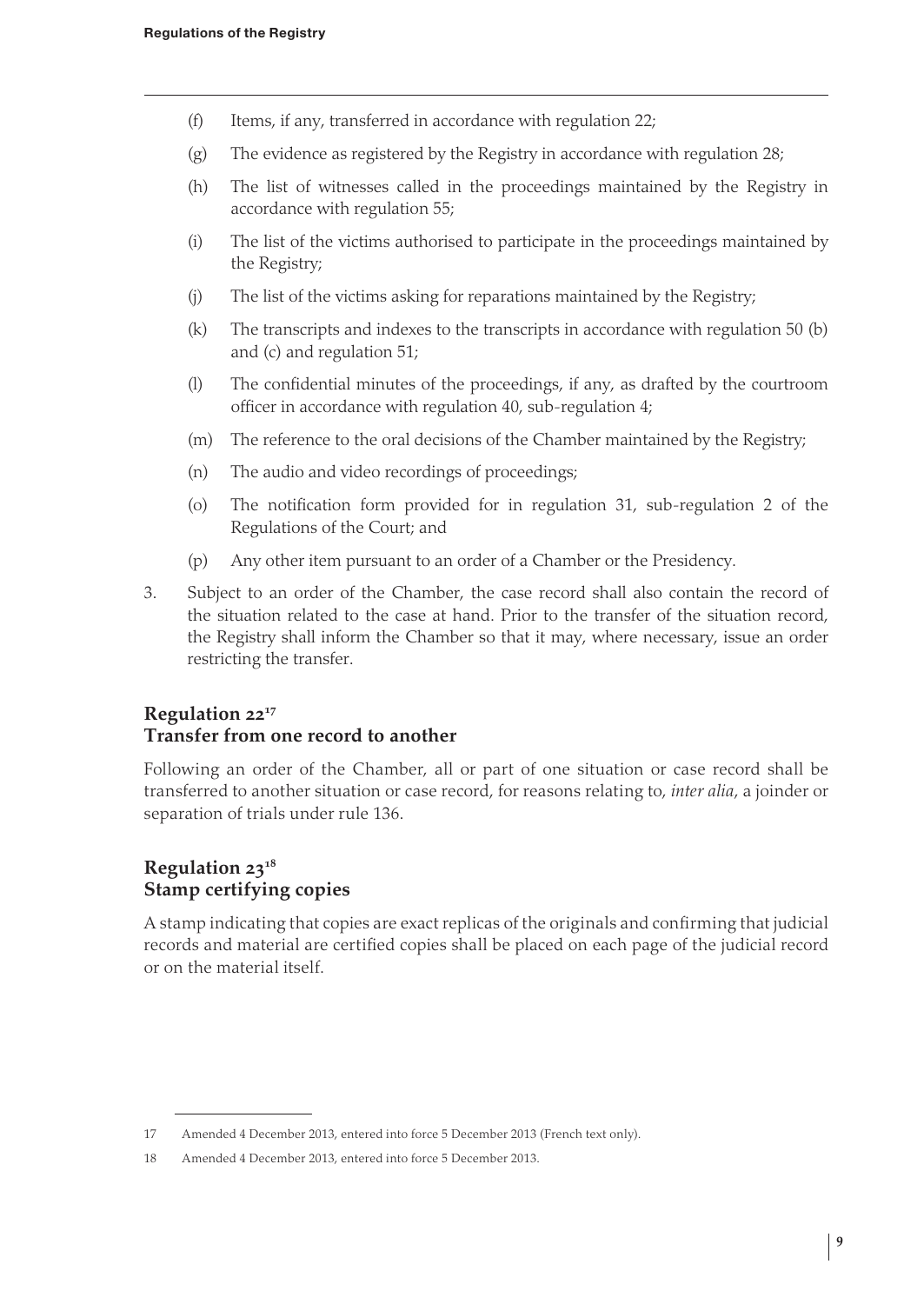<span id="page-20-0"></span>*Subsection 4 Registration procedures*

# **Regulation 2419 Filing of documents, material, orders and decisions with the Registry**

- 1. Documents, material, orders and decisions may be filed with the Registry by hand, by post or by electronic means. When filed by electronic means, they should be provided in full-text searchable format.
- 2. Documents, material, orders and decisions filed with the Registry shall state the information referred to in regulation 23, sub-regulation 1, of the Regulations of the Court and the level of confidentiality. Templates shall be used if available.
- 3. The Presidency, a Chamber or a participant filing documents, material, orders or decisions which require urgent measures to be taken shall inform the relevant courtroom officer as soon as possible and insert the word "URGENT" on the cover page in capital letters. Outside the filing hours described in regulation 33, sub-regulation 2 of the Regulations of the Court, the Presidency, the Chamber or the participant requesting urgent measures shall contact the duty officer provided for in regulation 39.
- 4. Where proceedings are held without notification of one or more of the participants or where they do not have an opportunity to voice their arguments, documents, material and orders shall be filed *ex parte*. The words "*EX PARTE*" shall be inserted on the cover page in capital letters and the recipients other than the Chamber shall be specified after the phrase "only available to".
- 5. If filed electronically, documents, material, orders and decisions shall be sent to the following email address: judoc@icc-cpi.int.
- 6. If filed by hand or by post, documents, material, orders and decisions shall be submitted to the court management section within the Registry.
- 7. Documents, material, orders and decisions filed after the filing hours described in regulation 33, sub-regulation 2 of the Regulations of the Court, shall be registered during filing hours on the next working day.

#### **Regulation 2520 Registration of corrections and redactions to documents, material, orders or decisions**

1. The title of a corrected version of a document, material, an order or a decision shall commence with the words "Corrected version of" followed by the title, date and registration number of the original document, material, order or decision subject to correction. A *corrigendum*, listing the corrections, shall be appended to the corrected version.

<sup>19</sup> Amended 4 December 2013, entered into force 5 December 2013.

<sup>20</sup> Amended 4 December 2013, entered into force 5 December 2013.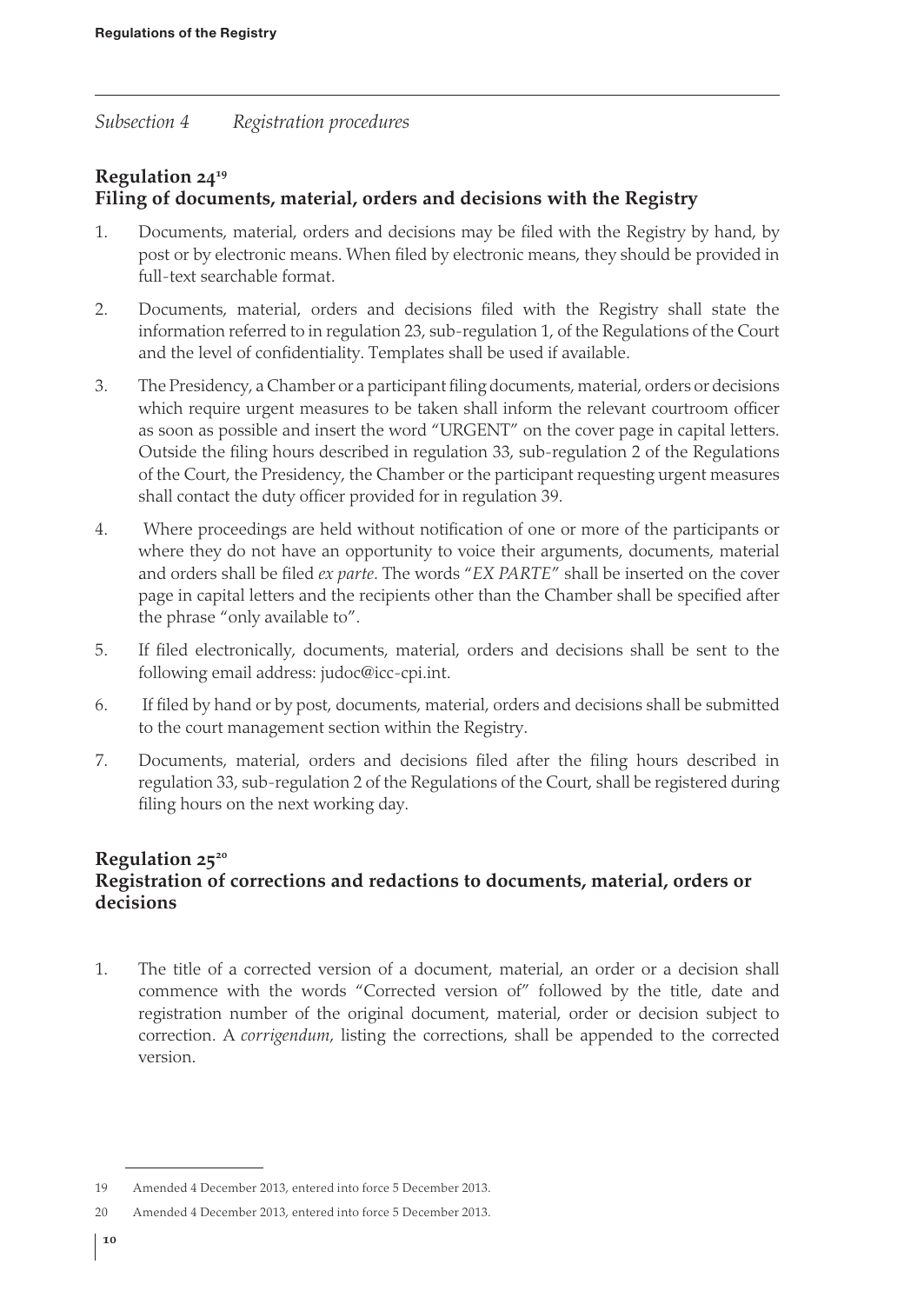- <span id="page-21-0"></span>2. The date and signature of the corrected document, material, order or decision shall reflect the date of filing and identity of its signatory.
- 3. The title of a redacted version of a document, material, an order or a decision shall, depending on its confidentiality classification, commence with the words "Public redacted version of" or "Confidential redacted version of", followed by the title, date and registration number of the original document, material, order or decision subject to redaction.
- 4. The date and the signature of the redacted document, material, order or decision shall reflect the date of filing and identity of its signatory.
- 5. Redactions to documents, material, orders or decisions shall conform to information security guidelines.

# **Regulation 2621 Registration of documents, material, orders and decisions**

- 1. Documents, material, orders and decisions filed in accordance with regulation 24 shall be registered by the Registry in the e-court system provided for in regulation 10, subregulation 1.
- 2. Documents, material, orders and decisions filed in hard copy shall be converted into a full-text searchable electronic format. The Registry shall ensure that documents, material, orders and decisions are not altered in any way.
- 3. Documents, material, orders and decisions shall be registered in chronological order, and the following registration reference shall be indicated on the header of each page or on the material itself:
	- (a) The registration number in accordance with regulation 27;
	- (b) The registration date;
	- (c) The page numbers, which shall start with number 1 for each new document, material, order or decision page numbering;
	- (d) The initials of the registering person; and
	- (e) The letters indicating the phase of the proceedings during which the document, material, order or decision has been registered.
- 4. For the purposes of sub-regulation 3 (e), the following letters shall be used:
	- (a) "PT" for the pre-trial phase;
	- (b) "T" for the trial phase;
	- (c) "A" for the appeals phase for appeals under rule 150. If more than one appeal in the same case is lodged, a consecutive number shall be included after the letter "A", starting with the number 2;
	- (d) "OA" for appeals under rules 154 or 155, preceded by the letter or letters indicating the phase of the proceeding in which the appeal is lodged. If more than one appeal

<sup>21</sup> Amended 4 December 2013, entered into force 5 December 2013.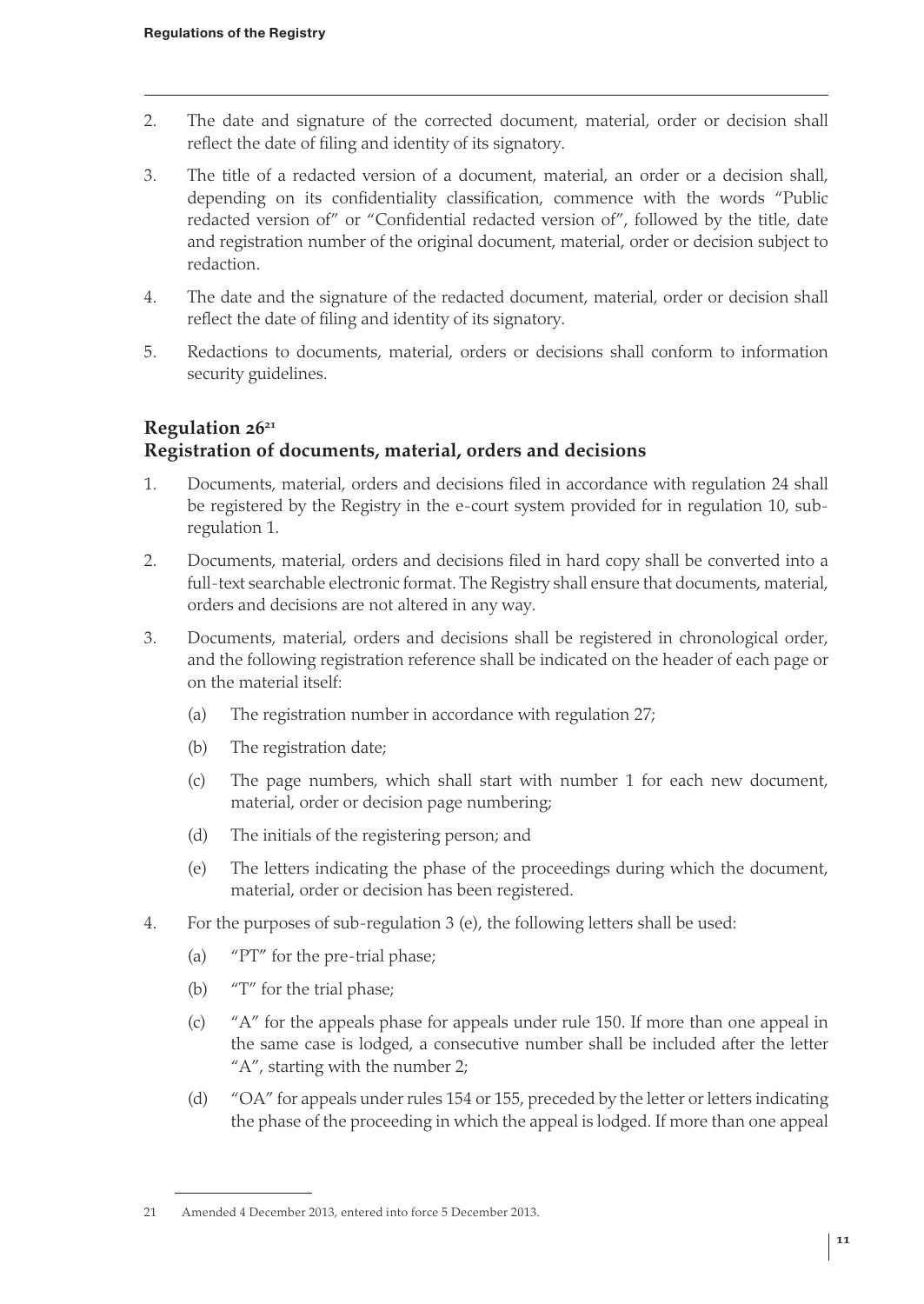<span id="page-22-0"></span>in the same phase of the proceeding, and in the same situation or the same case is lodged, a consecutive number shall be included after the letters "OA", starting with the number 2;

- (e) "RN" for the revision phase; and
- (f) "RW" for the review concerning reduction of sentence under article 110.

#### **Regulation 2722 Numbering procedure**

- 1. The situation or case number shall be composed as follows:
	- (a) First, the acronym "ICC", for the International Criminal Court;
	- (b) Second, the serial number of the situation in a given year; and
	- (c) Third, as soon as a case starts the serial number of the case in a given year.
- 2. The registration number referred to in regulation 26, sub-regulation 3 (a), shall be inserted as follows:
	- (a) A serial number shall be added to the situation or case number, starting with number 1 for the first document, material, order or decision in the situation or case; and
	- (b) The following abbreviations shall be added, as appropriate:
		- (i) "Corr", indicating that it is a *corrigendum*;
		- (ii) "Conf", indicating that the document, material, order or decision is confidential;
		- (iii) "Exp", indicating that the document, material, order or decision is *ex parte*; and
		- (iv) "t", indicating that the document, material, order or decision is a translation, followed by the standard international abbreviation for the language in question;
		- (v) "Red", indicating that the document, material, order or decision is a redacted version; and
		- (vi) "Anx", indicating that the document, material, order or decision is an annex.

#### **Regulation 2823 Numbering and registration of evidence during a hearing**

1. Evidence tendered at a hearing, including upon order of the Chamber, shall bear a unique identification number in accordance with the e-court protocol provided for by regulation 10, sub-regulation 4. Where a Chamber orders that an evidence number be

<sup>22</sup> Amended 4 December 2013, entered into force 5 December 2013.

<sup>23</sup> Amended 4 December 2013, entered into force 5 December 2013.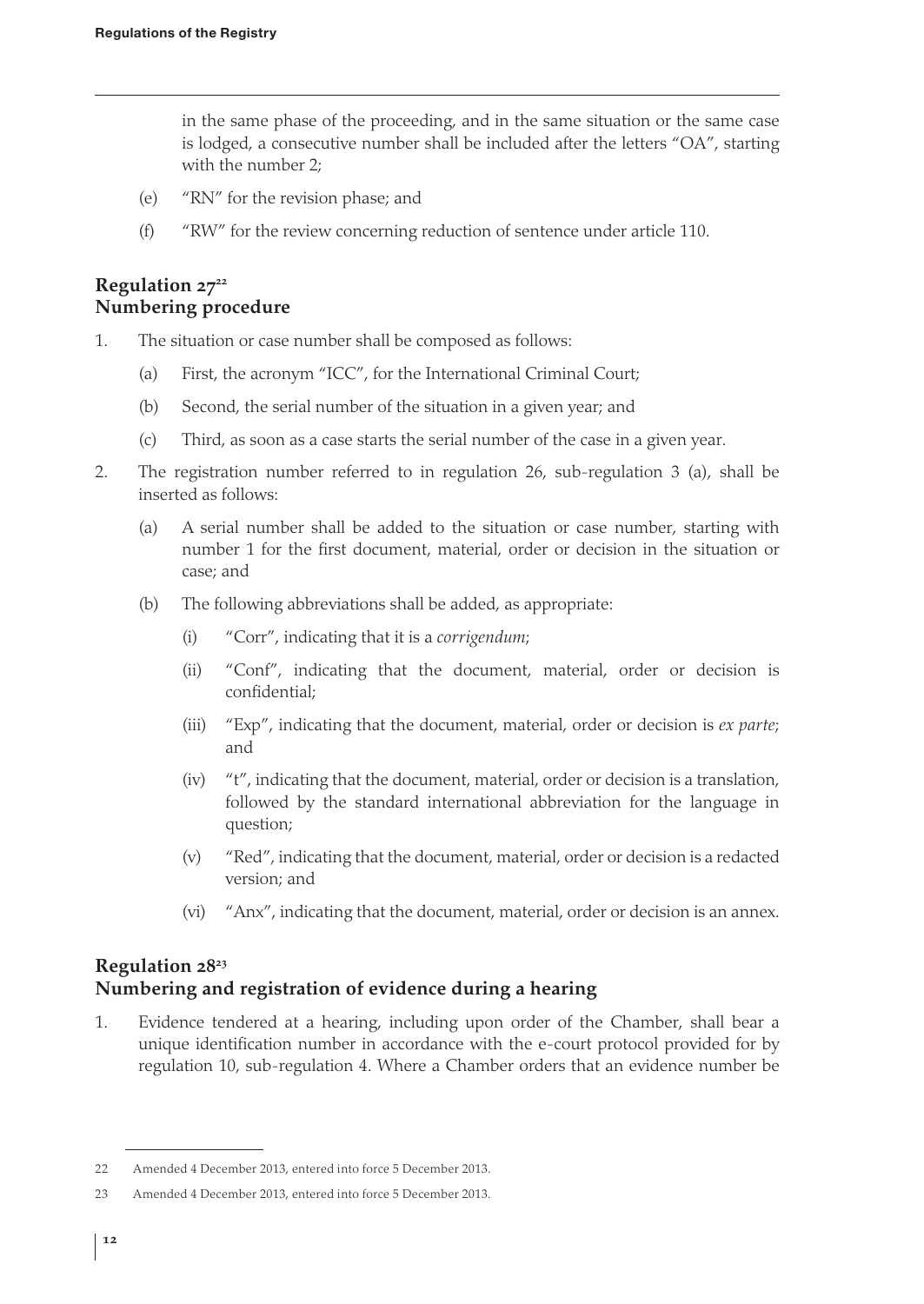assigned, only one such number shall be assigned to any one exhibit in a given situation or case.

- 2. The evidence number under sub-regulation 1 shall be composed of:
	- (a) The letters "CHM" denoting "Chamber", where the evidence is produced upon order of a Chamber; or
	- (b) A letter indicating the tendering participant, "D" for Defence or "V" for Victims, followed by a three-digit code; or
	- (c) The letters "OTP" indicating that the Prosecution tendered the evidence; or
	- (d) The letters "PCV" indicating that the Office of Public Counsel for Victims tendered the evidence; or
	- (e) The letters "PCD" indicating that the Office of Public Counsel for the Defence tendered the evidence; and
	- (f) A serial number indicating the chronological order in which the evidence was tendered.
- 3. The following information shall be registered:
	- (a) The situation or case number;
	- (b) The name of the participant tendering the evidence or an indication that the evidence was produced in Court, upon order of the Chamber and the date of such order;
	- (c) The date whereon the evidence was tendered;
	- (d) The assigned evidence number;
	- (e) The admission or exclusion of the evidence;
	- (f) A brief description of the evidence;
	- (g) The initials of the courtroom officer registering the evidence;
	- (h) Information, if any, about previous disclosure of the evidence;
	- (i) The ruling, if any, on the admission of the evidence by the Chamber;
	- (j) The name or pseudonym of the witness through whom the evidence was tendered in Court;
	- (k) Whether an objection was raised against the relevance and/or admissibility of the evidence, and if so, by whom; and
	- (l) The level of confidentiality, if any.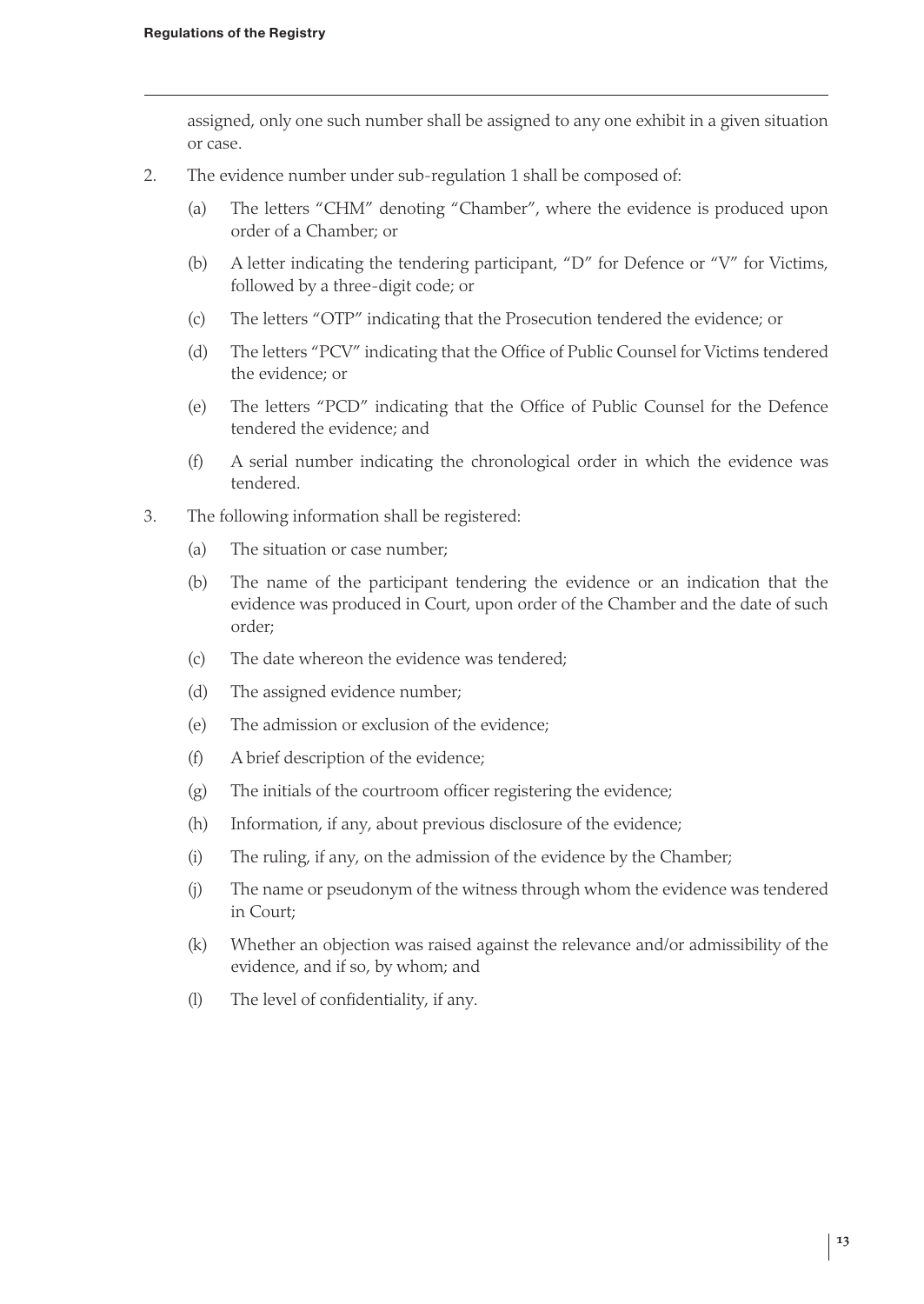#### <span id="page-24-0"></span>**Regulation 2924 Numbering and registration of documents and material other than evidence presented during a hearing**

- 1. Where documents or material other than evidence are submitted by participants during a hearing or produced upon order of a Chamber and where the Chamber orders their registration in the situation or case record, they shall be numbered as follows:
	- (a) First, the acronym "ICC" for the International Criminal Court;
	- (b) Second, the situation or case number;
	- (c) Third, the letters "HNE" for hearing not evidence; and
	- (d) Fourth, the serial number assigned by the courtroom officer.
- 2. The following information shall be registered:
	- (a) The date of registration;
	- (b) The name of the participant submitting the document or material or that the document or material was produced upon order of a Chamber and the date of such order;
	- (c) Whether objections were raised against its registration, and if so, by whom;
	- (d) The level of confidentiality, if any; and
	- (e) The relevant references in the transcript.

#### **Regulation 3025 Registration of correspondence**

Situation or case-related correspondence addressed to the Registry shall be registered in a correspondence record in the appropriate electronic system.

# **Regulation 3126 Registration of audiovisual recordings of proceedings**

- 1. The audiovisual recordings of proceedings shall be available in electronic format.
- 2. The following information shall be registered:
	- (a) The type of material;
	- (b) The situation or case number;
	- (c) The date and time of registration;
	- (d) The initials of the registering person;

<sup>24</sup> Amended 4 December 2013, entered into force 5 December 2013.

<sup>25</sup> Amended 4 December 2013, entered into force 5 December 2013.

<sup>26</sup> Amended 4 December 2013, entered into force 5 December 2013 (French text only).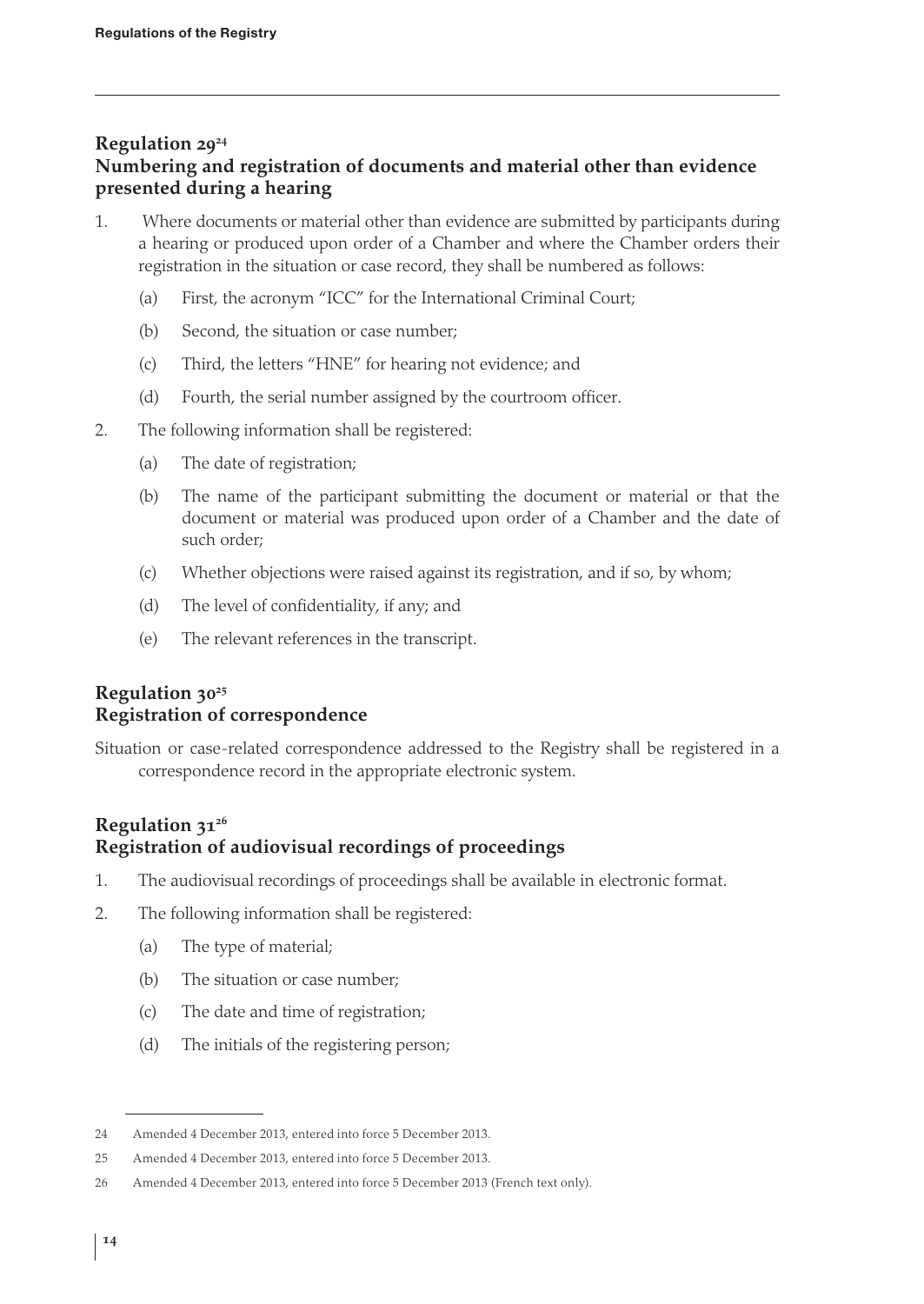- <span id="page-25-0"></span>(e) The type of proceedings;
- (f) The level of confidentiality of the proceedings;
- (g) The language(s) spoken; and
- (h) The location in the Registry vault.
- 3. The initial form of the audiovisual recordings shall be labelled with the same information listed in sub-regulation 2 and shall be stored in the Registry vault.

# **Regulation 3227 Numbering and registration of the transcript**

- 1. The transcript shall be numbered as follows:
	- (a) First, the acronym "ICC" for the International Criminal Court;
	- (b) Second, the situation or case number;
	- (c) Third, the letter "T" for transcript; and
	- (d) Fourth, a serial number.
- 2. The following information shall be registered:
	- (a) The situation or case number;
	- (b) The stage of the proceedings;
	- (c) The date of the proceedings;
	- (d) The type of proceedings;
	- (e) The level of confidentiality of the proceedings;
	- (f) The language(s) of the proceedings; and
	- (g) The version of the transcript in accordance with regulation 50.

#### **Regulation 3328 Registration of communications**

- 1. A communication addressed to the Presidency, the President, a Chamber, a judge, the Registrar or the Registry which does not pertain to a situation for which a record has been opened pursuant to regulation 20, sub-regulation 1, shall be registered in a communication record and numbered as follows:
	- (a) First, the acronym "ICC" for the International Criminal Court;
	- (b) Second, the abbreviation "COM" for communication;
	- (c) Third, the year of registration; and

<sup>27</sup> Amended 4 December 2013, entered into force 5 December 2013 (French text only).

<sup>28</sup> Amended 4 December 2013, entered into force 5 December 2013 (French text only).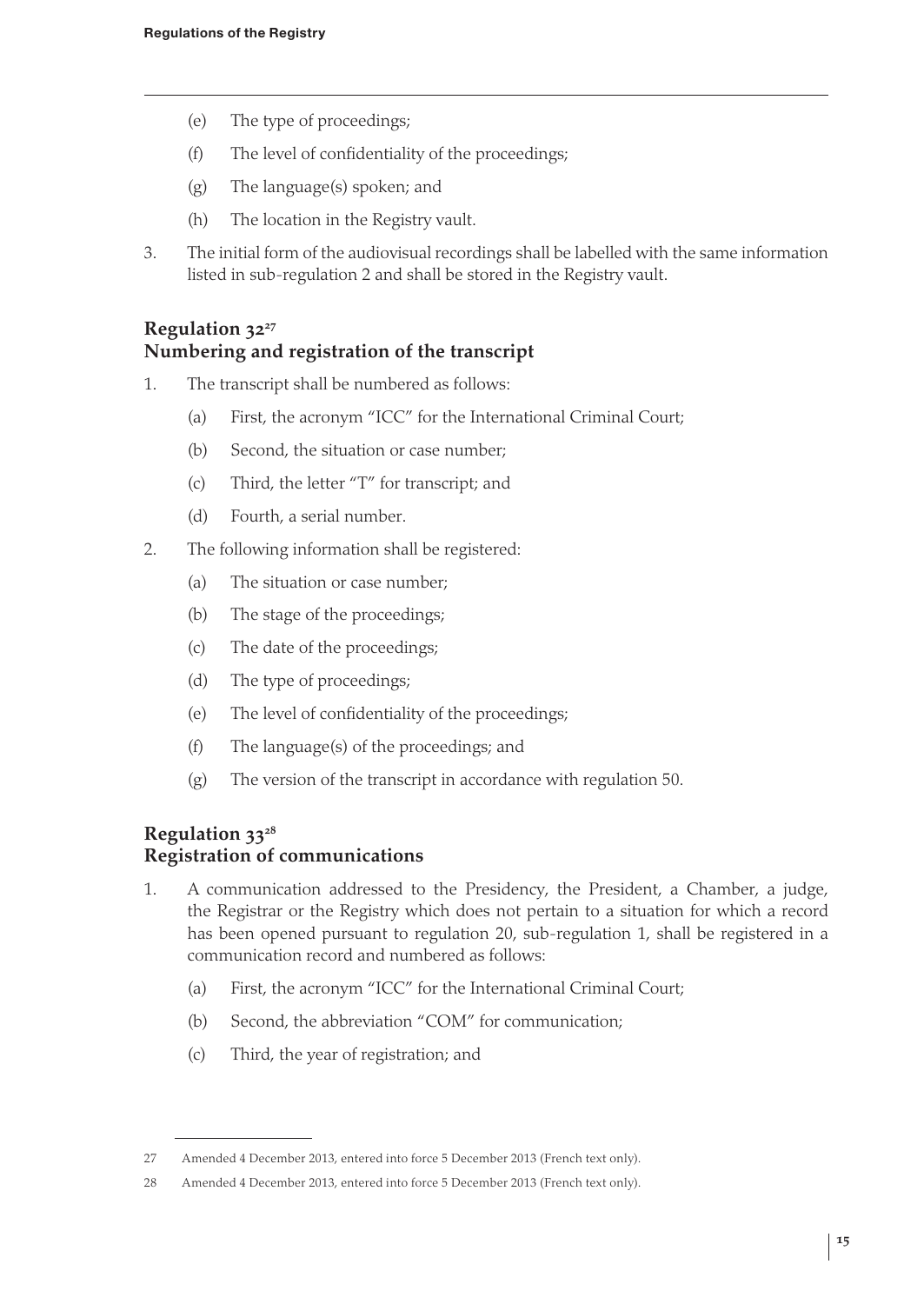- (d) Fourth, the serial number for the communication registered in a given year.
- <span id="page-26-0"></span>2. The following information shall be registered:
	- (a) The full name of the sender, if available;
	- (b) The address of the sender, if available;
	- (c) The date on which the communication was received;
	- (d) The date on which the communication was registered;
	- (e) The country or region to which the communication relates; and
	- (f) The level of confidentiality, if any.
- 3. If a situation record is opened after a communication has been registered, the communication record shall be transferred to the situation record, subject to an order of the Chamber. Prior to the transfer of the communication record, the Registry shall inform the Chamber so that it may, where necessary, issue an order restricting the transfer.

*Subsection 5 Notification*

#### **Regulation 3429 Method of notification**

- 1. Documents, material, orders or decisions shall be notified electronically to a secure ICC email account. The email shall constitute the notification form provided for in regulation 31, sub-regulation 2 of the Regulations of the Court.
- 2. The notification form shall contain, *inter alia*, the following information:
	- (a) The situation or case number;
	- (b) The date and time when the Registry received the document, material, order or decision;
	- (c) The registration date;
	- (d) The title of the document, material, order or decision;
	- (e) The notification date;
	- (f) The recipient(s) of the document, material, order or decision; and
	- (g) The link to the Court database where the document, material, order or decision is stored.
- 3. Where it is not possible to notify documents, material, orders or decisions electronically, they shall be notified by facsimile, by post or by hand together with a notification form. Sub-regulation 2 shall apply *mutatis mutandis*.
- 4. Notification forms shall be stored and indexed in the relevant situation or case record.

<sup>29</sup> Amended 4 December 2013, entered into force 5 December 2013.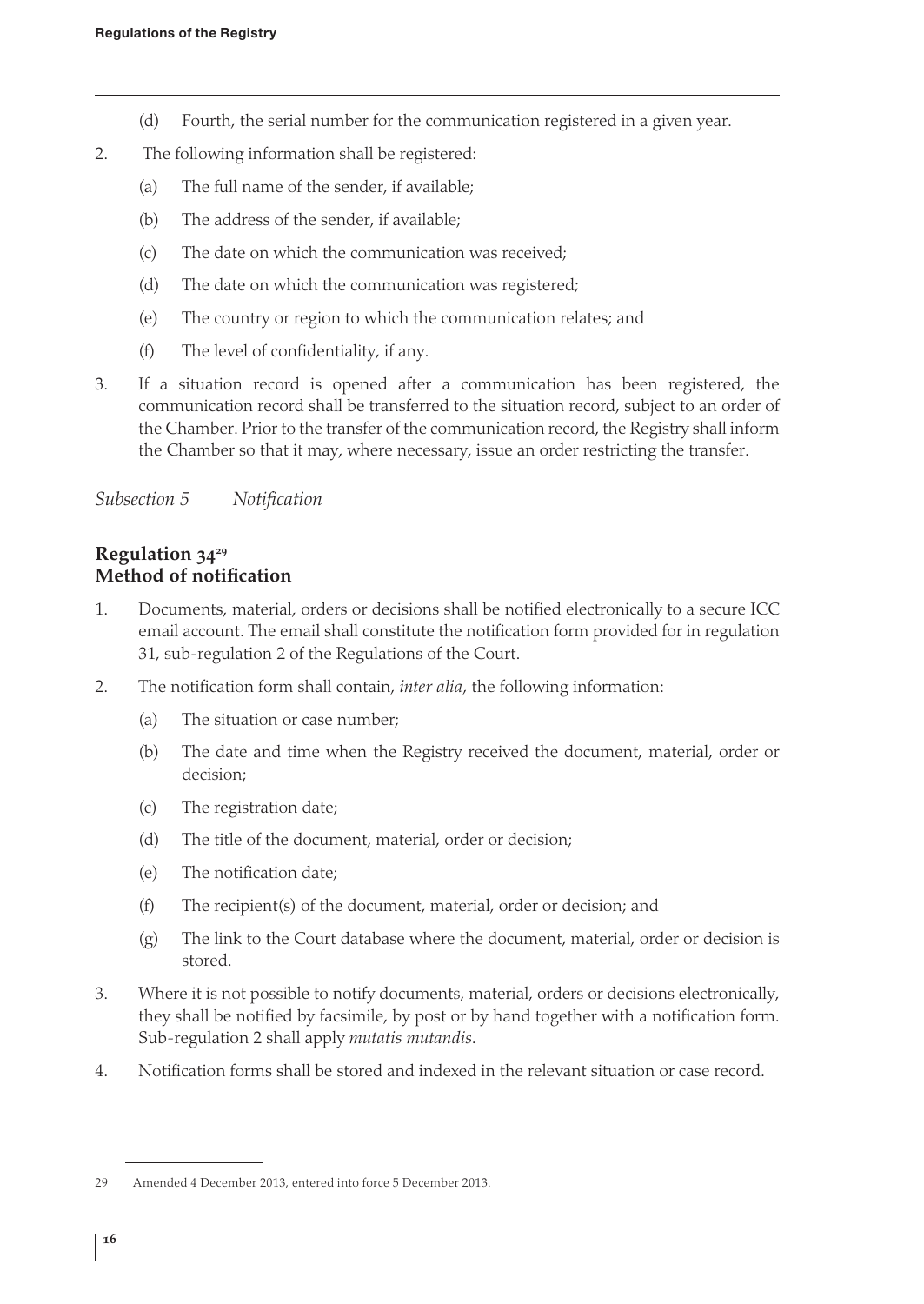# <span id="page-27-0"></span>**Regulation 3530 Method of notification to States**

- 1. In the cases listed in regulation 31, sub-regulation 3 of the Regulations of the Court, a copy of the document, order or decision certified in accordance with regulation 23 shall be notified by way of a note verbale to the State through the designated official channel of communication, and shall be, where required, in the language of the recipient. If the State has appointed counsel to represent its interests before the Court, notification shall be effected electronically or by way of personal service.
- 2. A record of notification shall be appended to the document, order or decision. The record of notification shall be completed in accordance with regulation 31, sub-regulation 4 of the Regulations of the Court.
- 3. The record of notification and the note verbale shall be registered in the relevant situation or case record.

# **Regulation 35** *bis***<sup>31</sup> Recipients of notification**

The Registrar shall notify only those recipients listed in the template provided for by regulation 24, sub-regulation 2.

*Subsection 6 Scheduling of judicial activities*

# **Regulation 3632 Scheduling**

- 1. The Registry, in consultation with the Presidency and Chambers, shall establish a calendar of proceedings before the Court. The calendar shall be updated on a regular basis and posted on the website of the Court.
- 2. The calendar shall state, *inter alia*, the name and number of the situation or case, the date, time and location of the proceedings and whether the proceedings are to be held in public or in closed session.
- 3. In scheduling proceedings and in case of conflicting orders by Chambers, the Registry shall give precedence to proceedings pursuant to articles 60 and 61 or pertaining, *inter alia*, to interim release, transfer and detention of persons to whom article 58 applies, arrest warrants, protective orders for victims or witnesses, or the transfer of detained witnesses.

<sup>30</sup> Amended 4 December 2013, entered into force 5 December 2013.

<sup>31</sup> Adopted 4 December 2013, entered into force 5 December 2013.

<sup>32</sup> Amended 4 December 2013, entered into force 5 December 2013.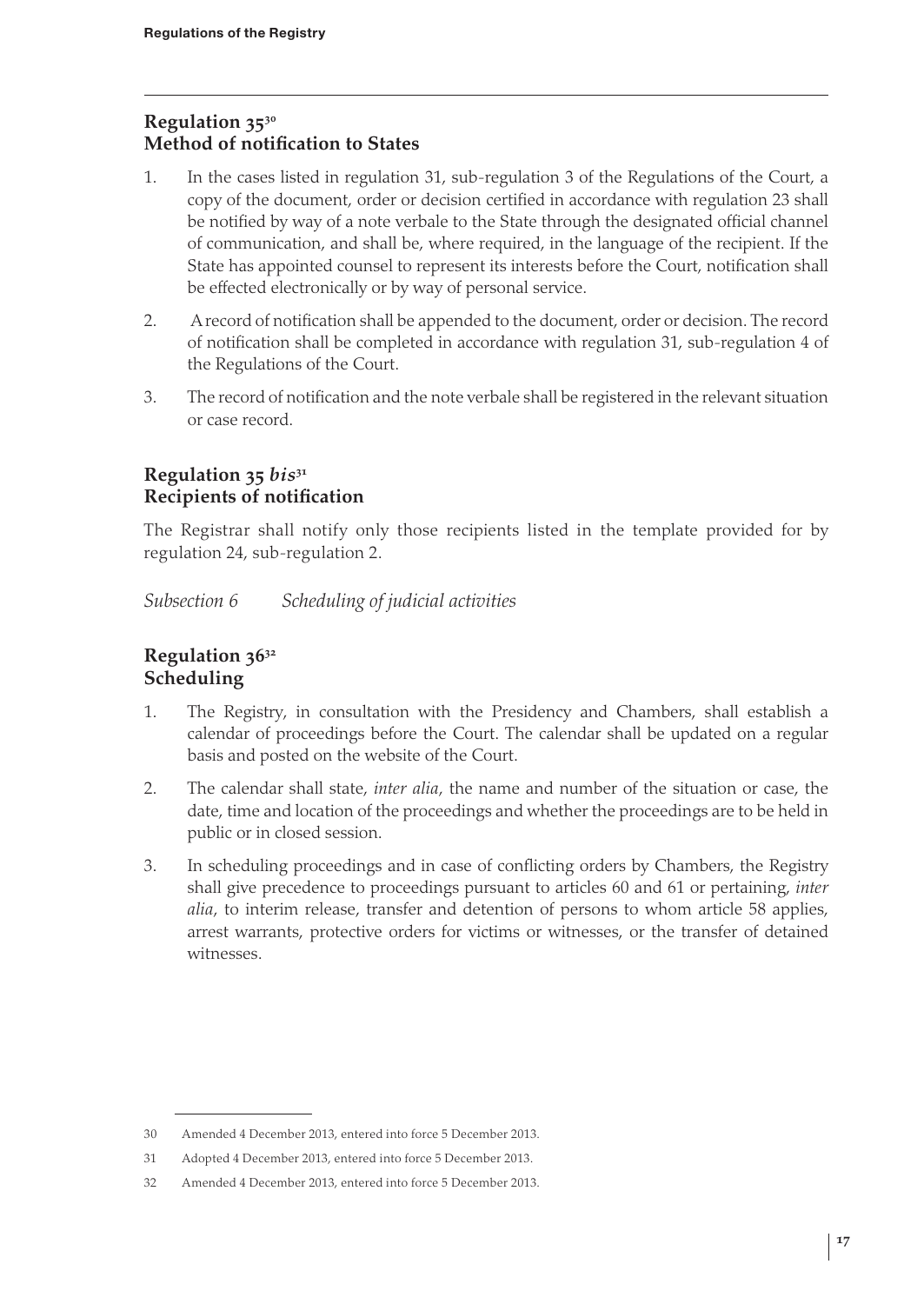<span id="page-28-0"></span>*Subsection 7 Proceedings*

# **Regulation 3733 Management of proceedings**

- 1. The Registry, in concurrence with the Chamber where necessary, shall make all the necessary practical arrangements for proceedings, whether held in public or in closed session.
- 2. Issues related to the management of proceedings shall be addressed to the Registry.

# **Regulation 38 Information session on proceedings management**

As appropriate, the Registry shall organise for the participants an information session on the functioning of the courtroom and on other practical matters pertaining to the proceedings. Judges and their legal staff shall be invited to attend.

# **Regulation 3934 Duty officer of the Registry**

- 1. The duty roster of officers of the Registry established pursuant to regulation 19 of the Regulations of the Court, shall be made available to the Chambers.
- 2. The duty officer contact number shall be made available to the participants.
- 3. The duty officer shall be on duty for a period of seven calendar days.
- 4. The duty officer shall be responsible for dealing with urgent matters arising outside working hours.

# **Regulation 4035 Courtroom officer**

- 1. The courtroom officer shall represent the Registrar at proceedings and may be assisted by another Registry representative, as appropriate. He or she shall ensure that the necessary practical arrangements for the conduct of the hearing are in place and shall bring to the attention of the Presiding Judge any information that he or she deems necessary.
- 2. The courtroom officer shall provide support to the Chamber and participants in respect of procedural matters.
- 3. During hearings, the courtroom officer shall act as a focal point for all matters relating to transcription services, interpretation services, audiovisual services, as well as to security and technical equipment.

<sup>33</sup> Amended 4 December 2013, entered into force 5 December 2013 (French text only).

<sup>34</sup> Amended 4 December 2013, entered into force 5 December 2013 (French text only).

<sup>35</sup> Amended 4 December 2013, entered into force 5 December 2013.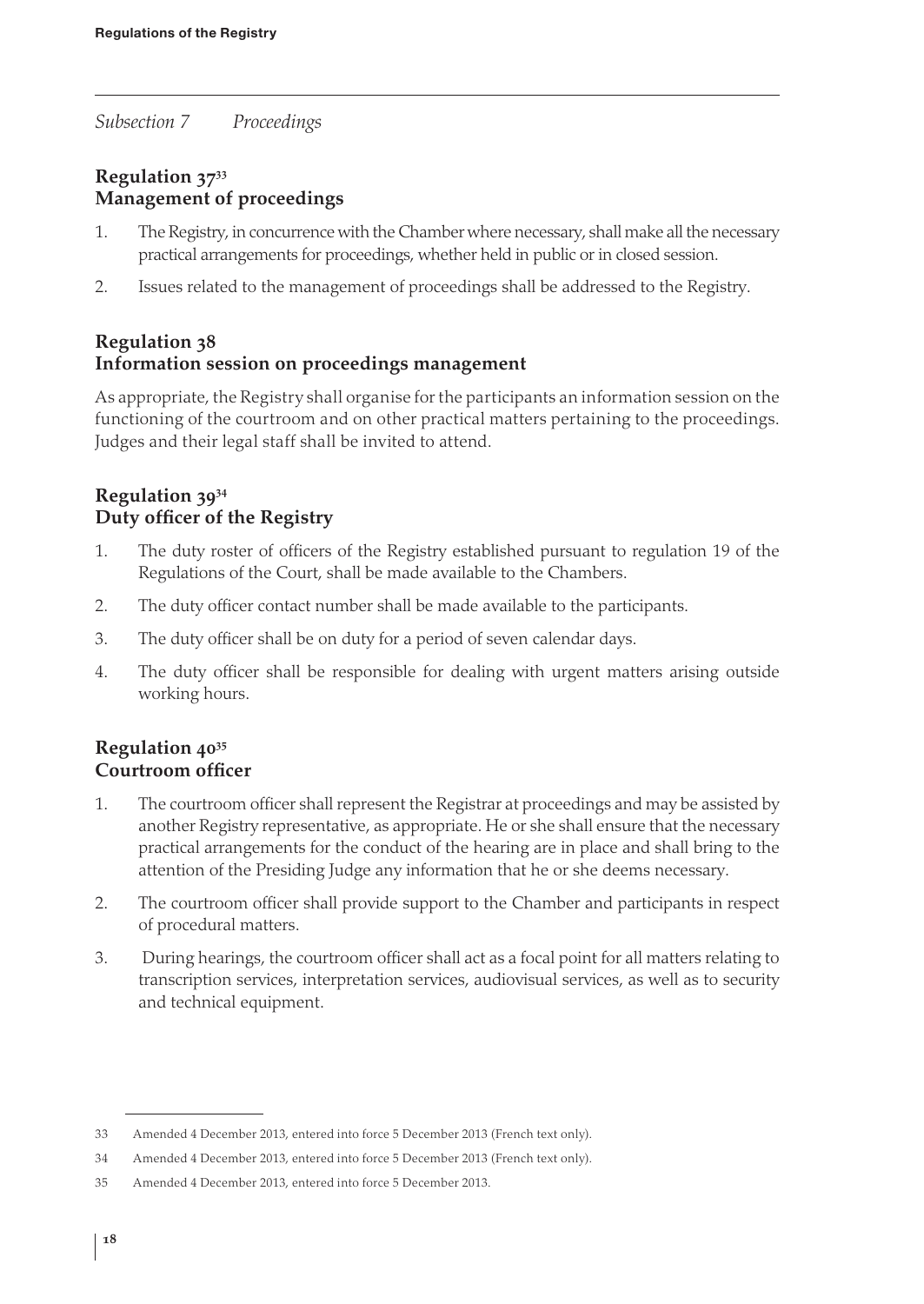- <span id="page-29-0"></span>4. Where required, the courtroom officer shall prepare confidential minutes of the proceedings, recording the following information:
	- (a) The name and number of the situation or case;
	- (b) The date of the proceedings;
	- (c) The stage of the proceedings;
	- (d) The starting and ending times;
	- (e) The type of proceedings;
	- (f) Whether the proceedings were held in public or closed session;
	- (g) The names and/or any protective references of those present at the proceedings;
	- (h) A summary of the oral decisions issued by the Chamber during the proceedings;
	- (i) The deadlines set by the Chamber, if any;
	- (j) The forthcoming events in the situation or case;
	- (k) Whether a recording was made;
	- (l) Whether a transcript was requested; and
	- (m) Any other relevant comments.

# **Regulation 4136 Audio and video recording of hearings**

- 1. For the purpose of rule 137, audiovisual assistants within the Registry shall ensure a full and accurate audio- and video-recording of the hearings. The audiovisual assistants shall ensure that the decorum of the hearing and the dignity of the persons at the hearing are respected.
- 2. In order to ensure that the audio- and video-recordings reflect the hearings faithfully, the following instructions shall be upheld by the Registry:
	- (a) As a general rule, whenever a judge speaks, a view of the particular judge or an overall view of the judges' bench shall be selected; during a lengthy address by a judge, such as the reading of a decision, a variety of views may be interspersed;
	- (b) As a general rule, the audiovisual assistant shall select a camera view showing the participant addressing the Chamber, whether in close-up or broader view; however, during lengthy presentations by a participant, such view may be interspersed with images of the judges, the accused and the other participants, provided these images are in keeping with the decorum of the hearing.
- 3. The live and delayed audiovisual feed of public and closed or private sessions as defined in regulation 94 (d) and (e) shall be stored in the archives of the Registry. An electronic version of the audiovisual recordings shall be kept.

<sup>36</sup> Amended 4 December 2013, entered into force 5 December 2013 (French text only).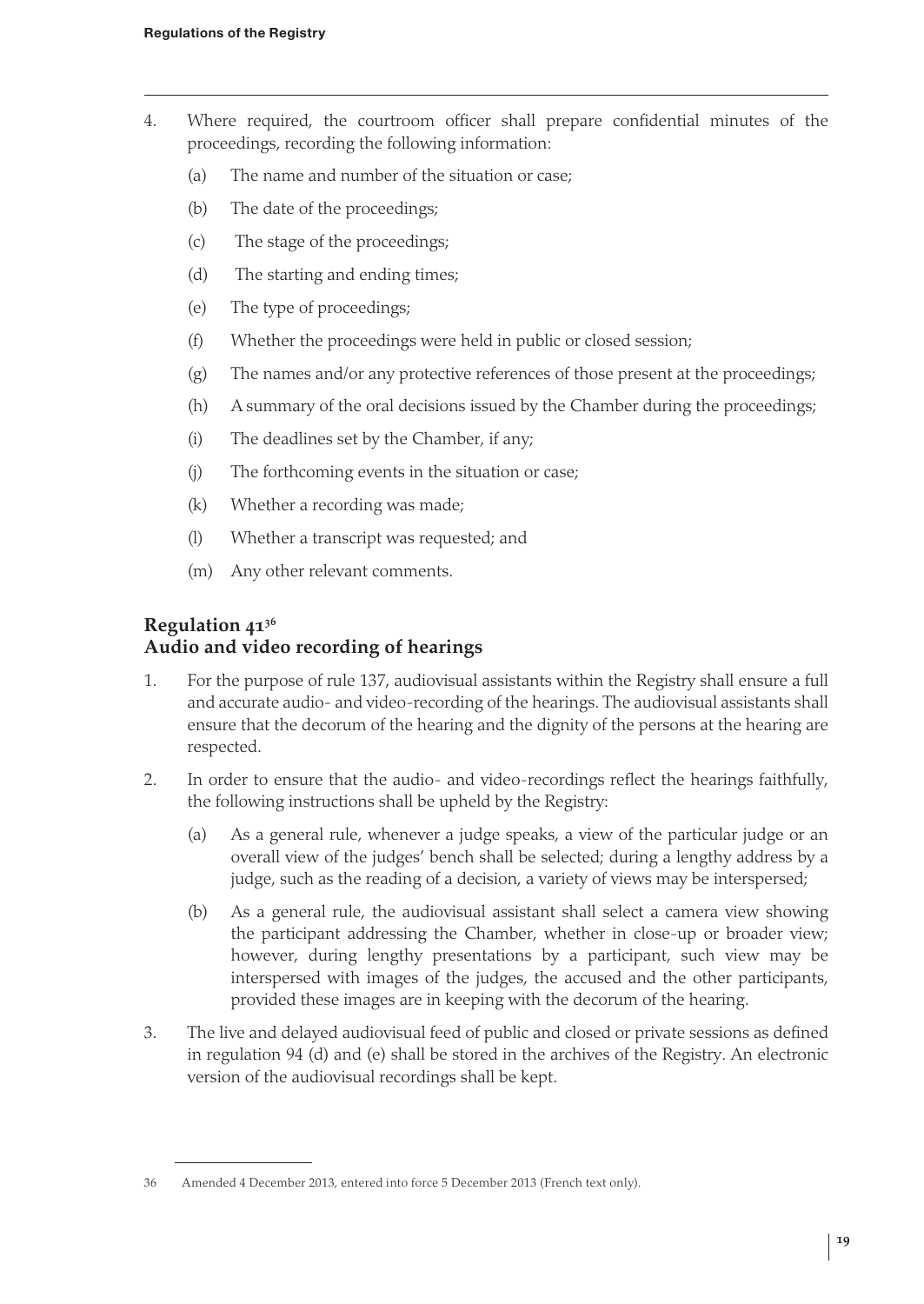#### <span id="page-30-0"></span>**Regulation 42 Broadcasting**

- 1. Broadcasting shall start when the judges enter and shall cease as soon as the last judge has left the courtroom.
- 2. In the event of a disturbance of any nature which requires the Presiding Judge to adjourn the hearing, broadcasting shall cease as soon as the Presiding Judge has formally adjourned the hearing.
- 3. Footage showing private conversation or deliberations between the judges, between the judges and Registry officers, between counsel and the person to whom article 58 applies, if present, or the accused, and between counsel and assistants to counsel shall not be released for broadcast.
- 4. Close-up views of the benches shall not be selected for broadcast if they would permit a viewer of the broadcast to identify the name or contents of any book, paper or other items.
- 5. Close-up views of individual spectators in the public gallery shall not be selected for broadcast.

#### **Regulation 4337 Requests under regulation 21, sub-regulation 8 of the Regulations of the Court**

- 1. Requests under regulation 21, sub-regulation 8 of the Regulations of the Court, shall be made within 30 minutes of the information being mentioned during the hearing.
- 2. For technical reasons, requests for non-publication may only be implemented effectively where a maximum of four such requests are raised within 30 minutes. Where the limit is exceeded, the courtroom officer shall inform the Presiding Judge and advise on the appropriate measures.
- 3. A request for non-publication of information may be made more than 30 minutes after the information is mentioned during the hearing if it presents a risk to the security or safety of victims, witnesses or other persons at risk, or is prejudicial to national security interests.

# **Regulation 4438 Communications under rule 102**

- 1. The Registry shall ensure that a communication made under rule 102 and regulation 25 of the Regulations of the Court, be converted into an electronic format which can be used by the Court.
- 2. The following information shall be registered:

<sup>37</sup> Amended 4 December 2013, entered into force 5 December 2013.

<sup>38</sup> Amended 4 December 2013, entered into force 5 December 2013 (French text only).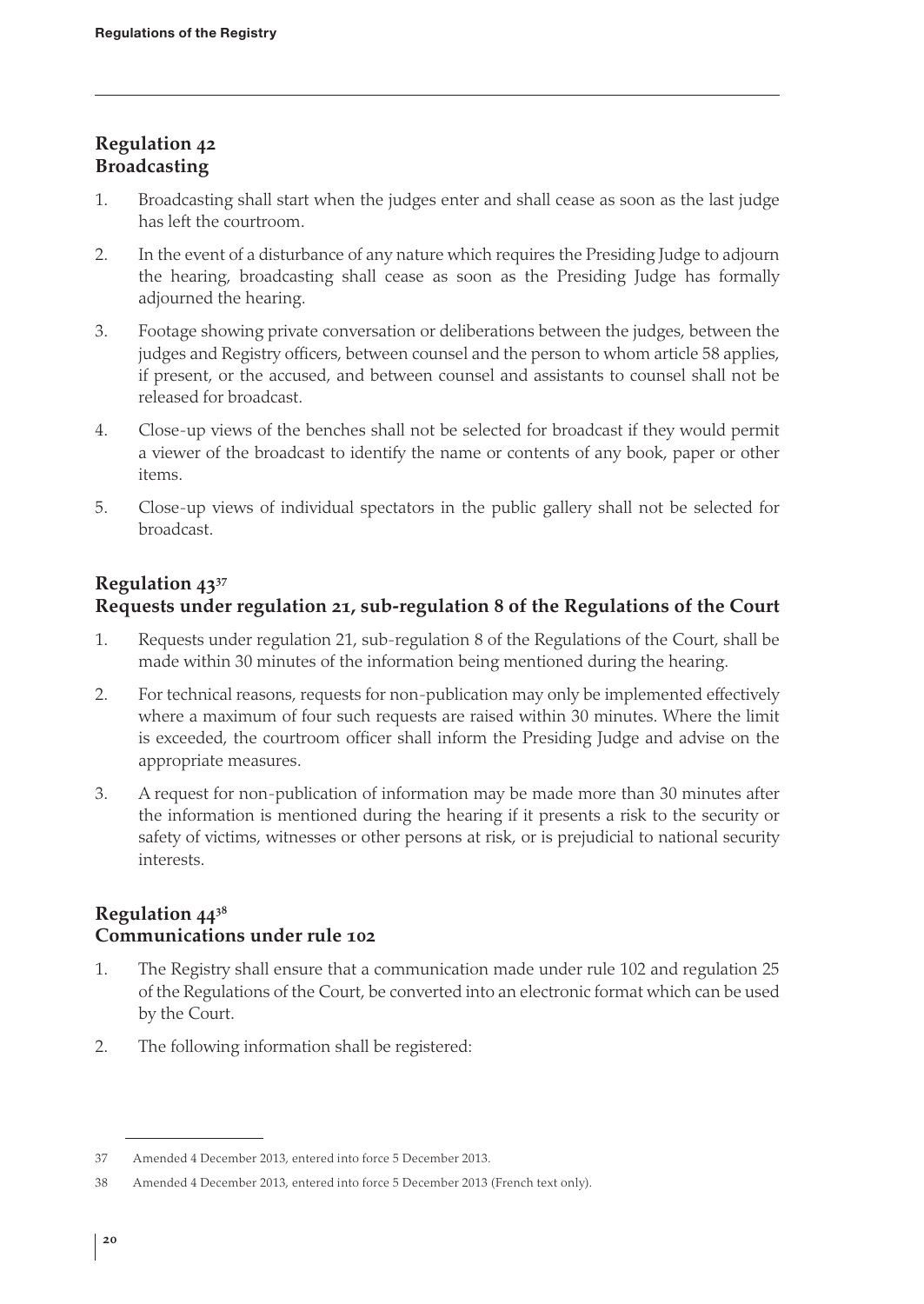- <span id="page-31-0"></span>(a) The size of the communication;
- (b) The length of the communication; and
- (c) The number of subdivisions of the communication.
- 3. The communication shall be registered in accordance with the registration procedure set out in subsection 4 of section 1 of this chapter and shall be notified in accordance with subsection 5 of section 1 of this chapter.

#### **Regulation 4539 Arrangements for live testimony by means of audio or video-link technology**

- 1. The Registry shall make the necessary arrangements whenever the Chamber orders that a witness be heard by means of audio or video-link technology, pursuant to article 69, paragraph 2, and rule 67.
- 2. The participant requesting testimony by means of audio or video-link shall do so at least 15 calendar days in advance, as a rule.
- 3. In choosing a venue for the conduct of the audio or video-link testimony pursuant to rule 67, sub-rule 3, the Registrar shall consider in particular the following locations:
	- (a) The offices of the Court abroad;
	- (b) A national court;
	- (c) An office of an international organisation; or
	- (d) An embassy or a consulate.

#### **Regulation 46 Conduct of live testimony by means of audio or video-link technology**

- 1. The Registrar shall designate a representative of the Registry or any other suitably qualified person to ensure that the testimony by means of audio or video-link technology is taken in accordance with the Statute, Rules, Regulations of the Court and these Regulations.
- 2. When testimony is to be given by means of audio or video-link technology, the designated person shall establish audiovisual contact with the courtroom with the assistance of technicians, where required.
- 3. At the request of the Chamber, the designated person shall call the witness into the transmission room and have him or her make the solemn undertaking.
- 4. In the case of a video link, the witness shall be able to see and hear the judges, the accused and the person questioning him or her, as well as the relevant evidence as submitted in the courtroom. Likewise, the judges, the accused and the person questioning him or her shall be able to see and hear the witness as well as any evidence submitted from the remote location.

<sup>39</sup> Amended 4 December 2013, entered into force 5 December 2013 (French text only).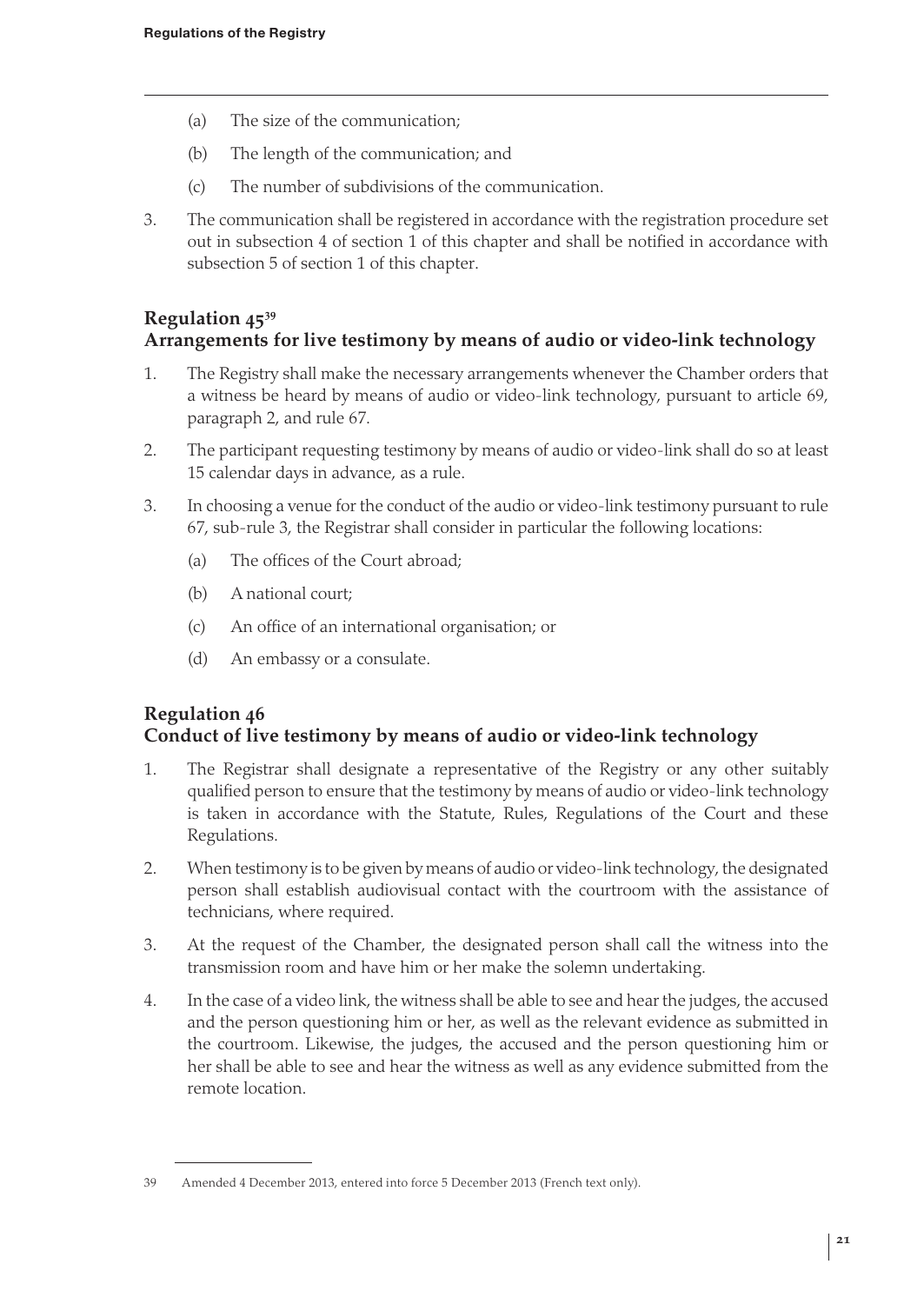- <span id="page-32-0"></span>5. Unless otherwise ordered by the Chamber, testimony shall be given in the sole presence of the designated person and a member of the technical team and, where necessary and with the consent of the Chamber, silent observers for participants other than those provided in rule 88, sub-rule 2.
- 6. The designated person shall keep the Chamber informed at all times of the conditions under which the testimony is being given.
- 7. Once the witness has been discharged by the Chamber and has left the room, the designated person shall confirm to the Chamber the absence of apparent reasons preventing the testimony being given freely and voluntarily.

# **Regulation 4740**

# **Participation in the proceedings via video link of an accused or of persons to whom article 55, paragraph 2, or article 58 applies or of victims**

Where the accused or persons to whom article 55, paragraph 2, or article 58 applies, or victims participate in the proceedings via video-link, a direct telephone connection between the said persons and their counsel shall be established in addition to the normal connection.

#### **Regulation 4841 Proceedings outside the seat of the Court**

- 1. Whenever the Court wishes to sit in a State other than the host State in accordance with rule 100, the Registrar shall make all the necessary arrangements in cooperation with the authorities of the said State.
- 2. The Registrar shall provide the Court in advance with a security assessment of the State where the Court wishes to sit and with any other relevant information.

#### **Regulation 49 Transmission of an order for safe conduct**

- 1. When a Chamber issues an order for safe conduct, the Registrar shall notify the Ministry of Justice and the Ministry of Foreign Affairs of the host State or of any other relevant State of the copy of the order certified in accordance with regulation 23.
- 2. The person shall be notified of the certified copy of the order in accordance with regulation 31 of the Regulations of the Court.

*Subsection 8 Transcripts*

#### **Regulation 5042 Different versions of transcripts**

The Registry may produce several versions of the same transcript:

<sup>40</sup> Amended 4 December 2013, entered into force 5 December 2013 (French text only).

<sup>41</sup> Amended 4 December 2013, entered into force 5 December 2013 (French text only).

<sup>42</sup> Amended 4 December 2013, entered into force 5 December 2013.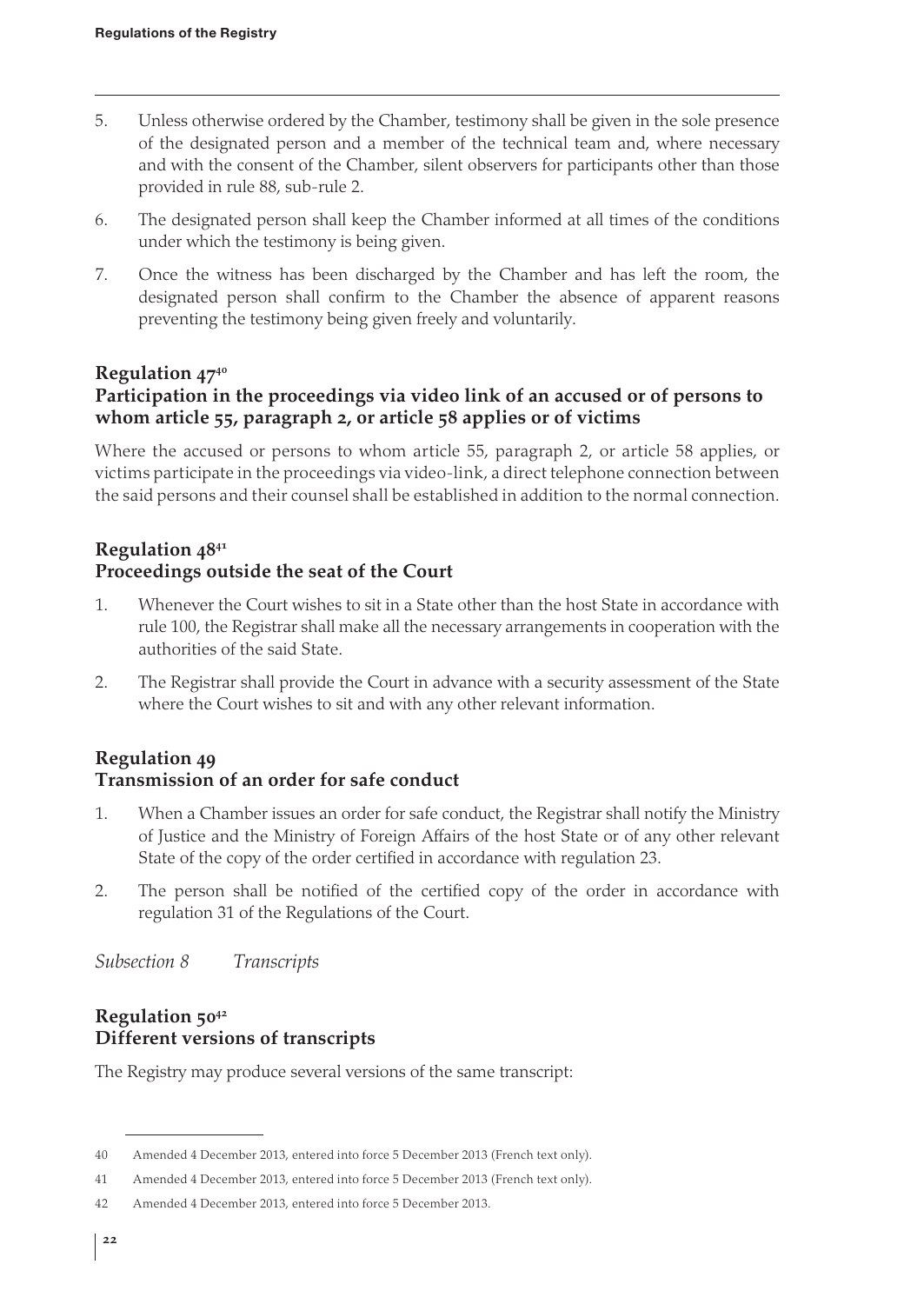- <span id="page-33-0"></span>(a) A confidential real-time version, accessible during the hearing;
- (b) A confidential version, consisting of a corrected, completed and formatted copy of the real-time version;
- (c) A public version, from which closed and/or private sessions, and any other material which is deemed confidential in accordance with an order of the Chamber has been expunged;
- (d) A corrected version of the confidential and/or the public version; or
- (e) A reclassified version, consisting of the confidential transcript reclassified as public upon order of a Chamber, or the public version and previously confidential excerpts reclassified as public upon order of a Chamber.

#### **Regulation 5143 Index of transcripts**

The index of transcripts shall record, *inter alia*, the following information, with page references:

- (a) The title of the hearing or proceeding, specifying where it is held *ex parte*;
- (b) The level of confidentiality of the hearing or proceeding, either in public session, private session, closed session;
- (c) The names or pseudonyms of the witnesses heard and the protective measures ordered, if any;
- (d) The names or pseudonyms of the victims heard and the protective measures ordered, if any;
- (e) The evidence presented;
- (f) The evidence admitted;
- (g) The oral decisions of the Chamber; and
- (h) The list of participants.

*Subsection 9 Evidence*

#### **Regulation 5244 Presentation of evidence during a hearing**

- 1. During a hearing, evidence shall be presented in electronic format.
- 2. For the purpose of the presentation, participants shall provide to the courtroom officer in electronic version whenever possible, the evidence they intend to use at the hearing at least three full working days before the scheduled hearing.

<sup>43</sup> Amended 4 December 2013, entered into force 5 December 2013 (French text only).

<sup>44</sup> Amended 4 December 2013, entered into force 5 December 2013.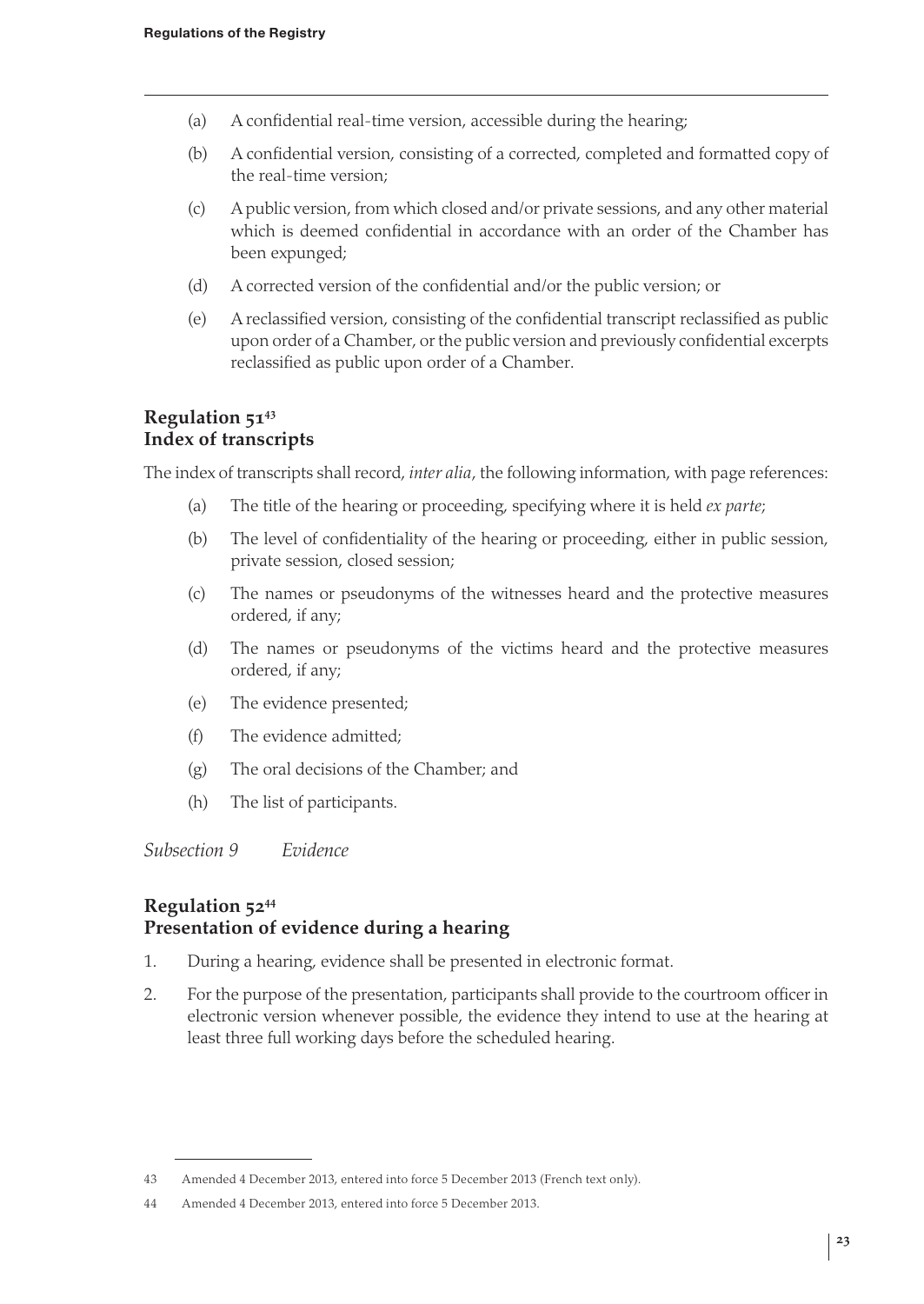<span id="page-34-0"></span>3. Evidence provided under sub-regulation 2 is transmitted by the courtroom officer to the interpretation and translation service within the Registry, under strict conditions of confidentiality, for the purpose of regulation 63, sub-regulation 3.

#### **Regulation 5345 Handling of evidence during a hearing**

- 1. The courtroom officer shall register and number the evidence in accordance with regulation 28 as soon as it is submitted during a hearing by a participant or produced during a hearing following an order of the Chamber.
- 2. Where an evidence number is assigned, the courtroom officer shall announce the number for the record.
- 3. The original form of evidence, whether it is a paper document or an object, shall be placed in the custody of the Registrar and may be consulted in accordance with regulation 16.

# **Regulation 5446 Storage of the original form of evidence**

The Registry shall develop a set of procedures for the management of the Registry vault provided for by regulation 15.

# **Regulation 5547 Witnesses**

- 1. The courtroom officer shall maintain a list of the witnesses who appear before the Chamber and shall record, *inter alia*, the following information:
	- (a) The date and time when testimony commenced and ended;
	- (b) The protective measures ordered, if any;
	- (c) The duration of the questioning by the participants and the Chamber;
	- (d) The names of participants who put questions to the witnesses;
	- (e) The evidence submitted by a participant or produced upon order of the Chamber in the course of the testimony;
	- (f) The evidence shown to witnesses during questioning by each participant or the Chamber.
- 2. The participants shall provide the courtroom officer with the names of the witnesses they intend to call at the hearing at least one full working day before the hearing. They shall also provide all information about the location and time of the appearance of the witnesses in court.

<sup>45</sup> Amended 4 December 2013, entered into force 5 December 2013.

<sup>46</sup> Amended 4 December 2013, entered into force 5 December 2013.

<sup>47</sup> Amended 4 December 2013, entered into force 5 December 2013.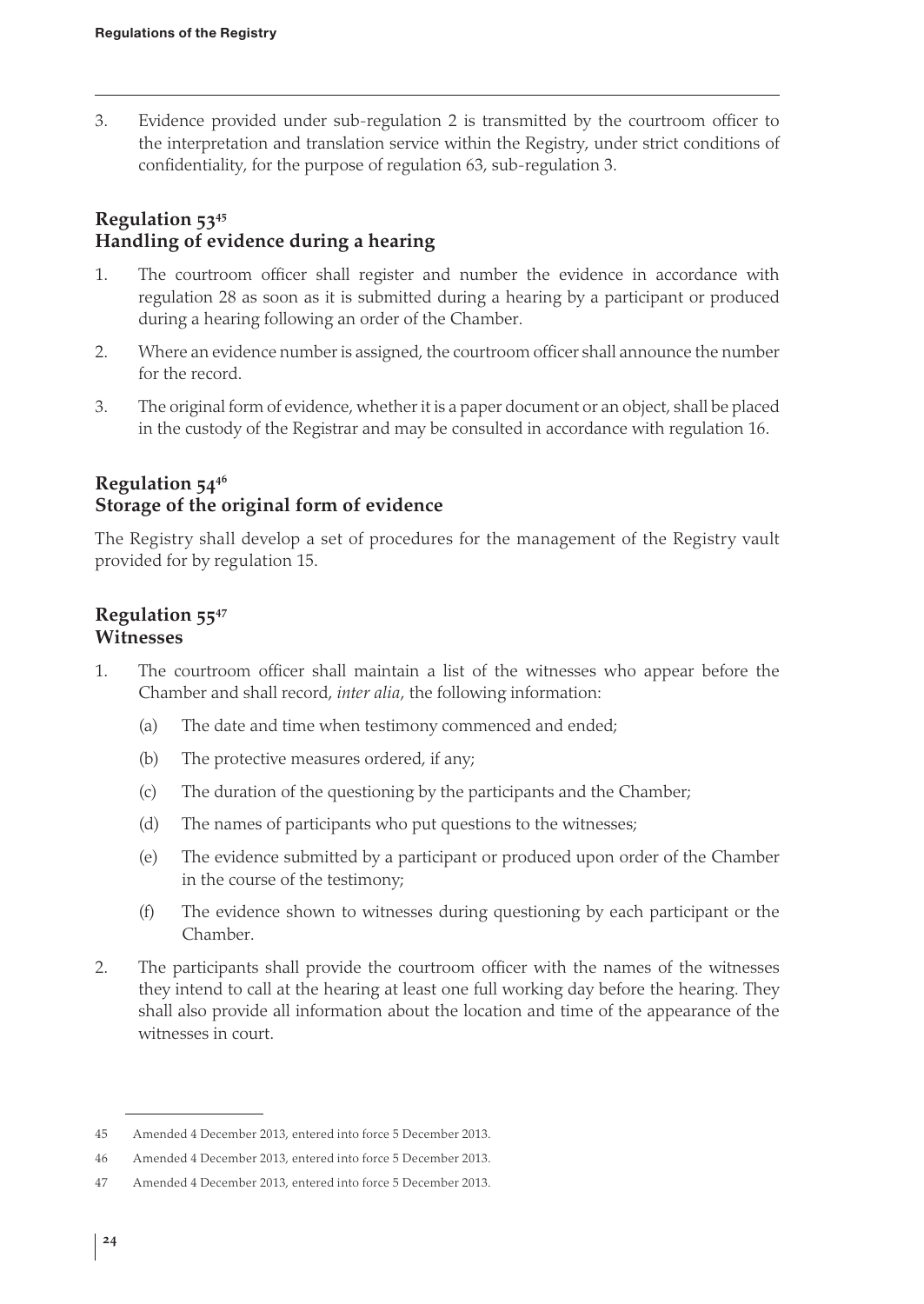# <span id="page-35-0"></span>**Regulation 5648 Experts**

- 1. For the purpose of regulation 44 of the Regulations of the Court, a person seeking to be included in the list of experts shall provide the Registry with the following documentation:
	- (a) A detailed *curriculum vitae*;
	- (b) Proof of his or her qualifications;
	- (c) An appropriate indication of his or her expertise in the relevant field; and
	- (d) Where applicable, a statement of whether he or she is included in any list of experts acting before any national court.
- 2. The Registrar's decision as to whether a person shall be included in the list of experts shall be notified to that person. If the application is refused, the Registrar shall provide reasons and shall inform the person on how to apply to the Presidency for review of that decision within 15 calendar days of its notification.
- 3. The Registrar may file a response within 15 calendar days of notification of the application for review.
- 4. The Presidency may ask the Registrar to provide any additional information necessary to decide on the application. The decision of the Presidency shall be final.
- 5. An expert already included in the list of experts shall immediately inform the Registrar of any changes in relation to the information he or she provided pursuant to sub-regulation 1.
- 6. The Registrar may at any time take steps to verify the information provided by an expert included in the list.
- 7. The Registrar shall remove an expert from the list of experts where he or she:
	- (a) No longer meets the requirements under sub-regulation 1;
	- (b) Has been found guilty of an offence against the administration of justice as described in article 70, paragraph 1; or
	- (c) Has been permanently interdicted from exercising his or her functions before the Court in accordance with rule 171, sub-rule 3.
- 8. The Registrar shall notify the relevant person of his or her decision under sub-regulation 7 and shall provide reasons therefor.
- 9. The Registrar shall inform the person about the possibility to apply to the Presidency for review of that decision within 15 calendar days of its notification.
- 10. The Registrar may file a response within 15 calendar days of notification of the application for review.
- 11. The Presidency may ask the Registrar to provide any additional information necessary to decide on the application. The decision of the Presidency shall be final.

<sup>48</sup> Amended 4 December 2013, entered into force 5 December 2013.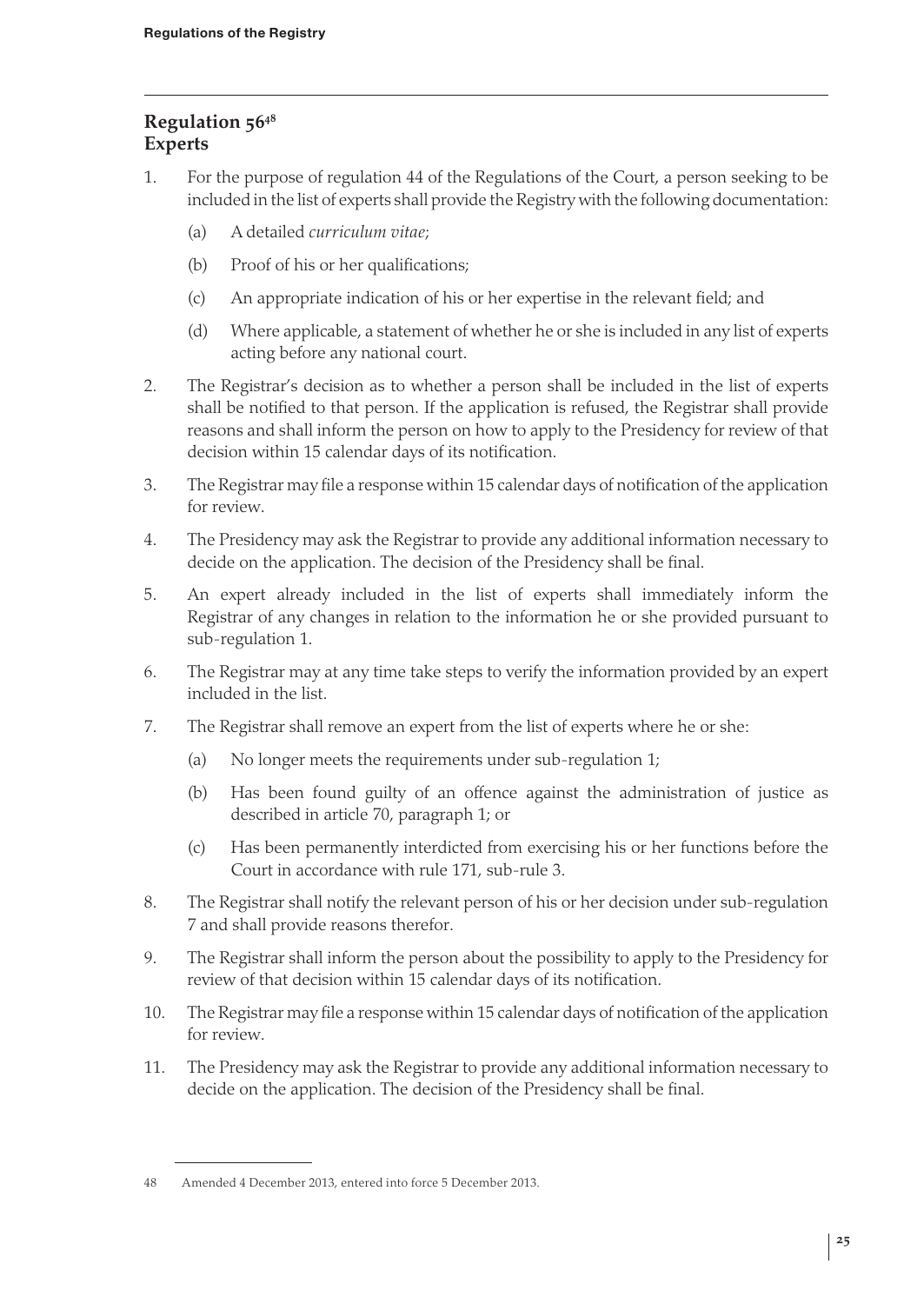### **Section 2 Language services of the Registry**

*Subsection 1 General provisions*

### **Regulation 5749 Scope of application of this section**

- 1. The Registry shall provide interpretation, translation, editing and revision services in accordance with the provisions of the Statute, Rules, Regulations of the Court, and these Regulations.
- 2. The Registry shall prioritise its translation services as follows:
	- (a) Judicial documents concerning situations or cases; press releases concerning the arrest and transfer of a person to the Court; and documents concerning a request for judicial cooperation;
	- (b) Diplomatic correspondence with direct judicial or financial implications for the Court;
	- (c) All other documents, which shall be processed in the order in which the requests for translation were received. Urgent requests for translation shall be processed in consultation with the translation units.

### **Regulation 5850 Requests for language services**

- 1. Requests for language services shall be submitted using the approved electronic system or standard forms.
- 2. A complete list of recipients shall be provided where translations are to be sent to several recipients.
- 3. Requests for interpretation services involving languages other than the working languages of the Court shall set out the reasons why the interpretation of such languages is required. Such requests should be made at least ten calendar days prior to the event requiring interpretation.

#### **Regulation 5951 Duty roster**

A duty roster of language staff shall be established for urgent requests from the duty officer of the Registry for court and conference interpretation and/or translation outside the working hours of the Court. This provision shall not apply to field interpretation.

<sup>49</sup> Amended 4 December 2013, entered into force 5 December 2013.

<sup>50</sup> Amended 4 December 2013, entered into force 5 December 2013.

<sup>51</sup> Amended 4 December 2013, entered into force 5 December 2013.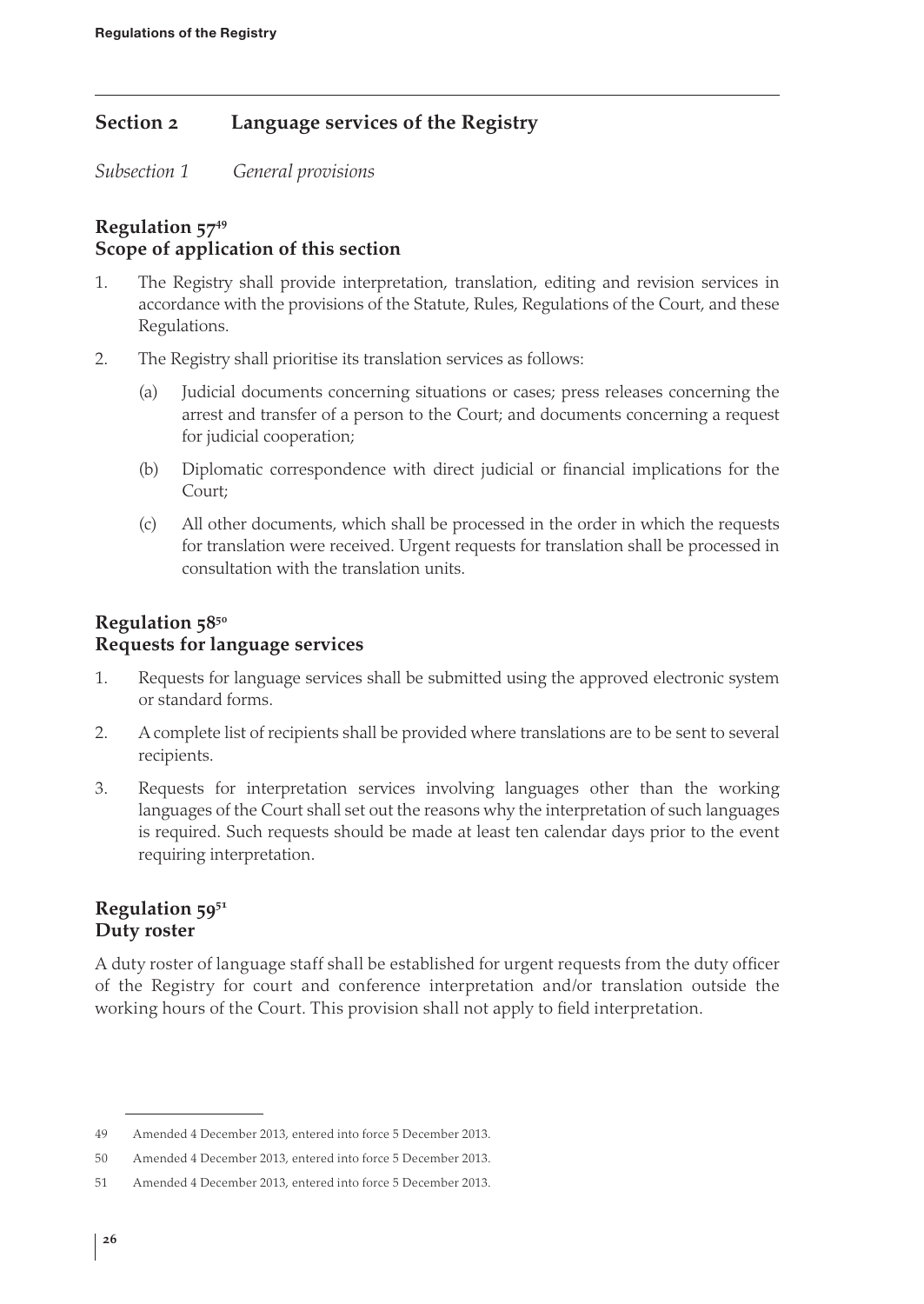# **Regulation 6052 Linguistic assistance and special assignments**

- 1. Linguistic assistance outside the seat of the Court, other than that covered by the duty roster, shall be provided upon request following the procedure set out in regulation 58. Requests for such linguistic assistance shall be submitted as soon as practicable in order to ensure good coordination of language services.
- 2. In respect of regulation 175, operational interpretation assignments at the seat of the Court which involve transcription and translation of telephone conversations shall be carried out by field interpreters, translators or court interpreters operating under the strictest confidentiality. They shall receive the parts of conversations to transcribe and translate in a non-sequential manner and shall not be required to comment thereon.

*Subsection 2 Court, conference and field interpretation matters53*

#### **Regulation 6154 Modes of interpretation**

- 1. Court and conference interpretation services shall include the following:
	- (a) Simultaneous interpretation, where the interpreter renders the speaker's message immediately and continuously from a booth;
	- (b) *Chuchotage* or whispering, which is simultaneous interpretation by an interpreter whispering an interpretation of what is said to a maximum of two listeners;
	- (c) Consecutive interpretation, where the interpreter interprets aloud, usually taking notes as the speaker speaks and then concisely interpreting several sentences at a time for an unlimited number of listeners;
	- (d) Liaison interpretation, where the interpreter interprets aloud in and out of two or more languages, interpreting a few sentences at a time, for a very limited number of listeners; and
	- (e) Sight translation, for written documents that need to be translated orally. The interpreter may need to read the document once before performing the sight translation.
- 2. For simultaneous interpretation, interpretation booths and audio equipment shall be made available. Interpretation booths shall comply with ISO standard 2603 (built-in booths) or 4043 (mobile booths).
- 3. The Registry shall advise on the mode of interpretation most suitable for the event to be interpreted.

<sup>52</sup> Amended 4 December 2013, entered into force 5 December 2013.

<sup>53</sup> Amended 4 December, entered into force 5 December 2013 (title).

<sup>54</sup> Amended 4 December 2013, entered into force 5 December 2013.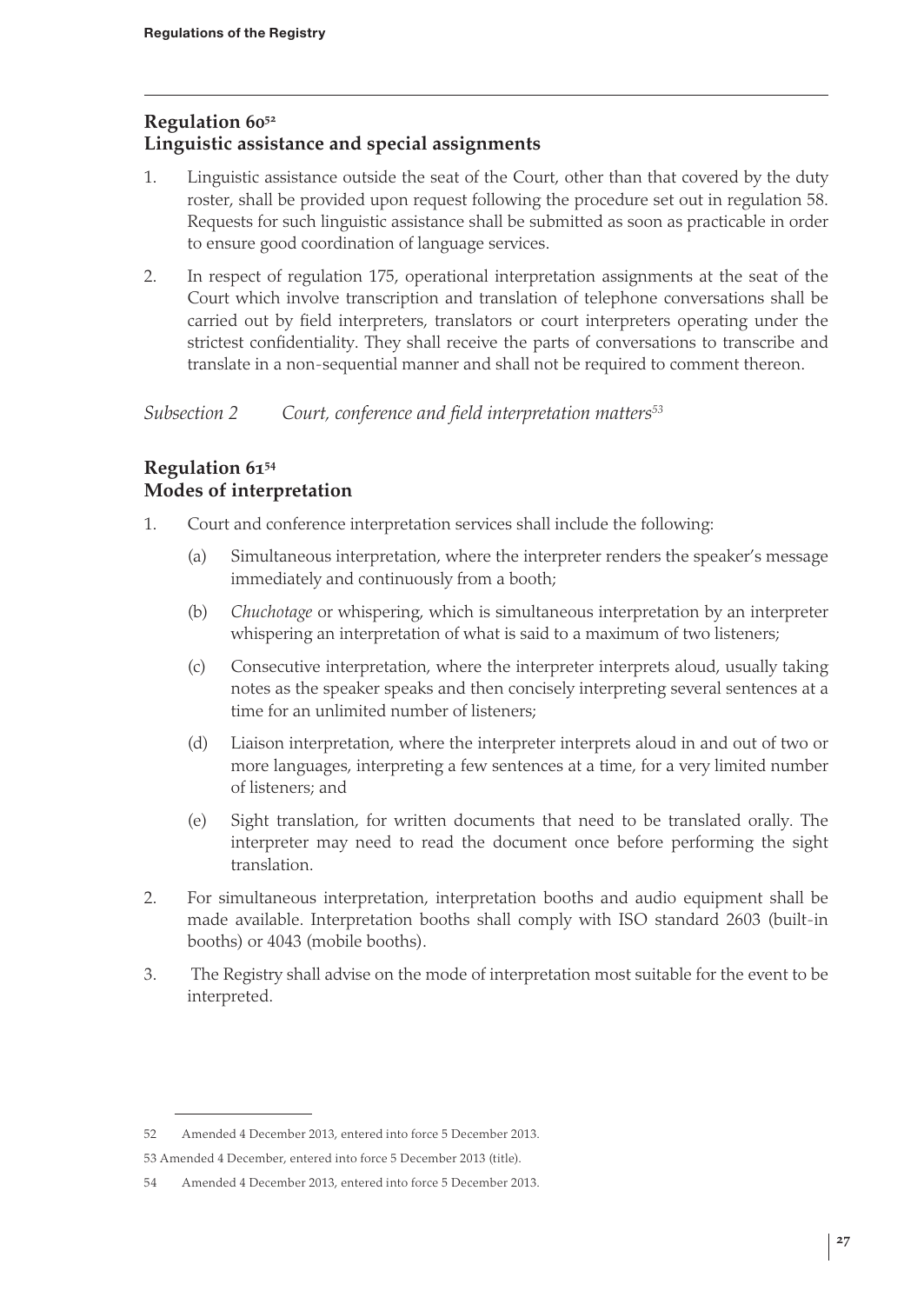# **Regulation 6255 Role of team coordinator**

- 1. The Court interpretation team shall have one team coordinator. The team coordinator shall ensure communication between booths, with the courtroom officer, with the audiovisual booth and with the court reporters. In order to fulfil his or her tasks, the team coordinator shall receive in-service training.
- 2. The team coordinator shall be available to discuss linguistic matters relating to the hearings or proceedings with the judges or the courtroom officer.

## **Regulation 63 Use of audio and/or video recordings in the proceedings**

- 1. Where interpretation of audio and/or video recording is required, the interpreter may ask for the transcript, if available, or to consult the recording *in extenso* before the hearing or the event requiring interpretation.
- 2. The sound of any audio and/or video recording played in the courtroom or at the event shall be fed directly into the headphones of the interpreter.
- 3. Recordings to be used at an event where interpretation is required shall be provided as early as possible, and at least one full working day before the event. The recording shall be returned after the event, if so requested. In order to prepare for hearings, evidence shall be provided to the interpretation and translation service within the Registry in accordance with regulation 52, sub-regulation 3.

#### **Regulation 6456 Interpretation services provided at hearings**

- 1. At hearings, a minimum of four interpreters shall work in two booths, an English and a French one, for up to two periods of two hours separated by a 30-minute break or for three periods of one and a half hours with a break of at least one and a half hours between the second and the third period. Where interpreters work in both directions, from and into languages other than English and French, the booth strength will be increased to four. Modifications to interpretation time periods may be arranged prior to the commencement of the hearing.
- 2. Wherever audio or video-link technology is used during hearings, interpreters shall work the usual number of hours as described in sub-regulation 1. For the sake of accuracy and completeness, every effort shall be made to ensure optimal sound (broadcast quality). Where it has been assessed that the sound quality is poor, the work of each team may be limited to a maximum of two and half hours per day.
- 3. When used at hearings, *chuchotage* shall require two interpreters working in turns.

<sup>55</sup> Amended 4 December 2013, entered into force 5 December 2013.

<sup>56</sup> Amended 4 December 2013, entered into force 5 December 2013.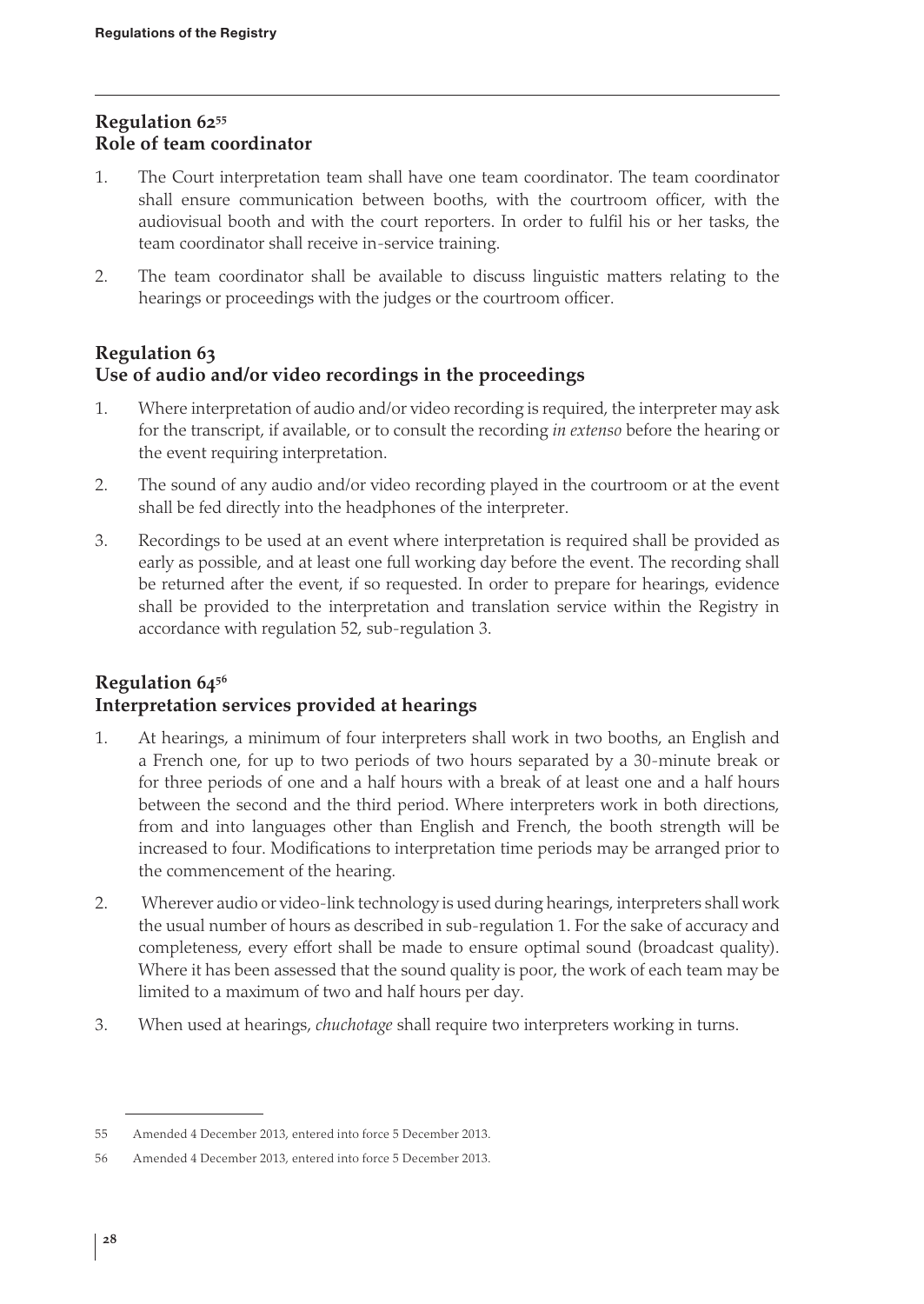- 4. Under exceptional circumstances, defined as any occurrence involving *inter alia* security issues and/or witnesses' or victims' welfare when appearing before the Court, interpreters may be asked to carry out additional tasks or to extend the interpretation period as defined in sub-regulation 1, upon special request of the Chamber, the Registrar or the participants.
- 5. At hearings, any problem that may affect the quality of the interpretation shall be reported to the team coordinator, who shall in turn report the matter to the courtroom officer.
- 6. Where interpretation services are required for languages other than English and French pursuant to regulation 40, sub-regulation 2 of the Regulations of the Court, this regulation shall apply *mutatis mutandis*.
- 7. For languages other than English and French that are not taught in interpretation schools and for which interpretation qualifications do not exist, training for interpreters shall be provided for the purposes of holding pre-trial and trial proceedings that require interpretation from and into such languages.

# **Regulation 6557 Quality control and linguistic problems at hearings**

- 1. Quality monitoring shall be carried out by the Registry on the basis of, *inter alia*, recordings of hearings.
- 2. In the event of linguistic misunderstandings or errors of interpretation made at hearings, the interpreter at the microphone shall endeavour to correct the misunderstanding or error immediately, during the hearing itself. If a misunderstanding or error of interpretation cannot be corrected during the hearing, the team coordinator shall contact the courtroom officer, who shall in turn inform the bench. Whenever an interpreter becomes aware of an error of interpretation during a hearing, he or she shall report the matter to the team coordinator, who shall in turn inform the courtroom officer thereof.
- 3. Should the interpretation and translation service within the Registry discover, at a later stage, an error in a translation which was not noticed at the hearing, it shall inform the courtroom officer, who shall in turn inform the Chamber thereof. Following an order of the Chamber, a *corrigendum* may be issued by the said service.
- 4. Should the Chamber need to raise questions in relation to terminology or usage, the courtroom officer shall contact the team coordinator.
- 5. Where there are questions related to the accuracy of a translation used during a hearing, or if it becomes apparent that a translation used during a hearing contains errors, interpreters working at the hearing shall be requested to sight translate the original for the record until a revised version is prepared by the interpretation and translation service within the Registry.

<sup>57</sup> Amended 4 December 2013, entered into force 5 December 2013.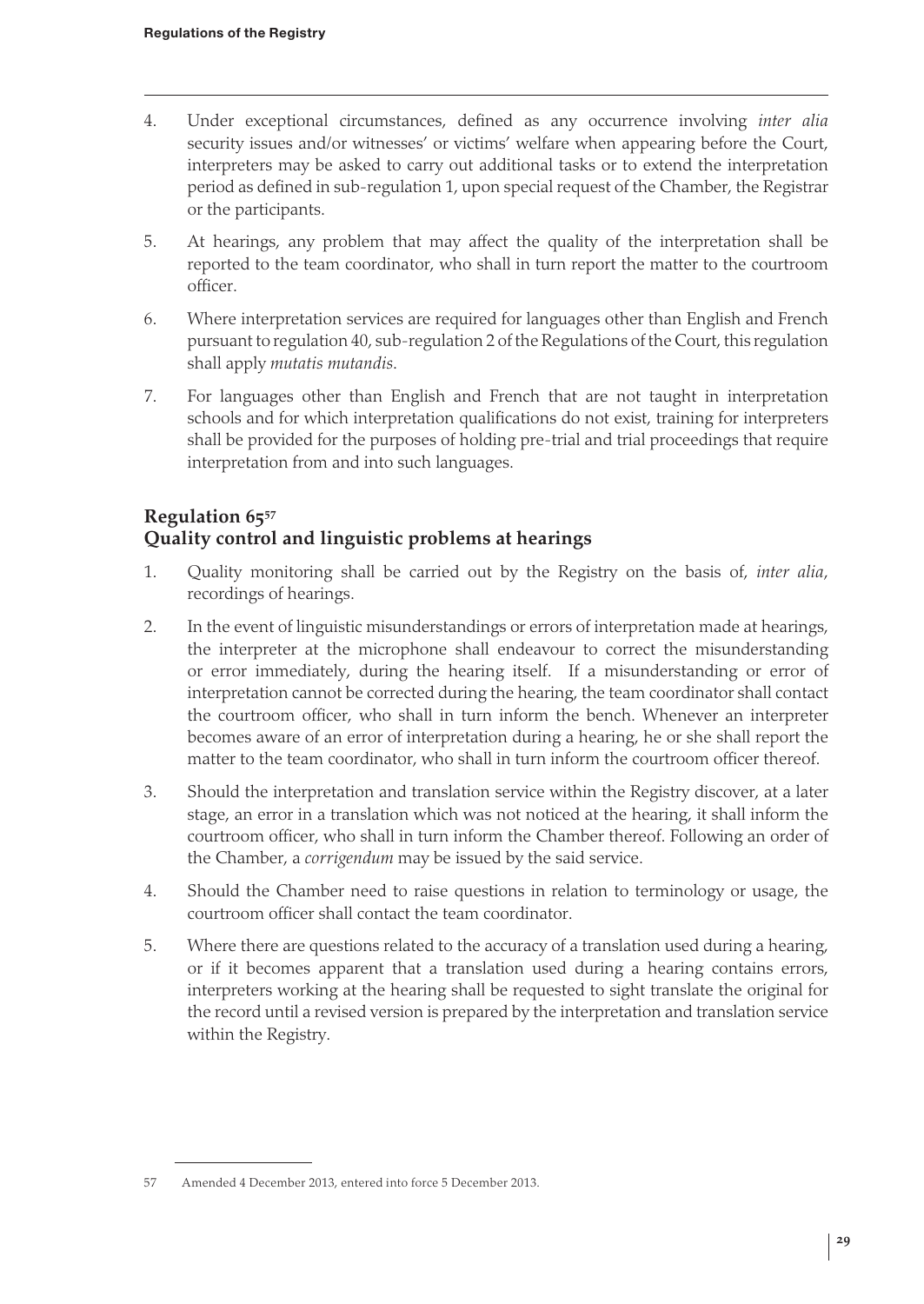# **Regulation 66 Interpretation services provided on assignments other than hearings**

- 1. For interpretation assignments other than hearings requiring simultaneous interpretation, interpreters shall work for two three-hour periods per day, with at least one and a half hours between them. Modifications to interpretation time periods may be arranged prior to the commencement of the assignment.
- 2. In meetings where consecutive interpretation is required, interpreters shall work a maximum of two periods of two hours per day. Except in the case of deliberations, there shall be breaks of at least 15 minutes between periods. Lunch breaks for consecutive interpreters shall be of at least 70 minutes. Modifications to interpretation time periods may be arranged prior to the commencement of the assignment.
- 3. *Chuchotage*, when used in combination with conventional simultaneous interpretation, shall require two *chuchotage* interpreters working in turns of 30 minutes for two periods per day. The provisions relating to the working hours applicable to simultaneous interpreters shall also apply to interpreters providing *chuchotage*.
- 4. Under exceptional circumstances, defined as any occurrence involving *inter alia* security issues and/or witnesses' or victims' welfare, interpreters may be asked to carry out additional tasks.
- 5. Regulation 64, sub-regulation 2, shall also apply to audio and video conferences.

# **Regulation 67 Requirements relating to the work environment and preparation**

- 1. Interpreters shall be provided with an adequate work environment and preparation time.
- 2. In allocating interpretation assignments, the Registry shall take the need for continuity into consideration whenever possible.

## **Regulation 6858 Field interpretation**

- 1. Field interpretation services shall include interpretation services for assignments outside the seat of the Court and operational interpretation services for assignments at the seat of the Court other than those provided by court interpreters.
	- (a) Field interpretation services shall include consecutive interpretation, liaison interpretation and sight translation as defined by regulation 61, sub-regulations (1) (c), (d) and (e).
	- (b) Field interpretation services shall not include simultaneous interpretation or *chuchotage* as defined by regulation 61, sub-regulations (1) (a) and (b).
- 2. Field interpreters shall, in principle, not be required to interpret at hearings, with the exception of language combinations for which no officially qualified court interpreters are available.

<sup>58</sup> Amended 4 December 2013, entered into force 5 December 2013.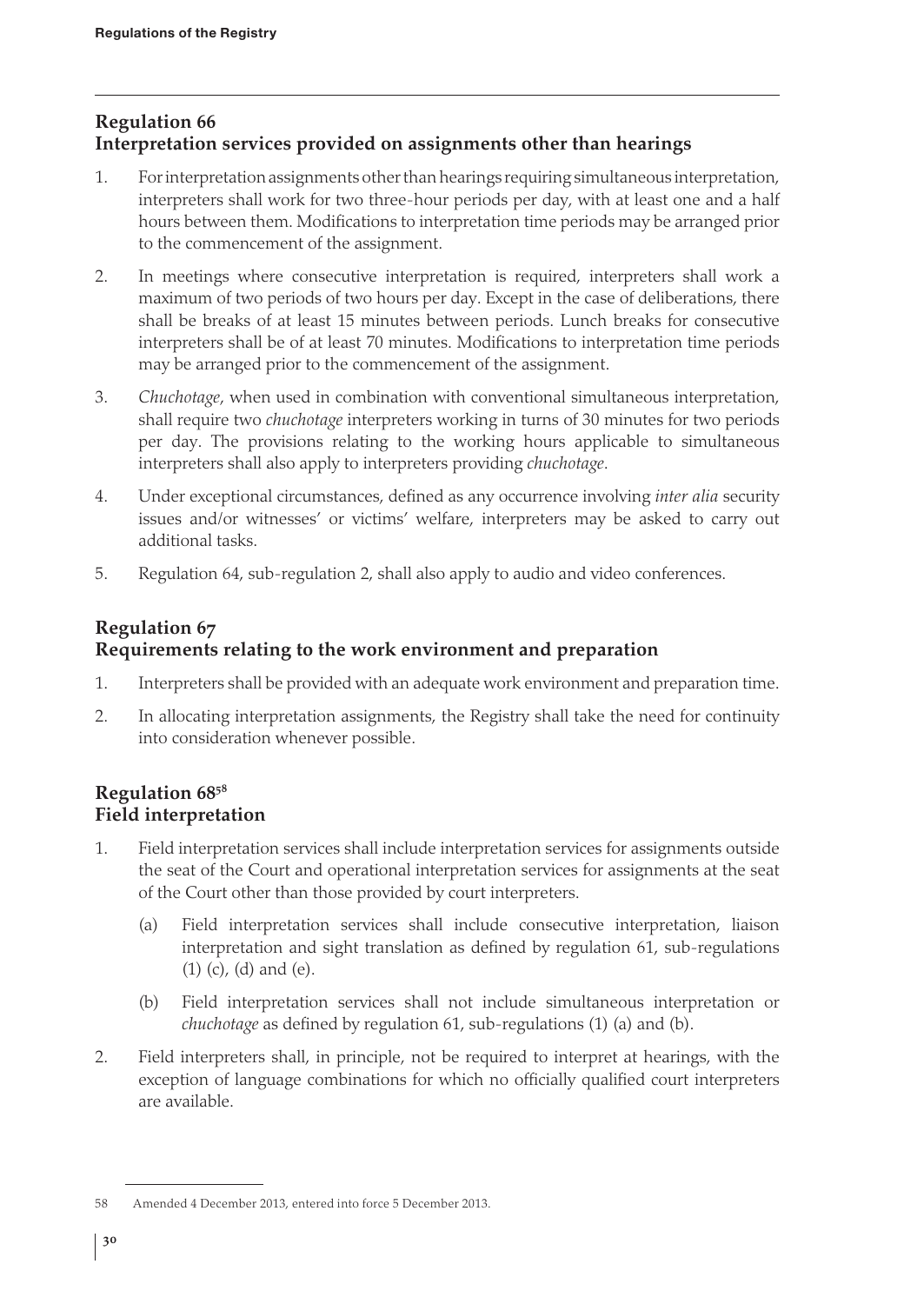- 3. (a) Field interpreters on assignment outside the seat of the Court shall not be required to work in conditions significantly different from those applying at the seat of the Court.
	- (b) Field interpreters on assignment shall only interpret during interviews or meetings in the presence of the Court official(s) conducting the interviews or meetings.
	- (c) Field interpreters shall be allowed access to the location where they are required to provide the interpretation service on the same terms and conditions as those for whom they provide the service.
	- (d) Field interpreters shall not be required to interpret for more than seven hours a day, including a lunch break of at least one hour. They shall, in principle, be granted a 15-minute break every hour and during breaks they shall not be asked to interpret.
	- (e) Working hours for field interpreters shall, without prejudice to sub-regulation 3 (d), be scheduled to correspond to the working hours of the persons for whom the provision of interpretation services has been requested.
- 4. (a) The Registry shall take the necessary measures to avoid exposing field interpreters to risk on account of their deployment.
	- (b) The Registry shall give due consideration to the personal safety of field interpreters and their immediate family in respect of the disclosure of their identity and take any necessary measures, or request that the necessary measures be taken, to ensure the protection of their identity.

#### **Regulation 6959 Training material for interpreters**

When conducting training for interpreters with audio and/or video recordings of hearings or other events, material from private and closed sessions shall not be used.

*Subsection 3 Translation matters*

#### **Regulation 70<sup>60</sup> Modes of translation**

Translation services shall include the following:

- (a) Translation, where the translator submits accurate and faithful translations on various subjects in the appropriate style and within prescribed time limits, having carried out the appropriate research. Such translations shall be subsequently revised and proofread;
- (b) Draft translation, where a document is translated and provided to the requester without revision or proofreading. The translation service of the Registry shall not

<sup>59</sup> Amended 4 December 2013, entered into force 5 December 2013.

<sup>60</sup> Amended 4 December 2013, entered into force 5 December 2013.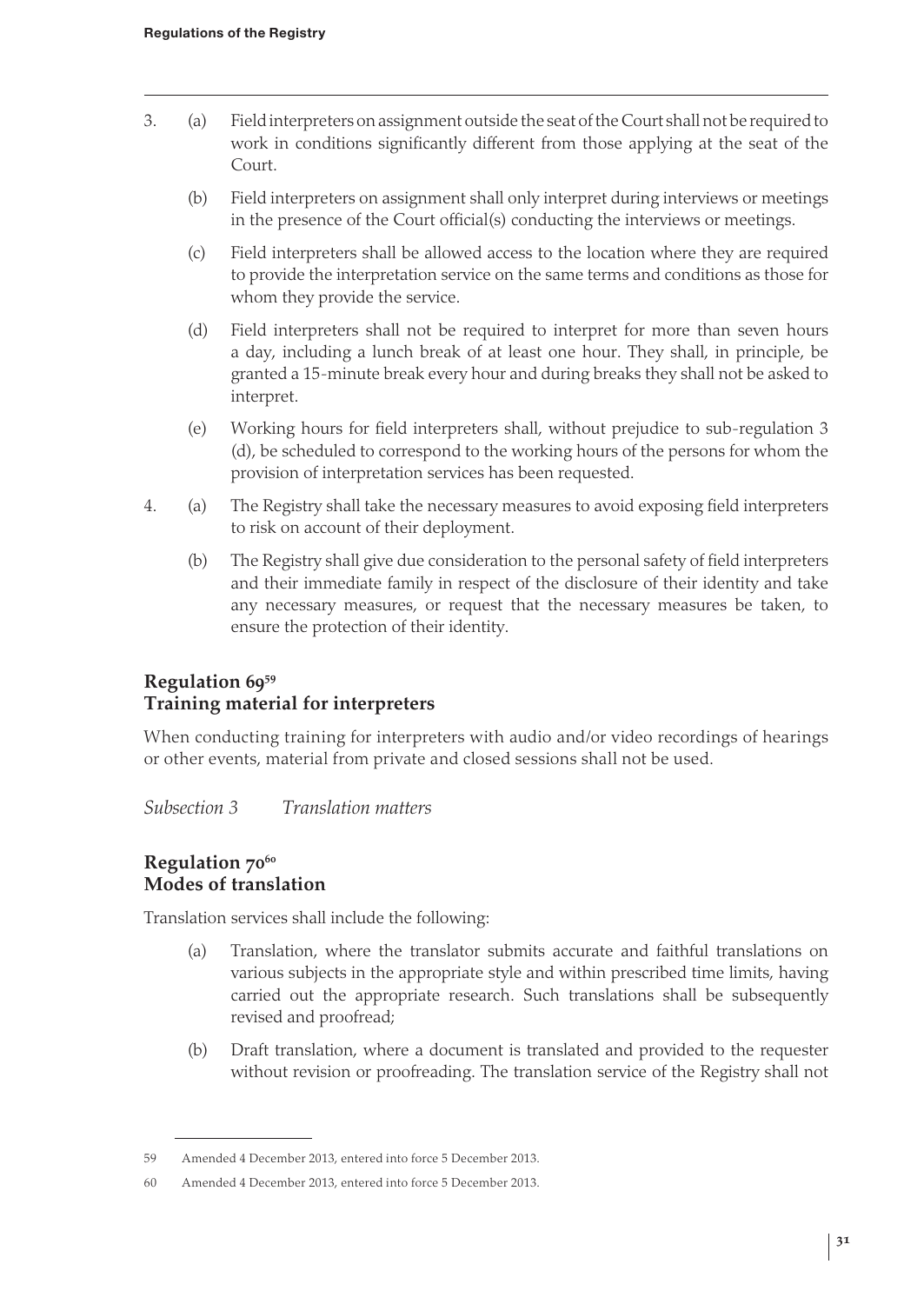be held accountable for any mistakes in the draft translation. Draft translations of Court records shall be identified as such by a footer containing the phrase "Draft Translation" and may not be quoted or used as official documents;

- (c) Self-revised translation, where the translator submits accurate and faithful translations on various subjects in the appropriate style, having carried out the appropriate research. He or she revises his or her own output, proofreads and checks the consistency of the translation before submitting the final product;
- (d) Revision, where a reviser ensures that a translated text faithfully renders the source text and meets the readability criteria appropriate for the text in question. Revision is a bilingual process that involves comparing the source text with the translation and making corrections and/or editorial improvements where necessary. All translations of decisions and orders not produced by a self-revising translator shall be revised for filing;
- (e) Editing, where an editor ensures that a text is free of grammatical errors and that it meets the readability criteria appropriate for the document in question. Editing is a monolingual process that includes stylistic editing, i.e. tailoring language to readers, ensuring smoothness of text, checking syntax and idiom, house style, spelling and typography and punctuation as well as copyediting/proofreading for consistency; and
- (f) Proof-reading, a monolingual process where a text undergoes final checking for any typographical, spelling or other error not normally related to the overall style and content of the text.

#### **Regulation 7161 Consultation with the author and/or requester of a translation**

- 1. Translators, whether in-house or external, may contact the author of the text or the requester of a translation in order to obtain clarifications.
- 2. In the case of an external translator, the Registry shall facilitate such contact.

#### **Regulation 7262 Official Court translations**

- 1. All Court records filed with the Registry and requested for translation by the Court Management Section shall be considered official documents of the Court.
- 2. The phrase "Official Court Translation" shall appear on all Court records translated and revised by the translation service of the Registry and shall not be removed. This phrase shall certify the document as an official translation.
- 3. The translation service of the Registry shall only recognise the version bearing the phrase "Official Court Translation" as a translation produced by its service.

<sup>61</sup> Amended 4 December 2013, entered into force 5 December 2013 (English text only).

<sup>62</sup> Amended 4 December 2013, entered into force 5 December 2013.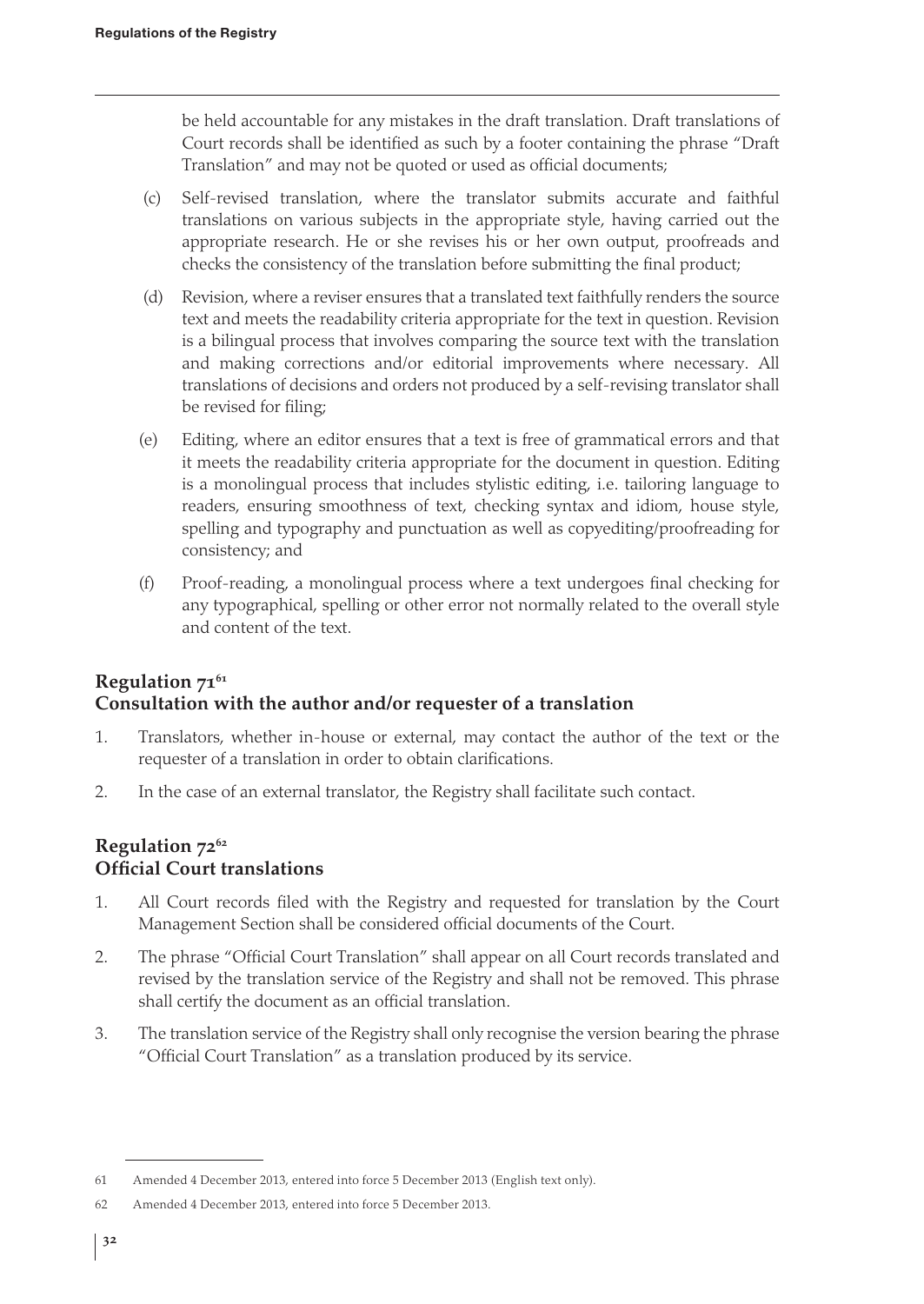# **Regulation 7363 Redaction of official Court translations**

- 1. The phrase "Official Court Translation" shall only be used by the translation service of the Registry.
- 2. Should a Chamber, a party or a participant wish to redact an official translation of their own filing, they shall do so on the official translation which was notified to them. The redacted official Court translation shall receive a registration number in accordance with regulation 27.
- 3. The redacted documents shall bear the phrase "Official Court Translation redacted by" followed by the Chamber, party or participant which applied the redactions.

# **Regulation 7464 Delivery of official Court translations**

- 1. The Registry shall send to the requester of the translation a full-text searchable electronic version of the translated text. The translation shall include a footer bearing the phrase "Official Court Translation" and the date which was stated in the footer of the original document.
- 2. Upon request, a Word version of the translated text shall also be sent. Such text shall not have the footer described in sub-regulation 1.

#### **Regulation 7565 Issues arising from translation**

- 1. Where a translation provided to a requester gives rise to subsequent queries, the requester shall contact the Registry.
- 2. In the event of conflicting deadlines for the translation of texts submitted by different requesters, the Registrar shall, with due consideration for regulation 57, sub-regulation 2, establish priorities for the texts.

# **Section 3 Procedures in respect of restriction and deprivation of liberty**

## **Regulation 7666 Transmission of a request for the arrest and surrender**

When transmitting the request for the arrest and surrender of a person pursuant to articles 89 and 91 the Registrar shall indicate, *inter alia*:

(a) The obligations of the State under articles 59, 89 and 91, paragraph 4;

<sup>63</sup> Amended 4 December 2013, entered into force 5 December 2013.

<sup>64</sup> Amended 4 December 2013, entered into force 5 December 2013.

<sup>65</sup> Amended 4 December 2013, entered into force 5 December 2013.

<sup>66</sup> Amended 4 December 2013, entered into force 5 December 2013 (French text only).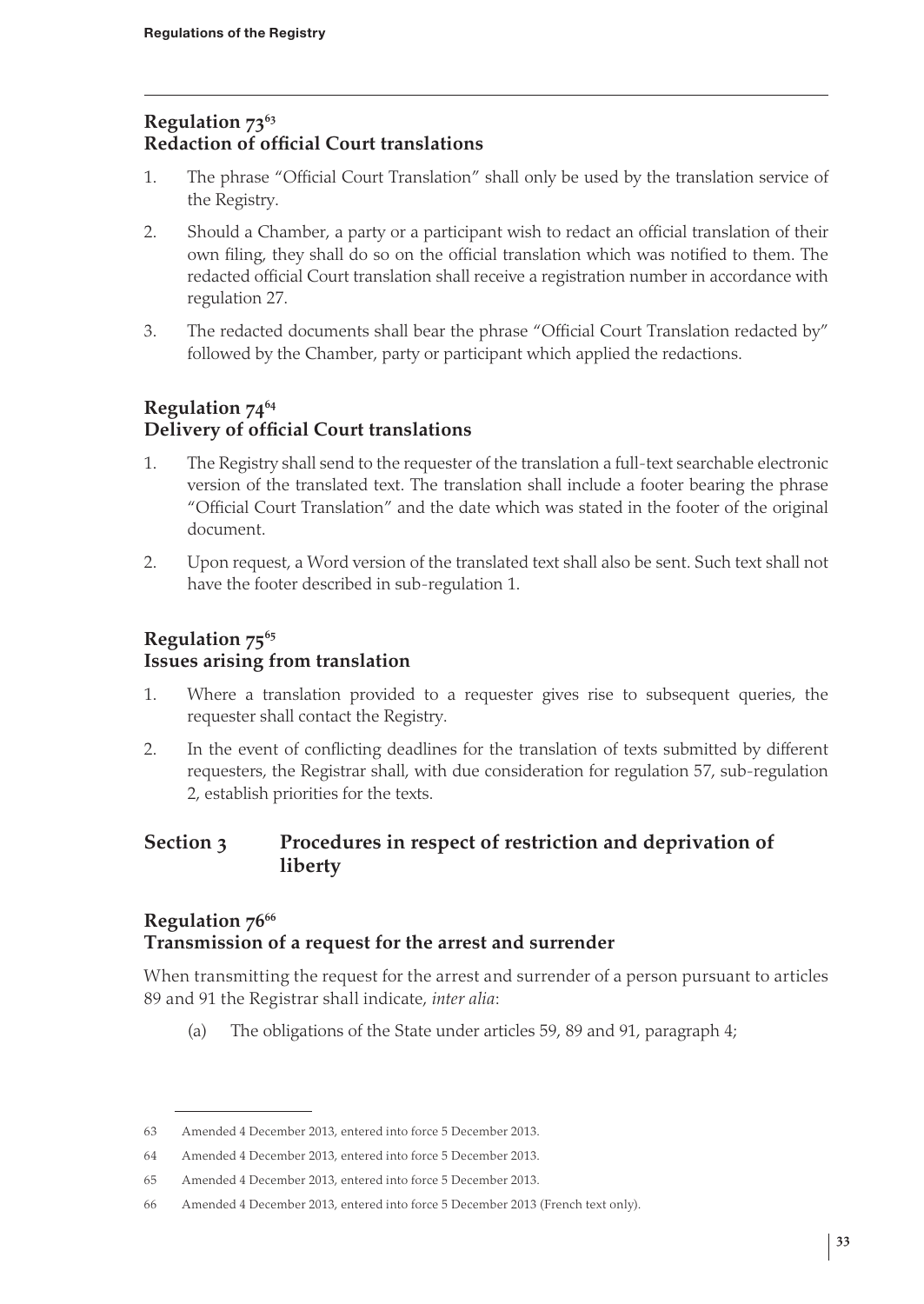- (b) That the national authorities are requested to inform the Registrar without delay of the arrest of the person by sending to the Registrar a notice of execution, and to make the necessary arrangements for the transfer of the person to the Court;
- (c) That the national authorities are requested to inform the Registrar without delay of any problem that may impede or prevent the execution of the request for arrest and surrender;
- (d) That the national authorities are requested to inform the Registrar, who shall immediately inform the Pre-Trial Chamber, of any request for interim release and/ or of any request for appointment of counsel; and
- (e) That the national authorities are requested to immediately inform the Registrar when the person sought by the Court is available for surrender.

### **Regulation 7767 Information on arrest and surrender**

- 1. The Registrar shall invite the State requested under article 89 or 92 to inform him or her of the arrest of a person and to provide, *inter alia*, the following information:
	- (a) The personal details of the arrested person;
	- (b) The date and time of the arrest;
	- (c) The location of the arrest;
	- (d) The circumstances of the arrest;
	- (e) The authorities who made the arrest;
	- (f) The physical condition of the arrested person;
	- (g) The language(s) spoken by the arrested person;
	- (h) The information given to the arrested person in respect of his or her rights;
	- (i) Whether the arrested person has legal assistance and/or whether he or she requires that counsel be appointed by the Court;
	- (j) The location of the person arrested pending surrender;
	- (k) The date, time and location of the appearance of the arrested person before the competent national judicial authority; and
	- (l) Any other useful information.
- 2. Upon receipt of information under rule 184, sub-rule 1, the Registrar shall:
	- (a) Make the necessary arrangements for the transfer of the arrested person to the Court; and
	- (b) Inform the relevant Pre-Trial Chamber so that it may schedule the first appearance of the arrested person as provided for in rule 121, sub-rule 1.

<sup>67</sup> Amended 4 December 2013, entered into force 5 December 2013 (French text only).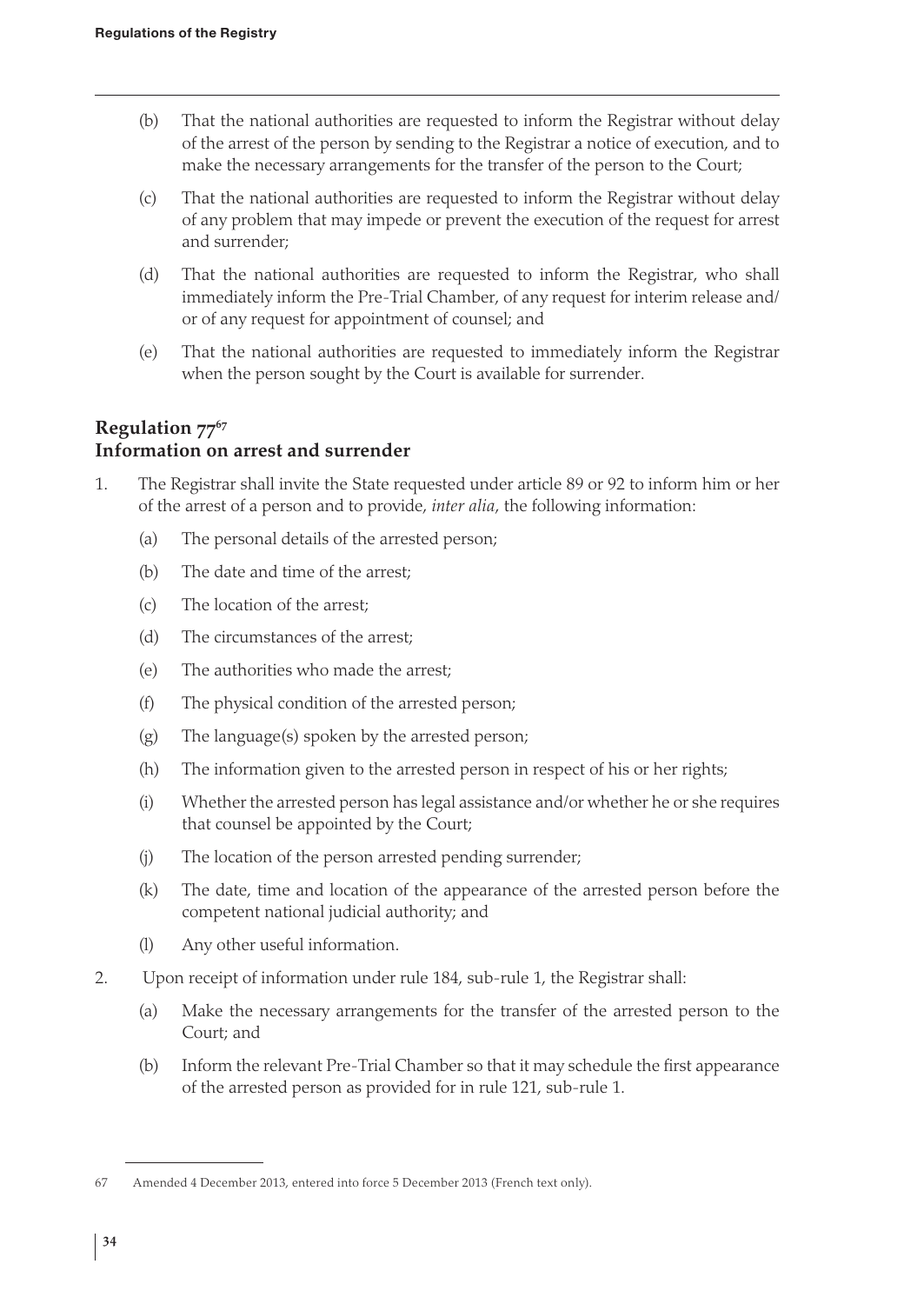# **Regulation 7868 Transmission of a summons to appear**

- 1. When the Pre-Trial Chamber issues a summons to appear under article 58, the Registrar shall transmit the request to the State concerned.
- 2. Where the Pre-Trial Chamber issues a summons with conditions restricting liberty in accordance with article 58 and rule 119, in transmitting the request the Registrar shall indicate, *inter alia*:
	- (a) That the national authorities are requested to inform the Registrar without delay of any problem that may impede or prevent the execution of the summons; and
	- (b) That the national authorities are requested to inform without delay the Registrar, who shall immediately inform the Pre-Trial Chamber, of any failure by the person summoned to comply with the conditions imposed.

<sup>68</sup> Amended 4 December 2013, entered into force 5 December 2013 (French text only).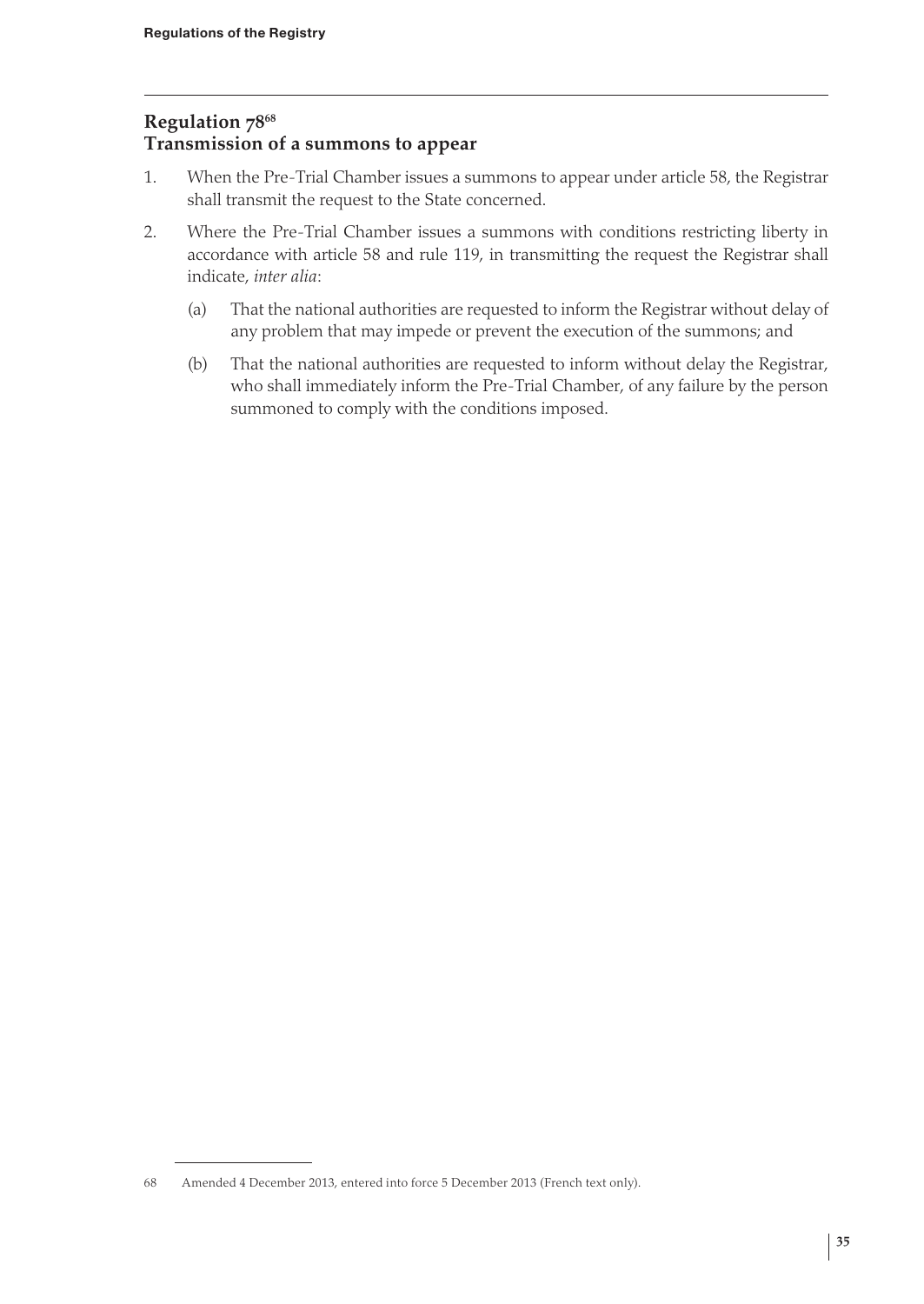# **Chapter 3 Responsibilities of the Registrar relating to Victims and Witnesses**

## **Section 1 Assistance to Victims and Witnesses**

# **Regulation 79 General provisions**

- 1. Pursuant to article 43, paragraph 6, and rules 16, 17 and 18, the Registrar shall develop and, to the extent possible, implement policies and procedures to enable witnesses to testify in safety, so that the experience of testifying does not result in further harm, suffering or trauma for the witnesses.
- 2. The Registrar shall exercise his or her functions regarding witnesses, victims who appear before the Court and persons at risk with no distinction of any kind, whether of gender, age, race, colour, language, religion or belief, political or other opinion, national, ethnic or social origin, wealth, birth or other status.

## **Regulation 8069 Services to victims and witnesses**

- 1. In order to receive services provided by the Registry, the Prosecutor and counsel shall complete a form requesting the provision of services. Such services may also be requested *proprio motu* by a Chamber. The Registry may request from the Prosecutor and counsel any additional information necessary for the provision of services.
- 2. Services such as relocation, assisted move, accompanying support persons, dependent care, extraordinary allowances for lost earnings and clothing allowances shall be provided on a case-by-case basis, in accordance with an assessment made by the Registry.

## **Regulation 8170 Travel**

- 1. The Registry shall arrange transportation for witnesses, victims who appear before the Court and persons at risk, and where applicable dependants of all such persons in accordance with regulation 90, and accompanying support persons who, pursuant to an order of a chamber, need to travel in order to appear before the Court. The Registry may also arrange such transportation for support or protection-related purposes.
- 2. The mode of transport shall be determined on a case-by-case basis, having regard to protection, safety and health considerations.
- 3. Unless otherwise justified for support or protection reasons, travel shall be based on:
	- (a) An economy class return trip by the shortest route, subject to prior authorisation by the Registry; or
	- (b) The practice of the Court for staff members for all other means of transport.

<sup>69</sup> Amended 4 December 2013, entered into force 5 December 2013.

<sup>70</sup> Amended 4 December 2013, entered into force 5 December 2013.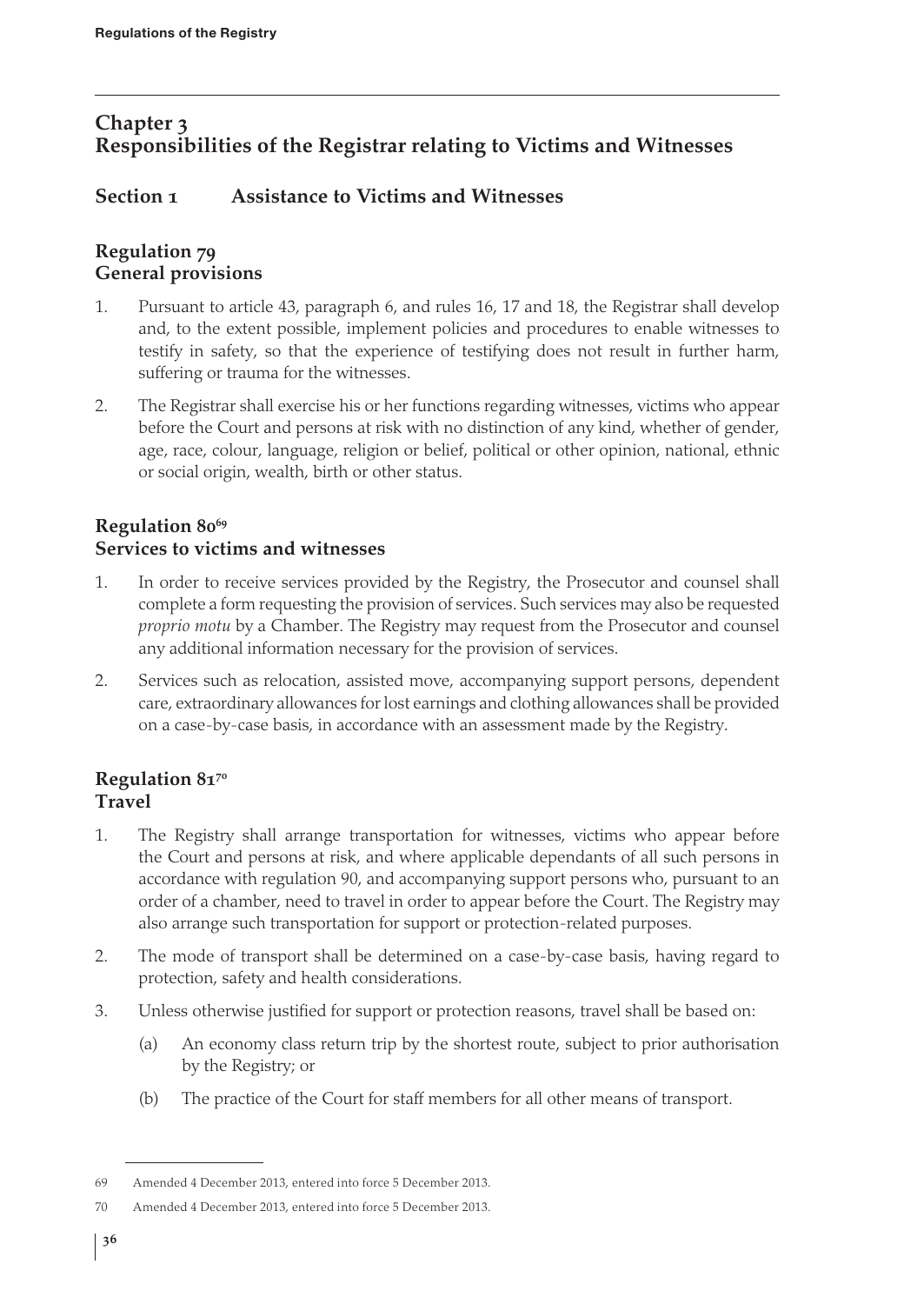# **Regulation 8271 Accommodation**

- 1. Where required for the purposes of the Court and for such time as is necessary, the Court shall provide appropriate full board and accommodation in locations selected by the Registry for witnesses, victims who appear before the Court, persons at risk, and where applicable dependants of all such persons in accordance with regulation 90, and accompanying support persons.
- 2. Witnesses and victims who appear before the Court who have chosen not to accept full board and accommodation provided by the Court shall only receive an incidental allowance in accordance with regulation 84 and an attendance allowance in accordance with regulation 85.

## **Regulation 8372 Support programme**

- 1. The Registry shall develop a support programme, which shall also apply in the field, in order to provide psychological and social assistance and advice to witnesses, victims who appear before the Court, the dependants of all such persons, accompanying support persons and persons at risk at the earliest stage possible.
- 2. In addition, the support programme shall provide, where appropriate, and for the duration of their stay at the seat of the Court or at the site of its judicial proceedings, appropriate assistance to witnesses, victims who appear before the Court and, where applicable the dependants of all such persons in accordance with regulation 90, and accompanying support persons.

## **Regulation 8473 Incidental allowance**

- 1. An incidental allowance for personal expenses may be provided to witnesses, victims who appear before the Court, persons at risk, and where applicable dependants of all such persons in accordance with regulation 90, and accompanying support persons who need to spend at least one night outside of their place of residence at any stage of their journey.
- 2. The amount of the incidental allowance shall be determined by the Registrar and shall be reviewed annually. The Registrar shall publish the table of the rate of incidental allowance yearly on the website of the Court.
- 3. This provision shall not apply to persons appearing before the Court who receive an allowance from the Court other than by virtue of regulations 85 and 86.

<sup>71</sup> Amended 4 December 2013, entered into force 5 December 2013.

<sup>72</sup> Amended 4 December 2013, entered into force 5 December 2013.

<sup>73</sup> Amended 4 December 2013, entered into force 5 December 2013.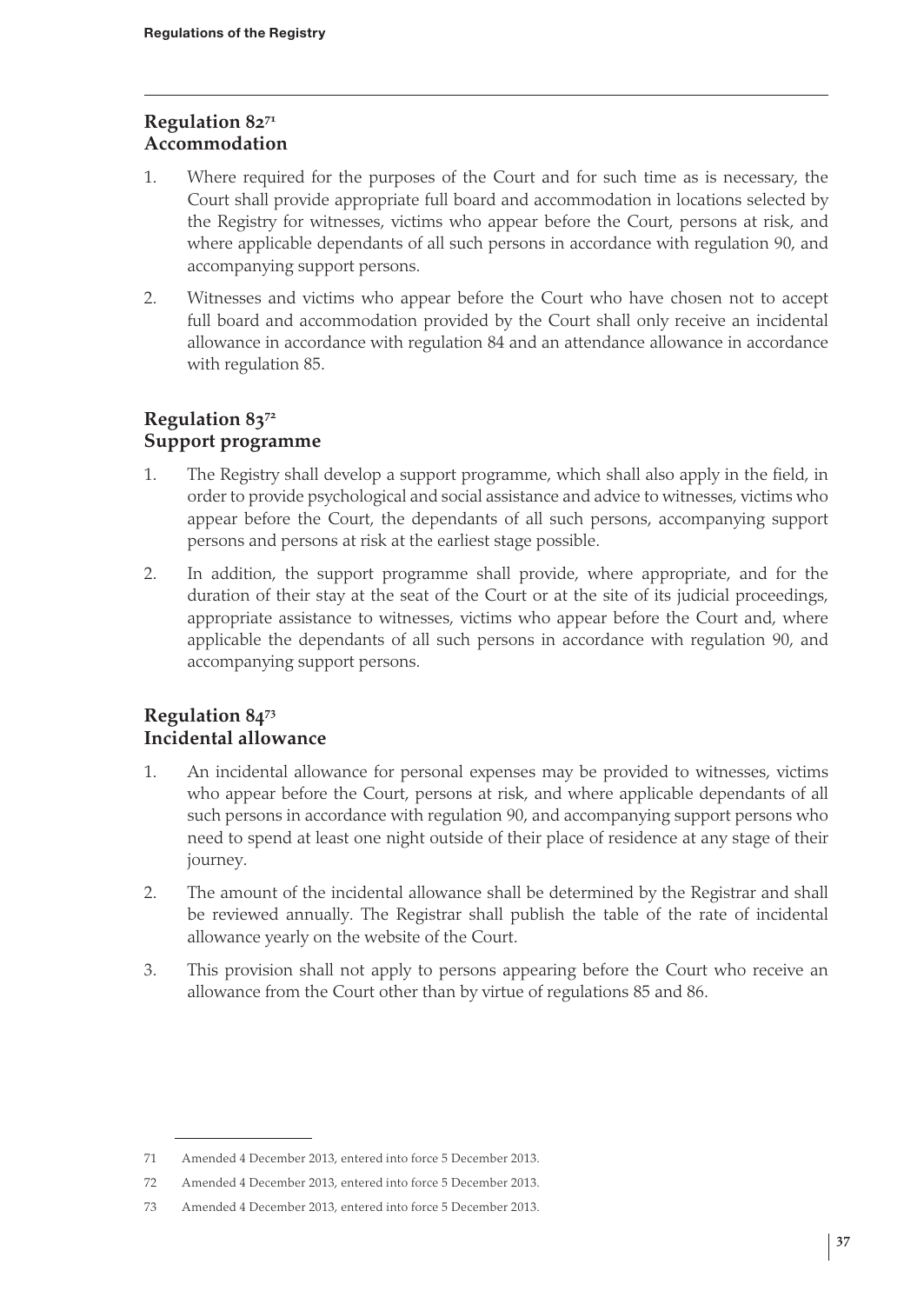# **Regulation 8574 Attendance allowance**

- 1. Witnesses, victims who appear before the Court and accompanying support persons may be provided with an attendance allowance as compensation for wages, earnings and time lost as a result of their absence from their place of residence in connection with appearance before the Court. Witnesses, victims who appear before the Court and accompanying support persons shall not be required to submit a request or any supporting documentation in order to receive the attendance allowance.
- 2. The daily minimum wage rate shall be determined by dividing:
	- (a) The annual salary of the staff of the Court at the General Services, step 1 level 1 in the country in which the person is residing at the time he or she appears before the Court; by
	- (b) The number of days per year.
- 3. The attendance allowance shall be calculated by multiplying:
	- (a) A percentage rate of the daily minimum wage rate applicable for the staff of the Court in the country in which the person is residing at the time he or she appears before the Court. The percentage shall be determined by the Registrar and shall be reviewed annually. The Registrar shall publish yearly on the website of the Court the table of the rate of attendance allowance; by
	- (b) The number of days the person is required at the seat of the Court or where proceedings are held, including travel days. For the purpose of calculating the attendance allowance, a part of a day used in connection with the court appearance shall be considered a full day.

## **Regulation 8675 Extraordinary allowance for lost earnings**

- 1. The Registrar may provide an extraordinary allowance for lost earnings for witnesses, victims who appear before the Court and accompanying support persons who suffer undue financial hardship as a result of being absent from legal income earning activities for the purposes of the Court.
- 2. Witnesses, victims who appear before the Court and accompanying support persons shall submit their request accompanied by any supporting documentation.
- 3. The Registrar shall inform the participants of any payment of such allowance.

<sup>74</sup> Amended 4 December 2013, entered into force 5 December 2013.

<sup>75</sup> Amended 4 December 2013, entered into force 5 December 2013.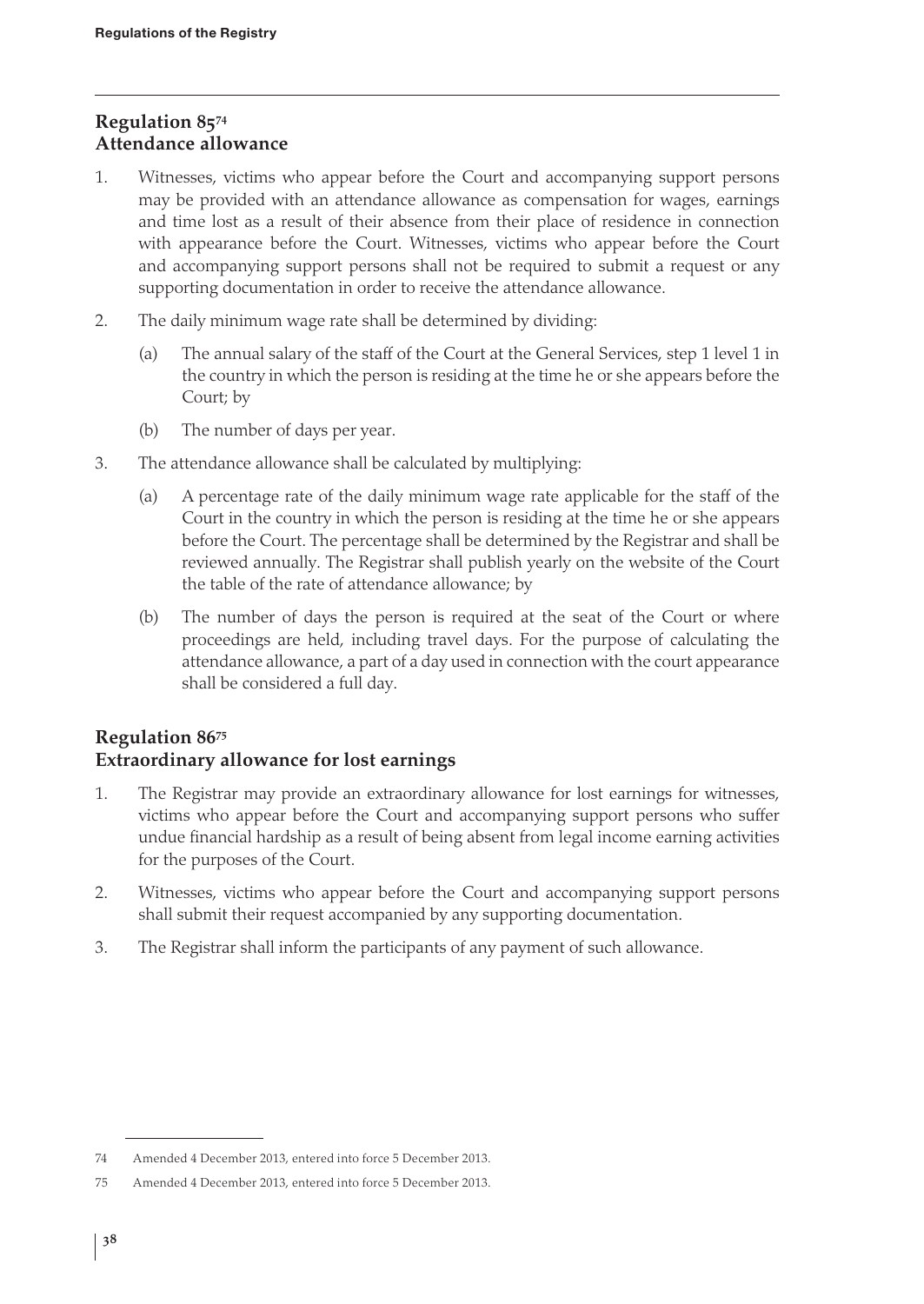# **Regulation 8776 Expert witnesses**

Transportation for expert witnesses who travel for testimony or for support or protectionrelated purposes shall be arranged by the Registry, in accordance with regulation 81. A daily subsistence allowance shall also be provided.

### **Regulation 8877 Information management**

- 1. The Registry shall keep information relating to witnesses, victims who appear before the Court, persons at risk, as well as the dependants of all such persons, and accompanying support persons in a secure environment. The Registry shall gather, monitor and keep information on areas where operations related to witnesses, victims who appear before the Court or other persons at risk are conducted and on potential or known threats.
- 2. Such information shall be used by the Registry to perform security threat analyses and assess risk to individuals.
- 3. A secure electronic database shall be maintained for any information relating to persons referred to in sub-regulation 1. This database can only be accessed by designated staff members of the Registry. Where ordered, the Registry shall disclose specific information contained in the database to the relevant chamber.

# **Regulation 8978 Healthcare and well-being**

- 1. The Registry shall assist witnesses and victims who appear before the Court, and where applicable the dependants of all such persons, and accompanying support persons by:
	- (a) Organising medical care and assistance, as appropriate, during their travel, their absence from their place of residence and for the duration of their stay at the seat of the Court or where proceedings are held; and
	- (b) Providing psychological assistance, as appropriate, particularly for children, the disabled, the elderly and victims of sexual violence.
- 2. The Registry shall, in consultation with local partners, endeavour to develop local networks, particularly in the field, to address the healthcare and well-being of witnesses, victims who appear before the Court and persons at risk, and the dependants of all such persons.

<sup>76</sup> Amended 4 December 2013, entered into force 5 December 2013 (French text only).

<sup>77</sup> Amended 4 December 2013, entered into force 5 December 2013.

<sup>78</sup> Amended 4 December 2013, entered into force 5 December 2013.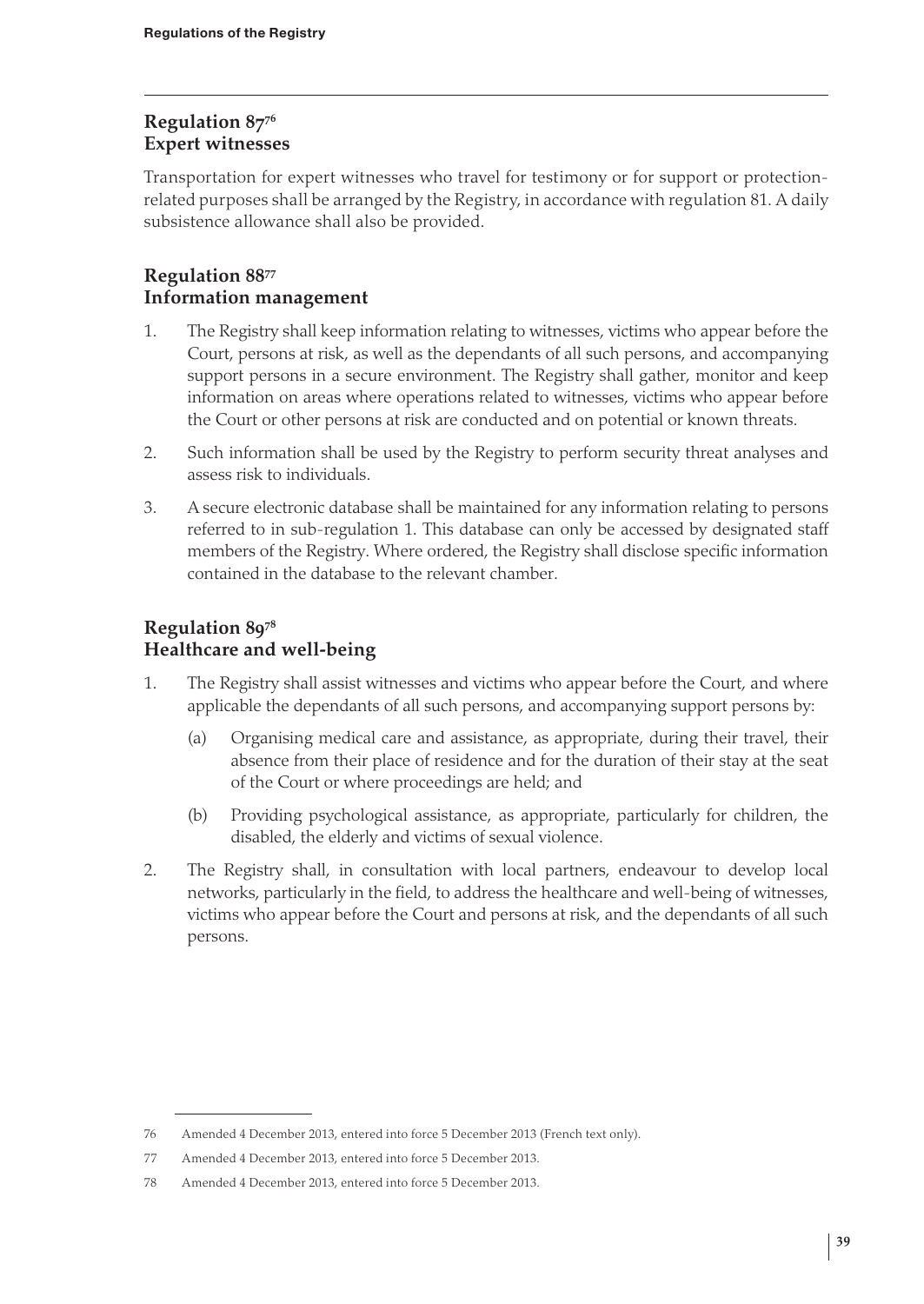# **Regulation 9079 Dependent care**

- 1. The Registry may provide dependent care to witnesses and victims who appear before the Court.
- 2. Dependent care is the provision of appropriate assistance to those who have the primary responsibility in caring for another person, the non-provision of which would prevent their attendance at the Court.
- 3. The type of assistance shall be based on a case-by-case needs assessment.

## **Regulation 9180 Accompanying support persons**

- 1. Witnesses, victims who appear before the Court and persons at risk may be permitted to bring an accompanying support person with them to the Court or during travel outside their place of residence for the purposes of the Court. The Registry shall cover the costs of the accompanying support person, in accordance with regulations 81, 82, 83, 84, 85, 86 and 89, sub-regulation 1(a).
- 2. In order to determine the eligibility of a witness, a victim who appears before the Court or a person at risk to bring an accompanying support person with him or her to the Court, the following criteria, shall be, *inter alia*, taken into account:
	- (a) The fact that the person has no surviving close family members;
	- (b) The presence of severe trauma-related symptoms;
	- (c) The existence of possible suicidal tendencies;
	- (d) The potential for violence;
	- (e) The fear or anxiety of the person to the extent that it would prevent him or her from attending the Court;
	- (f) The age;
	- (g) The fact that the person is a victim of sexual or gender violence;
	- (h) The fact that the person suffers from a pre-existing disease of a physical and/or psychological nature; and
	- (i) The severity of physical or psychological symptoms.
- 3. The Registry shall assess the suitability of the accompanying person to provide support.

#### **Regulation 92 Security arrangements**

1. The Registry shall implement and coordinate appropriate procedures and measures for the protection and security to ensure the safety of witnesses, victims who appear before

<sup>79</sup> Amended 4 December 2013, entered into force 5 December 2013.

<sup>80</sup> Amended 4 December 2013, entered into force 5 December 2013.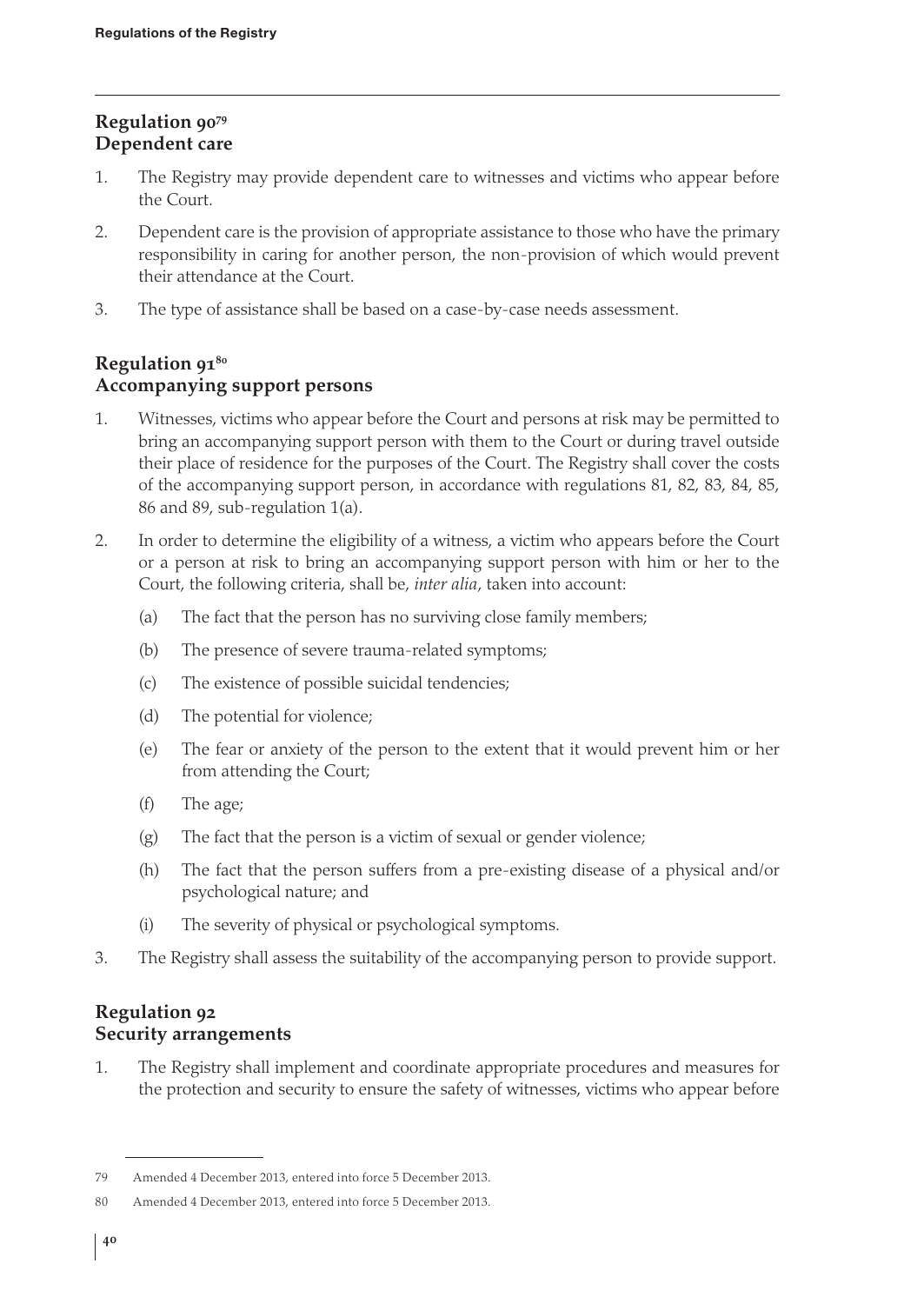the Court and persons at risk, including accompanying support persons.

2. Procedures and measures referred to in sub-regulation 1 shall be confidential.

#### **Regulation 9381 Local protection measures**

- 1. The Registry shall implement measures for the protection of witnesses, victims who appear before the Court and persons at risk on the territory of the State of their residence.
- 2. The Registry shall, where appropriate, be responsible for establishing and maintaining an immediate response system as a local security measure for witnesses, victims who appear before the Court and persons at risk. The system shall operate round-the-clock for the purposes of extricating and bringing to safety those witnesses, victims who appear before the Court and persons at risk who fall within its purview.
- 3. Procedures and measures referred to in sub-regulations 1 and 2 shall be confidential.

#### **Regulation 9482 Protection measures in Court**

Measures taken pursuant to an order of a Chamber under rule 87 to protect the identity of witnesses, victims who appear before the Court and persons at risk may include, *inter alia*:

- (a) Pseudonyms, where the person is assigned a pseudonym that is used during the proceeding instead of his or her real name;
- (b) Facial distortion, where the image of the person is rendered unrecognisable by an electronic mosaic in the audiovisual feed;
- (c) Voice distortion, where the voice of the person is rendered unrecognisable by electronic means in the audiovisual feed;
- (d) Private sessions, where the hearing is not open to the public and there is no audiovisual stream broadcast outside the Court;
- (e) Closed sessions, where the hearing is held in camera;
- (f) Videoconferences, where the person takes part in the proceeding via a direct video link;
- (g) Expunctions from the public record of the proceeding of any information which might lead to the identification of the victim, witness or person at risk; or
- (h) Any combination of the protective measures listed above or any modification of a measure ordered by the Chamber which is technically feasible.

<sup>81</sup> Amended 4 December 2013, entered into force 5 December 2013.

<sup>82</sup> Amended 4 December 2013, entered into force 5 December 2013.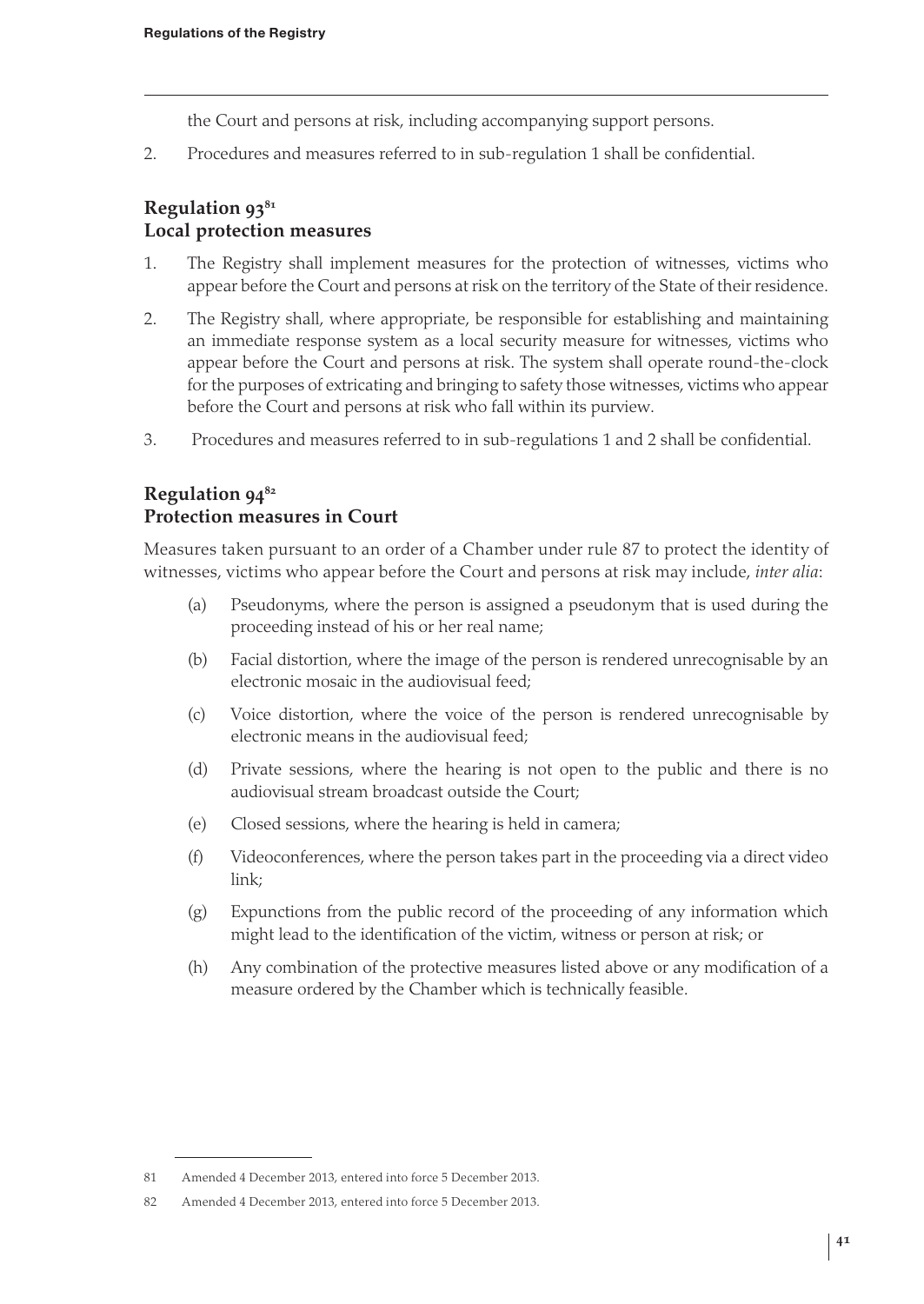# **Regulation 94** *bis***<sup>83</sup> Special measures for vulnerable witnesses and victims appearing before the Court**

- 1. In pursuance of rule 88, the Chamber may order special measures to protect witnesses and victims who appear before the Court against psychological harm by reason of the process of appearing before the Court and to facilitate such persons' appearance in Court.
- 2. Vulnerable persons are those persons at an increased risk of psychological harm by reason of the process of appearing before the Court and/or who experience psychosocial or physical difficulties which affect their ability to so appear. The vulnerability of a person may be determined by different factors, *inter alia*:
	- (a) Factors related to the person: age (for example, children or elderly persons), personality, disability (including cognitive impairments), mental illness or psychosocial problems (such as trauma-related problems and/or lack of social support);
	- (b) Factors related to the nature of the crime, in particular sexual or gender-based violence, violence against children, torture or other crimes involving grave violence;
	- (c) Factors related to particular circumstances, such as significantly increased stress or anxiety due to relocation or resettlement, fear of retaliation or adaptation difficulties related to cultural differences or other factors.
- 3. Psychological assessment of vulnerable persons shall be conducted by the psychologist within the Registry who works with victims and witnesses. Such assessment shall be conducted prior to the court appearance in order to establish a person's capacity to appear before the Court and current mental health and to identify special needs. The Registry psychologist may recommend special measures to the Chamber, *inter alia*:
	- (a) Measures to adapt the courtroom to the needs of vulnerable persons, such as prevention of eye contact between the witness or victim who appears before the Court and the suspect or accused, use of video-link or restriction of the number of people in the courtroom or other measures;
	- (b) In-court assistance as foreseen by rule 88, sub-rule 2, such as the presence of an accompanying support person or assistance to or monitoring of vulnerable persons by the Registry;
	- (c) Measures pursuant to rule 88, sub-rule 5 to adapt the manner of questioning to the needs of the person and his or her capacity to appear before the Court.

## **Regulation 9584 Assisted move**

1. Where risk to a witness, a victim who appears before the Court or a person at risk cannot be managed in the geographical area where the person is staying and said person has

<sup>83</sup> Adopted 4 December 2013, entered into force 5 December 2013.

<sup>84</sup> Amended 4 December 2013, entered into force 5 December 2013.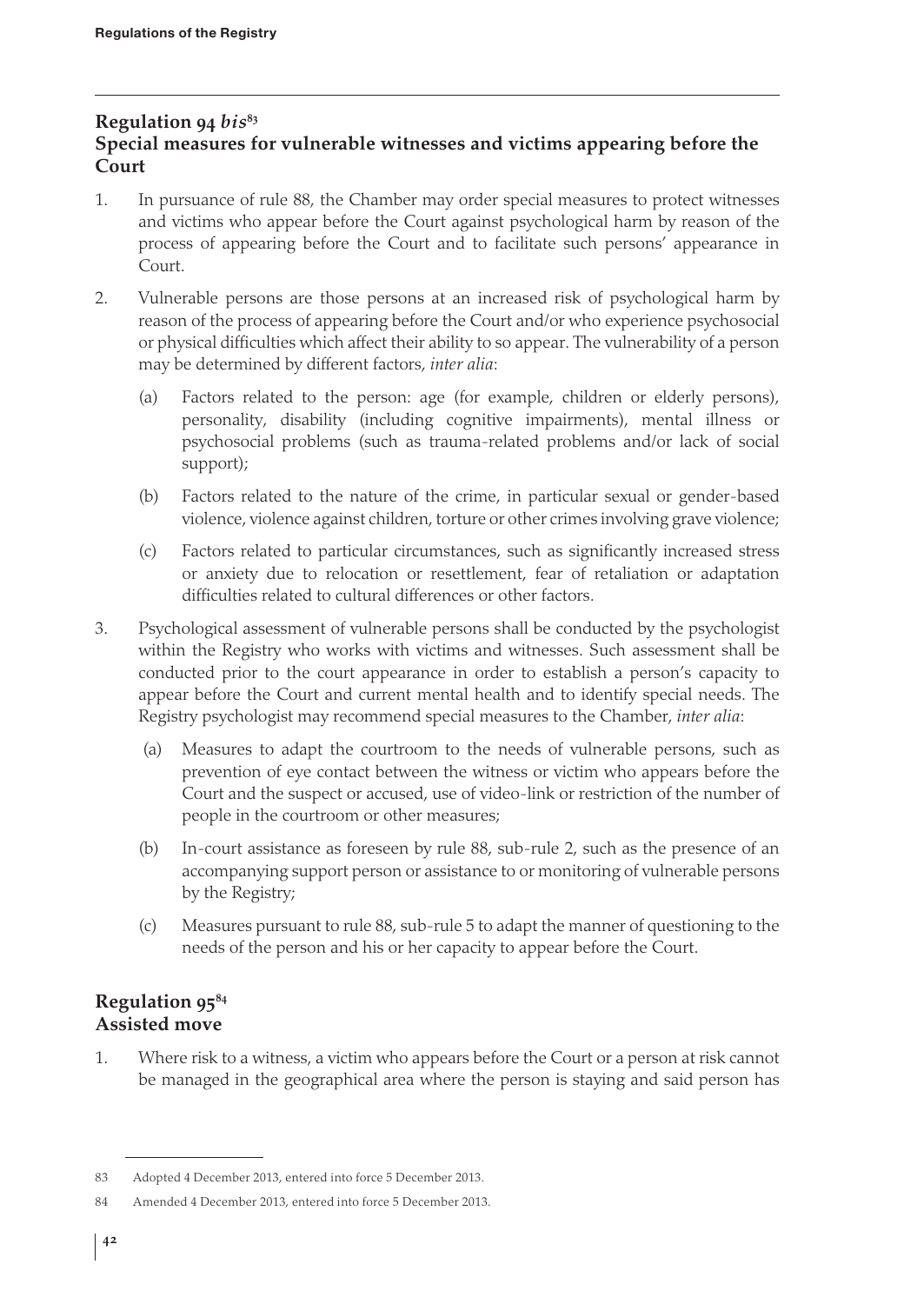initiated a move to another area, the Registry may assist therewith, where such move is considered necessary to the person's security.

- 2. Such assistance may consist of limited financial or logistical support for the move of the person and his or her dependants to a safe location. The move shall remain the decision and responsibility of the person.
- 3. The Prosecutor or counsel shall not assist a witness, a victim who appears before the Court or a person at risk to move without the prior consultation and agreement of the Registry. In case of disagreement, a chamber may authorise assistance proposed by the Prosecutor or counsel. Assisted move may also be effected at the request of a chamber.
- 4. Procedures and measures referred to in the present regulation shall be confidential.

# **Regulation 9685 Protection programme**

- 1. The Registry shall take all necessary measures to maintain a protection programme for witnesses, victims who appear before the Court and persons at risk.
- 2. An application for inclusion in the protection programme may be filed by the Prosecutor or by counsel. A Chamber may also request the inclusion of a person in the protection programme.
- 3. In assessing admission to the protection programme, in addition to the factors set out in article 68, the Registry shall consider, *inter alia*, the following:
	- (a) The involvement of the person before the Court;
	- (b) Whether the person himself or herself, or his or her close relatives are endangered because of their involvement with the Court; and
	- (c) Whether the person agrees to enter the protection programme.
- 4. Inclusion in the protection programme shall be subject to the decision of the Registrar after the assessment made under sub-regulation 3.
- 5. Before being included in the protection programme, the person or where the person is under the age of 18 or otherwise lacks the legal capacity to do so - his or her representative, shall sign an confidential agreement with the Registry.
- 6. The need for continued participation in the protection programme shall be reassessed every 12 months.
- 7. Procedures and measures referred to in the present regulation shall be confidential.

#### **Regulation 96** *bis***<sup>86</sup> Termination of participation in the protection programme**

1. The Registrar may terminate a person's participation in the protection programme where such participation is no longer required, the person so requests or the person has

<sup>85</sup> Amended 4 December 2013, entered into force 5 December 2013.

<sup>86</sup> Adopted 4 December 2013, entered into force 5 December 2013.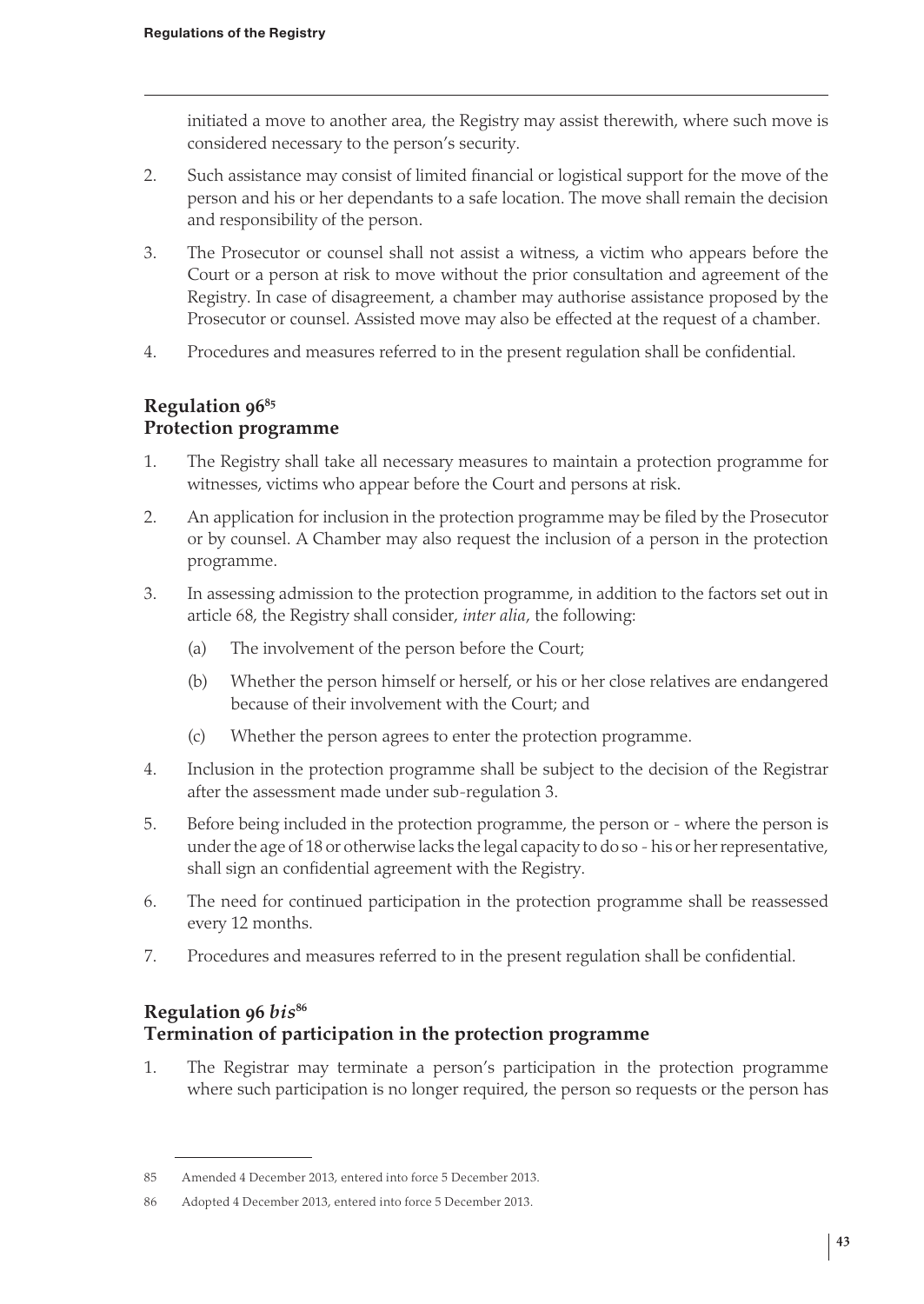breached the terms of the confidential agreement provided for by regulation 96, subregulation 5.

- 2. Within 14 days of notification of a decision under sub-regulation 1, the person, the Prosecutor or counsel who referred the person may apply to the Registrar for review of the decision, whereafter the Registrar shall issue a final decision. Within 7 days of the notification of the final decision, the Prosecutor or counsel may challenge the decision before the relevant chamber. The protection programme shall remain in force throughout the period encompassed by this sub-regulation.
- 3. Before termination is effected, the Registrar shall, in consultation with the person where possible, devise an exit plan to ensure that the person leaves the protection programme in optimal circumstances and within a reasonable timeframe.

# **Section 2 Victims Participation and Reparations**

*Subsection 1 General provisions*

# **Regulation 97 Confidentiality of communications**

- 1. Where required for reasons of safety and security of the victim, the Registry shall take all necessary measures within its powers to ensure the confidentiality of the following communications: communications within the Court relating to specific victims, including communications within the Registry and between the Registry and other organs of the Court; between the Court and victims who have communicated with the Court; between the Court and victims' legal representatives; between the Court and persons or organisations acting on behalf of victims; and between the Court and persons or organisations serving as intermediaries between the Court and victims.
- 2. If a victim decides to withdraw an application for participation or reparations at any time, the Registry shall maintain the confidentiality of the communication.

#### **Regulation 9887 Protection of information and communications**

- 1. The Registry shall maintain a secure electronic database for the storage and processing of information provided in applications from victims, any documentation or further information supplied by victims or their legal representatives, and any communications received from or in respect of such victims including communications or other information from or relating to specific victims that have been made available to the Registry by other organs of the Court.
- 2. Information contained in the database referred to in sub-regulation 1 may only be accessed by designated staff members of the Registry and, where appropriate, by the Chamber and by participants.

<sup>87</sup> Amended 4 December 2013, entered into force 5 December 2013.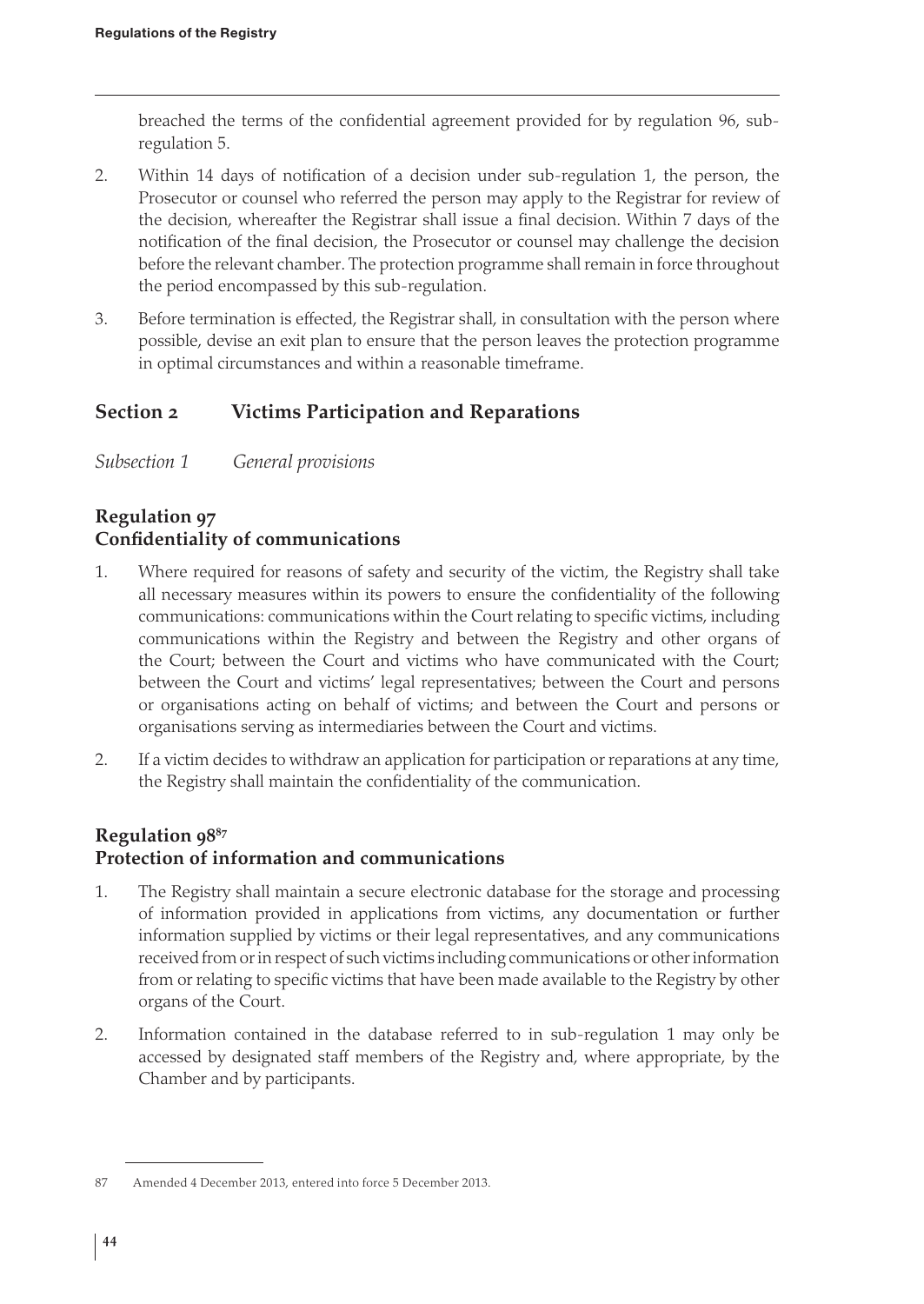## **Regulation 9988 Assessment of the disclosure of information**

- 1. Upon receipt of an application from a victim and pending any decision by the Chamber, the Registry shall review the application and assess whether the disclosure to the Prosecutor, the defence and/or other participants of any information contained in such application, may jeopardise the safety and security of the victim concerned or any third person.
- 2. Such review shall take into account the factors set out in article 68, paragraph 1, any request for non-disclosure made by the victim, consultations held with the legal representative(s) of the victim, where appropriate, and *inter alia*, the level of security in the area where the victim lives and the feasibility of implementing local measures for their protection and security and/or protective measures where necessary.
- 3. The Registry shall inform the Chamber of the results of the assessment and may make recommendations regarding the disclosure of all or part of the information provided by the victim.
- 4. If a victim requests that all or part of the information he or she has provided to the Registry not to be disclosed to the Prosecutor, the defence, or other participants, the Registry shall inform the victim that such requests may be granted or rejected by the Chamber. The Registry shall communicate the victim's request, together with the result of the assessment made pursuant to sub-regulations 1 and 2, to the Chamber and to the legal representative of the victim.

# **Regulation 10089 Protection and security of victims**

- 1. Where the Registry is in direct communication with victims, it shall ensure that it does not endanger their safety, physical and psychological well-being, dignity and privacy. The Registry shall also take all possible measures to ensure that the groups referred to in regulation 86, sub-regulation 1 of the Regulations of the Court and counsel pursue the same objective in their communications and interaction with victims.
- 2. Where a victim who communicates with the Court fears that his or her application is putting him or her or a third person at risk, or where the assessment undertaken under regulation 99, sub-regulations 1 and 2, concludes that such a risk might exist, the Registry may take measures under regulations 92 to 96 and/or advise the relevant Chamber on appropriate protective measures and/or security arrangements in order to protect the safety and the physical and psychological well-being of the victim or third person.
- 3. The Registry may request non-publication of information in accordance with regulation 43, sub-regulation 3.

<sup>88</sup> Amended 4 December 2013, entered into force 5 December 2013.

<sup>89</sup> Amended 4 December 2013, entered into force 5 December 2013.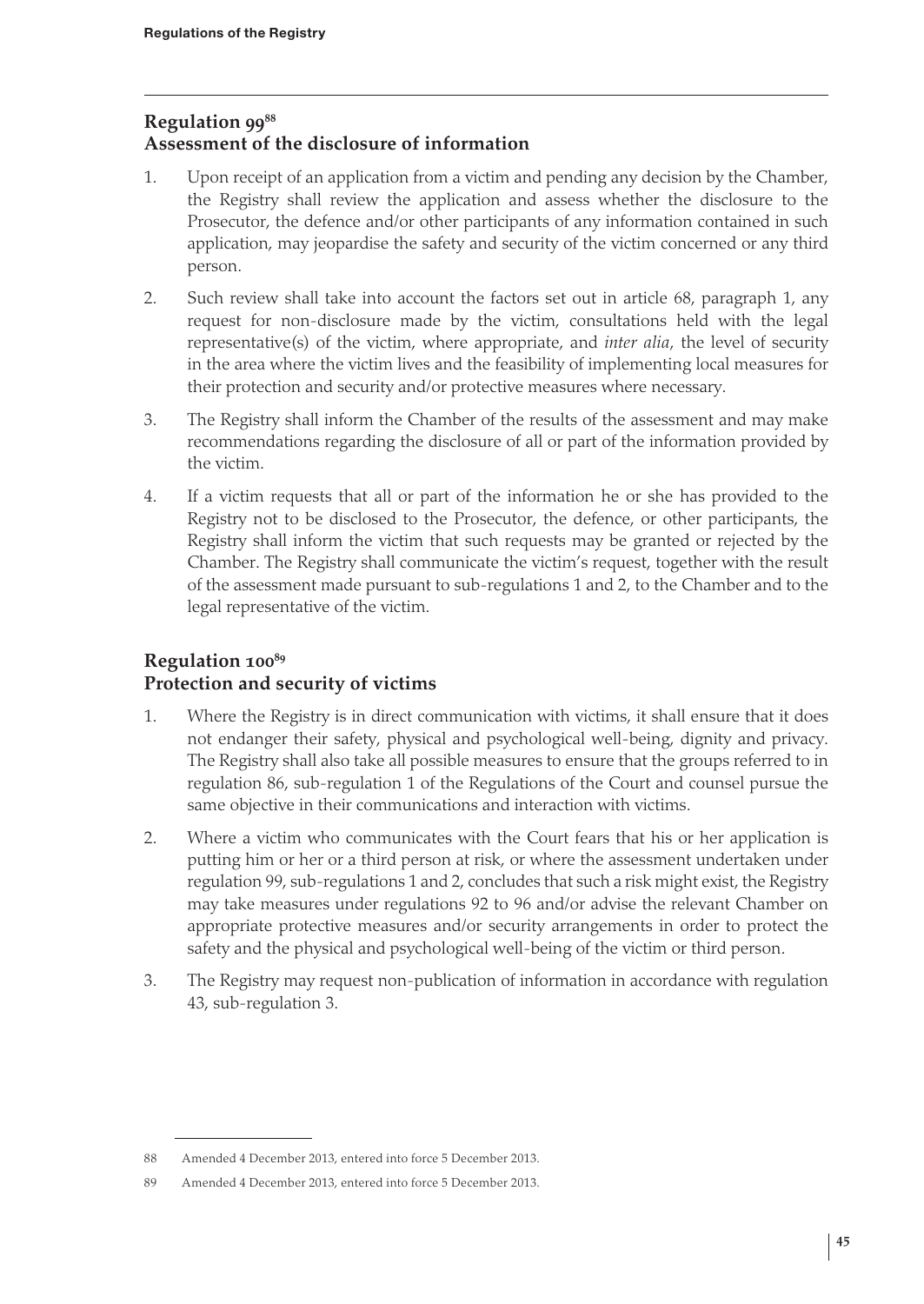# **Regulation 10190 Withdrawal of applications**

- 1. If a victim decides to withdraw an application for participation or reparations before the Registry has presented the application to the Chamber, the Registry shall retain this application in its records.
- 2. If the application has already been presented to the Chamber, the Registry shall present the withdrawal to that Chamber, including any reasons given for the withdrawal.

*Subsection 2 Information and notice to victims*

#### **Regulation 10291 Assistance in providing information under article 15**

- 1. Where the Prosecutor intends to seek authorisation from the Pre-Trial Chamber to initiate an investigation pursuant to article 15, paragraph 3, the Registry may assist in providing information to victims.
- 2. Where the Prosecutor has a duty to inform victims who have provided information to him or her under article 15, paragraph 6, the Registry may, when so requested assist in providing information to victims.

#### **Regulation 10392 Publicity and notice by general means**

- 1. In determining what measures are necessary to give adequate publicity to the proceedings, as referred to in rule 92, sub-rule 8, and in rule 96, sub-rule 1, the Registry shall ascertain and take into account factors relating to the specific context such as languages or dialects spoken, local customs and traditions, literacy rates and access to the media. In giving such publicity, the Registry shall seek to ensure that victims make their applications before the start of the stage of the proceedings in which they want to participate, in accordance with regulation 86, sub-regulation 3, of the Regulations of the Court.
- 2. Where the Prosecutor decides to give notice by general means in accordance with rule 50, sub-rule 1, the Registry may take steps to ensure that victims are informed thereof.
- 3. Information sent by victims in confidence to the Registry shall not to be disclosed to participants, unless a Chamber orders otherwise.

<sup>90</sup> Amended 4 December 2013, entered into force 5 December 2013.

<sup>91</sup> Amended 4 December 2013, entered into force 5 December 2013.

<sup>92</sup> Amended 4 December 2013, entered into force 5 December 2013.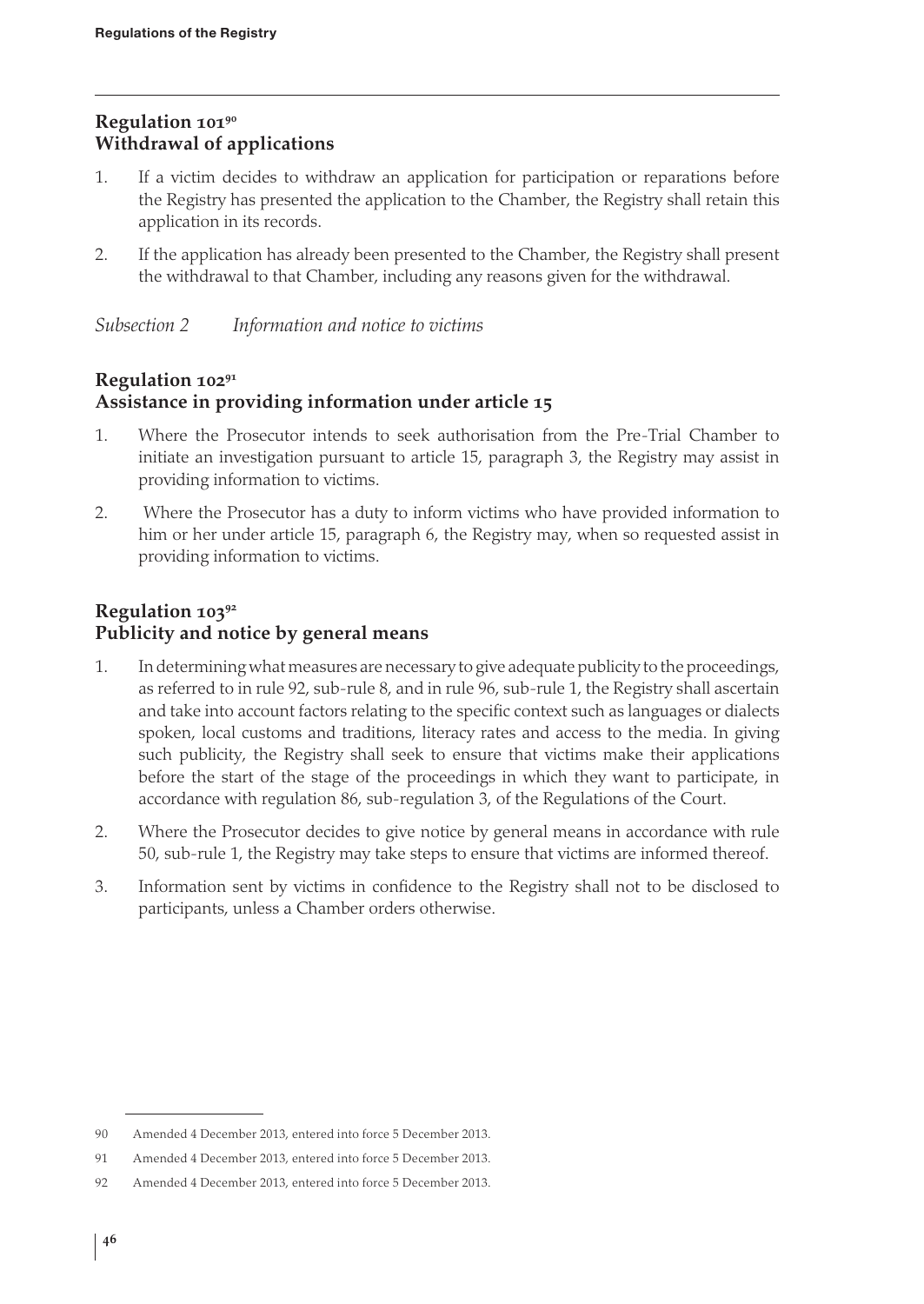*Subsection 3 Participation of victims in the proceedings and reparations* 

## **Regulation 10493 Standard application forms**

- 1. The standard application forms provided for in regulations 86 and 88 of the Regulations of the Court, and the explanatory material shall, to the extent possible, be made available in the language(s) spoken by the victims. The Registry shall endeavour to prepare the standard application forms in a format that is accessible, that can be used by the Court, and that is compatible with the electronic database referred to in regulation 98.
- 2. The Registry may propose amendments to the standard application forms on the basis of, *inter alia*, experience in using the forms and the context of specific situations. The proposed amendments shall be submitted to the Presidency for approval in accordance with regulation 23, sub-regulation 2, of the Regulations of the Court.

#### **Regulation 10594 Dissemination and completion of standard application forms**

- 1. In order to ensure that standard application forms, as referred to in regulation 86, subregulation 1 of the Regulations of the Court, are completed as efficiently as possible, the Registry may establish contact and maintain regular relations with the groups mentioned in regulation 86, sub-regulation 1 of the Regulations of the Court, and may, *inter alia*, prepare guidance booklets and other materials, or provide education and training, in order to guide those assisting victims in completing the standard application forms.
- 2. The Registry shall, as far as possible, take measures to encourage victims to complete their applications using the appropriate standard application form.

# **Regulation 10695 Receipt of applications**

- 1. Applications for participation or reparations may be submitted either to the seat of the Court or to a field office of the Court. In countries where there is no Court field office, the Registry shall endeavour to establish means of ensuring the safe and secure submission of applications.
- 2. The Registry shall take measures to encourage victims to complete their applications and to provide further information and communications in a working language of the Court. Such steps may include, *inter alia*, seeking the assistance of groups mentioned in regulation 86, sub-regulation 1 of the Regulations of the Court.
- 3. Documents and material relating to an application and submitted after the initial application shall be dealt with in accordance with regulation 107.

<sup>93</sup> Amended 4 December 2013, entered into force 5 December 2013.

<sup>94</sup> Amended 4 December 2013, entered into force 5 December 2013.

<sup>95</sup> Amended 4 December 2013, entered into force 5 December 2013.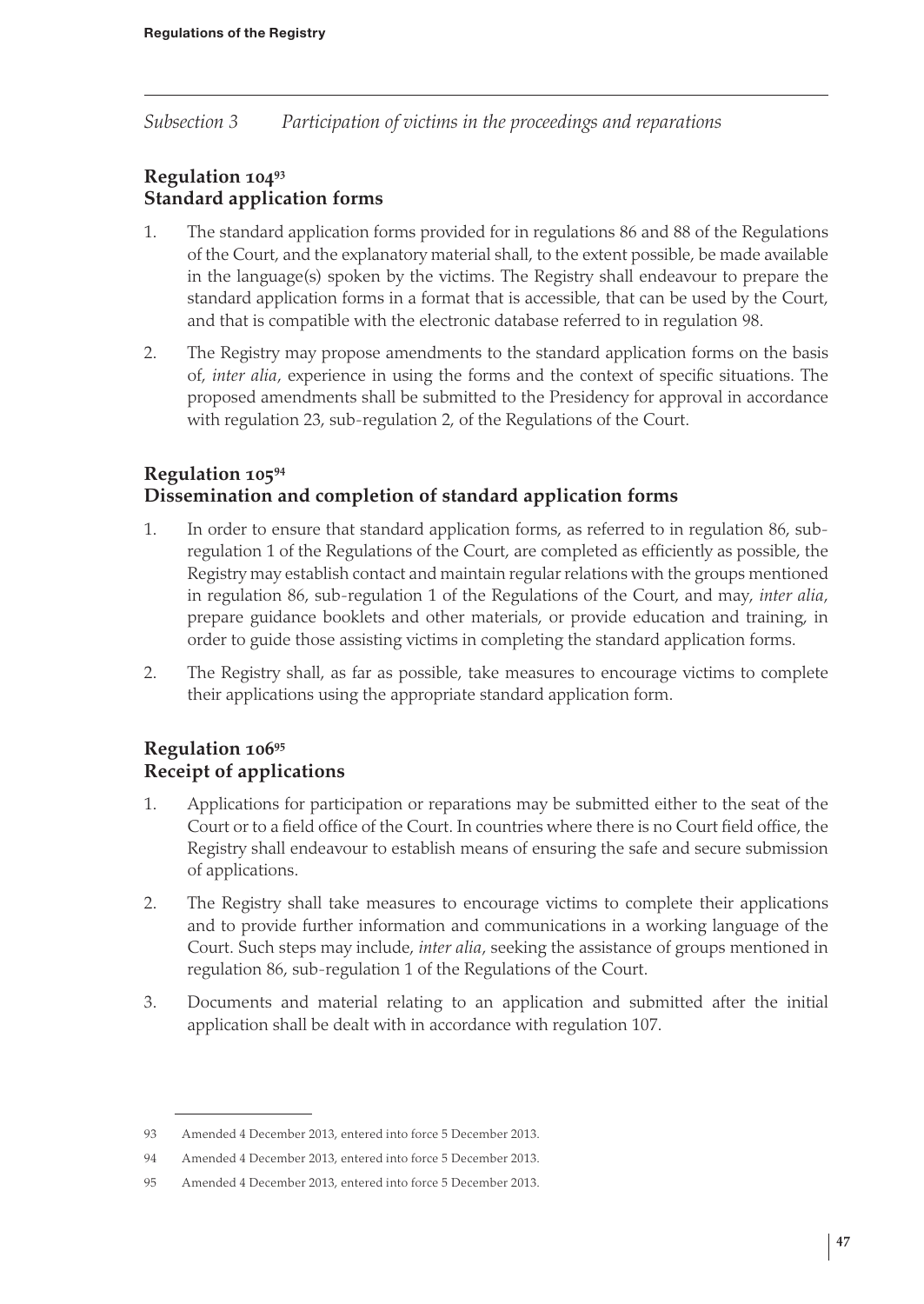# **Regulation 10796 Review of applications**

- 1. Where an application is received in hard copy, the Registry shall convert it into image file format, ensuring that the application is not altered in any way.
- 2. In seeking further information in accordance with regulation 86, sub-regulation 4, or regulation 88, sub-regulation 2 of the Regulations of the Court, the Registry shall consider the interests of the victim and shall take into account, *inter alia*, whether the victim is represented, the security of the victim, and any time limits for the filing of documents with the Court. When contacting victims or their legal representatives to request further information, the Registry shall inform them that their request may be granted or rejected by the Chamber on the basis, *inter alia*, of information provided by them and that they may submit a new application later in the proceedings if their application is rejected by the Chamber.
- 3. The Registry shall endeavour wherever possible to obtain further information in writing, but where the victim has expressed a preference for contact by telephone, and taking security considerations into account, it may receive such information by telephone. In so doing, the Registry shall, to the extent possible, verify the identity of the person and record the conversation.

#### **Regulation 10897 Access to applications**

- 1. Applications and related documents and material shall be available to the Chambers and the participants through electronic means, in accordance with their level of confidentiality.
- 2. Consultation of the original form of the applications and related documents and material shall be requested using the approved standard form.
- 3. Regulation 16 shall apply *mutatis mutandis*.

# **Regulation 10998 Report to the Chamber regarding participation in the proceedings**

- 1. In order to facilitate the decision of the Chamber and to comply with regulation 86, sub-regulations 5 and 6 of the Regulations of the Court, the Registry shall provide the Chamber with access to the record of applications or to the secure room where the originals are stored.
- 2. The format and content of the report to be provided in accordance with regulation 86, sub-regulations 5 and 6 of the Regulations of the Court shall be determined to the extent possible in consultation with the Chamber.

<sup>96</sup> Amended 4 December 2013, entered into force 5 December 2013.

<sup>97</sup> Amended 4 December 2013, entered into force 5 December 2013 (French text only).

<sup>98</sup> Amended 4 December 2013, entered into force 5 December 2013.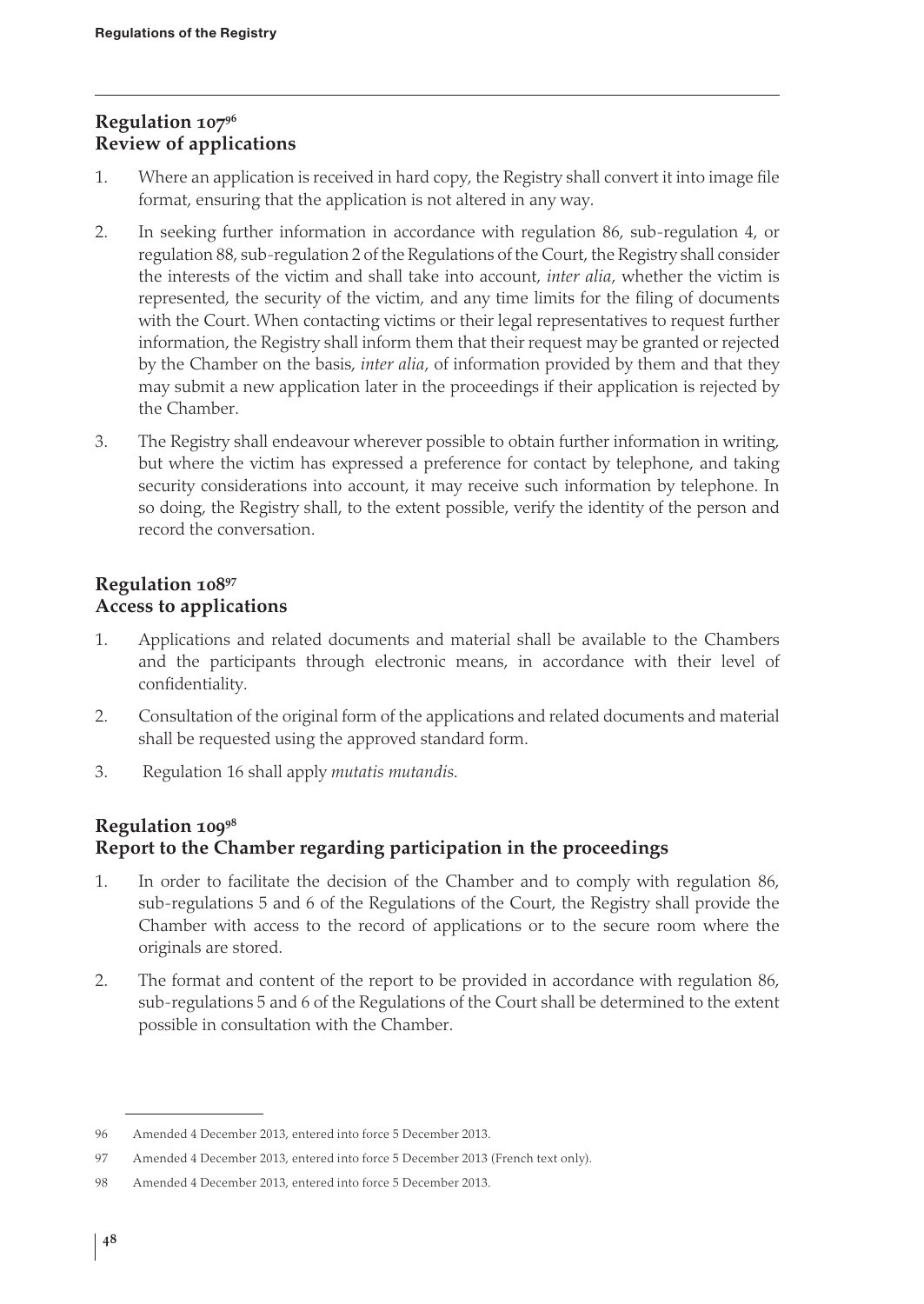3. For the purpose of preparing the report, the Registry may seek additional information in accordance with regulation 86, sub-regulation 4 of the Regulations of the Court, and may consult with the legal representatives, if any.

#### **Regulation 11099 Submission of applications for reparations**

- 1. The Registry shall present all applications for reparations to the Chamber, together with a report thereon, where requested.
- 2. For the purpose of rule 97, at the request of the Chamber, the Registry may present information or recommendations regarding matters such as the types and modalities of reparations, factors relating to the appropriateness of awarding reparations on an individual or a collective basis, the implementation of reparations awards, the use of the Trust Fund for Victims, enforcement measures, and appropriate experts to assist in accordance with rule 97, sub-rule 2.
- 3. In order to prepare the information and recommendations referred to in sub-regulation 2, the Registry may consult with, *inter alia*, victims, victims' legal representatives and the Trust Fund for Victims.

## **Regulation 111100 Assistance in the enforcement phase**

The Registry may, if so requested, provide the Presidency with relevant information, including information received in applications for participation or reparations, to assist it in its decision-making on matters relating to the disposition or allocation of property or assets in accordance with rule 221.

*Subsection 4 Legal representation of victims*

#### **Regulation 112101 Assistance to victims in choosing legal representatives**

1. In order to assist victims in choosing a legal representative or representatives in pursuance of rule 16, sub-rule 1(b) or rule 90, sub-rule 2 the Registry may provide victims with information on qualified counsel and common legal representation. The Registry shall inform victims that it may choose a common legal representative for victims at the request of the Chamber pursuant to rule 90, sub-rule 3 and/or organise a process for the selection of common legal representatives through a public call for the expression of interest from those counsel who meet the requirements of rule 22. Whenever possible, the Registry shall also afford victims notice of its intended, recommended grouping of victims for the purpose of common legal representation. The Registry shall take appropriate measures, such as outreach activities in the field, to ensure that victims

<sup>99</sup> Amended 4 December 2013, entered into force 5 December 2013.

<sup>100</sup> Amended 4 December 2013, entered into force 5 December 2013 (French text only).

<sup>101</sup> Amended 4 December 2013, entered into force 5 December 2013.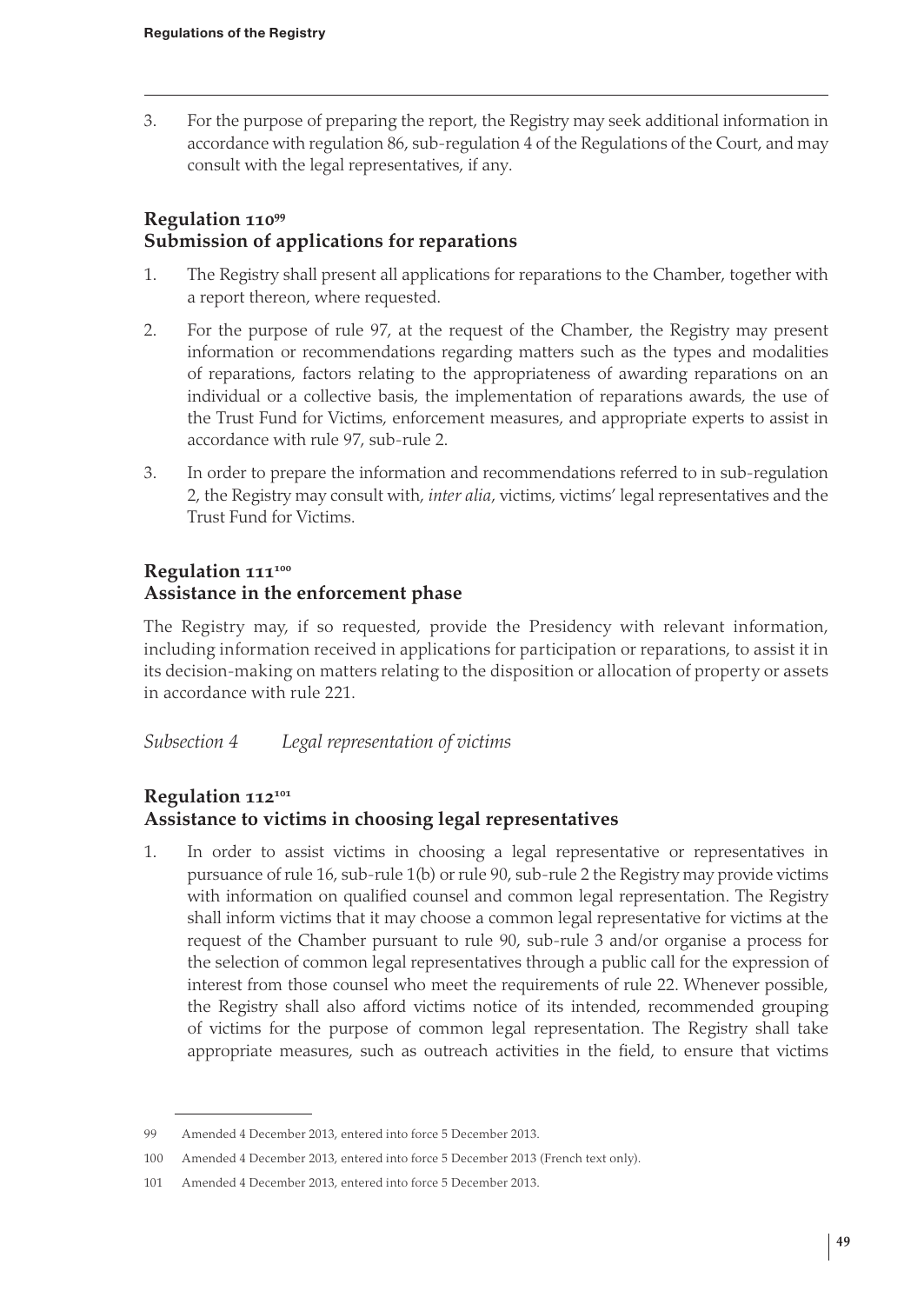understand such information. The Registry may also, in pursuance of these rules, consult victims regarding their preferences in respect of legal representation.

- 2. Where requested to choose a common legal representative under rule 90, sub-rule 3, the Registry shall take account, *inter alia*, of:
	- (a) The preferences of participating victims and applicants for participation in respect of legal representation and their views on common legal representation;
	- (b) The particular circumstances of the case and the characteristics of the victims concerned;
	- (c) Any legal representation hitherto provided to victims;
	- (d) The competencies, expertise and experience in representing victims possessed by any other qualified counsel who have expressed an interest in acting as common legal representatives of victims; and
	- (e) Potential or actual conflicts of interest.

### **Regulation 113102 Legal assistance paid by the Court**

- 1. For the purpose of participation in the proceedings, the Registry shall inform victims that they may apply for legal assistance paid by the Court, and shall supply them with the relevant form(s).
- 2. In determining whether to grant such assistance, the Registrar shall take into account, *inter alia*:
	- (i) The means of the victims;
	- (ii) The factors mentioned in article 68, paragraph 1;
	- (iii) Any special needs of the victims,
	- (iv) The complexity of the case;
	- (v) The possibility of asking the Office of Public Counsel for Victims to act; and
	- (vi) The availability of *pro bono* legal advice and assistance.
- 3. Regulations 130 to 139 shall apply *mutatis mutandis*.

*Subsection 5 Office of Public Counsel for Victims*

## **Regulation 114 Appointment of members of the Office**

The members of the Office of Public Counsel for Victims are appointed in accordance with the rules and regulations governing the recruitment of the staff of the Court. A representative of the legal profession shall sit on the selection panel.

<sup>102</sup> Amended 4 December 2013, entered into force 5 December 2013.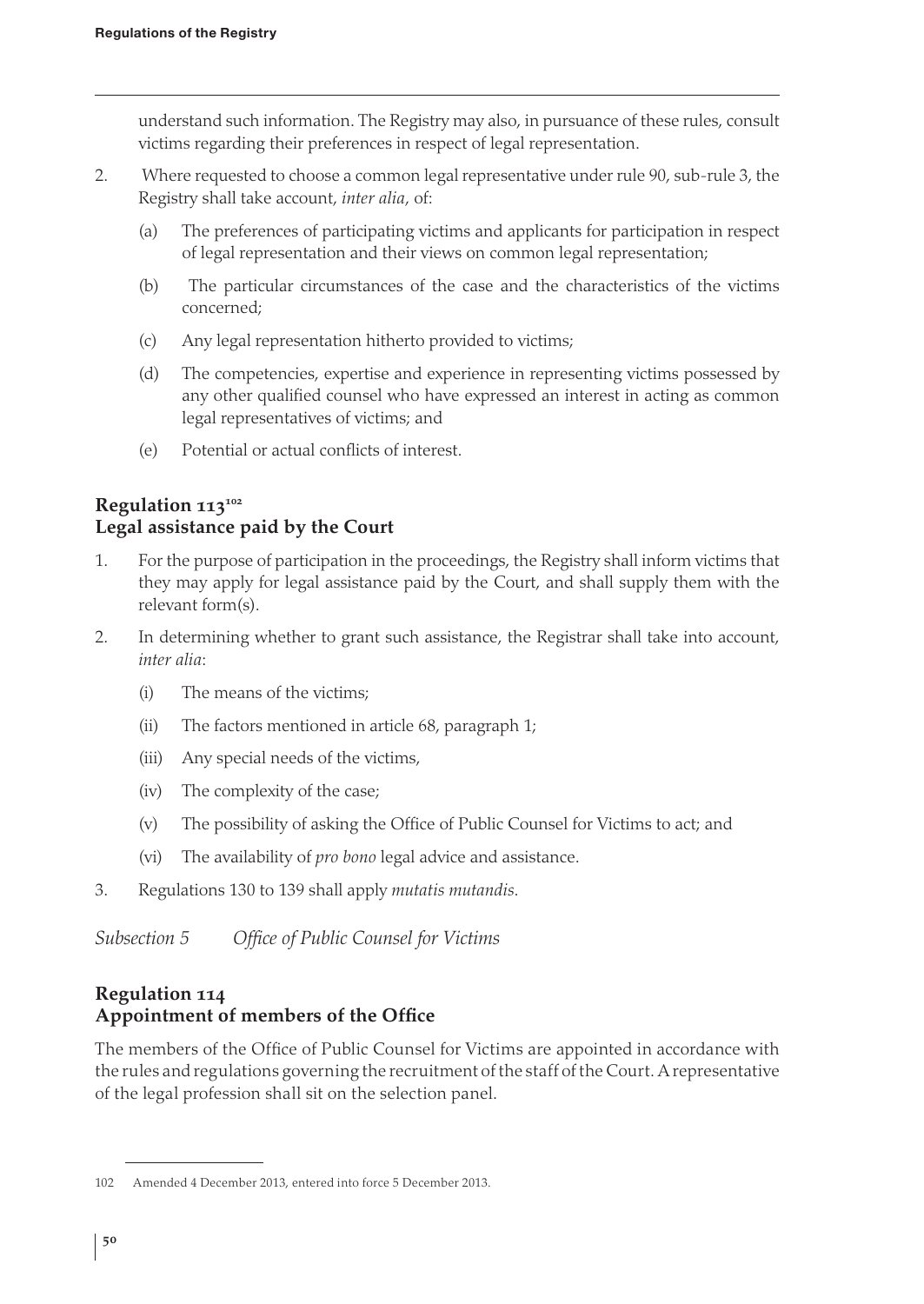# **Regulation 115103 Independence of members of the Office**

- 1. The members of the Office shall not receive any instructions from the Registrar in relation to the conduct of the discharge of their tasks as referred to in regulations 80 and 81 of the Regulations of the Court.
- 2. In discharging their responsibilities under sub-regulation 1, the members of the Office shall be bound by the Code of Professional Conduct for counsel adopted pursuant to rule 8.
- 3. For issues other than the conduct of the representation of a person entitled to legal assistance under the Statute and the Rules or assistance to legal representatives of victims, members of the Office shall be bound by the provisions applicable to all staff members.
- 4. Where a member of the Office is representing a victim or a group of victims, regulation 113 shall apply *mutatis mutandis*.
- 5. The Registry shall ensure that the confidentiality necessary for the performance of the functions of the Office be respected.

### **Regulation 116104 Information provided by the Registrar to the Office**

Where members of the Office act as duty counsel or as legal representatives of victims or appear before a Chamber on behalf of a victim or victims in respect of specific issues, the Registrar shall, having regard to confidentiality, provide them with such information received in the applications sent by victims and such further information and documents as are necessary for the fulfilment of those functions.

#### **Regulation 117 Report on administrative issues relating to the Office**

The Office shall report on administrative issues related to its activities to the Registrar on a regular basis and submit an annual report of its work to the Registrar having regard to confidentiality.

*Subsection 6 Trust Fund for Victims*

#### **Regulation 118 Cooperation with the Trust Fund for Victims**

1. For the purpose of rule 98, sub-rule 4, rule 148 and rule 221, sub-rule 1, the Registry shall, where requested by the Chamber or by the Presidency, and after consultation with the victims or their legal representatives, provide information received from or in respect

<sup>103</sup> Amended 4 December 2013, entered into force 5 December 2013 (French text only).

<sup>104</sup> Amended 4 December 2013, entered into force 5 December 2013 (French text only).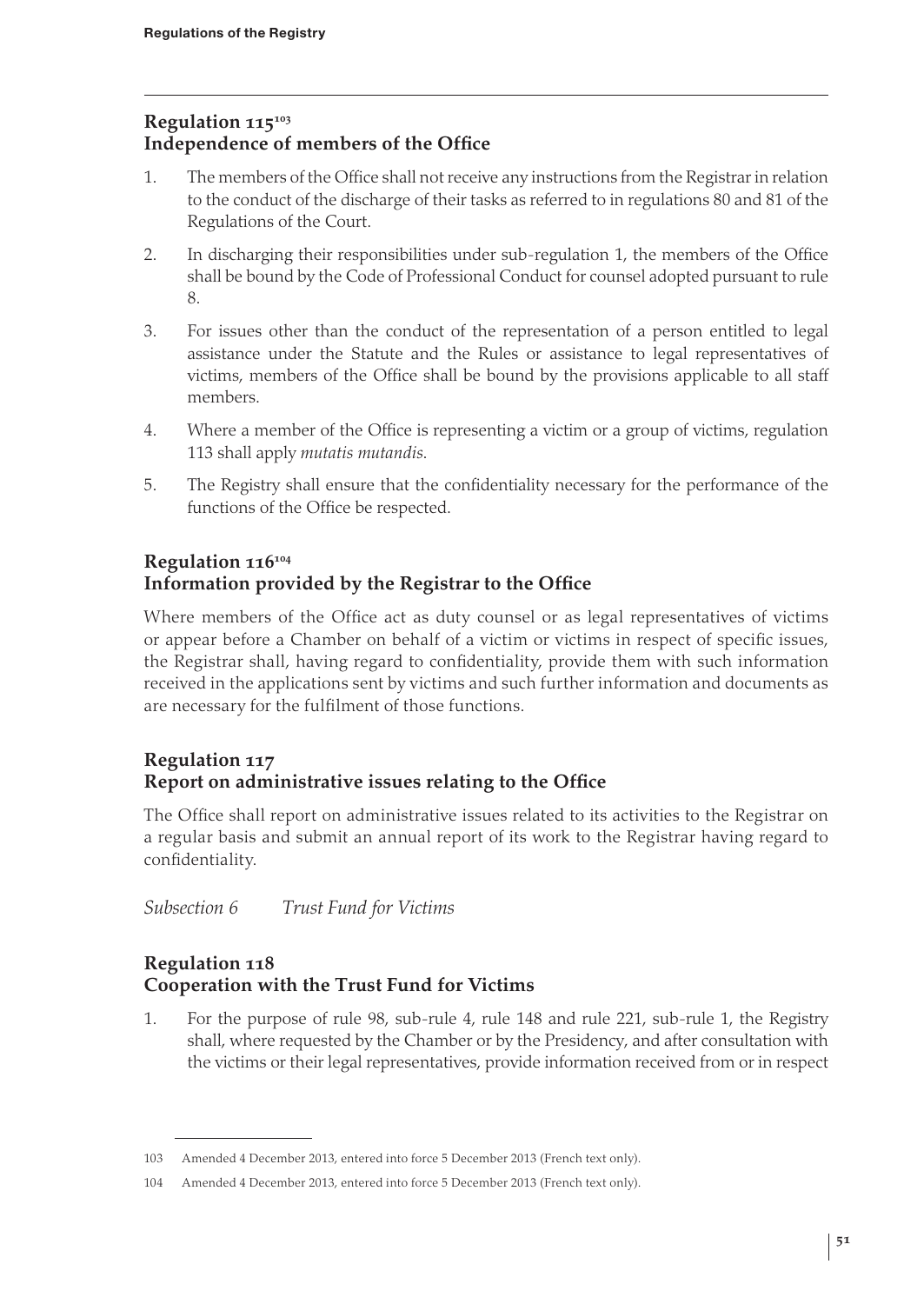of victims to the Secretariat of the Trust Fund for Victims, and shall provide general advice and information of a non-confidential nature relating to victims.

2. Where an order is issued by the Chamber for an award of reparations through the Trust Fund for Victims, the Registrar shall, having regard to confidentiality, provide the Secretariat of the Trust Fund for Victims with such information received in the applications sent by victims and such further information and documents as are necessary for the implementation of the order.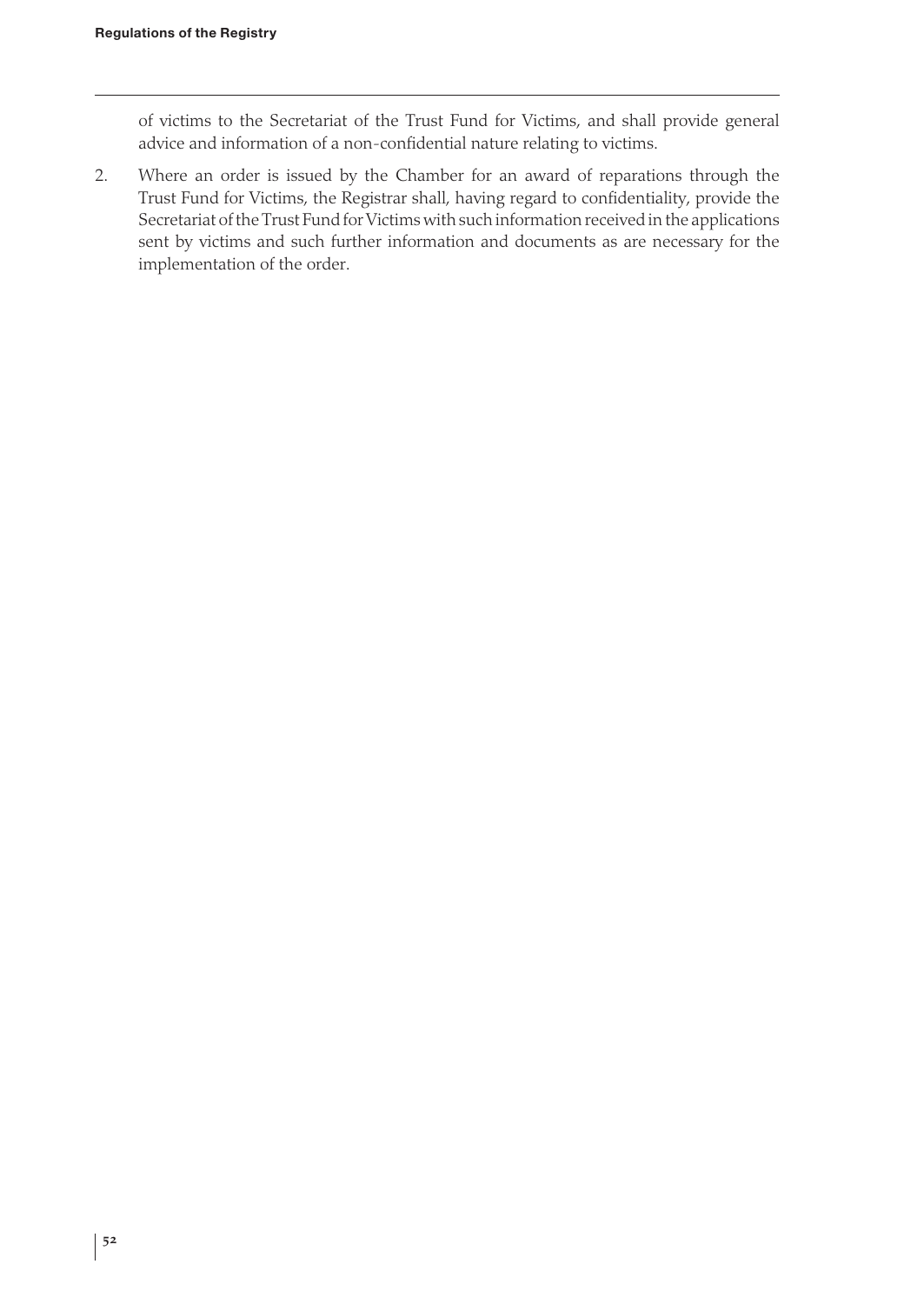# **Chapter 4**  Counsel Issues and legal assistance<sup>105</sup>

# **Section 1 General provisions**

#### **Regulation 119106 Duties of the Registrar in relation to the defence**

- 1. In order to give full effect to the rights of the defence, and pursuant to the provisions of rule 20, the Registrar shall, *inter alia*:
	- (a) Assist counsel and/or his or her assistants in travelling to the seat of the Court, to the place of the proceedings, to the place of custody of the person entitled to legal assistance, or to various locations in the course of an on-site investigation. Such assistance shall encompass securing the protection of the privileges and immunities as laid down in the Agreement on the Privileges and Immunities of the Court and the relevant provisions of the Headquarters Agreement; and
	- (b) Establish channels of communication and hold consultations with any independent body of counsel or legal association, including any such body the establishment of which may be facilitated by the Assembly of States Parties.
- 2. The Registrar shall also provide appropriate assistance to a person who has chosen to represent himself or herself.
- 3. In the event of disputes occurring between the person entitled to legal assistance and his or her counsel, the Registrar may propose mediation. The Registrar may request the Office of Public Counsel for the Defence or another qualified independent person to act as a mediator.

## **Regulation 120 Principles governing consultations with legal associations**

- 1. In carrying out his or her responsibilities including those in rule 20, sub-rule 3, the Registrar shall, as appropriate, hold consultations with any independent representative body of counsel or legal association, including any such body the establishment of which may be facilitated by the Assembly of States Parties.
- 2. International associations of bars and counsel, as well as associations offering specific expertise in fields of law that are relevant to the Court, shall in particular be consulted.
- 3. The Registrar may also consult any expert he or she identifies on specific issues relating to his or her mandate, as appropriate.

<sup>105</sup> Amended 4 December 2013, entered into force 5 December 2013 (title, French text only).

<sup>106</sup> Amended 4 December 2013, entered into force 5 December 2013 (French text only).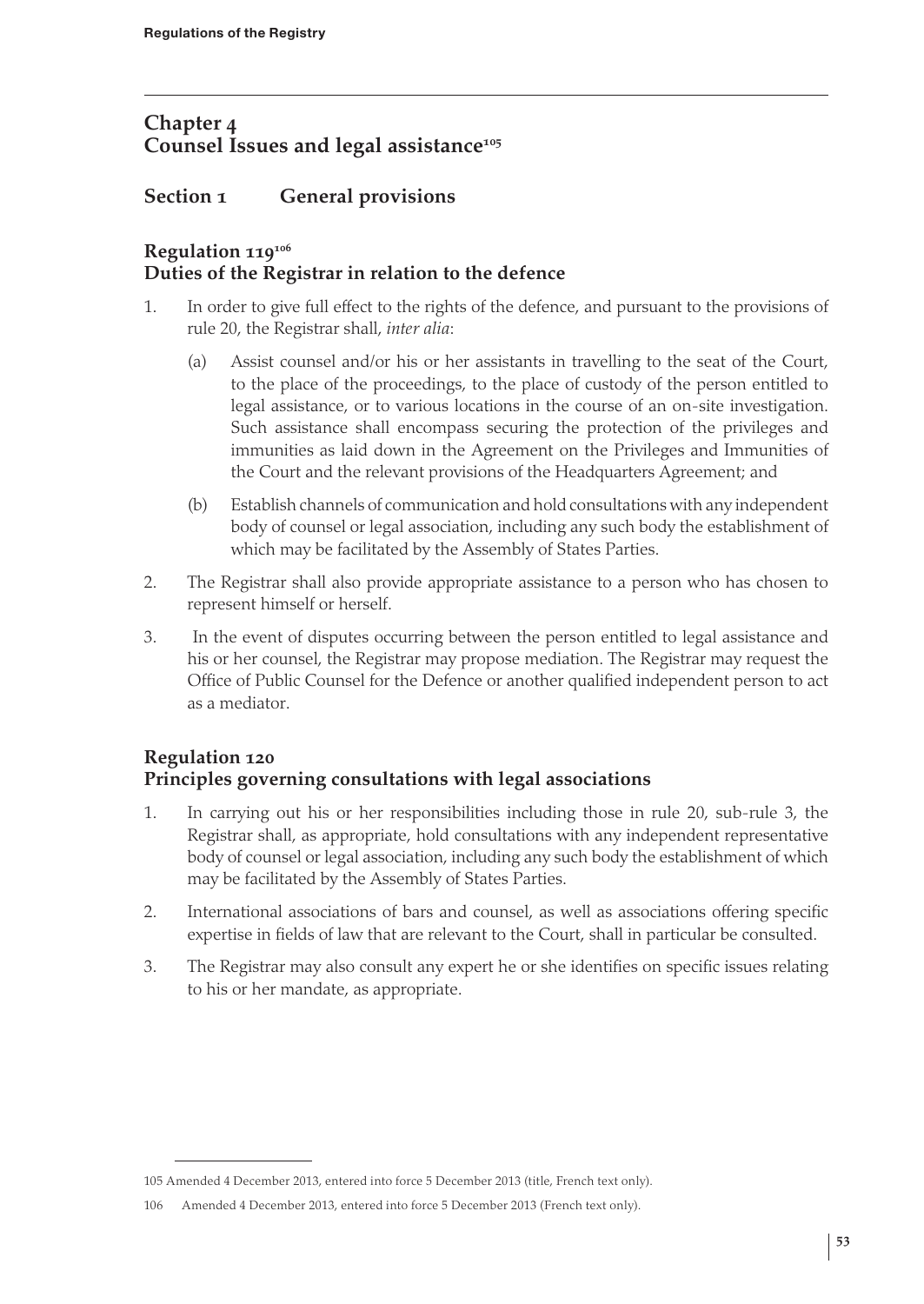# **Regulation 121107 Forms of consultations**

- 1. Consultations shall be carried out periodically through non-institutionalised channels, including written and oral communication, as well as bilateral and multilateral meetings.
- 2. The Registrar may, as appropriate, organise seminars for the purpose of holding indepth discussions on the role of the legal profession before the Court. Associations and individual experts, as well as representatives of other international criminal tribunals, may take part in these seminars.

#### **Section 2 Provisions on counsel and assistants to counsel**

#### **Regulation 121** *bis***<sup>108</sup> Provision of information concerning counsel and assistants to counsel**

Where information referred to in regulation 69, sub-regulation 3 of the Regulations of the Court or regulation 125, sub-regulation 7 is received, including *prima facie* reliable information on facts which may affect a person's inclusion on the list of counsel or the list of assistants to counsel, the Registrar may invite the person to submit all relevant information and material. Where necessary, the Registrar may request the assistance of the relevant authorities for the purpose of obtaining such information.

#### **Regulation 122109 List of counsel**

- 1. The Registry shall produce a standard form for counsel seeking inclusion in the list. The form shall be available on the website of the Court, as well as through other appropriate means, and shall also be provided upon request.
- 2. Unless counsel requests otherwise, the Registry may publish the following data:
	- (a) Counsel's full name;
	- (b) The name, place and country of the bar association to which counsel is affiliated or, if counsel is not a barrister or attorney, his or her profession, including the name of the institution for which he or she works;
	- (c) The language(s) spoken by counsel; and
	- (d) Whether counsel would prefer to represent the accused, victims, or both.

<sup>107</sup> Amended 4 December 2013, entered into force 5 December 2013 (French text only).

<sup>108</sup> Adopted 4 December 2013, entered into force 5 December 2013.

<sup>109</sup> Amended 4 December 2013, entered into force 5 December 2013 (French text only).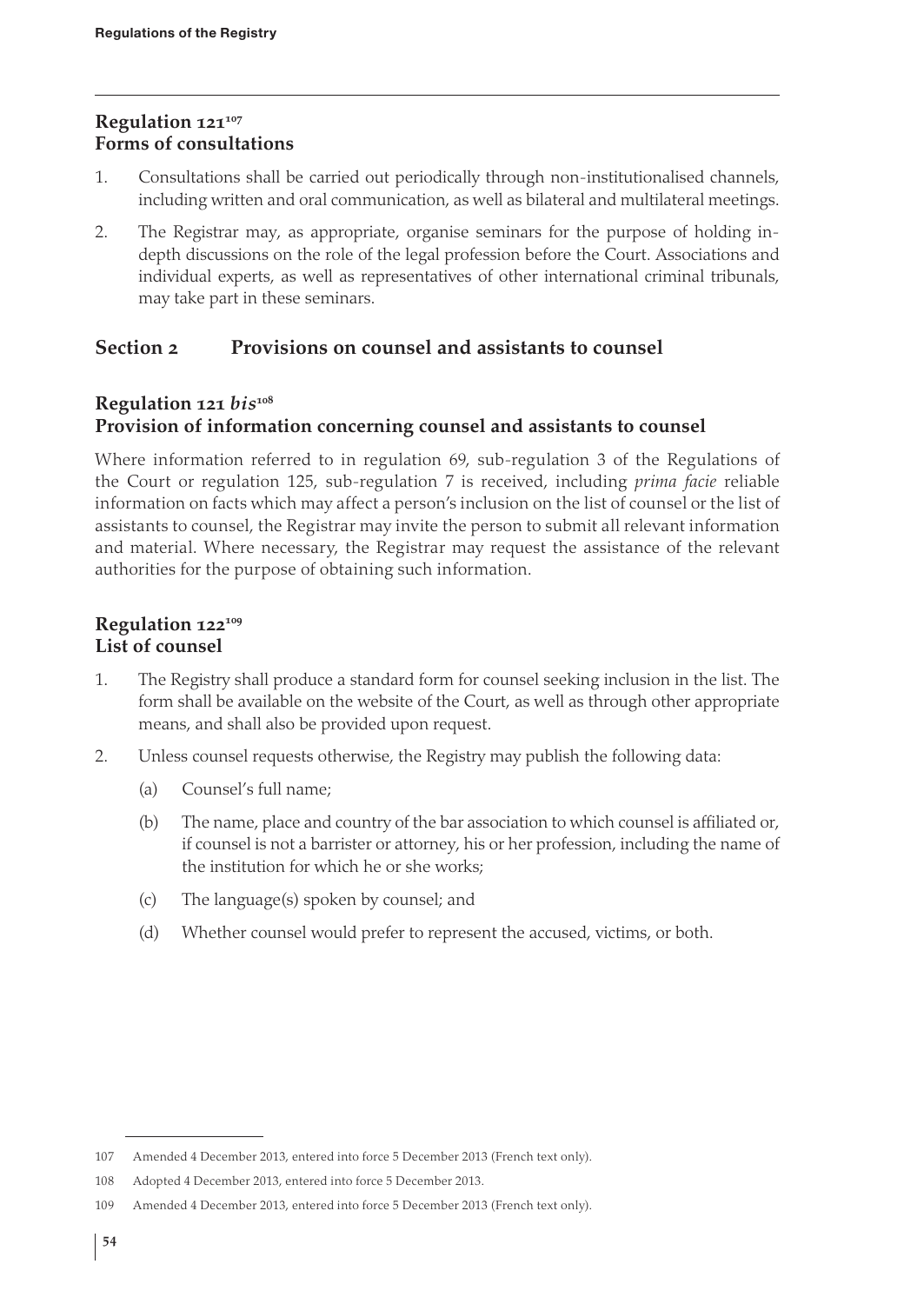# **Regulation 123110 Acknowledgment of appointment**

- 1. The Registrar shall acknowledge the issuance of power of attorney or the appointment of counsel in writing, stating that he or she has been included in the list. The acknowledgment shall be notified to the person who has chosen the counsel, to the counsel, to the Chamber and to the competent authority exercising regulatory and disciplinary powers over counsel in the national order.
- 2. Where a common legal representative of victims is appointed, the Registrar shall, where possible, notify the acknowledgment referred to in sub-regulation 1 to all victims represented by such representative.

#### **Regulation 124111 Assistants to counsel**

Persons who assist counsel in the presentation of the case before a Chamber, as referred to in regulation 68 of the Regulations of the Court, shall have either five years of relevant experience in criminal proceedings or specific competence in international or criminal law and procedure. The names of these persons are on the list of assistants to counsel created and maintained by the Registry.

#### **Regulation 125112 List of assistants to counsel**

- 1. The Registry shall create and maintain a list of persons who may assist counsel in the presentation of the case before a Chamber and who meet the requirements set out in regulation 124.
- 2. The Registry shall produce a standard form for persons seeking inclusion in the list. The form shall be available on the website of the Court as well as through other appropriate means, and shall be provided upon request.
- 3. A person seeking to be included in the list shall complete the standard form and provide the following documentation:
	- (a) A detailed *curriculum vitae*; and
	- (b) An indication of the relevant experience or specific competence in accordance with regulation 124.
- 4. The decision as to whether a person shall be included in the list shall be notified to that person. If the application is refused, the Registrar shall provide reasons and information on how to apply to the Presidency for review of that decision within 15 calendar days of its notification.
- 5. The Registrar may file a response within 15 calendar days of notification of the application for review.

<sup>110</sup> Amended 4 December 2013, entered into force 5 December 2013.

<sup>111</sup> Amended 4 December 2013, entered into force 5 December 2013 (French text only).

<sup>112</sup> Amended 4 December 2013, entered into force 5 December 2013 (French text only).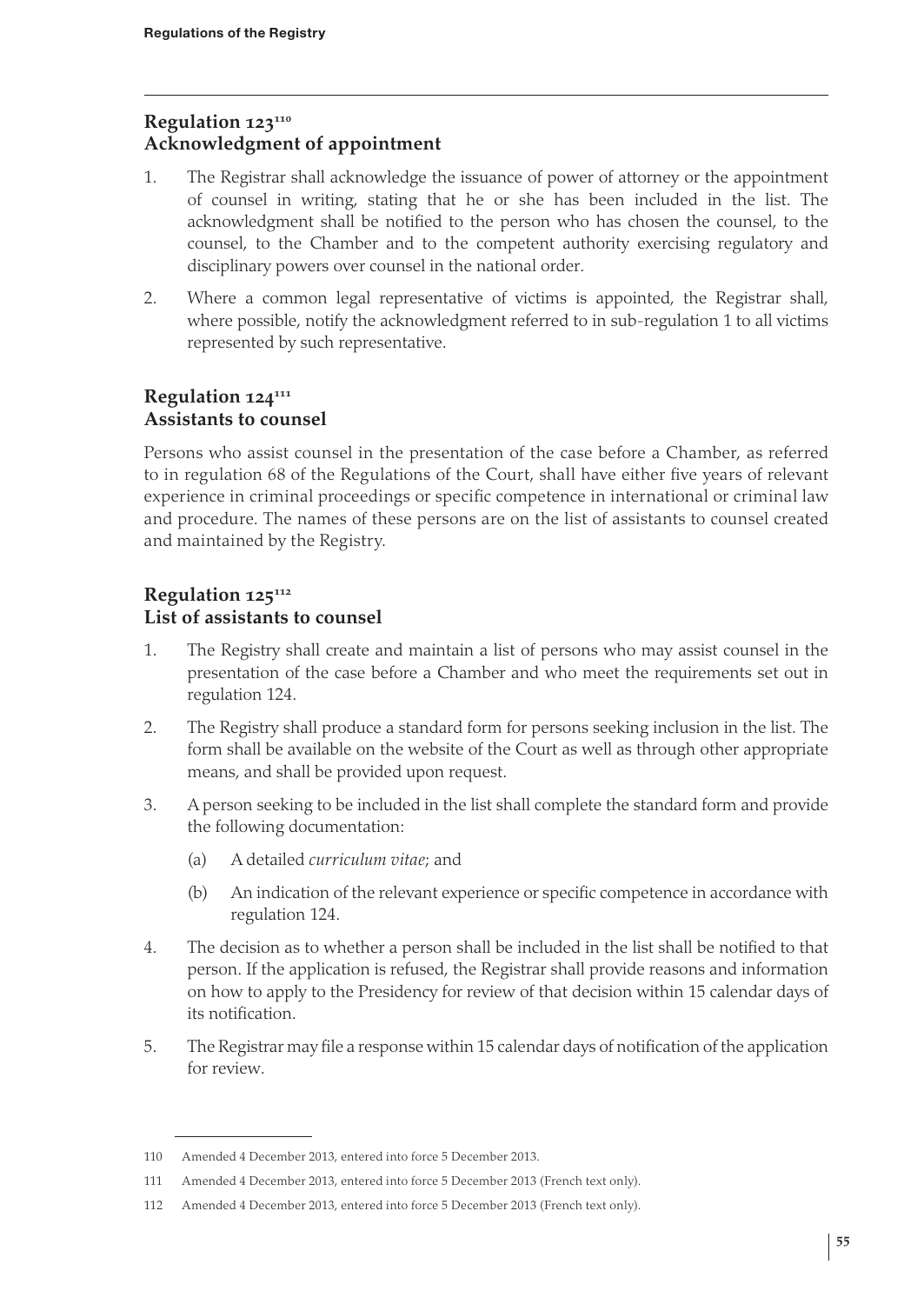- 6. The Presidency may ask the Registrar to provide any additional information necessary to decide on the application. The decision of the Presidency shall be final.
- 7. Persons included in the list shall inform the Registrar immediately of any change in the information provided by them pursuant to this regulation. The Registrar may take measures to verify the information provided by such persons at any time.

## **Regulation 126113 Removal from the list of assistants to counsel**

- 1. The Registrar shall remove a person from the list of assistants to counsel if that person:
	- (a) No longer meets the requirements set out under regulation 124;
	- (b) Has been found guilty of an offence against the administration of justice as described in article 70, paragraph 1;
	- (c) Has been permanently interdicted from exercising his or her functions before the Court in accordance with rule 171, sub-rule 3; or
	- (d) Has solicited or accepted a bribe from a person entitled to legal assistance paid by the Court.
- 2. The Registrar shall notify the relevant person of his or her decision under sub-regulation 1 and shall provide the reasons therefor.
- 3. The Registrar shall inform the person on how to apply to the Presidency for review of that decision within 15 calendar days of notification.
- 4. The Registrar may file a response within 15 calendar days of notification of the application for review.
- 5. The Presidency may ask the Registrar to provide any additional information necessary to decide on the application. The decision of the Presidency shall be final.

#### **Regulation 127 Appointment of assistants to counsel**

Persons who assist counsel in the presentation of the case before a Chamber shall be appointed by counsel and selected from the list maintained by the Registrar.

## **Regulation 128114 Assistance by the Registry**

- 1. The Registry shall provide a person seeking legal assistance in the framework of proceedings before the Court with the list of counsel, along with the *curricula vitae* of counsel appearing on that list.
- 2. The Registry shall provide assistance when a person entitled to legal assistance under the Statute and the Rules is to be questioned pursuant to article 55, paragraph 2 or in any

<sup>113</sup> Amended 4 December 2013, entered into force 5 December 2013.

<sup>114</sup> Amended 4 December 2013, entered into force 5 December 2013.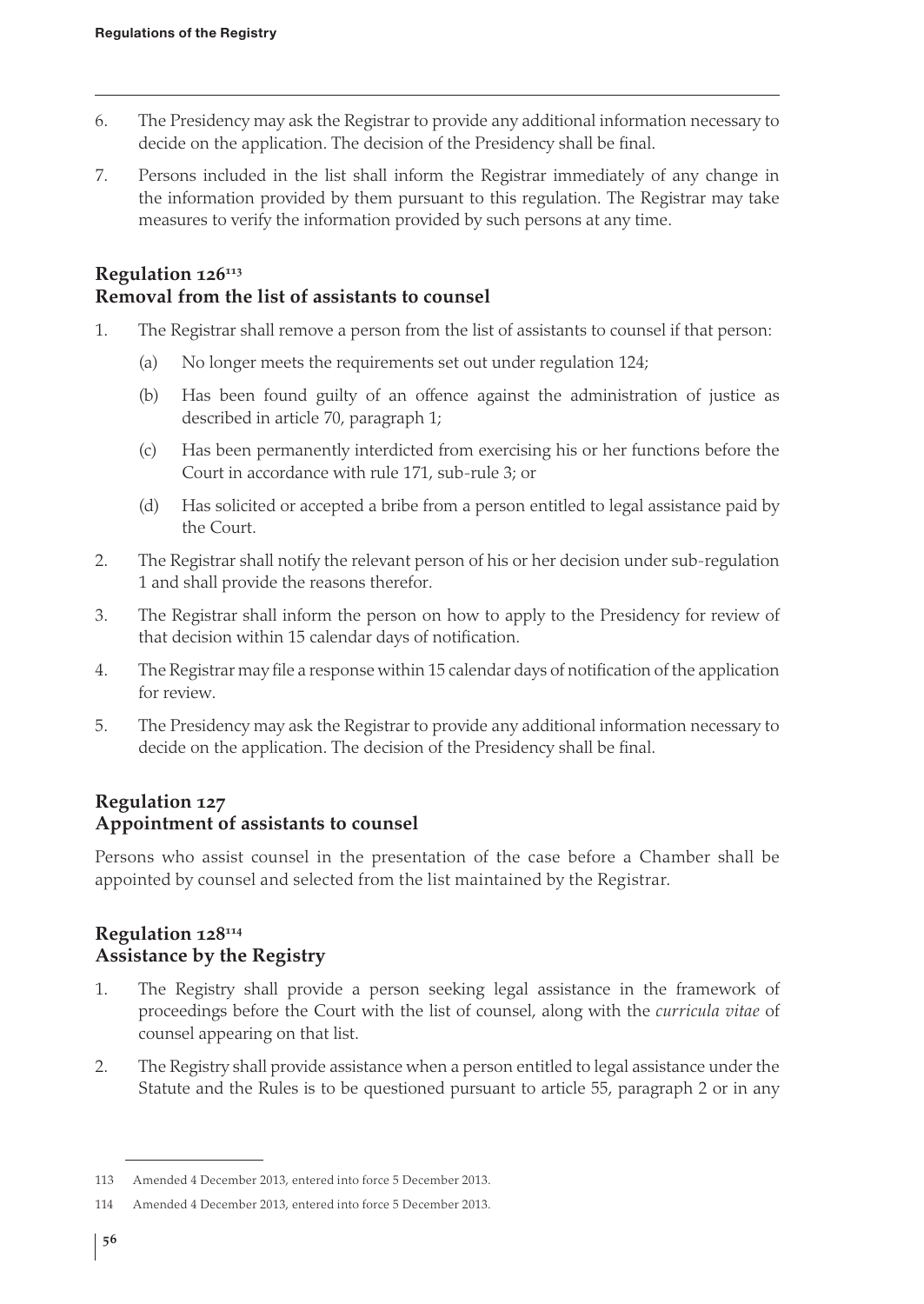other case where legal assistance is needed by a person entitled to it.

### **Regulation 129115 Appointment of duty counsel**

- 1. In accordance with regulation 73, sub-regulation 2, of the Regulations of the Court, the Registry shall guarantee the availability of counsel at the place and the time indicated by the Prosecutor or the Chamber.
- 2. When requested by a person entitled to legal assistance, the Prosecutor or the Chamber, the Registry shall contact the duty counsel and provide him or her with all the information available.

## **Section 3 Legal assistance paid by the Court**

#### **Regulation 130 Management of legal assistance paid by the Court**

- 1. The Registrar shall manage the legal assistance paid by the Court with due respect to confidentiality and the professional independence of counsel.
- 2. The Registry staff responsible for managing the funds allocated to legal assistance paid by the Court shall treat all information known with the utmost confidentiality. They shall not communicate such information to any person, except to the Registrar or to the legal aid commissioners where required for the performance of the tasks specified in regulation 136.
- 3. The Registrar may transmit to the auditors the necessary information to perform their tasks. They are responsible for ensuring the confidentiality of such information.

#### **Regulation 131116 Application procedure for legal assistance paid by the Court**

- 1. As soon as the Registry contacts a person entitled to legal assistance under the Statute and the Rules in order to assist him or her in accordance with regulation 128, it shall provide him or her with the relevant form(s) to submit an application for legal assistance paid by the Court.
- 2. The Registry shall immediately acknowledge receipt of an application for legal assistance paid by the Court as described in sub-regulation 1. The Registrar shall then establish whether or not the applicant has provided the requisite supporting material as described in regulation 132. He or she shall inform the applicant as soon as possible if, and to what extent, such material is incomplete and shall direct him or her to provide the missing material within a specified time period.

<sup>115</sup> Amended 4 December 2013, entered into force 5 December 2013 (French text only).

<sup>116</sup> Amended 4 December 2013, entered into force 5 December 2013. .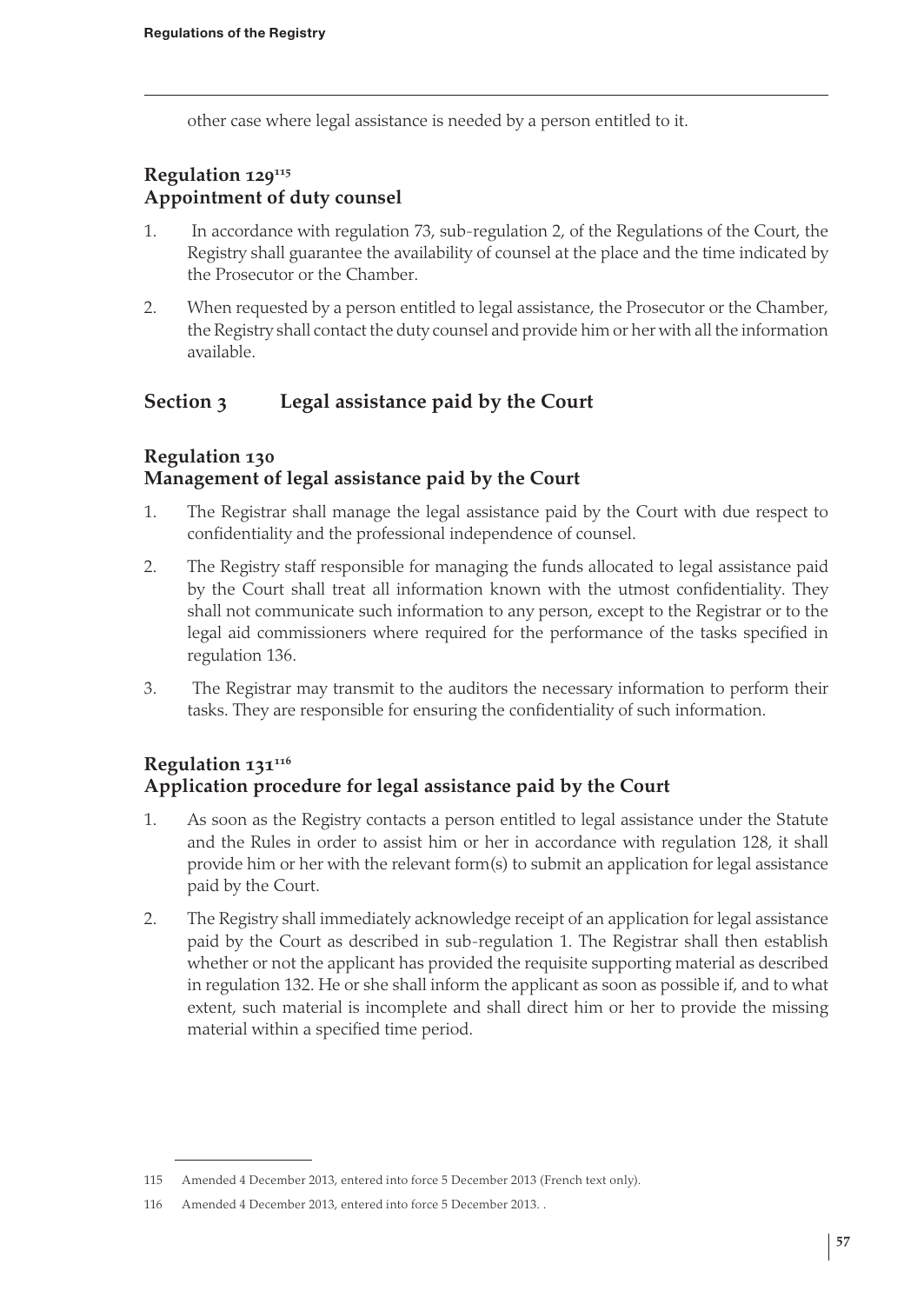# **Regulation 132117 Proof of indigence**

- 1. A person applying for legal assistance paid by the Court must fill out the approved standard forms and provide the information necessaries to support their request.
- 2. Where there are grounds to believe that an application for legal assistance paid by the Court and the supporting evidence are not accurate, the Registry may carry out an investigation into the matter. In doing so, it may request information and/or documents from any person or body that it deems appropriate.
- 3. The Registrar should make a decision as to whether legal assistance should be paid in full or in part by the Court within 30 calendar days of the submission by the person concerned of all the documentation required. Legal assistance may be provisionally paid by the Court during that period.
- 4. The person shall communicate to the Registry any change in his or her financial situation that might affect eligibility for legal assistance paid by the Court. The Registry may carry out random checks to verify whether any changes have occurred.
- 5. If legal assistance paid by the Court has been granted provisionally, the Registry may investigate the person's means. The person shall cooperate with the Registry in its investigation.

### **Regulation 133118 Remuneration under the scheme of legal assistance paid by the Court**

Remuneration of persons acting within the scheme of legal assistance paid by the Court shall accord with the relevant documents adopted or approved by the Assembly of States Parties.

# **Regulation 134119 Action plan and modalities of payment**

- 1. Before each phase of the proceedings, or every six months, counsel shall establish an action plan. The action plan shall be approved by the Registrar who may consult the legal aid commissioners appointed pursuant to regulation 136, sub regulation 1.
- 2. At the end of every month, the Registry shall issue an order for payment in accordance with the action plan referred to in sub-regulation 1.
- 3. Every six months, or at the end of each phase of the proceedings, the Registry shall review the action plan and the remaining fees, if any, shall be paid to counsel.
- 4. When a mission has been carried out in accordance with the action plan, the relevant funds shall be paid upon presentation of the appropriate travel request, as approved by the Registry, together with any supporting documentation.

<sup>117</sup> Amended 4 December 2013, entered into force 5 December 2013.

<sup>118</sup> Amended 4 December 2013, entered into force 5 December 2013.

<sup>119</sup> Amended 4 December 2013, entered into force 5 December 2013 (French text only).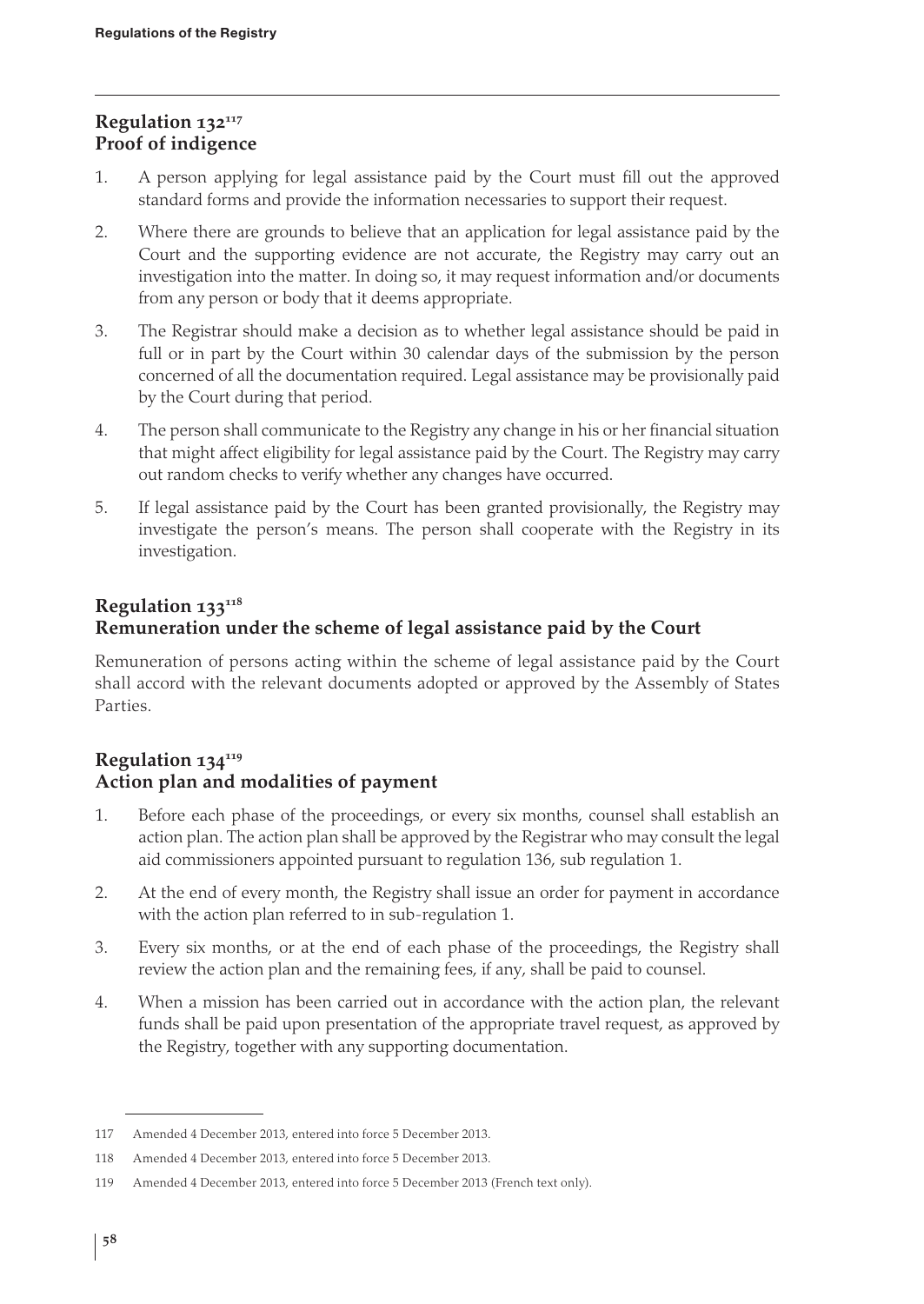# **Regulation 135120 Disputes relating to fees**

- 1. The Registrar shall take a decision on any dispute concerning the calculation and payment of fees or the reimbursement of expenses at the earliest possible juncture and notify counsel accordingly.
- 2. Within 15 calendar days of notification, counsel may request the Chamber to review any decision taken under sub-regulation 1.

#### **Regulation 136121 Legal aid commissioners**

- 1. The Registrar, after receiving the proposals and having heard the views of any independent representative body of counsel or legal association, including any such body the establishment of which may be facilitated by the Assembly of States Parties, shall appoint three persons to serve as legal aid commissioners for three years. This appointment shall not be renewable.
- 2. Legal aid commissioners shall provide the Registrar with advice regarding the management of the funds allocated by the Assembly of States Parties to legal assistance paid by the Court. To that effect, the commissioners shall:
	- (a) Evaluate the performance of the system put in place regarding legal assistance paid by the Court, and propose amendments to such system; and
	- (b) At the request of either counsel or the Registrar, assess whether the means requested by legal teams in their action plans are reasonably necessary for the effective and efficient representation of their client(s).
- 3. Legal aid commissioners shall perform their tasks independently and with due regard to confidentiality.

# **Regulation 137122 List of professional investigators**

- 1. The Registry shall create and maintain a list of professional investigators.
- 2. A professional investigator shall have established competence in international or criminal law and procedure and at least ten years of relevant experience in investigative work in criminal proceedings at national or international level. A professional investigator shall have an excellent knowledge of and be fluent in at least one of the working languages of the Court. Subject to exceptional circumstances, he or she shall speak at least one of the languages of the country in which the investigation is being conducted.

<sup>120</sup> Amended 4 December 2013, entered into force 5 December 2013 (French text only).

<sup>121</sup> Amended 4 December 2013, entered into force 5 December 2013 (French text only).

<sup>122</sup> Amended 4 December 2013, entered into force 5 December 2013.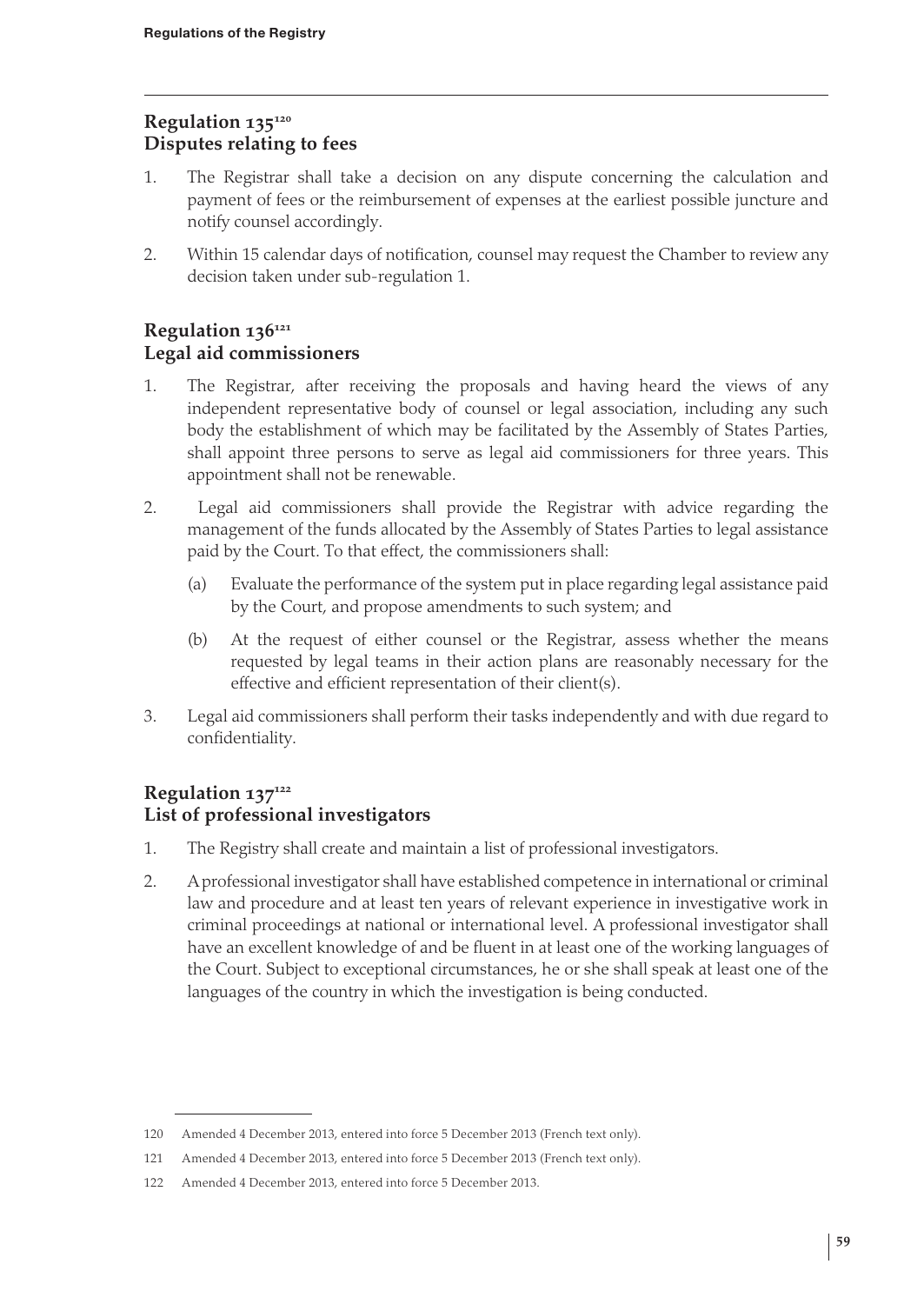- 3. The Registry shall produce a standard form for professional investigators seeking inclusion in the list. The form shall be available on the website of the Court, as well as through other appropriate means, and shall also be provided upon request.
- 4. A person seeking to be included in the list of professional investigators shall complete the standard form and provide the following documentation:
	- (a) A detailed *curriculum vitae*;
	- (b) An indication of competence in the relevant field in accordance with sub-regulation 2; and
	- (c) Where applicable, a statement of whether he or she is included in any list of investigators acting before any national court, or whether he or she is registered with any association of investigators.
- 5. The decision on whether a person shall be included in the list shall be notified to that person. If the application is refused, the Registrar shall provide reasons and information on how to apply to the Presidency for review of that decision within 15 calendar days of notification.
- 6. The Registrar may file a response within 15 calendar days of notification of the application for review.
- 7. The Presidency may ask the Registrar to provide any additional information necessary to decide on the application. The decision of the Presidency shall be final.
- 8. Professional investigators included in the list shall immediately inform the Registrar of any change in the information provided by them in accordance with this regulation. The Registrar may take steps to verify the information provided by a professional investigator included in the list at any time.
- 9. Regulation 121 *bis* shall apply *mutatis mutandis* to the provision of information concerning persons admitted to the list of professional investigators.

## **Regulation 138123 Removal from the list of professional investigators**

- 1. The Registrar shall remove a person from the list of professional investigators if the person:
	- (a) No longer meets the criteria required in accordance with regulation 137, subregulation 2;
	- (b) Has been found guilty of an offence against the administration of justice as described in article 70, paragraph 1;
	- (c) Has been permanently interdicted from exercising his or her functions before the Court in accordance with rule 171, sub-rule 3; or
	- (d) Has solicited or accepted a bribe from a person entitled to legal assistance paid by the Court.

<sup>123</sup> Amended 4 December 2013, entered into force 5 December 2013.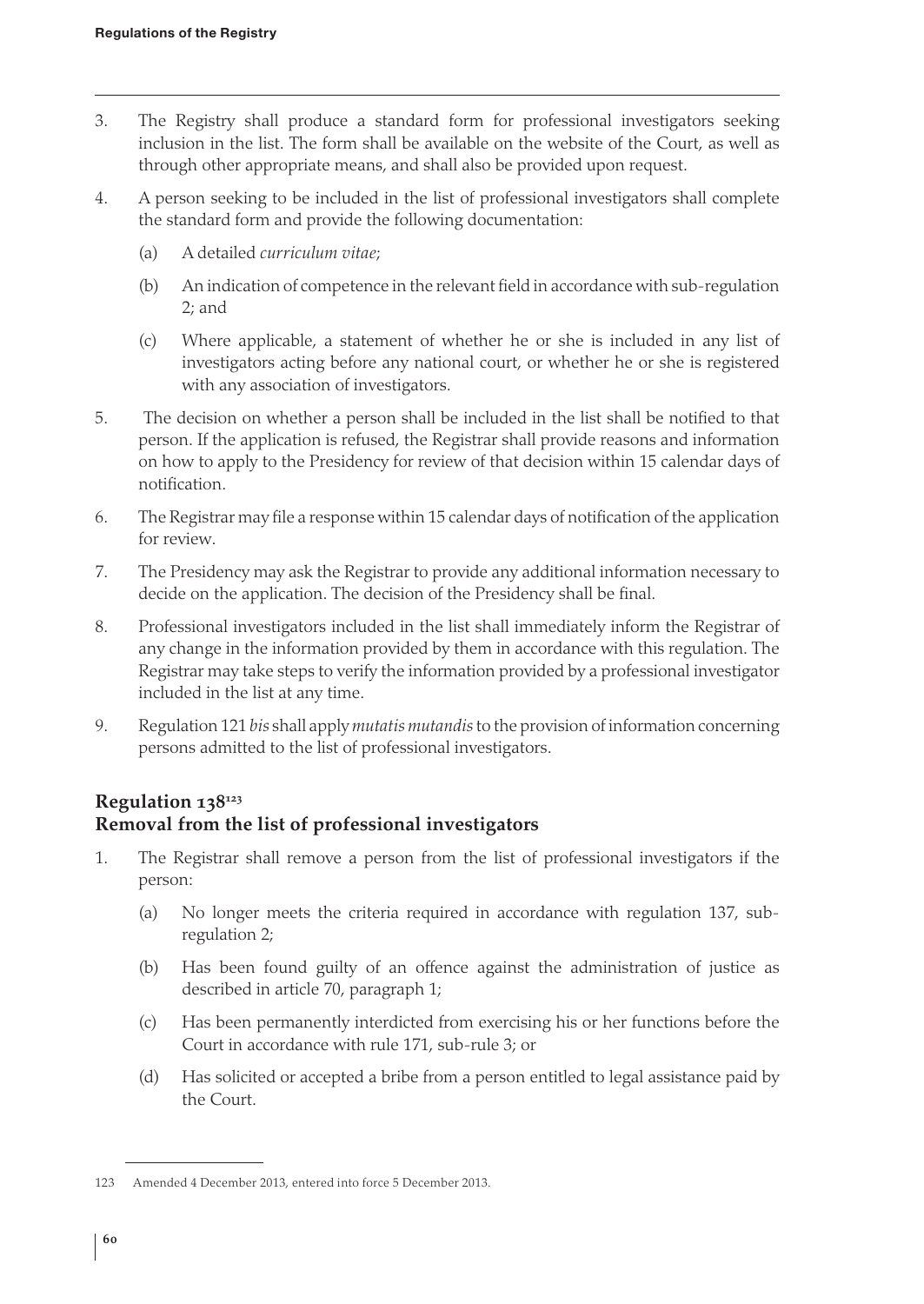- 2. The Registrar shall notify the relevant person of his or her decision under sub-regulation 1 and shall provide the reasons therefor.
- 3. The Registrar shall inform the investigator on how to apply to the Presidency for review of that decision within 15 calendar days of its notification.
- 4. The Registrar may file a response within 15 calendar days of notification of the application for review.
- 5. The Presidency may ask the Registrar to provide any additional information necessary to decide on the application. The decision of the Presidency shall be final.

#### **Regulation 139124 Selection of professional investigators**

- 1. Where legal assistance is paid by the Court and includes the fee of a professional investigator, counsel shall select the professional investigator from the list referred to in regulation 137.
- 2. A person not included in the list of investigators but who has relevant experience with regard to investigations in criminal proceedings, is fluent in at least one of the working languages of the Court and speaks at least one of the languages of the country in which the investigation is being conducted, exceptionally and after confirmation by the Registrar that the above criteria have been met, can be selected by counsel as a resource person in a given case. That resource person shall not be related to the person entitled to legal assistance, to the counsel or any person assisting him or her.

# **Section 4 Training of counsel**

#### **Regulation 140 Role of the Registrar**

For the purpose of promoting the specialisation and training of lawyers in the law of the Statute and the Rules, and subject to the availability of resources, the Registrar shall, *inter alia*:

- (a) Ensure access to a database of the case law of the Court;
- (b) Provide comprehensive information on the Court;
- (c) Identify and publish the names of persons and organisations carrying out relevant training;
- (d) Provide training materials; and
- (e) Offer training enabling persons to qualify to train counsel.

<sup>124</sup> Amended 4 December 2013, entered into force 5 December 2013 (French text only).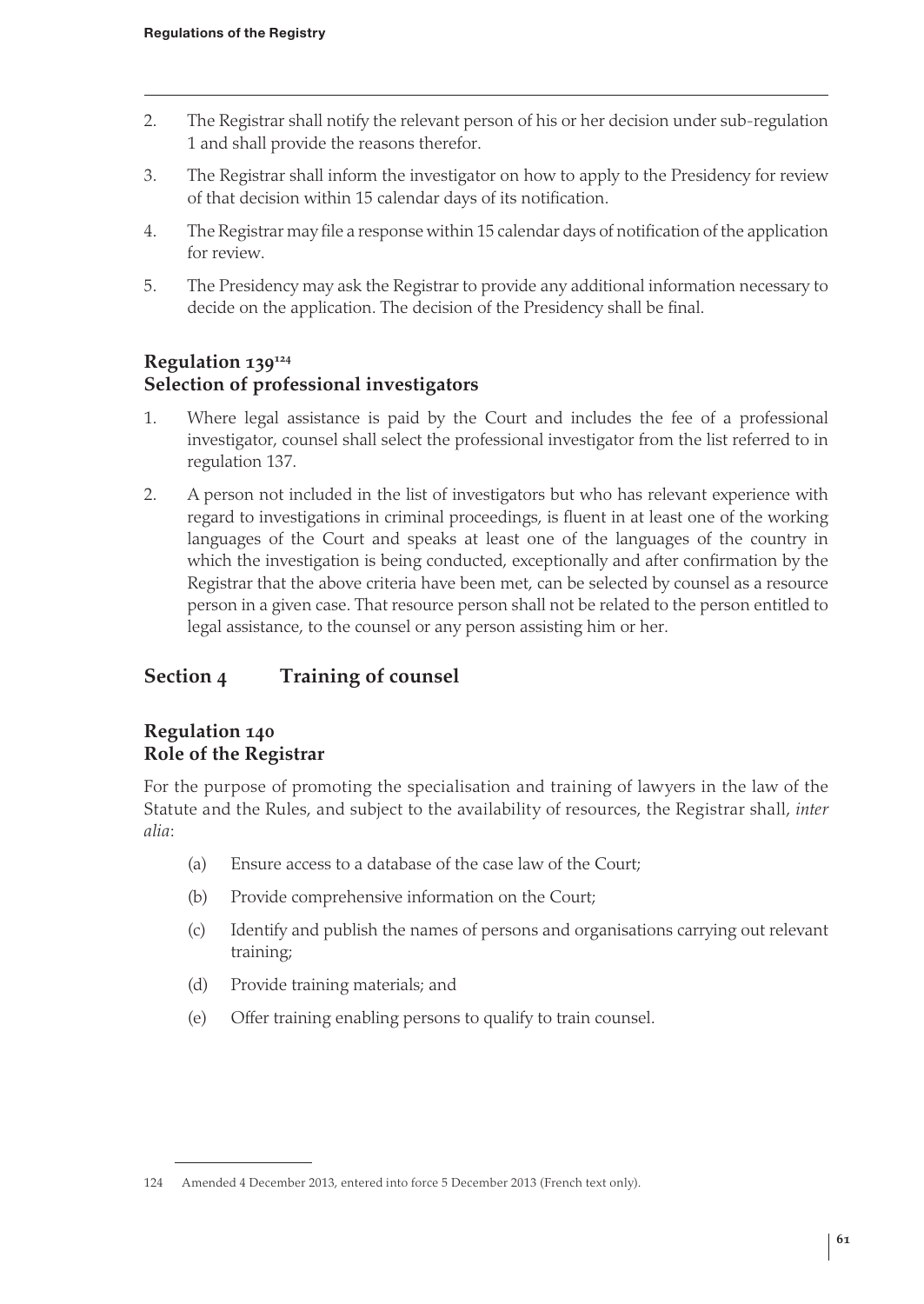## **Regulation 141125 Training programmes**

- 1. The Registry shall develop a standard for training programmes aimed at fostering knowledge of the law of the Statute and the Rules.
- 2. To this end, the Registry may make a survey of existing training programmes on a regular basis, and consult with any independent body of counsel or legal association, including any such body the establishment of which may be facilitated by the Assembly of States Parties.
- 3. Where training programmes receive the Registrar's approval, the organisation offering training may expressly refer to it in its promotional material and in any certificates issued.
- 4. The Registry shall promote the standard programme amongst organisations offering training, and shall, as appropriate, and in consultation with any independent body of counsel or legal association, including any such body the establishment of which may be facilitated by the Assembly of States Parties, review the standard programme in light of the practical experience gained through such training and the performance of counsel before the Court.

### **Regulation 142126 Equal access and geographical distribution**

- 1. The Registrar shall take all necessary steps to encourage an equal geographical and gender distribution of training opportunities. Training should in particular be made available in countries where the infrastructure does not allow for regular training, or where a situation has been brought before the Court.
- 2. In view of the limited financial capacity of lawyers in certain countries, the Registrar shall support programmes for the training of counsel in such countries. For this purpose, the Registrar may in particular address the relevant States and their bar associations or ask the relevant organisations to provide the training free of charge.

## **Section 5 Office of Public Counsel for the defence**

### **Regulation 143 Appointment of members of the Office**

The members of the Office of Public Counsel for the Defence are appointed in accordance with the rules and regulations governing the recruitment of the staff of the Court. A representative of the legal profession shall sit on the selection panel.

<sup>125</sup> Amended 4 December 2013, entered into force 5 December 2013 (French text only).

<sup>126</sup> Amended 4 December 2013, entered into force 5 December 2013 (French text only).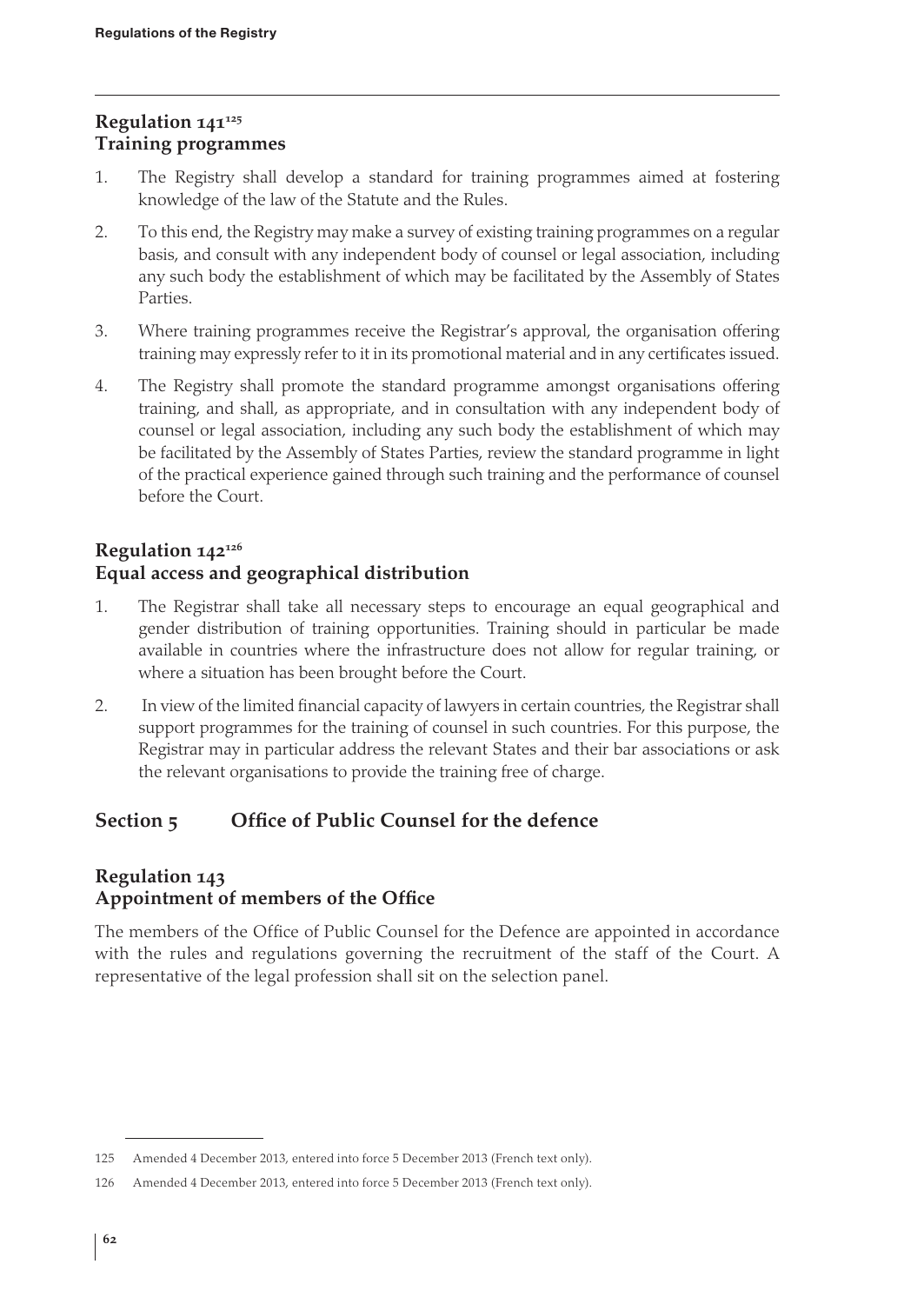# **Regulation 144127 Independence of members of the Office**

- 1. The members of the Office shall not receive any instructions from the Registrar in relation to the discharge of their tasks as referred to in regulations 76 and 77 of the Regulations of the Court.
- 2. In discharging their responsibilities under sub-regulation 1, the members of the Office shall be bound by the Code of Professional Conduct for counsel adopted pursuant to rule 8.
- 3. For issues other than the conduct of the representation of a person entitled to legal assistance under the Statute and the Rules or assistance to defence counsel, members of the Office shall be bound by the provisions applicable to all staff members.
- 4. Where a member of the Office is representing a person entitled to legal assistance under the Statute and the Rules, the relevant provisions of section 3 of this chapter shall apply *mutatis mutandis*.
- 5. The Registry shall ensure that the confidentiality necessary for the performance of the functions of the Office be respected.

### **Regulation 145128 Information provided by the Registrar to the Office**

Where members of the Office act as duty counsel or as counsel before a Chamber on behalf of a person entitled to legal assistance in respect of specific issues, the Registrar shall, having regard to confidentiality, provide them with all information and documents as are necessary for the fulfilment of those functions.

### **Regulation 146 Report on administrative issues relating to the Office**

The Office shall report on administrative issues related to its activities to the Registrar on a regular basis and submit an annual report of its work to the Registrar having regard to the obligation of confidentiality.

### **Section 6 Provisions relating to articles 36 and 44 of the Code of Professional Conduct for counsel**

### **Regulation 147129 Election of the members of the Disciplinary Board**

The permanent and alternate members of the Disciplinary Board referred to in article 36 of the Code of Professional Conduct for counsel shall be elected as follows:

<sup>127</sup> Amended 4 December 2013, entered into force 5 December 2013 (French text only).

<sup>128</sup> Amended 4 December 2013, entered into force 5 December 2013 (French text only).

<sup>129</sup> Amended 4 December 2013, entered into force 5 December 2013 (French text only).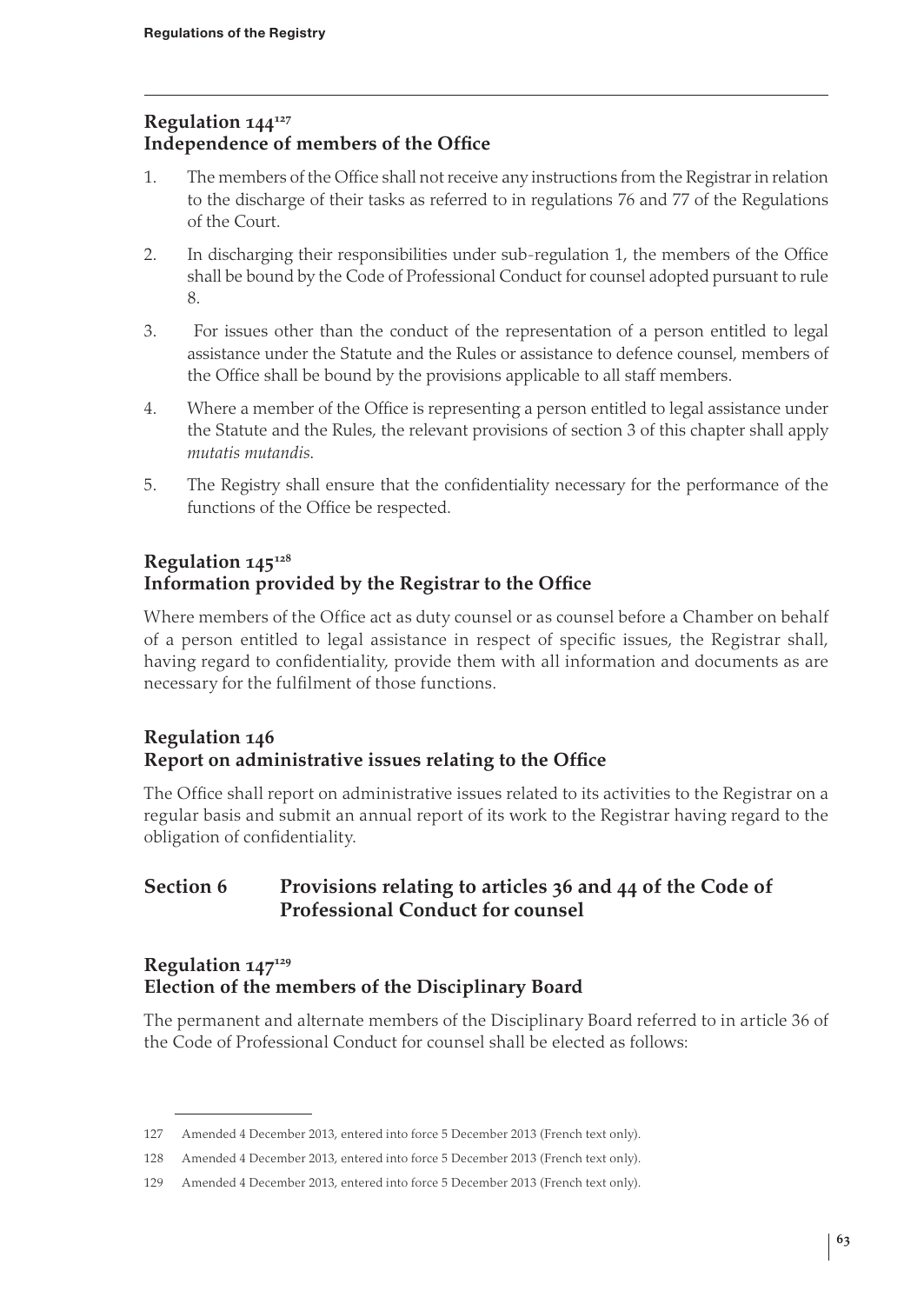- (a) At an appropriate time before an election is due under article 36 of the Code of Professional Conduct for counsel, the Registrar shall send a letter to national bar associations and, where appropriate, to any independent representative body of counsel or legal association, as well as to all counsel on the list of counsel, informing them that an election will take place and inviting announcements of candidacy. The letter shall, *inter alia*, set out the procedure to be followed for the election and shall state that those standing for election must have established competence in professional ethics and legal matters.
- (b) Persons who wish to stand for election shall announce their candidacy to the Registrar by letter, attaching a *curriculum vitae* and a statement setting out their specific competence in professional ethics and legal matters. Announcements of candidacy shall be sent to the Registrar by postal or courier services and shall be received at the Court within 90 calendar days of the date of the letter of the Registrar referred to in (a). Persons whose announcements of candidacy are received at the Court after the expiration of that 90 day time period shall not be eligible.
- (c) If fewer candidates stand for election than the number of members of the Disciplinary Board who must be elected, all counsel on the list of counsel who have indicated on their application form for the list of counsel that they have been a member of a disciplinary body or had specific responsibilities relating to ethics, shall be considered to have announced their candidacy and are eligible, subject to the provisions of article 36, paragraph 6, and article 44, paragraph 7, of the Code of Professional Conduct for counsel. The Registrar shall, by letter, request such counsel to provide their *curriculum vitae* and a statement setting out their specific competence in professional ethics and legal matters within 30 calendar days of the date of dispatch of the letter.
- (d) When the periods referred to in (b) and (c) have expired, the Registrar shall distribute the list of candidates by postal or courier services, together with the *curriculum vitae* and the statement setting out the specific competence in professional ethics and legal matters of each candidate as well as a confidential voting slip, to all counsel on the list of counsel and request counsel to vote within 45 calendar days of the date of dispatch.
- (e) Counsel shall vote for as many candidates as there are members of the Disciplinary Board to be elected.
- (f) The vote shall be secret. Counsel shall cast their vote by completing and returning the confidential voting slip to the Registry by postal or courier services within the time limit set out in (d). All correspondence received shall be treated with due regard for confidentiality. Any votes received after the expiry of that time period shall not be counted.
- (g) Once the ballot is closed, the Registry shall count the votes and submit the results to the Registrar.
- (h) At the first election, pursuant to article 36, paragraph 4, of the Code of Professional Conduct for counsel, the two candidates having obtained the most votes shall be elected as permanent members. The candidate having obtained the next highest number of votes shall be elected as the alternate member. If two or more candidates obtain the same number of votes, lots shall be drawn between them.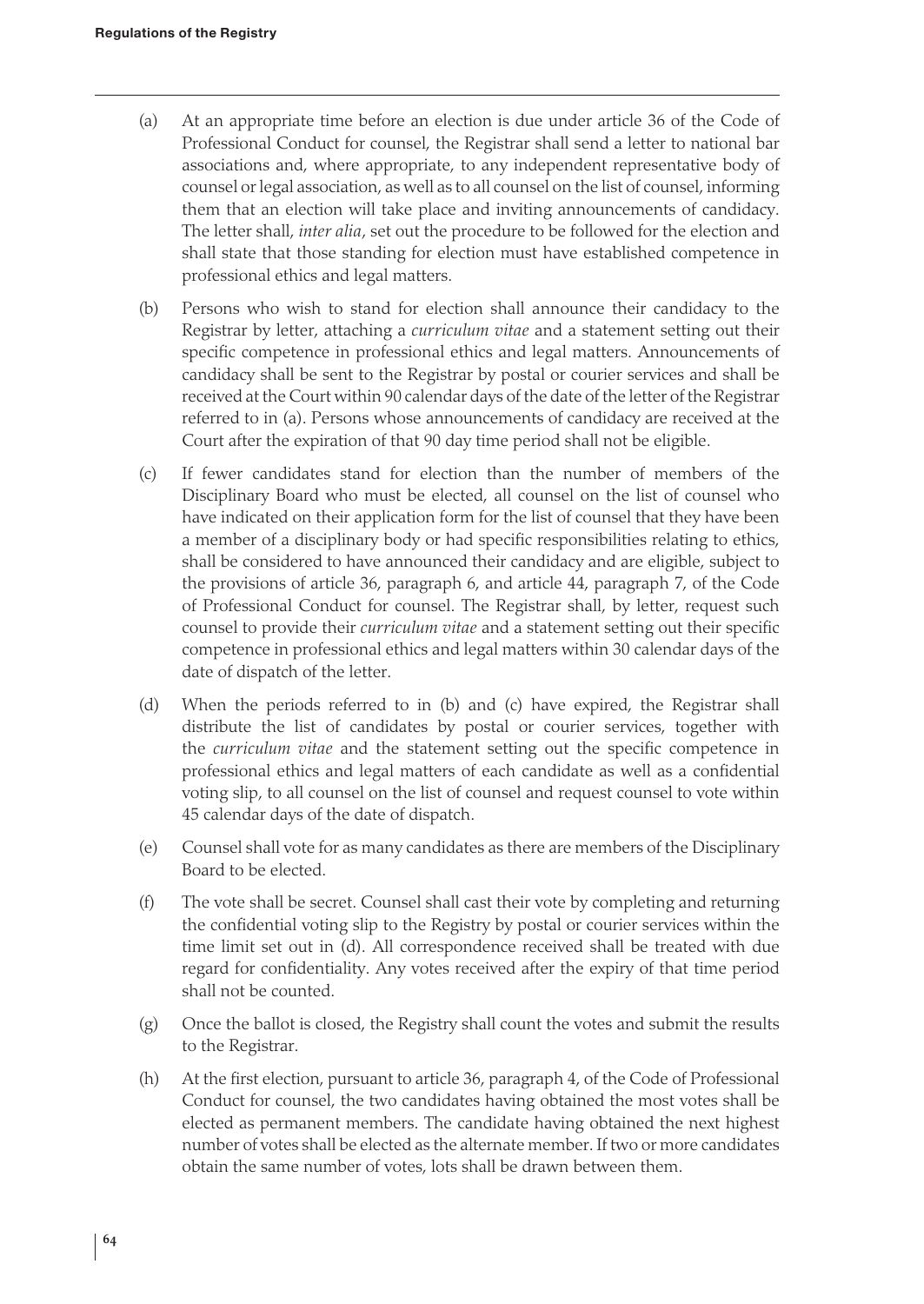- (i) At subsequent elections, the candidate having obtained the most votes shall be elected as the permanent member. Where required, the candidate having obtained the next highest number of votes shall be elected as the alternate member. If two or more candidates obtain the same number of votes, lots shall be drawn between them.
- (j) The Registrar shall notify the successful candidate or candidates of their election to the Disciplinary Board, inform counsel on the list of counsel of the outcome of the election and have the results published on the Court website.
- (k) Within 15 calendar days of the publication of the outcome on the Court website, a candidate who has not been elected may file a complaint with the Registrar concerning any issue relating to the election procedure. After having considered the complaint, the Registrar shall take a decision, of which the candidate concerned shall be notified.
- (l) Within 15 calendar days of notification of the decision taken by the Registrar, a candidate whose complaint has been rejected may apply to the Presidency for review.
- (m) The Registrar may file a response within 15 calendar days of notification of the application for review.
- (n) The Presidency may ask the Registrar to provide any additional information necessary to decide on the application. The decision of the Presidency shall be final.

### **Regulation 148130 Election of the members of the Disciplinary Appeals Board**

The election of the members of the Disciplinary Appeals Board referred to in article 44, paragraphs 4 (b) and 5 of the Code of Professional Conduct for counsel shall be governed, *mutatis mutandis*, by the provisions applying to the election of the permanent and alternate members of the Disciplinary Board under regulation 147.

### **Regulation 149131 Appointment of the Commissioner conducting the investigation**

At the request of the Presidency, the Registrar shall assist in the appointment of the Commissioner.

<sup>130</sup> Amended 4 December 2013, entered into force 5 December 2013.

<sup>131</sup> Amended 4 December 2013, entered into force 5 December 2013 (French text only).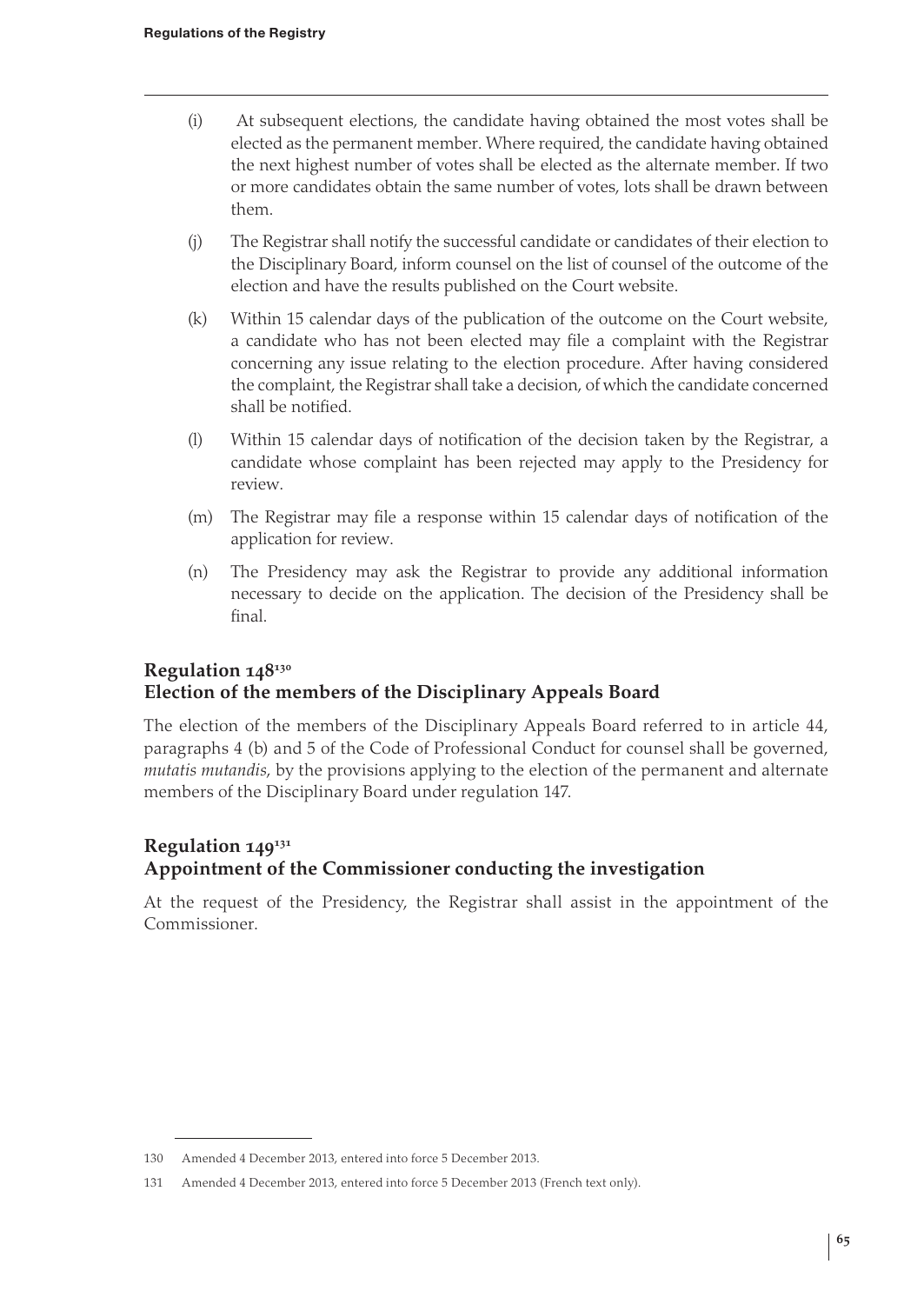# **Chapter 5 Detention matters**

### **Section 1 General provision**

### **Regulation 150 Inspecting authority**

The Registrar and the Chief Custody Officer shall facilitate the work of the independent inspecting authority and provide it with all relevant information in their possession.

# **Section 2 Rights of detained persons and conditions of detention**

#### **Regulation 151132 Legal assistance**

- 1. A detained person shall receive assistance to enable him or her to exercise his or her rights in connection with his or her trial at the Court.
- 2. A copy of the list of counsel shall be made available to a detained person upon his or her arrival at the detention centre, or as soon as practicable thereafter.
- 3. An updated list of counsel shall be provided to the detained person upon request.

### **Regulation 152133 Diplomatic and consular assistance**

- 1. The Registrar shall create and maintain a list of diplomatic and consular representatives available in the State in which the detention centre is situated. A copy of the list of diplomatic or consular representatives shall be made available to detained persons upon their arrival at the detention centre, and shall at all times be at the disposal of detained persons in the office of the Chief Custody Officer.
- 2. On arrival at the detention centre, or as soon as practicable thereafter, the Registry shall inform the relevant diplomatic or consular representative, or in the case of a refugee or stateless person, the representative of a national or international authority which represents the interests of such person, of the reception of the detained person, if he or she so consents.
- 3. The Registrar shall make facilities available in the detention centre for communication with the appropriate diplomatic or consular representative.

<sup>132</sup> Amended 4 December 2013, entered into force 5 December 2013.

<sup>133</sup> Amended 4 December 2013, entered into force 5 December 2013.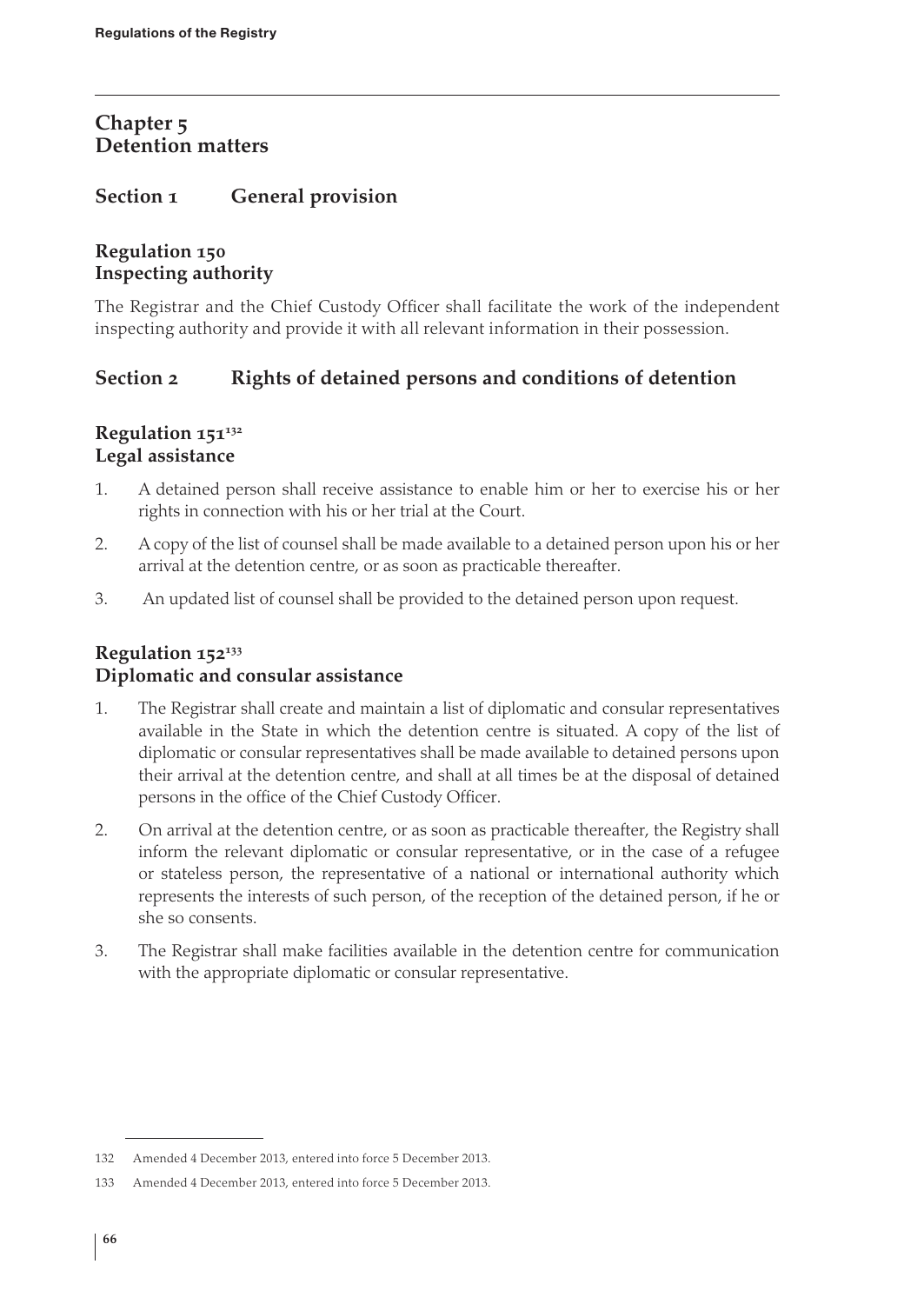# **Regulation 153134 Spiritual welfare**

- 1. Subject to the provisions of regulation 102 of the Regulations of the Court, the Registrar shall make arrangements for visits by a minister or spiritual adviser of each religion or belief held by any detained person, for the purpose of providing spiritual services.
- 2. Such a minister or spiritual adviser shall be permitted to hold regular services and activities within the detention centre and to pay spiritual visits to detained persons of his or her religion or belief, subject to the provisions of regulations 180,181, 183 and 184.
- 3. The Registrar, in consultation with the Chief Custody Officer, shall locate and provide an area within the detention centre where spiritual services and activities can take place in accordance with sub-regulation 2.

#### **Regulation 154135 Medical services**

- 1. A designated area within the detention centre shall be equipped and furnished appropriately for the provision of medical care and treatment.
- 2. If hospitalisation is considered necessary, the detained person shall be transferred to a hospital without delay in accordance with regulation 103, sub-regulation 5 of the Regulations of the Court.
- 3. Detained persons shall enjoy the same standards of health care that are available in the host State.

# **Regulation 155136 Medical officer**

- 1. The medical officer shall have responsibility for the physical and mental health of detained persons.
- 2. Decisions of a medical nature may only be taken by the medical officer or other medical staff designated by him or her. Non-medical staff shall not take any decisions of a medical nature or implement any measures on medical grounds, unless acting pursuant to instructions of the medical officer or other medical staff designated by him or her. The medical officer shall have no role in the imposition of disciplinary measures or other restrictive measures on non-medical grounds.
- 3. The medical officer shall inform the Chief Custody Officer in writing whenever he or she considers that the physical or mental health of a detained person has been or will be adversely affected by any condition of or treatment in detention. In particular, the

<sup>134</sup> Amended 4 December 2013, entered into force 5 December 2013; Amended 1 August 2018, entered into force 1 August 2018.

<sup>135</sup> Amended 4 December 2013, entered into force 5 December 2013; Amended 1 August 2018, entered into force 1 August 2018.

<sup>136</sup> Amended 4 December 2013, entered into force 5 December 2013; Amended 1 August 2018, entered into force 1 August 2018.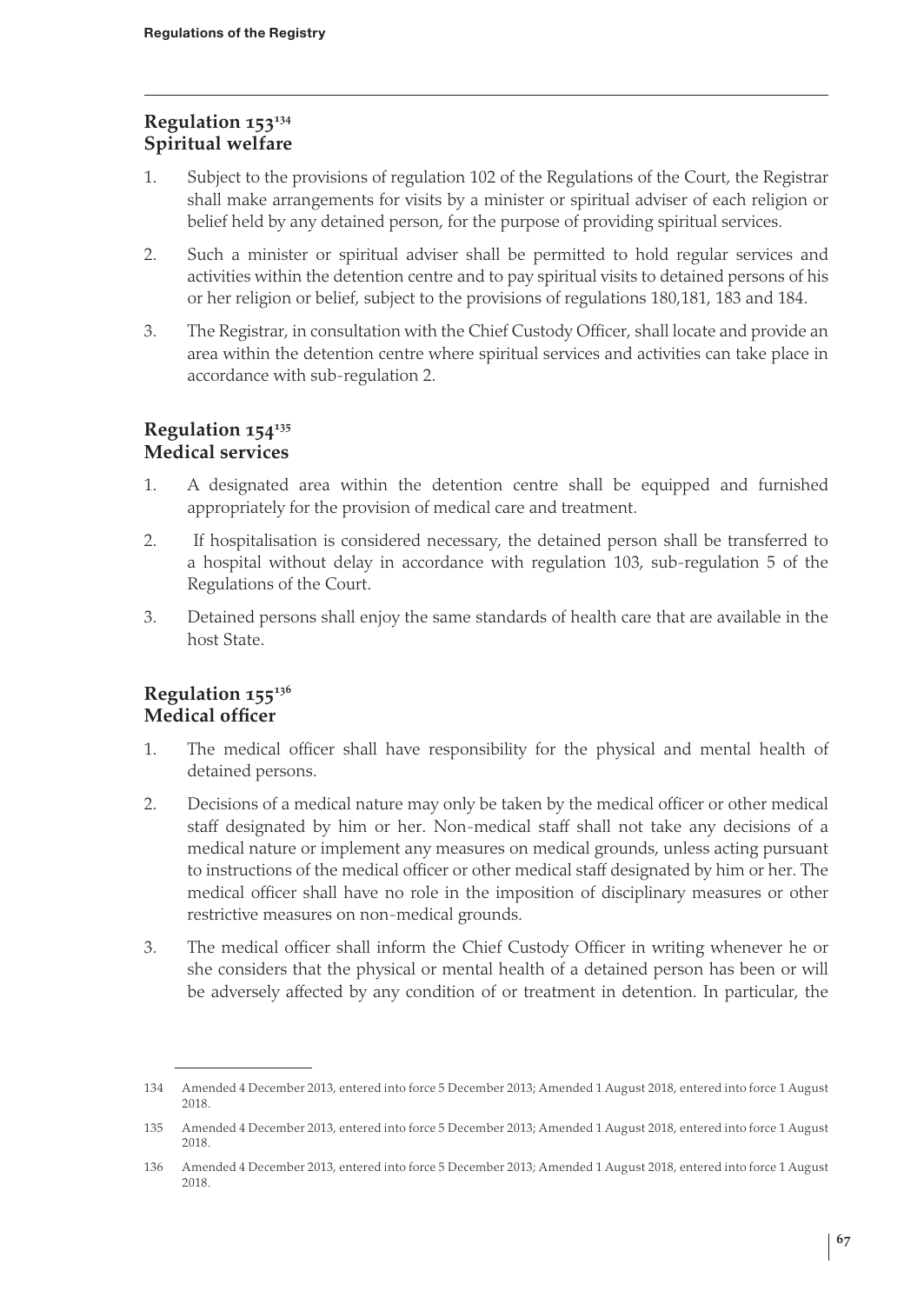medical officer shall pay particular attention to the health of a detained person held in segregation pursuant to regulations 201, 202 and 202 *bis*, confined to a cell pursuant to regulation 213, sub-regulation (f) or isolated pursuant to regulation 205. The medical officer, or other medical staff designated by him or her, shall visit such a detained person at least on a daily basis and ensure prompt medical assistance and treatment at the request of the detained person.

- 4. The Chief Custody Officer shall in turn inform the Registrar without delay. The Chief Custody Officer shall confirm such information to the Registrar in writing. The Registrar shall take all action considered necessary and subsequently inform the Presidency and the Chamber in writing.
- 5. The Chief Custody Officer and the medical officer shall make arrangements for an assessment of detained persons at the time of their admission as to whether their physical and mental health is at risk. Where necessary, special arrangements shall be put in place for the observation of such persons at risk. In particular, the Chief Custody Officer shall ensure that a detained person deemed to be at risk is located in a cell from which all means of inflicting self-harm have been removed.
- 6. The medical officer, in coordination with the Chief Custody Officer, shall regularly and at least twice a year, inspect and report to the Chief Custody Officer on, *inter alia*, the following:
	- (a) The quantity, quality, preparation and service of water and food;
	- (b) The hygiene and cleanliness of the detention centre and of the detained persons;
	- (c) The sanitation, heating, lighting and ventilation of the detention centre;
	- (d) The suitability and cleanliness of the detained persons' clothing and bedding;
	- (e) The observance of the rules concerning physical education and sports, in cases where there are no specialised personnel in charge of these activities.
- 7. The medical officer shall define, in consultation with the Chief Custody Officer, the protocol for the possession and use of medication by a detained person.
- 8. Any recommendation by the medical officer relating to a detained person's physical or mental health shall be given due consideration by the Chief Custody Officer. The detained person shall be informed whenever such recommendation is not implemented.

### **Regulation 156137 Medical record of a detained person**

1. The medical officer shall maintain a medical record of each detained person. The information contained therein shall be kept strictly confidential. Access to and use of such information shall comply with the requirements laid down by the sub-regulations below.

<sup>137</sup> Amended 4 December 2013, entered into force 5 December 2013.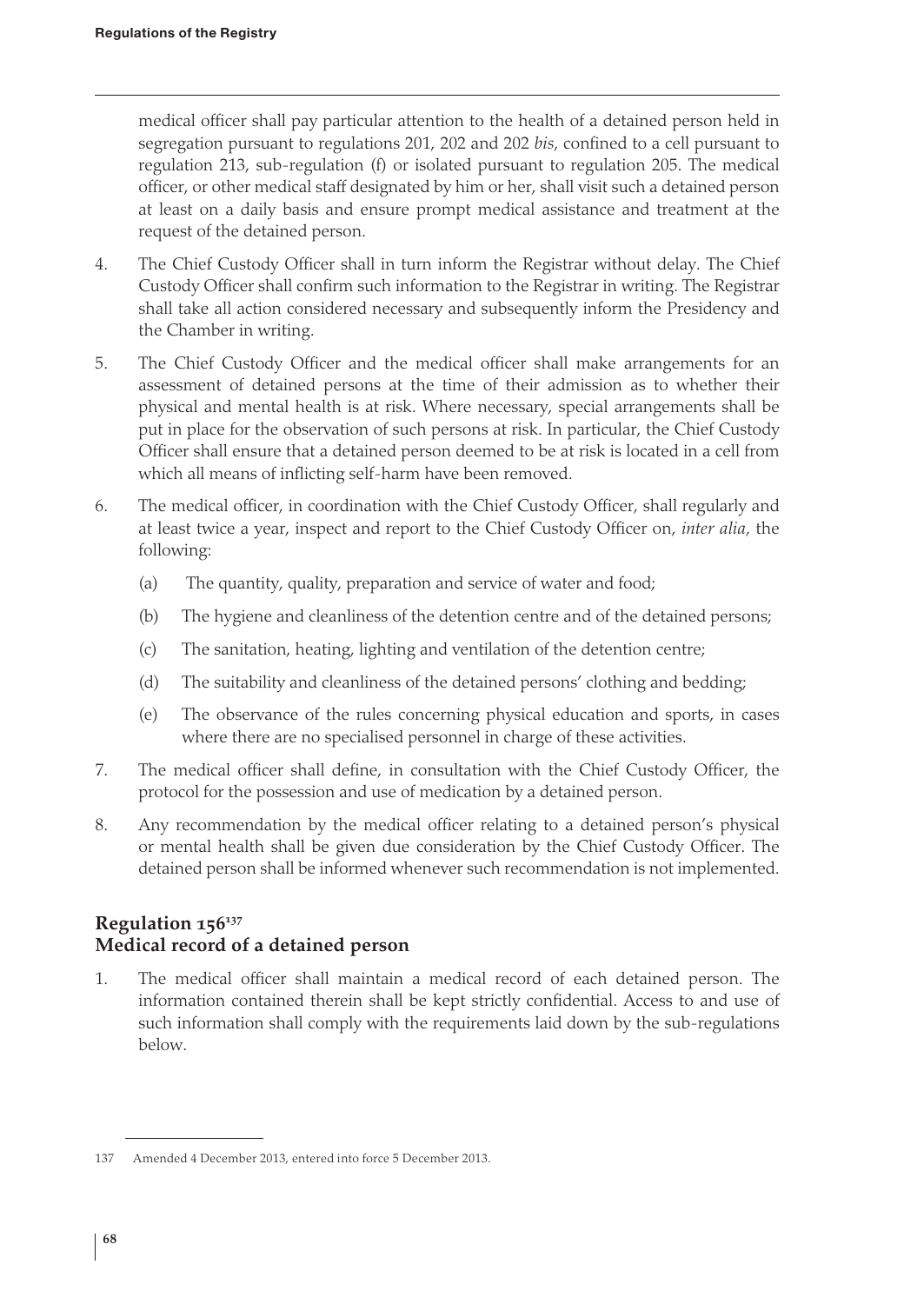- 2. The medical record of a detained person shall not be consulted by any person other than the medical officer, his or her deputy, any medical staff directly involved in the detained person's treatment, or the medical personnel belonging to the independent inspecting authority, without the express written consent of the detained person concerned.
- 3. The medical record may only be disclosed without the consent of the detained person where, in the opinion of the medical officer, there exists a danger to the health and safety of the detained person concerned, other detained persons or any person in the detention centre.
- 4. At the request of the Chamber and with the written consent of the detained person, a reporting physician other than the medical officer shall provide the Registrar with the sealed medical record of the detained person. The Registrar shall then provide the Chamber with the medical record.
- 5. Where the detained person refuses to consent to the Chamber being provided with his or her medical record, the Registrar shall inform the Chamber accordingly.
- 6. Where, in the judgement of the medical officer, the detained person lacks the capability and/or the capacity to make a decision about providing his or her medical record to the Chamber, he or she shall inform the Registrar thereof. In such cases, the Registrar shall ask the person designated in accordance with regulation 186, sub-regulation 2 (i), or, as appropriate, the representative of the detained person, to make a decision on behalf of the detained person.

# **Regulation 157138 External medical practitioner**

- 1. In accordance with regulation 103, sub-regulation 4 of the Regulations of the Court, a detained person may be visited by and consult an external medical practitioner at his or her own expense. The Registrar may request that the detained person be first examined by the medical officer in order to diagnose his or her condition.
- 2. Where a detained person wishes to be visited by or to consult an external medical practitioner but lacks the financial means to do so, he or she shall inform the Chief Custody Officer, who in turn shall inform the Registrar thereof.
- 3. Where a detained person wishes to be visited by or to consult an external medical practitioner but has not secured one, the medical officer shall advise the Registrar on the availability of a medical practitioner on the list of experts referred to in regulation 56, who resides in the State in which the detention centre is situated and is qualified to examine and treat the detained person.
- 4. Where a qualified medical practitioner as referred to in sub-regulation 3 is not found, the Registrar, assisted by the medical officer, shall make enquiries in order to identify a qualified medical practitioner on the list of experts referred to in regulation 56 who does not reside in the State in which the detention centre is situated.

<sup>138</sup> Amended 4 December 2013, entered into force 5 December 2013; Amended 1 August 2018, entered into force 1 August 2018.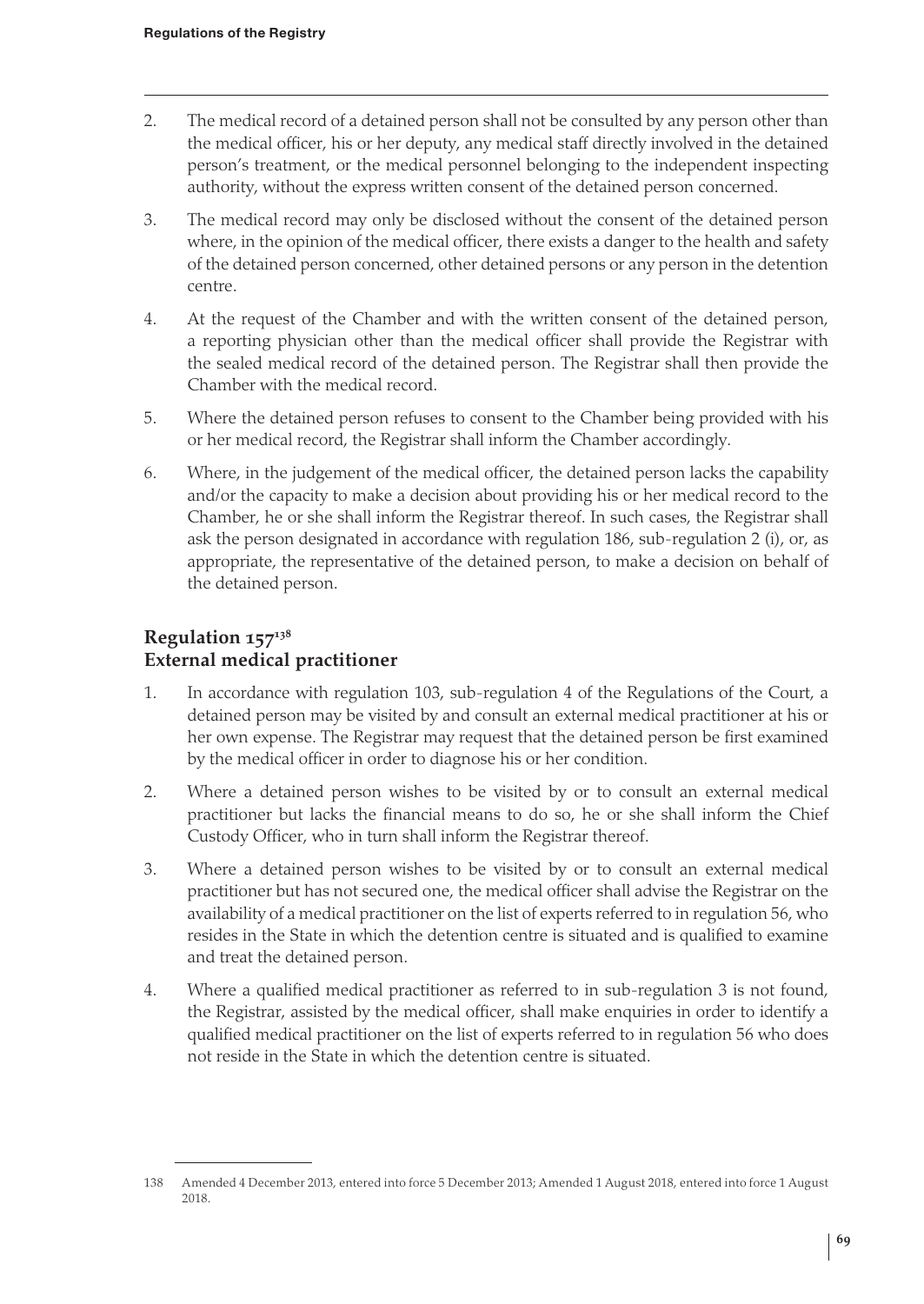- 5. Where the Registrar is satisfied that there is no qualified medical practitioner available on the list of experts referred to in regulation 56, the Registrar, with the assistance of the medical officer, shall make enquiries in order to identify a suitably qualified medical practitioner.
- 6. Following consultation with, and approval by the Registrar, a visit by a medical practitioner shall be made by prior arrangement with the Chief Custody Officer subject to the provisions of regulations 180 and 181.
- 7. The medical officer shall inform the external medical practitioner about the health of the detained person. The medical officer shall also be informed of the findings of any external medical practitioner.
- 8. The medical officer shall be informed about any request for a medical examination or request for a second opinion from whatever source.
- 9. Any treatment or medication recommended by an external medical practitioner shall be administered solely by the medical officer or his or her deputy. The medical officer may refuse to administer any such treatment or medication prescribed by the external medical practitioner if in his or her opinion its effect will be detrimental to the welfare of the detained person. In such circumstances the medical officer shall immediately inform the detained person, the Registrar and the Chief Custody Officer in writing of the reasons for his or her decision.
- 10. Sub-regulations 6 to 9 shall apply *mutatis mutandis* in the case of a detained person visited by or consulting an external medical practitioner of his or her choice and at his or her own expense.

#### **Regulation 158139 Limitations on external medical practitioners performing medical procedures within the detention centre**

- 1. An external medical practitioner not registered as a medical practitioner in the State in which the detention centre is situated may only conduct non-intrusive medical examinations at the detention centre. During the treatment or examination of a detained person the external medical practitioner may provide assistance to a medical practitioner registered in the State in which the detention centre is situated.
- 2. In the event of a disagreement concerning the necessity and/or the method of treatment or examination, a second opinion may be sought from another medical practitioner selected from the list of experts provided for in regulation 56.
- 3. In the event of emergency, where preservation of life is paramount, the external medical practitioner foreseen in sub-regulation 1 shall be allowed to provide treatment or perform surgery alone or together with the medical officer and/or with a medical practitioner registered in the State in which the detention centre is situated.

<sup>139</sup> Amended 4 December 2013, entered into force 5 December 2013.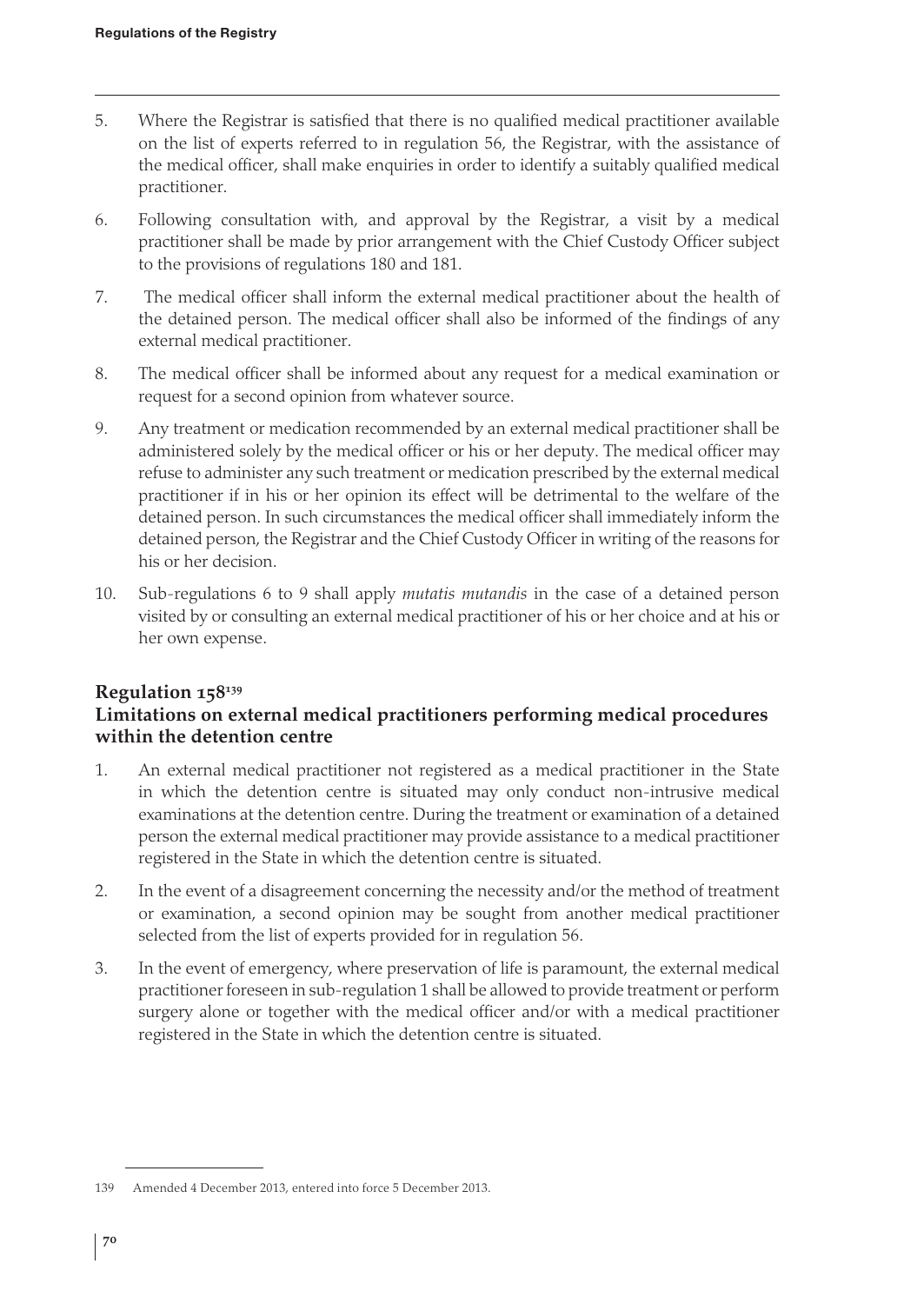## **Regulation 159 Liability of external medical practitioner**

- 1. The external medical practitioner shall be responsible in his or her professional capacity and therefore liable for misconduct to the extent of the responsibility he or she assumes.
- 2. The external medical practitioner shall bear responsibility in the event of claims by detained persons or other third parties for personal injury, loss, illness, death, loss of or damage to property for any act or omission falling within the competence of the external medical practitioner.
- 3. The Registrar shall require that external medical practitioners be adequately covered by liability insurance. A copy of such insurance shall be provided to the Registrar when the medical practitioner is included in the list of experts provided for in regulation 56 or, in the event that he or she is not included in the list of experts, before he or she provides any assistance or treatment.

### **Regulation 160 Detained persons with disabilities**

The Registrar shall provide suitable accommodation to allow a detained person with disabilities to attend to his or her personal needs and to exercise his or her rights in connection with his or her trial at the Court. Such accommodation shall be of sufficient size to allow for the use of mechanical or other aids necessary in any specific case.

### **Regulation 161140 Arrangements for the care of infants**

- 1. The Chief Custody Officer shall inform the Registrar when a detained person is pregnant. In such a situation, special accommodation for all necessary pre-natal and post-natal care and treatment shall be made available within the detention centre, in accordance with regulation 104 of the Regulations of the Court.
- 2. In the event of a birth taking place within the detention centre, this fact shall not be mentioned on the birth certificate.
- 3. A decision taken pursuant to regulation 104 of the Regulations of the Court to authorise an infant to remain or stay within the detention centre shall be based on the best interests of the infant concerned. In such a case, the infant shall be in the care of his or her parent(s) and shall never be treated as a detained person. Child-specific healthcare services, including health screening upon admission and ongoing monitoring of development by specialists, shall be provided to the infant.
- 4. If an infant is authorised to remain or stay within the detention centre, a cell with suitable facilities to assist the parent in the management and care of the infant shall be made available by the Registrar within the detention centre. Nursing by qualified persons shall be provided to the infant when he or she is not under parental care.

<sup>140</sup> Amended 4 December 2013, entered into force 5 December 2013; Amended 1 August 2018, entered into force 1 August 2018.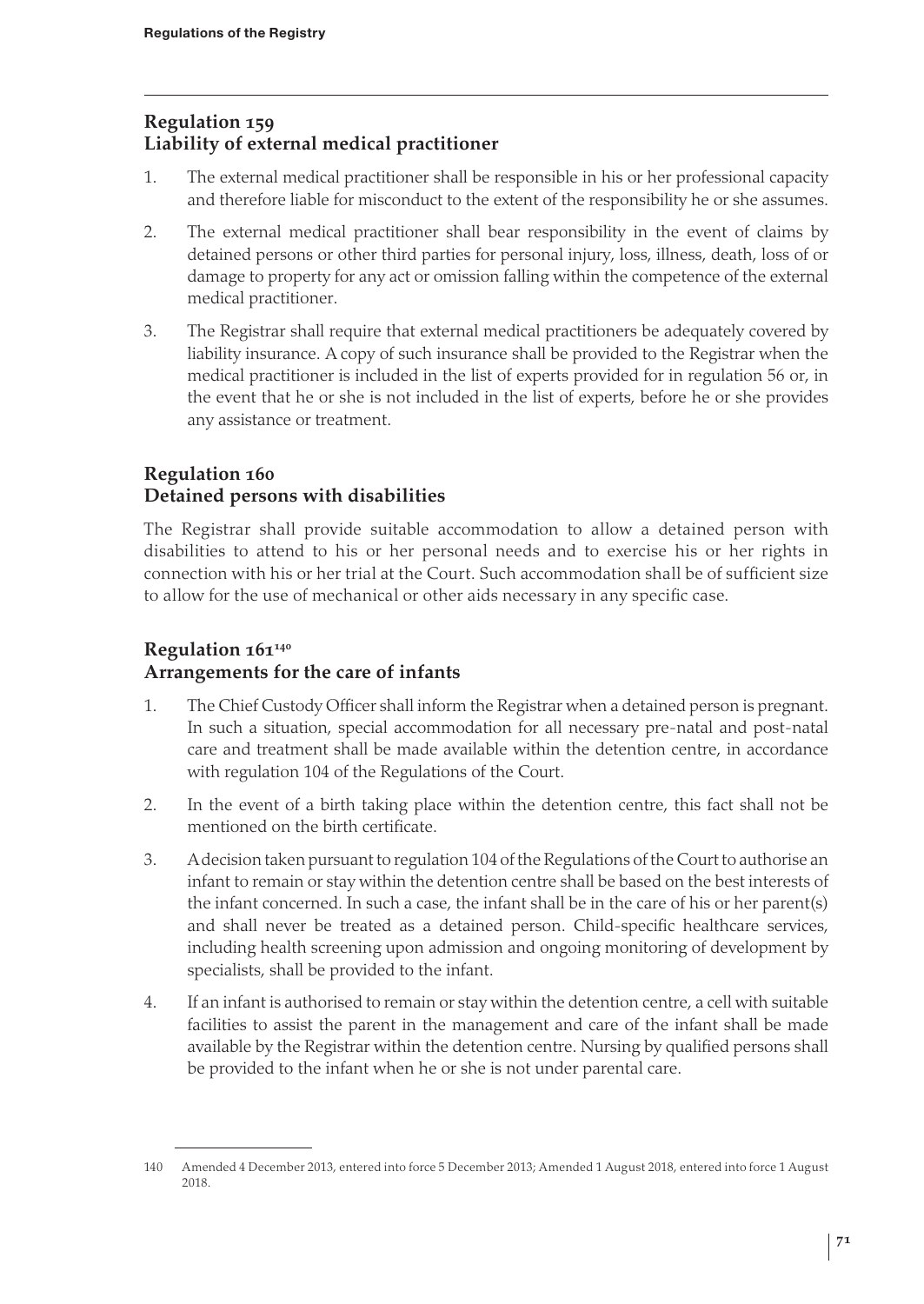### **Regulation 162141 Notice of serious illness or death of a detained person**

- 1. The Chief Custody Officer shall immediately inform the Registrar in the event of the death, serious illness or injury of a detained person. The Registrar shall immediately inform the Presidency and the person designated by the detained person in accordance with regulation 186, sub-regulation 2 (i).
- 2. In the event of the death of a detained person, the Registrar shall also immediately inform the relevant civil authority of the State in which the detention centre is situated.
- 3. An officer of the Registry, delegated by the Registrar, shall represent the interests of the Court in the event of an inquest, in accordance with any agreement which has entered into force between the Court and any other State or authority which makes available a detention centre to the Court.

### **Regulation 162** *bis***<sup>142</sup> Self-harm and suicide prevention**

- 1. The physical and mental health of detained persons is the concern of all staff engaged in the custodial and medical care of detained persons.
- 2. For the custodial and medical care of detained persons identified as potentially at risk, the Registrar shall issue guidelines applicable to the detention centre on self-harm and suicide prevention and establish a Self-harm and Suicide Prevention Team with responsibility for monitoring and reviewing the implementation of strategies for the prevention of self-harm and suicide.
- 3. Where a detained person is identified as potentially at risk of suicide or self-harm, appropriate support, care and treatment shall be provided to reduce the risk of the individual harming him or herself.
- 4. Where applicable and upon information provided by the medical officer, the Chief Custody Officer shall immediately inform the Registrar where a detained person is identified as potentially at risk. The Registrar shall inform the Presidency accordingly.

### **Regulation 163143 Work programme**

- 1. The Registry shall institute, as far as is practicable, a work programme to be performed by detained persons either in their individual cells or in the communal areas of the detention centre.
- 2. A detained person shall be offered the opportunity to enrol in such a work programme, but shall not be required to work.

<sup>141</sup> Amended 4 December 2013, entered into force 5 December 2013 (French text only).

<sup>142</sup> Adopted 4 December 2013, entered into force 5 December 2013.

<sup>143</sup> Amended 4 December 2013, entered into force 5 December 2013.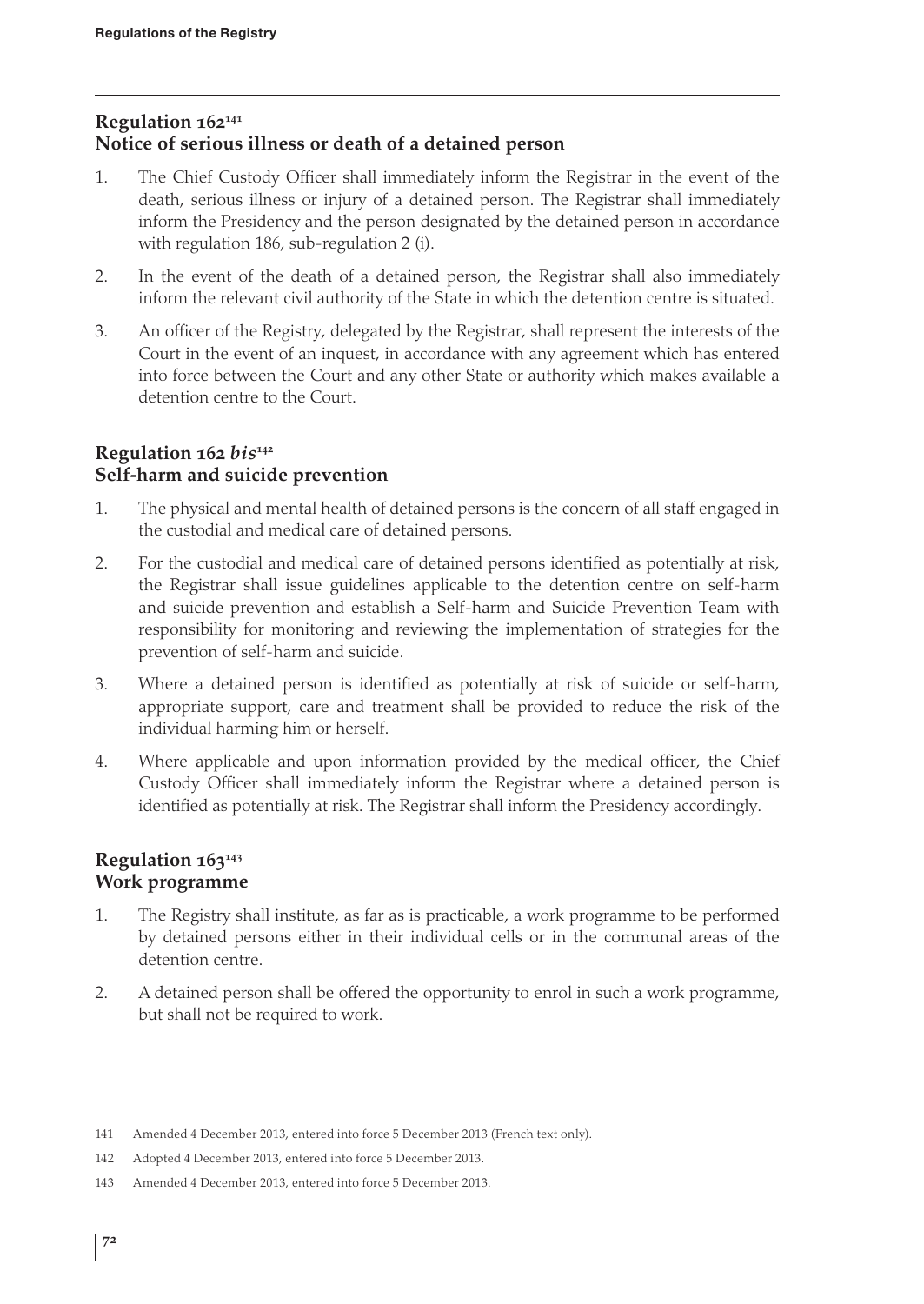3. A detained person who chooses to work shall be paid for his or her work at rates to be established by the Chief Custody Officer in consultation with the Registrar and may use his or her earnings to purchase items for his or her own use in accordance with regulation 166, sub-regulations 8 and 10, or may transfer such earnings in whole or in part to his or her family or to the Trust Fund for Victims. The balance of any monies earned shall be held in an account to be opened for him or her in accordance with regulation 166, subregulation 8.

### **Regulation 164144 Communal area for recreational activities**

- 1. The Registry shall make available within the detention centre an area where detained persons can associate with one another. This communal area shall be equipped in such a way as to enable detained persons to follow social and recreational pursuits. Educational activities shall take place in appropriately designated areas.
- 2. A detained person may use the library and other facilities available in the detention centre.

## **Regulation 165145 Physical exercise and sport**

- 1. The Registry shall arrange a structured programme to allow, on a voluntary basis, physical education, sport and other recreational activities to ensure physical fitness, adequate exercise and recreational opportunities. Each detained person shall have the option to benefit daily from at least one hour of exercise in the open air.
- 2. The Chief Custody Officer may refuse to allow equipment to be installed which he or she considers to present a potential risk to the safety and good order of the detention centre or to detained persons.
- 3. The medical officer shall ensure that any detained person who participates in such a programme is physically fit to do so.
- 4. Arrangements shall be made, under medical direction, for remedial or therapeutic treatment for detained persons with disabilities or who are unable to participate in the regular physical education programme.

## **Regulation 166146 Personal belongings of detained persons**

1. A detained person may keep clothing and personal items for his or her own use or consumption in his or her possession unless, in the opinion of the Chief Custody Officer, such items constitute either a threat to the security or good order of the detention centre,

<sup>144</sup> Amended 4 December 2013, entered into force 5 December 2013.

<sup>145</sup> Amended 4 December 2013, entered into force 5 December 2013.

<sup>146</sup> Amended 25 September 2006, entered into force 25 September 2006 (English text only); Amended 4 December 2013, entered into force 5 December 2013.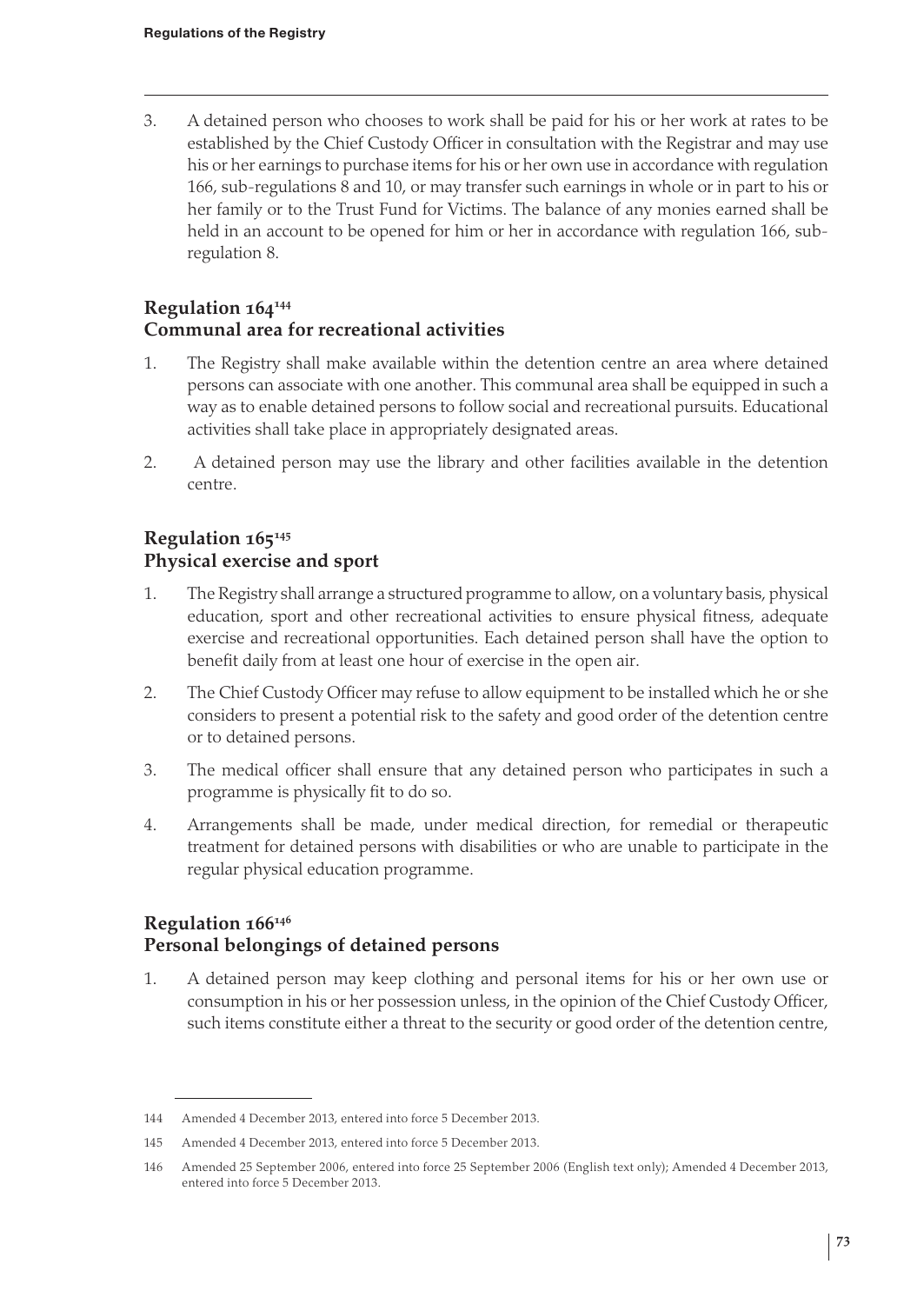or to the health and safety of detained persons or any person in the detention centre.

- 2. Items which constitute a threat either to the security or good order of the detention centre, or to the health or safety of detained persons or any other person in the detention centre, shall be removed by the staff of the detention centre, who shall then inform the Chief Custody Officer.
- 3. All prohibited items removed shall be retained by the staff of the detention centre and treated as provided for in regulation 192, sub-regulations 3 and 4.
- 4. Subject to the restrictions provided for in these Regulations, a detained person shall be allowed to receive clothing and personal items after his or her reception at the detention centre. Regulations 167, 168 and 169 shall apply *mutatis mutandis*.
- 5. A detained person may possess cigarettes and smoke them at such times and places as the Chief Custody Officer permits.
- 6. The possession or consumption of alcohol and/or drugs other than for medical purposes shall be prohibited.
- 7. A detained person may have a radio in his or her possession provided that it cannot be modified to transmit or receive messages.
- 8. A detained person shall be allowed to spend his or her own money to purchase items of a personal nature. Each detained person shall be provided with an account to this effect.
- 9. A detained person shall be provided with a cell-inventory list by the Chief Custody Officer. The Chief Custody Officer shall decide upon the contents and quantity of items on the cell-inventory list, which he or she may amend accordingly. Items in excess of the quantity permitted shall be removed from the cell and put into storage unless the detained person agrees that they be given to his or her family or friends for safekeeping.
- 10. A detained person shall be allowed to purchase at his or her own expense newspapers and other reading matter, writing materials and recreational items subject to the requirements of security and good order of the detention centre. In the case of an indigent detained person, costs for the purchase of such items shall be borne by the Court, within limits to be decided on by the Registrar.
- 11. Upon the release of a detained person from the detention centre, or his or her transfer to another institution, all items and monies retained within the detention centre shall be returned to him or her, except for any item of clothing or footwear which the Chief Custody Officer has found necessary to destroy for reasons of hygiene.
- 12. The detained person concerned shall sign a receipt for the items and monies returned to him or her.

### **Regulation 167147 Incoming items**

1. Any item received from outside the detention centre, including any item brought by any visitor for a detained person, shall be subject to security controls and shall be transported

<sup>147</sup> Amended 4 December 2013, entered into force 5 December 2013.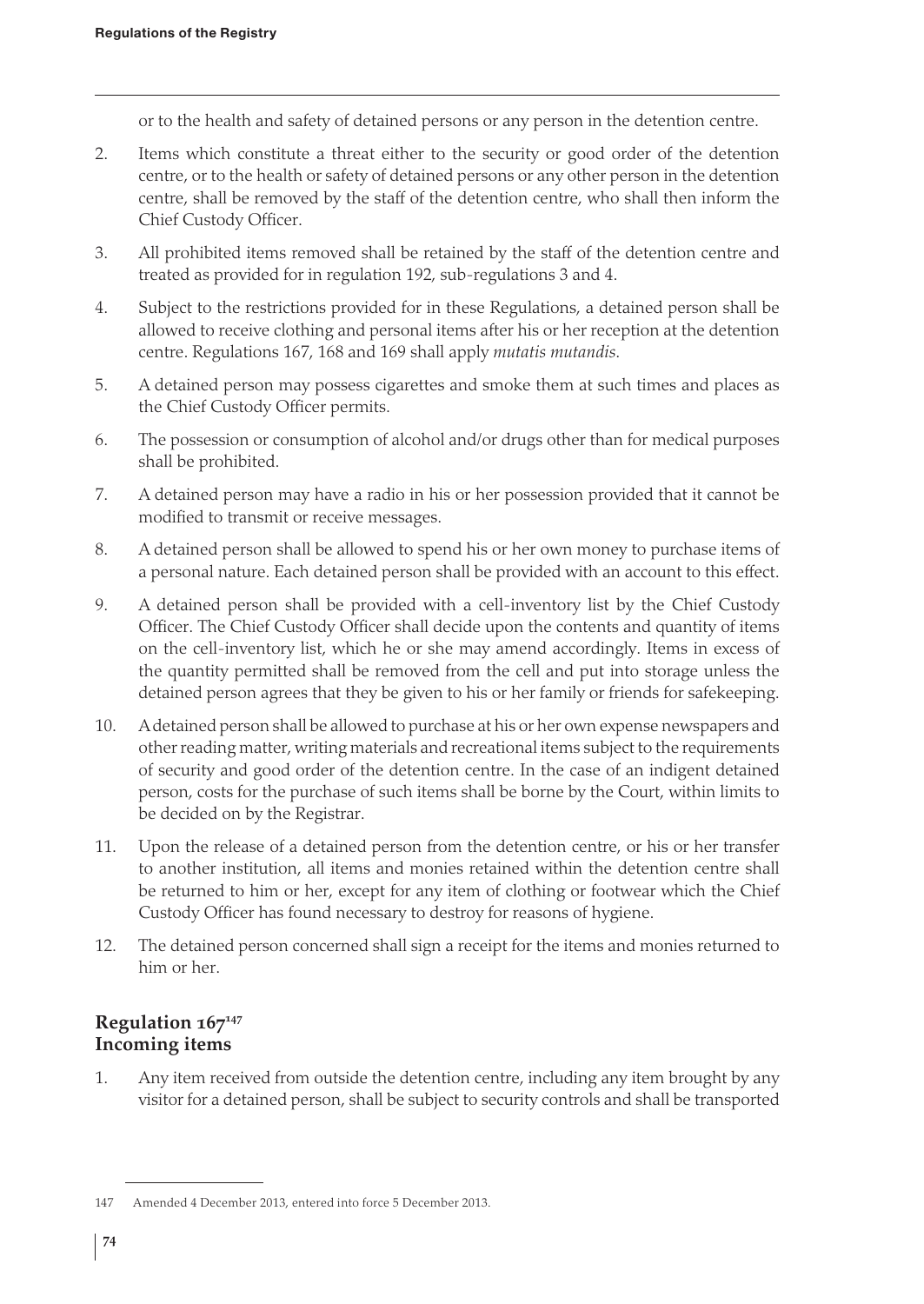through the detention centre by staff.

- 2. The Chief Custody Officer may refuse to receive or may confiscate any item intended for use or consumption by detained persons, if such an item constitutes a threat to:
	- (a) The security or good order of the detention centre; or
	- (b) The health and safety of detained persons or of any other person in the detention centre.
- 3. Any item confiscated shall be retained or disposed of in accordance with regulation 192, sub-regulations 3 and 4. The Chief Custody Officer shall inform the Registrar and the detained person concerned accordingly.
- 4. The detained person and the visitors, specifically the families of the detained person, shall be provided with information about the type of items which are prohibited, particularly items containing flammable liquids or combustible material, alcohol, tobacco, organic products or stimulants.

#### **Regulation 168 Mail**

On arrival at the detention centre, all correspondence and mail, including packages, shall be inspected.

## **Regulation 169148 Procedure for incoming and outgoing mail**

- 1. The Chief Custody Officer shall review all incoming and outgoing mail with the exception of items addressed to or sent by:
	- (a) Counsel for a detained person and assistants to counsel entitled to legal privilege;
	- (b) Representatives of the Registry, a Chamber or the Presidency;
	- (c) The independent inspecting authority; or
	- (d) The diplomatic or consular representative.
- 2. The Chief Custody Officer shall maintain a log of all incoming and outgoing mail. The log shall clearly show the name of the detained person, the name of the sender or of the addressee, if known, and the dates on which the item was received or sent.
- 3. After being reviewed in accordance with sub-regulation 1, items of opened mail shall be delivered to a detained person or posted to the addressee immediately, unless the item
	- (a) Is in breach of:
		- (i) These Regulations;
		- (ii) The Regulations of the Court;
		- (iii) Any other regulation or rule relating to detention matters; or

<sup>148</sup> Amended 4 December 2013, entered into force 5 December 2013; Amended 1 August 2018, entered into force 1 August 2018.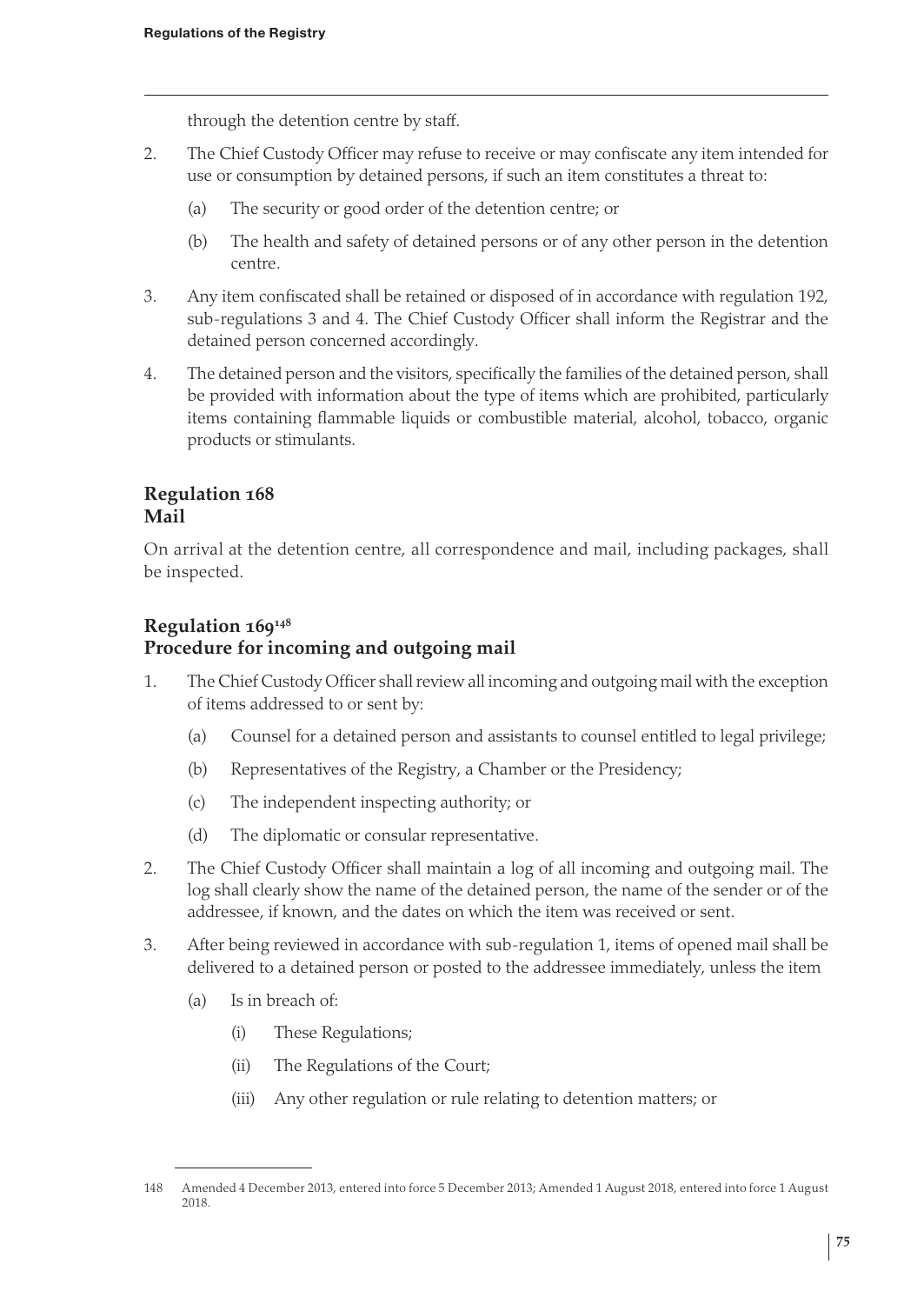- (iv) An order of a Chamber; or
- (b) Gives the Chief Custody Officer reasonable grounds to believe that the detained person or the correspondent may be attempting to:
	- (i) Arrange an escape;
	- (ii) Interfere with or intimidate a witness;
	- (iii) Interfere with the administration of justice;
	- (iv) Otherwise disturb the maintenance of the security, safety and good order of the detention centre; or
- (c) Jeopardises public safety or the rights or freedoms of any person.
- 4. Where the Chief Custody Officer considers that there has been a breach of the conditions described in sub-regulation 3:
	- (a) Outgoing mail shall be returned to a detained person together with a note, in a language that the detained person fully understands and speaks, giving the reasons for refusing to let the item leave the detention centre.
	- (b) Incoming mail shall, in the sole determination of the Chief Custody Officer, either be returned to the sender or retained by the Chief Custody Officer. In either event, the detained person concerned shall be informed accordingly.
	- (c) The Chief Custody Officer may, on safety grounds alone, decide that incoming mail, where accompanied by photographs or printed material concerning rallies, or political gatherings or events, shall not be given to the detained person. Where such photographs or printed material cannot be easily returned to the sender, the Chief Custody Officer may authorise their destruction.
- 5. A detained person shall be given the opportunity to resend items of returned outgoing mail, omitting the part in breach of this regulation.
- 6. A copy of all offending items shall be sent to the Registrar and any offending enclosure may be confiscated.
- 7. The Registrar may inform the Presidency, and, where necessary, the authorities of the State in which the detention centre is situated, of any breach described in sub-regulation 3 and of the nature of the offending item.
- 8. Such items shall not be handed over as evidence of contempt of court without prior notice and disclosure to counsel for the detained person.

#### **Regulation 170149 Packages**

1. A detained person may receive packages, which shall be dealt with in accordance with regulations 167, 168, 169 and 192 sub-regulations 3 and 4.

<sup>149</sup> Amended 4 December 2013, entered into force 5 December 2013.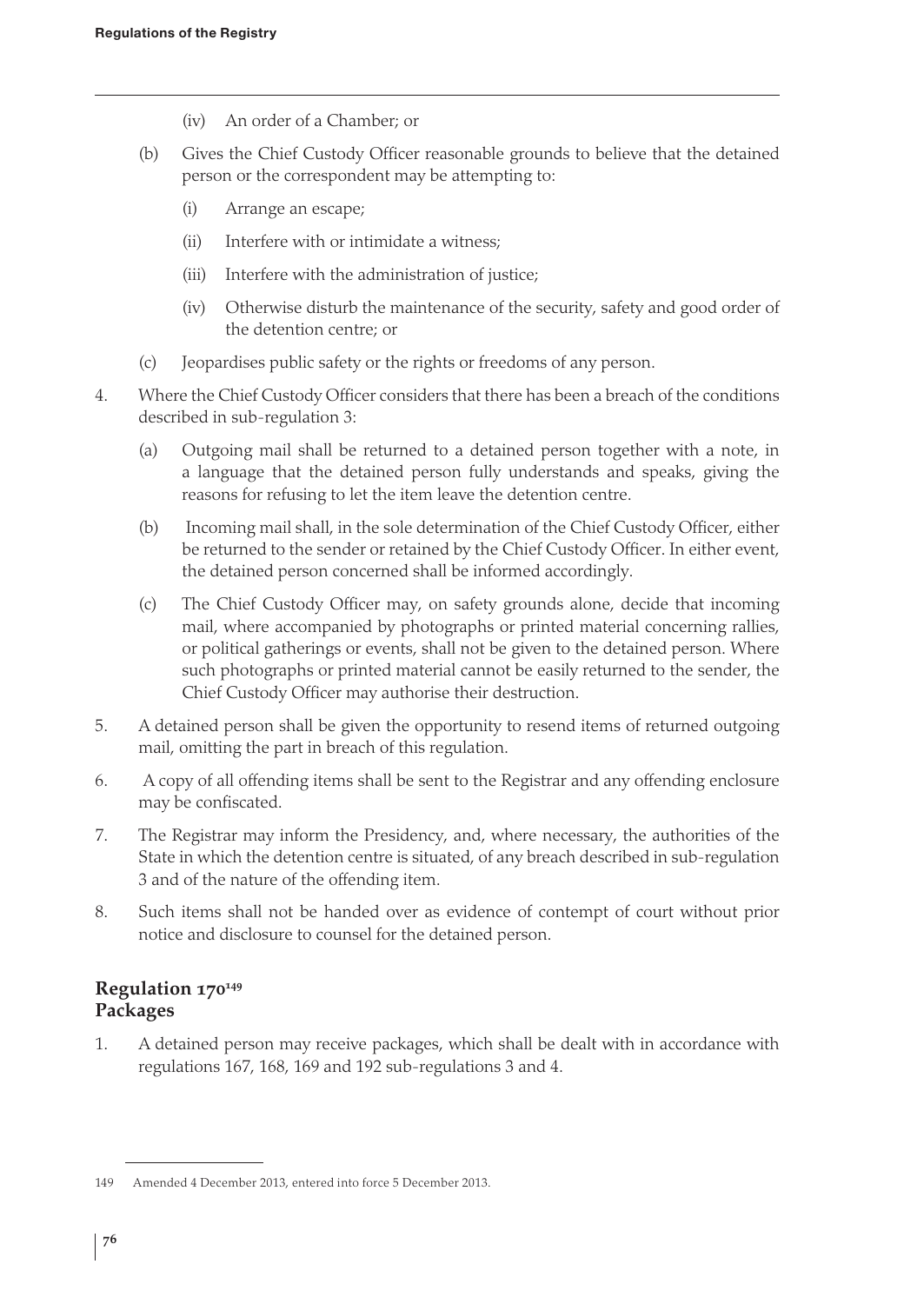2. Packages received by the detained person may be limited in content, weight and quantity, as decided by the Chief Custody Officer.

### **Regulation 171150 Obligation not to divulge material or information**

Material or information obtained as a result of the examination of a detained person's mail or property, or by any other means, shall not be divulged to anyone other than the Registrar and the Chief Custody Officer or to any other person that may be granted this right by virtue of these Regulations, upon authorisation of the Registrar.

### **Regulation 172151 Postal costs**

- 1. Costs for outgoing mail, including packages, shall be borne by the detained person.
- 2. In the case of a person whose indigence has been determined by the Registrar, costs for outgoing mail, including packages, shall be borne by the Court to the extent decided by the Registrar.
- 3. The Chief Custody Officer may impose limits on the amount and weight of mail, including packages, sent by an indigent detained person.

### **Regulation 173152 Telephone calls**

- 1. The Chief Custody Officer shall maintain a log of all telephone calls. The log shall clearly show the name and telephone number of the caller, the time, date and duration of the call.
- 2. Calls may be made by a detained person at any time between 9 a.m. and 5 p.m. (The Hague time) each day, subject to the reasonable demands of the daily schedule of the detention centre and to any financial limits imposed by the Registrar.
- 3. The Chief Custody Officer may permit a detained person to make calls outside the hours described in sub-regulation 2, in exceptional circumstances.
- 4. All telephone calls by a detained person shall require the prior authorisation of the Registrar, who shall have regard to information available and the information concerning the telephone contact provided by the detained person in a duly completed form.
- 5. The Registrar may restrict the number of such telephone contacts, taking into consideration the impact on the management of the detention centre and the implementation of orders issued *proprio motu* or by a Chamber. Likewise and for the same reasons, the Chief

<sup>150</sup> Amended 4 December 2013, entered into force 5 December 2013 (French text only).

<sup>151</sup> Amended 4 December 2013, entered into force 5 December 2013; Amended 1 August 2018, entered into force 1 August 2018.

<sup>152</sup> Amended 4 December 2013, entered into force 5 December 2013; Amended 1 August 2018, entered into force 1 August 2018.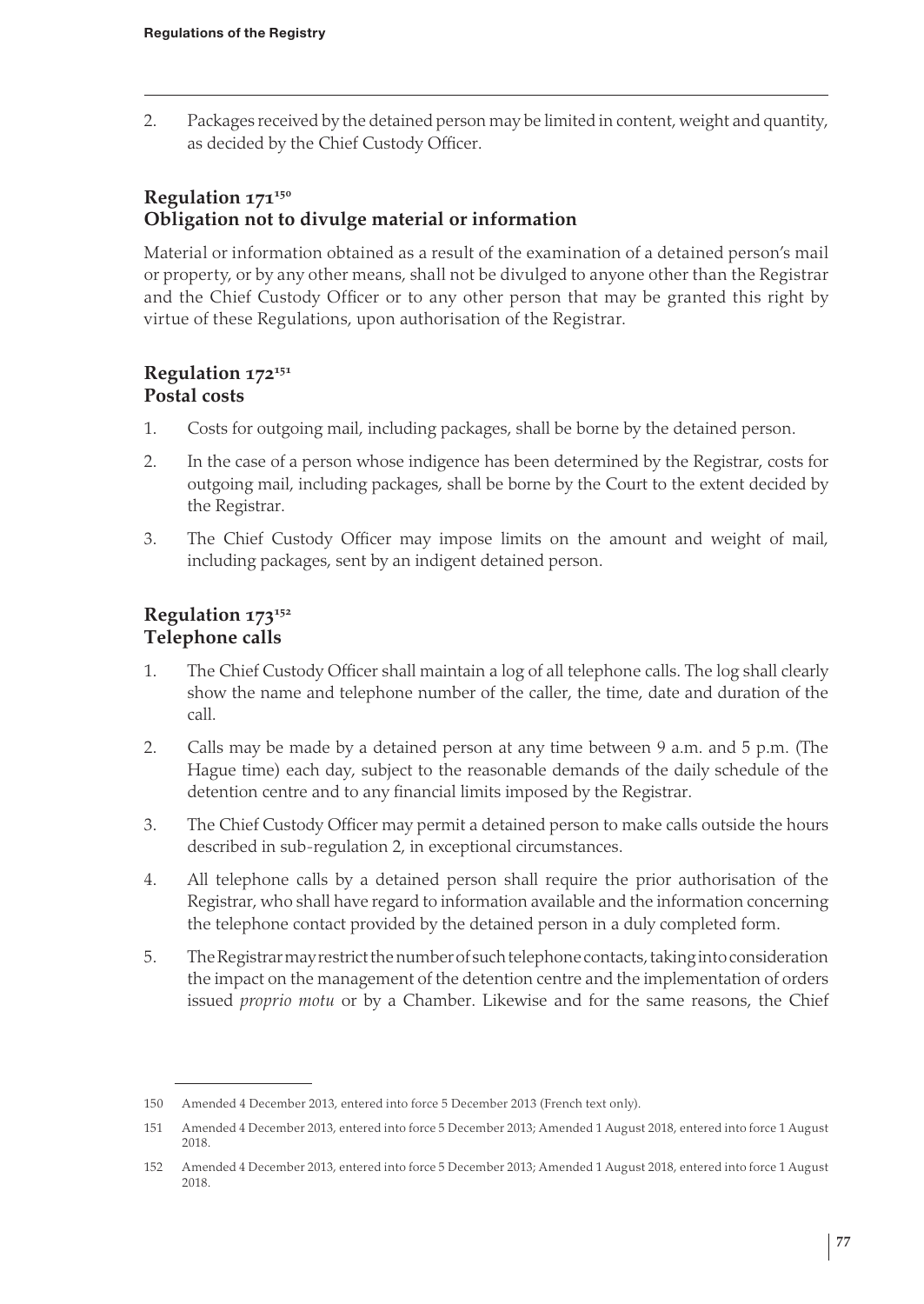Custody Officer may impose limits on the number and duration of calls made by a detained person.

6. A detained person shall not be allowed to use or to have a mobile telephone or any such device or equipment in his or her possession.

#### **Regulation 174153 Passive monitoring of telephone calls**

- 1. All telephone conversations of detained persons shall be passively monitored, other than those with counsel, assistants to counsel entitled to legal privilege, diplomatic or consular representatives, representatives of the independent inspecting authority, or representatives of the Registry, a Chamber or the Presidency.
- 2. Subject to the provision of sub-regulation 1, passive monitoring entails the recording of telephone calls but without simultaneous listening. These recordings could be listened to subsequently in cases listed under regulation 175, sub-regulation 1.
- 3. The detained person shall be informed of the monitoring of telephone calls.
- 4. Records of telephone conversations shall be erased after the completion of the proceedings.

#### **Regulation 175154 Active monitoring of telephone calls**

- 1. The Chief Custody Officer may monitor telephone calls at random. If the Chief Custody Officer has reasonable grounds to believe that the detained person or the interlocutor may be attempting to:
	- (a) Arrange an escape;
	- (b) Interfere with or intimidate a witness;
	- (c) Interfere with the administration of justice;
	- (d) Otherwise disturb the maintenance of the security and good order of the detention centre;
	- (e) Jeopardise the interests of public safety or the rights or freedom of any person; or
	- (f) Breach an order for non-disclosure made by a Chamber,

he or she may immediately terminate the call and advise the detained person concerned of his or her reasons for doing so. The Chief Custody Officer shall report the matter to the Registrar and shall seek his or her permission to actively monitor telephone calls, providing his or her reasoning for the request.

<sup>153</sup> Amended 4 December 2013, entered into force 5 December 2013.

<sup>154</sup> Amended 4 December 2013, entered into force 5 December 2013; Amended 1 August 2018, entered into force 1 August 2018.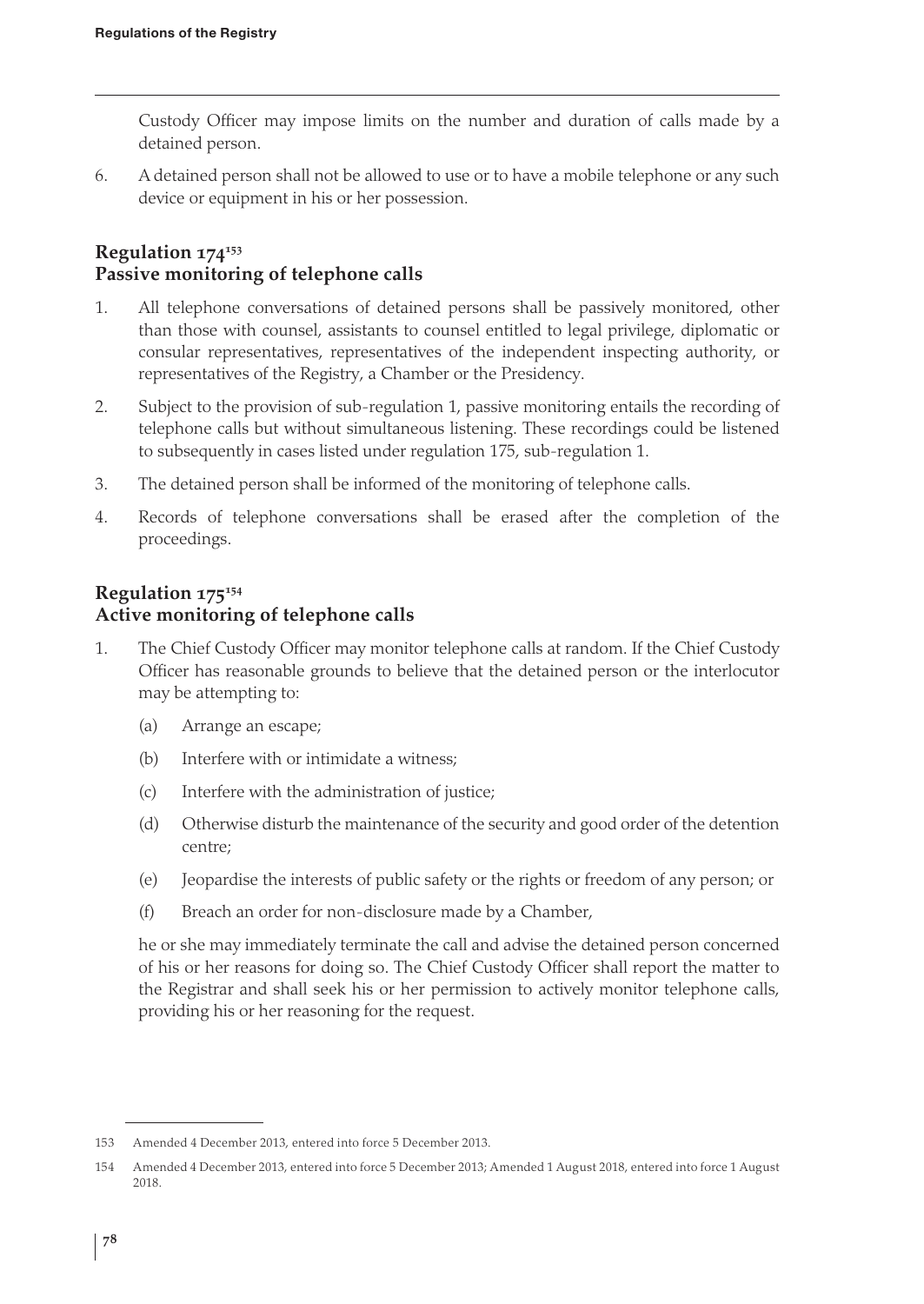- 2. The Registrar alone may order that all telephone calls from the detained person, other than those with counsel, assistants to counsel entitled to legal privilege, diplomatic or consular representatives, representatives of the independent inspecting authority, or representatives of the Registry, a Chamber or the Presidency be monitored for a period considered necessary by the Registrar. The Registrar shall report the matter to the Presidency.
- 3. Prior to its implementation, the order of the Registrar taken under sub-regulation 2 shall be notified to the detained person and his or her counsel.
- 4. Should the period of monitoring exceed one calendar month, the Registrar shall review the situation at the end of each calendar month in consultation with the Chief Custody Officer, and may decide to extend the period of active monitoring of the detained person's telephone calls. Any decision to extend the period shall be reported to the Presidency and shall be notified to the detained person and to his or her counsel prior to its implementation.
- 5. A log of actively monitored telephone calls shall be kept by the Chief Custody Officer with details of the reason for monitoring and the date on which the Registrar made the relevant order.
- 6. The Chief Custody Officer shall forward a copy of the recording of all actively monitored calls to the Registrar for review.
- 7. Records of actively monitored telephone calls shall be erased after the completion of the proceedings.
- 8. Where the Registrar finds that a call has breached these Regulations, any other regulations relating to detention matters, or an order by a Chamber, the offending call shall be transcribed by the Registry and, where necessary, translated into one of the working languages of the Court.
- 9. The Registrar shall inform the Presidency, and, where necessary, the authorities of the State in which the detention centre is situated, of any breach described in sub-regulation 1 and of the nature of such breach.
- 10. Any offending conversation which is transcribed shall be retained by the Registrar. Such transcripts shall not be handed over as evidence of contempt of court without prior notice and disclosure to counsel for the detained person.

## **Regulation 176155 Costs for telephone calls**

- 1. Costs for telephone calls shall be borne by the detained person.
- 2. In the case of a detained person whose indigence has been determined by the Registrar, costs of telephone calls shall be borne by the Court to an extent decided by the Registrar.

<sup>155</sup> Amended 4 December 2013, entered into force 5 December 2013.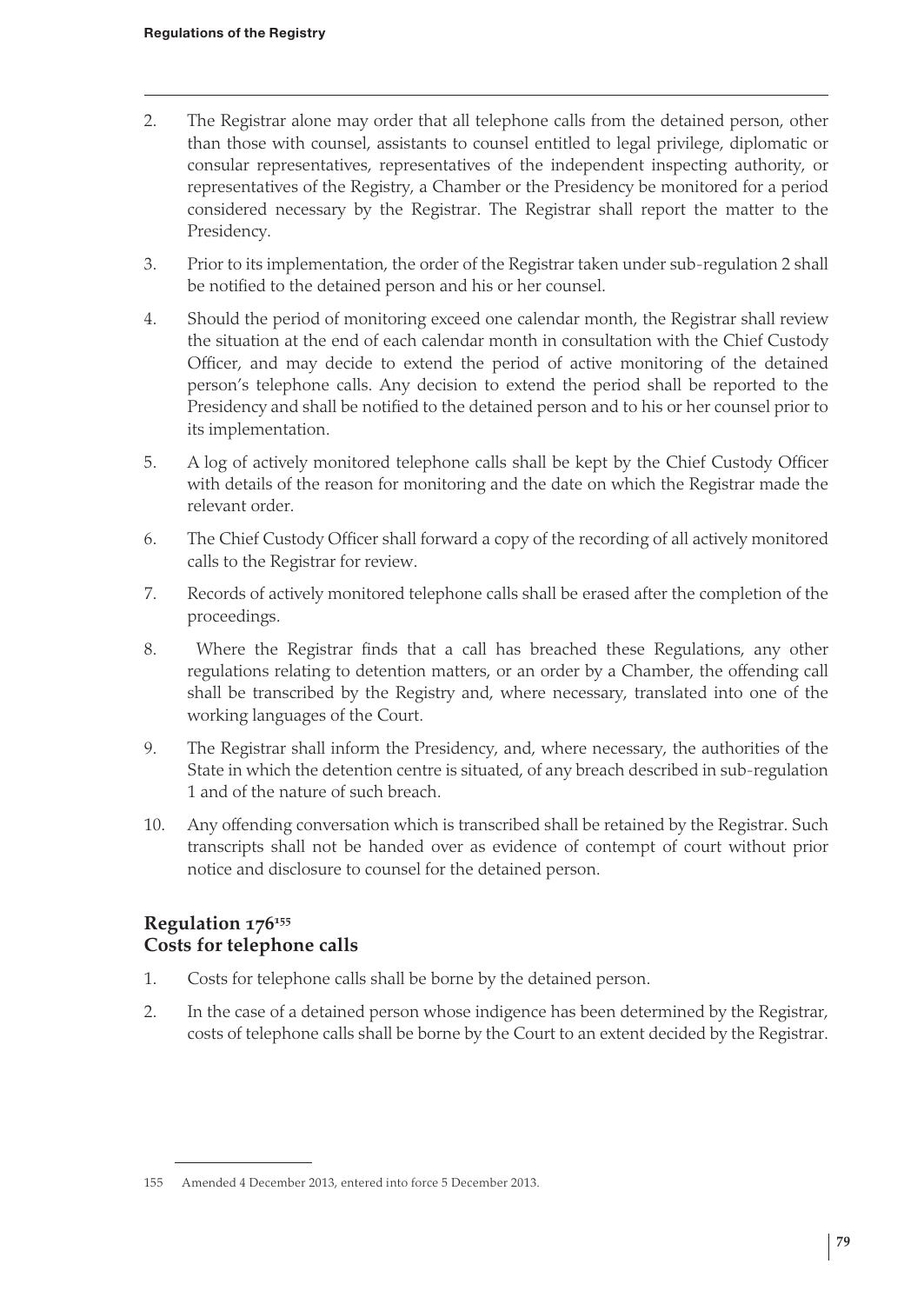### **Regulation 177156 Visiting hours**

The Registry sets the daily visiting hours for all visitors, taking into account, *inter alia*, the demands of the daily schedule of the detention centre, the facilities and staff available and the need to maintain good order and security.

### **Regulation 178157 Visits by counsel**

- 1. The Registrar shall issue counsel with a permit for regular visits as soon as such counsel is appointed. Where counsel has not yet been appointed, upon written request by a detained person, the Registrar may issue a permit for a specific period of time prior to the hearing for confirmation of the charges.
- 2. Counsel and assistants to counsel entitled to legal privilege may make arrangements by telephone with the Chief Custody Officer to visit a detained person. Such requests shall be made by 12 noon on the day before the visit.

## **Regulation 179158 Application forms for visits**

- 1. All visitors, other than counsel, assistants to counsel entitled to legal privilege, diplomatic or consular representatives, representatives of the independent inspecting authority, or representatives of the Registry, a Chamber or the Presidency shall first apply to the Registrar for permission to visit a detained person. The Registrar shall give specific attention to visits by family of the detained persons with a view to maintaining such links.
- 2. Other than in exceptional circumstances, the application shall be made in writing, in one of the working languages of the Court, using the approved standard form, to be submitted no later than 15 calendar days prior to the day of the proposed visit. The applicant shall attach a recent passport-size photograph to the standard form.
- 3. Where the application is submitted in a language other than a working language of the Court, the Registry shall either contact the person, requesting him or her to obtain a translation in a working language of the Court, or request the interpretation and translation service to translate such application.

<sup>156</sup> Amended 4 December 2013, entered into force 5 December 2013.

<sup>157</sup> Amended 4 December 2013, entered into force 5 December 2013.

<sup>158</sup> Amended 4 December 2013, entered into force 5 December 2013.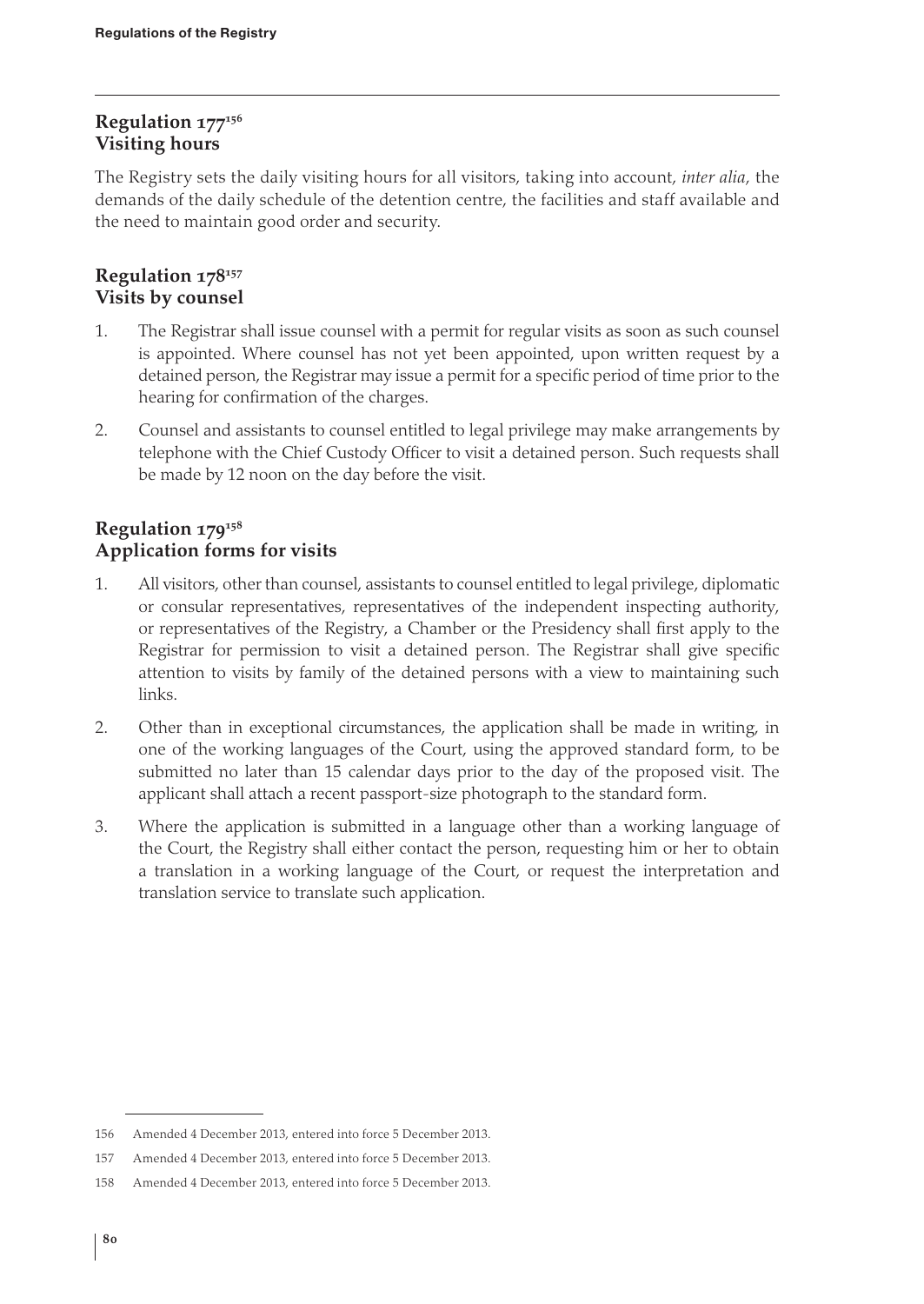### **Regulation 180159 Criteria for granting permission for a visit**

- 1. Permission for visits other than those by counsel, assistants to counsel entitled to legal privilege, diplomatic or consular representatives, representatives of the independent inspecting authority, or representatives of the Registry, a Chamber or the Presidency shall be granted, unless an order of the Chamber has been issued in accordance with regulation 101 of the Regulations of the Court, the detained person has refused to see the visitor, pursuant to regulation 100, sub-regulation 2 of the Regulations of the Court, or the Registrar or the Chief Custody Officer has reasonable grounds to believe that
	- (a) The detained person or the visitor may be attempting to:
		- (i) Arrange an escape;
		- (ii) Interfere with or intimidate a witness;
		- (iii) Interfere with the administration of justice; or
		- (iv) Otherwise disturb the maintenance of the security and good order of the detention centre;
	- (b) The visit jeopardises the public safety or the rights or freedom of any person; or
	- (c) The purpose of the visit is to obtain information which may be subsequently reported in the media.
- 2. Where permission has been granted, the Registrar shall issue a permit and shall inform the Chief Custody Officer.
- 3. Both the detained person and the visitor shall be notified in writing by the Registry of any request for permission to visit which is denied. Reasons for such refusal shall be provided.
- 4. To gain access to the detention centre, all visitors shall present an official identification document bearing their name, date of birth and a photograph.

#### **Regulation 181160 Security provisions**

- 1. All persons entering the detention centre are subject to security checks.
- 2. Subject to regulation 182, sub-regulation 2, searches of counsel, assistants to counsel entitled to legal privilege or persons to whom rule 73 applies, shall not extend to reading or copying documents brought to the detention centre by him or her.
- 3. Any person who refuses to comply with such requirements shall be denied access.
- 4. Visitors and the detained person may not pass any item to each other during a visit. Any items brought for the detained person by a visitor shall be handed to the staff of the

<sup>159</sup> Amended 4 December 2013, entered into force 5 December 2013; Amended 1 August 2018, entered into force 1 August 2018.

<sup>160</sup> Amended 4 December 2013, entered into force 5 December 2013.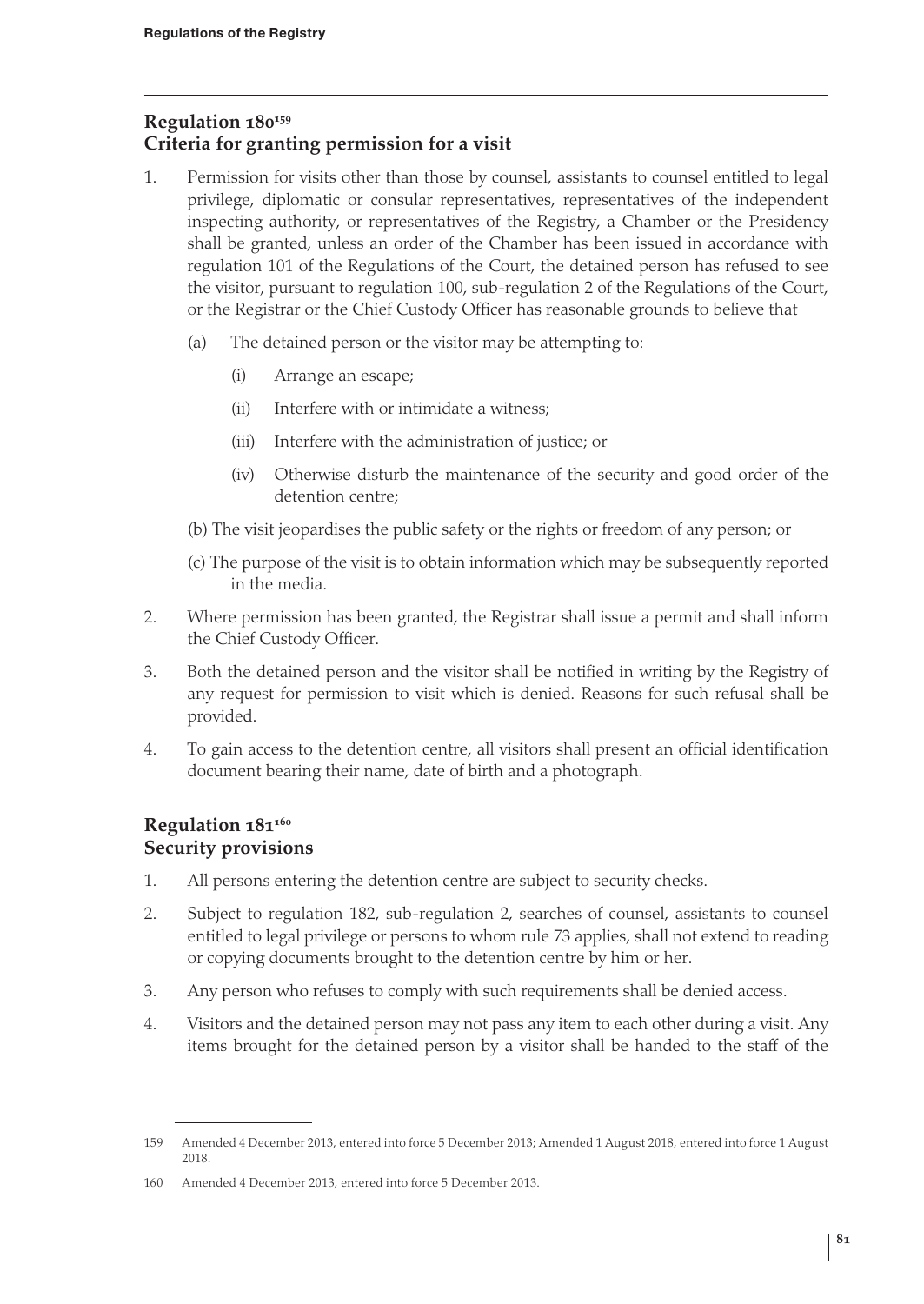detention centre on entry and shall be dealt with as provided for in regulations 167, 168, 169 and 192, sub-regulations 3 and 4.

5. Where the Chief Custody Officer believes that these Regulations or any regulation regarding detention matters are being breached in any way, he or she may immediately terminate the visit and advise the detained person and the visitor of his or her reasons for doing so. The visitor may be required to leave the detention centre and the Chief Custody Officer shall report the matter to the Registrar. This provision applies equally to all visitors.

### **Regulation 182161 Documents passed by counsel and assistants to counsel**

- 1. Counsel and assistants to counsel entitled to legal privilege may pass documents to and receive documents from, the detained person during a visit. Any quantity of documents which is too large to be physically passed over to the detained person at the visiting facility shall be handed to the Chief Custody Officer, who shall pass them unopened and unread to the detained person concerned.
- 2. All documents passed to and from a detained person in this manner shall be treated as mail and shall be dealt with as provided for in regulations 167, 168 and 169.

#### **Regulation 183162 Supervision of visits**

- 1. Visits shall be conducted within the sight and hearing of the staff of the detention centre and shall be monitored by video surveillance. In addition to visits falling within regulations 97, sub-regulation 2, and 98, sub-regulation 2 of the Regulations of the Court, visits from representatives of the Registry, a Chamber or the Presidency shall be conducted without video surveillance and within the sight but not the hearing, either direct or indirect, of the staff of the detention centre. Such supervision shall equally apply to spiritual visits to an individual detained person paid by persons referred to in regulation 153. Visits from representatives of the independent inspecting authority and private visits as referred to in regulation 185 shall not be supervised.
- 2. Where the member of staff supervising the visit believes that these Regulations or any regulation regarding detention matters are being breached in any way, he or she may terminate the visit, relocate the visitor and the detained person to separate and secure areas and immediately report the matter to the Chief Custody Officer.
- 3. The Chief Custody Officer shall decide whether or not to confirm the decision taken by the staff member. In the event that the decision of the staff member is confirmed by the Chief Custody Officer, he or she shall report the matter to the Registrar.

<sup>161</sup> Amended 4 December 2013, entered into force 5 December 2013.

<sup>162</sup> Amended 25 September 2006, entered into force 25 September 2006; Amended 4 December 2013, entered into force 5 December 2013; Amended 1 August 2018, entered into force 1 August 2018.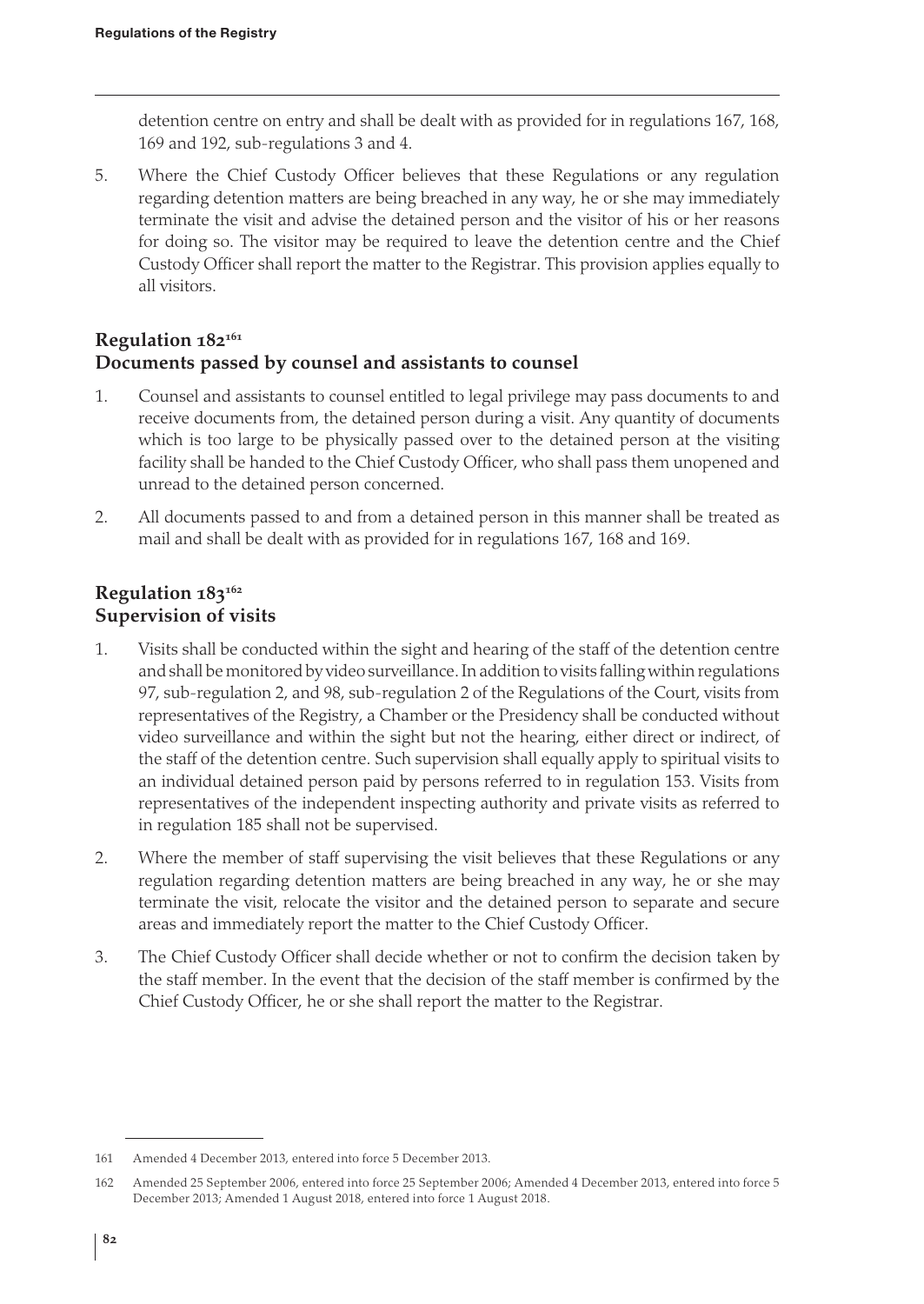# **Regulation 184163 Monitoring of visits**

- 1. Where the Chief Custody Officer has reasonable grounds to believe that the detained person or the visitor may be attempting to:
	- (a) Arrange an escape;
	- (b) Interfere with or intimidate a witness;
	- (c) Interfere with the administration of justice;
	- (d) Otherwise disturb the maintenance of the security and good order of the detention centre;
	- (e) Jeopardise the public safety or the rights or freedom of any person; or
	- (f) Breach an order for non-disclosure made by a Chamber;

he or she shall provide the Registrar with his or her reasons for asking for the visits to be monitored and shall seek the permission of the Registrar to do so.

- 2. With the exceptions established in regulation 183, sub-regulation 1, the Registrar may personally order that all or certain visits to the detained person concerned be monitored. The Registrar shall report this to the Presidency.
- 3. Prior to its implementation, the order of the Registrar taken under sub-regulation 2 shall be notified to the detained person concerned and his or her counsel.
- 4. The Registrar shall review any order taken under sub-regulation 2 after one calendar month of the commencement of the monitoring, in consultation with the Chief Custody Officer, and may decide to extend the monitoring period or to return to the normal regime of visits. The order by the Registrar to extend the period shall be reported to the Presidency and shall be notified to the detained person and to his or her counsel prior to its implementation.
- 5. A log of all monitored visits shall be kept by the Chief Custody Officer, with details of the name of the detained person, the name and address of the visitor, the reason for monitoring the visit and the date on which the Registrar made the relevant order.
- 6. The Chief Custody Officer shall forward to the Registrar a certified copy of the original recorded conversation and a report containing the details of the monitored visit.
- 7. Records of monitored visits shall be erased after completion of the proceedings.
- 8. Where the Registrar finds that there has been a breach of these Regulations, any other regulation relating to detention matters, or an order of a Chamber, the offending conversation shall be transcribed by the Registry and, where necessary, translated into one of the working languages of the Court.
- 9. The Registrar shall inform the Presidency, and, where necessary, the authorities of the State in which the detention centre is situated, of any breach described in sub-regulation 1 and of the nature of the breach.

<sup>163</sup> Amended 4 December 2013, entered into force 5 December 2013; Amended 1 August 2018, entered into force 1 August 2018.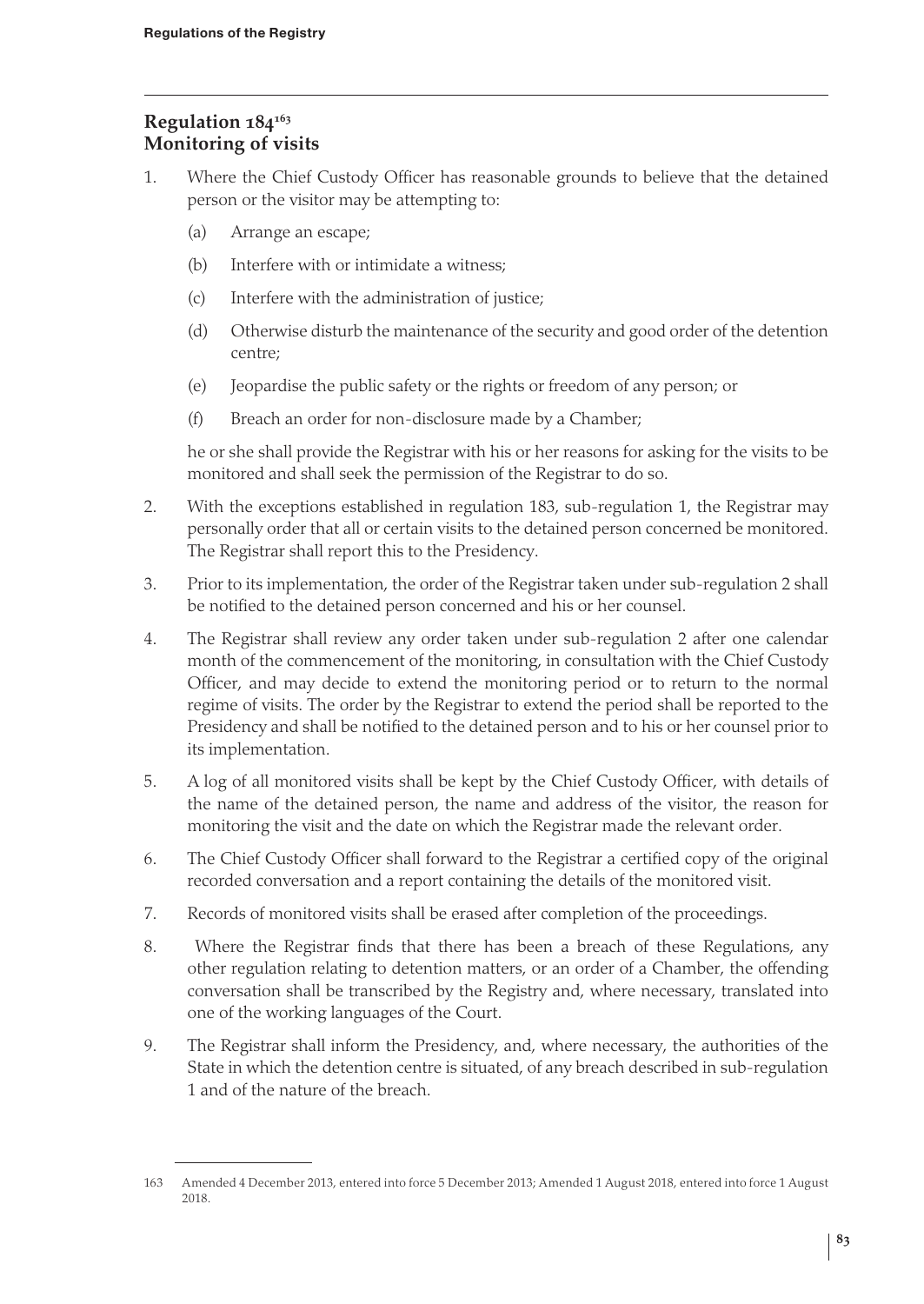10. Any offending conversation which is transcribed shall be retained by the Registrar. Such transcripts shall not be handed over as evidence of contempt of court without prior notice and disclosure to counsel for the detained person.

#### **Regulation 185 Room for private visits**

- 1. A place within the detention centre may be made available for the detained person to meet with his or her spouse or partner.
- 2. After having spent one month in the detention centre, a detained person shall be granted private visits upon request, subject to regulation 180, sub-regulation 1.

### **Section 3 Management of the Detention Centre**

### **Regulation 186164 Arrival of the detained person at the detention centre**

- 1. The Registry officer shall be present at the arrival of a detained person at the detention centre.
- 2. The officer shall:
	- (a) Arrange to have an interpreter and the medical officer or a medical practitioner present;
	- (b) Bring a folder, to be handed over to the detained person, containing the following documents:
		- (i) The Statute;
		- (ii) The Rules of Procedure and Evidence;
		- (iii) The Regulations of the Court;
		- (iv) The Regulations of the Registry;
		- (v) The House Rules for detained persons;
		- (vi) A translation in a language the detained person fully understands and speaks of articles 55, 58, 59, 60, 61 and 67 and rule 117;
		- (vii) The list of counsel, an explanation of the procedure for appointment of counsel, any relevant provisions of the Code of Professional Conduct for counsel, the indigence form and documentation concerning the Court's legal assistance scheme; and
		- (viii) A certified copy of the warrant of arrest.

In the case of a detained person who cannot read or who for any other reason has communication difficulties, the duty officer shall ensure that the detained person is duly informed;

<sup>164</sup> Amended 4 December 2013, entered into force 5 December 2013.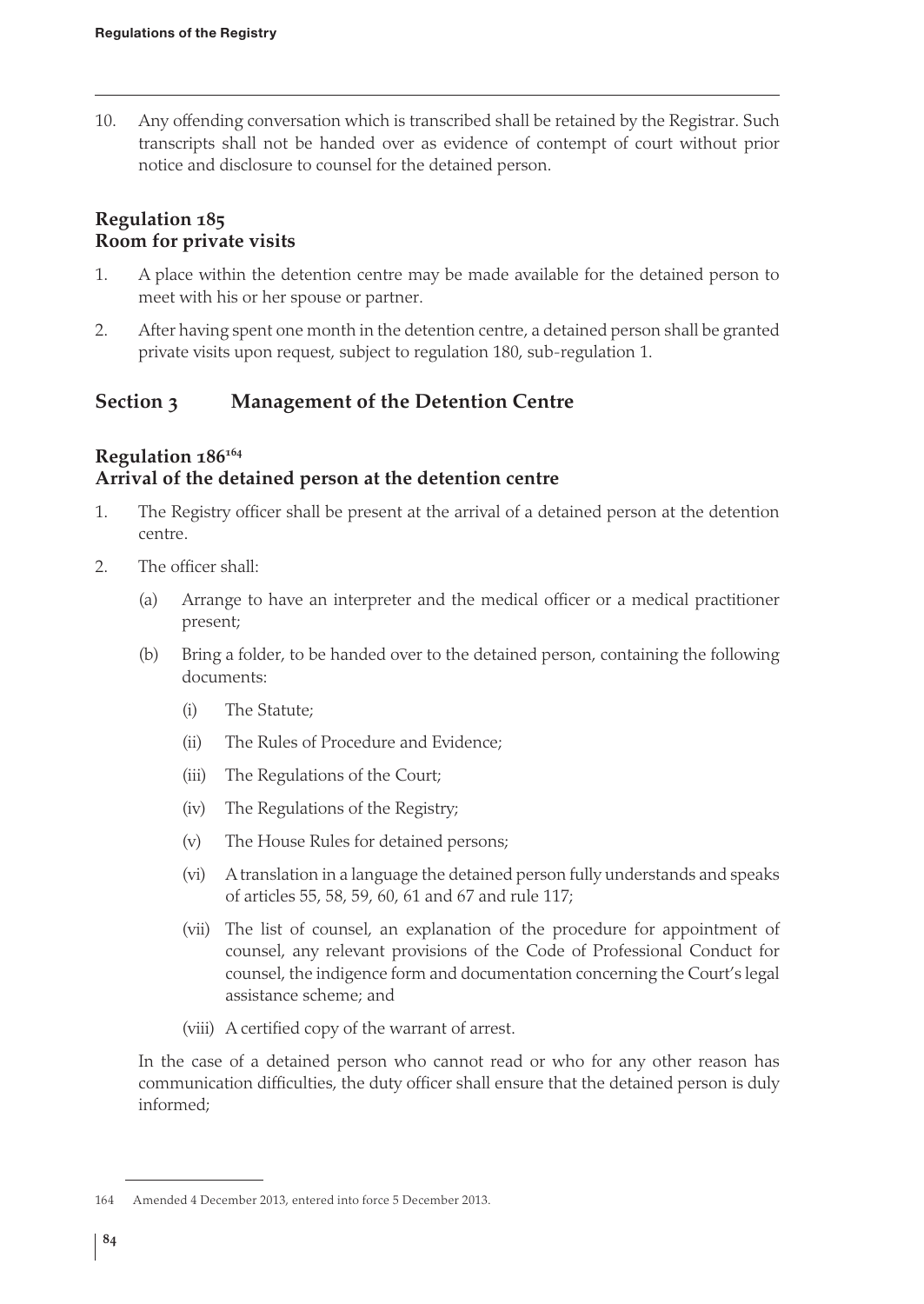- (c) Note the times of arrival of the detained person in The Netherlands and at the detention centre, and the time of arrival at the detention centre of the duty officer;
- (d) Keep a record of persons present and introduce them to the detained person;
- (e) Verify the identity of the detained person and prepare an accurate description of that person;
- (f) Verify that the detained person has no obvious signs of mistreatment;
- (g) Ensure that the medical officer or a medical practitioner examines the detained person in accordance with regulation 190;
- (h) Ensure that the detained person is given the opportunity to inform his or her family, his or her counsel, the appropriate diplomatic or consular representative and, at the discretion of the Chief Custody Officer, any other person, at the expense of the Court;
- (i) Ask the detained person to designate a person to be informed in the event of an emergency;
- (j) Read out the rights of the detained person. If the detained person explicitly waives the right to have these documents read out, the handing over of such documents may be considered consonant with the provisions of article 67;
- (k) Inform the detained person that he or she will appear before the Pre-Trial Chamber;
- (l) Provide the contact name of the diplomatic or consular representative;
- (m) Record observations made by the detained person;
- (n) Prepare a report of the detained person's admission, which is to be filed in the detention record; and
- (o) Confirm the admission of the detained person with the Presidency, the Registrar and any other authorised person.

### **Regulation 187165 Role of the Chief Custody Officer**

- 1. The Chief Custody Officer shall be responsible for the secure custody of all detained persons, for their safe and humane treatment, for the safeguarding of their rights as determined by the Court and for the maintenance of discipline and good order within the detention centre.
- 2. The Chief Custody Officer shall maintain a daily log of significant events.

<sup>165</sup> Amended 4 December 2013, entered into force 5 December 2013 (English text only).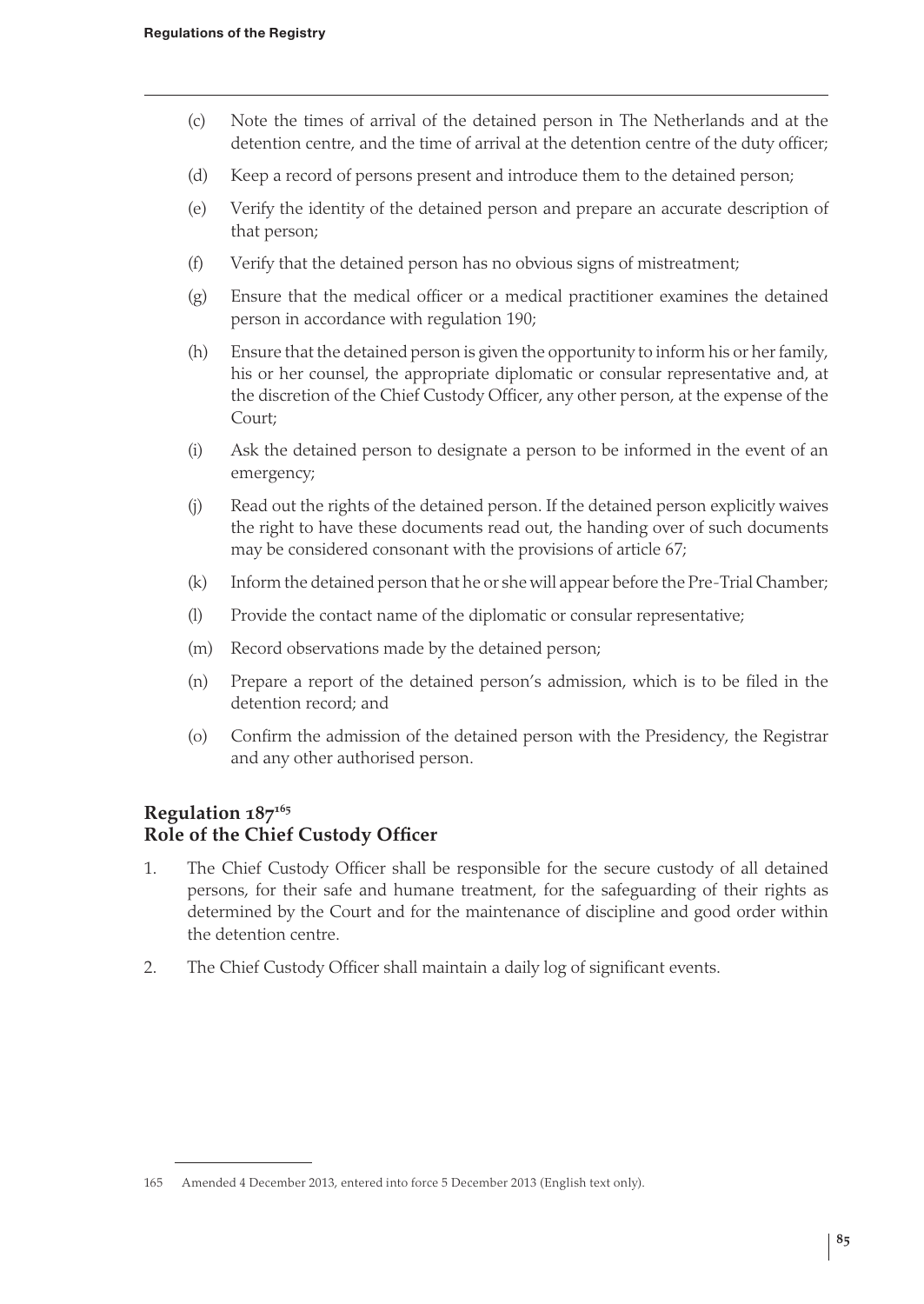# **Regulation 188166 Admission of the detained person**

Upon arrival at the detention centre, a photograph and the fingerprints of the detained person shall be taken as soon as practicable. Any distinguishing features he or she may have and any other information necessary to maintain the security and good order of the detention centre shall be recorded.

#### **Regulation 189167 Detention record**

A detention record shall be maintained for every detained person received into the detention centre. The record shall contain *inter alia*:

- (a) Information concerning the identity of the detained person, the name of the person designated in accordance with regulation 186, sub-regulation 2 (i), to be informed of any event affecting the detained person and the means by which that person can be contacted;
- (b) A certified copy of the warrant of arrest and a certified copy of the document containing the charges against him or her once such document has been provided to the detained person;
- (c) Any order restricting access to news and contact issued in accordance with regulation 101 of the Regulations of the Court;
- (d) The date and time of admission;
- (e) The name of the detained person's counsel, if known, and changes in this regard, if any;
- (f) The date, time and reason for all absences from the detention centre, whether for attendance at the Court, for medical treatment or other approved reasons, or on interim release, or on final release or transfer to another institution;
- (g) The number of days spent in custody.

### **Regulation 190168 Medical examination on admission**

1. Prior to any other procedures being carried out, the detained person shall be examined by the medical officer or a medical practitioner on admission at the detention centre, with a view to diagnosing any physical or mental illness, and/or any indication or evidence of mistreatment. The medical examination shall be conducted in private and in the absence of any non-medical staff.

<sup>166</sup> Amended 4 December 2013, entered into force 5 December 2013.

<sup>167</sup> Amended 4 December 2013, entered into force 5 December 2013 (French text only).

<sup>168</sup> Amended 4 December 2013, entered into force 5 December 2013; Amended 1 August 2018, entered into force 1 August 2018.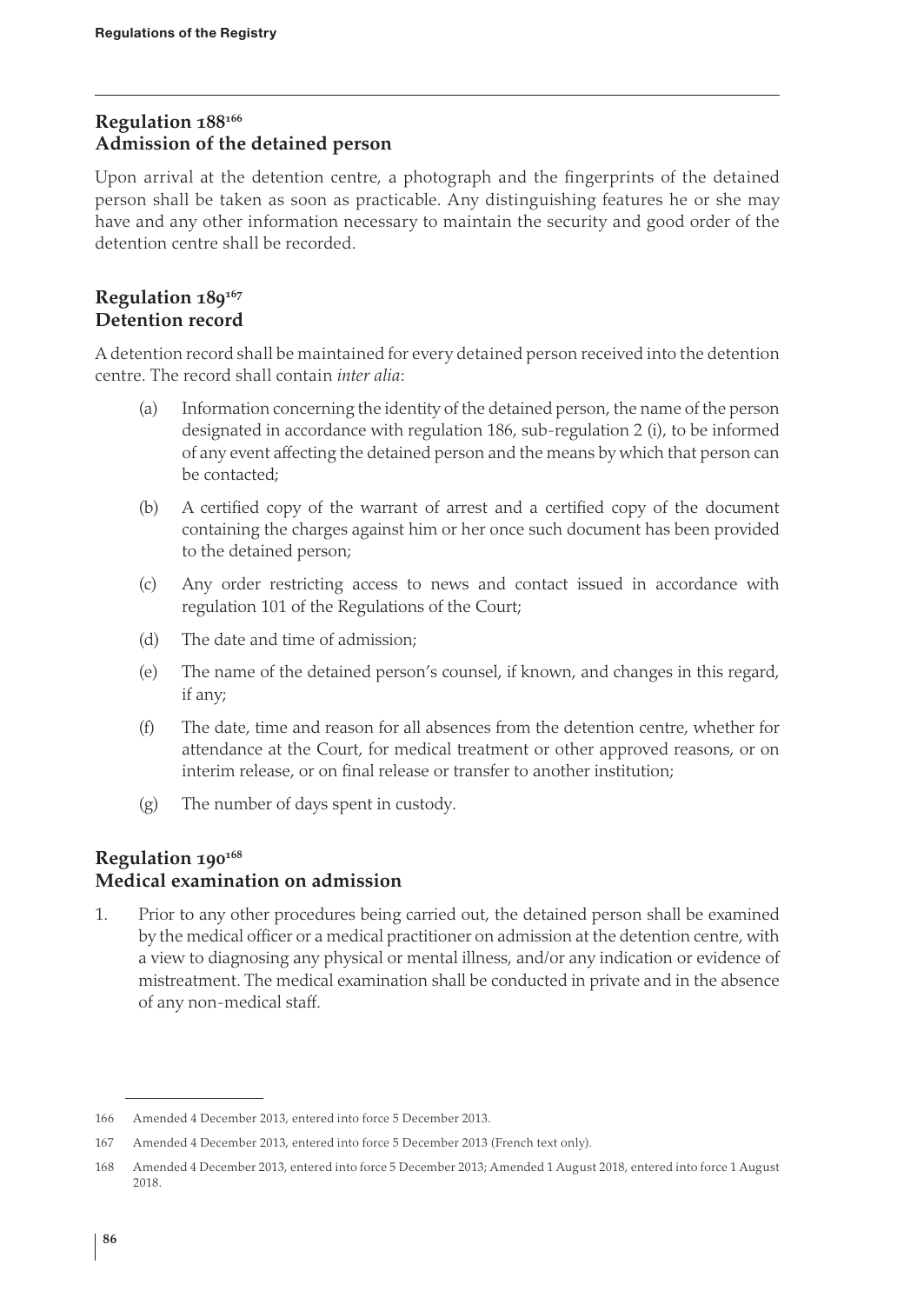2. Should a detained person be diagnosed as having an infectious or contagious disease, the medical officer may take any necessary measures at his or her disposal for the medical treatment of that detained person and for the protection of others, including advising the Chief Custody Officer to order segregation pursuant to regulation 202 *bis*.

### **Regulation 191169 Interview by the Chief Custody Officer**

The Chief Custody Officer shall conduct an arrival interview with every detained person as soon as is practicable after admission, and shall ensure that any relevant matters to which the detained person may draw attention are noted and dealt with, where appropriate.

### **Regulation 192170 Inventory of personal belongings on admission**

- 1. On admission to the detention centre, an inventory shall be made of the detained person's money, clothing, and other effects. Such inventory shall be signed by the detained person and a copy shall be given to him or her. The passport or other travel documents in the possession of the detained person shall be retained by the Chief Custody Officer.
- 2. The inventory shall be placed in the detention record and shall remain confidential.
- 3. Any item which the detained person is not allowed to retain in accordance with these Regulations shall be removed and securely stored. The detained person shall be informed accordingly and a record shall be kept of any items removed. All reasonable steps shall be taken by the Chief Custody Officer to keep the removed items in good condition.
- 4. Where the Chief Custody Officer finds it necessary to destroy an item, prior to any action he or she shall inform the detained person. The Chief Custody Officer shall also inform the Registrar of the nature of such item and the reasons for seeking its destruction. The Registrar shall authorise the destruction of the item or take any action he or she considers necessary in the circumstances. The detained person shall be informed accordingly and a record shall be kept of all items destroyed.

### **Regulation 193171 Accommodation**

- 1. Accommodation for detained persons shall meet the requirements of health, hygiene and human dignity and shall be equipped with lighting, heating, ventilation and any other necessary equipment, in accordance with internationally recognised standards.
- 2. The sanitary installations in a cell shall allow every detained person to comply with sanitary requirements in a clean, decent and dignified manner.

<sup>169</sup> Amended 4 December 2013, entered into force 5 December 2013.

<sup>170</sup> Amended 4 December 2013, entered into force 5 December 2013.

<sup>171</sup> Amended 4 December 2013, entered into force 5 December 2013 (English text only).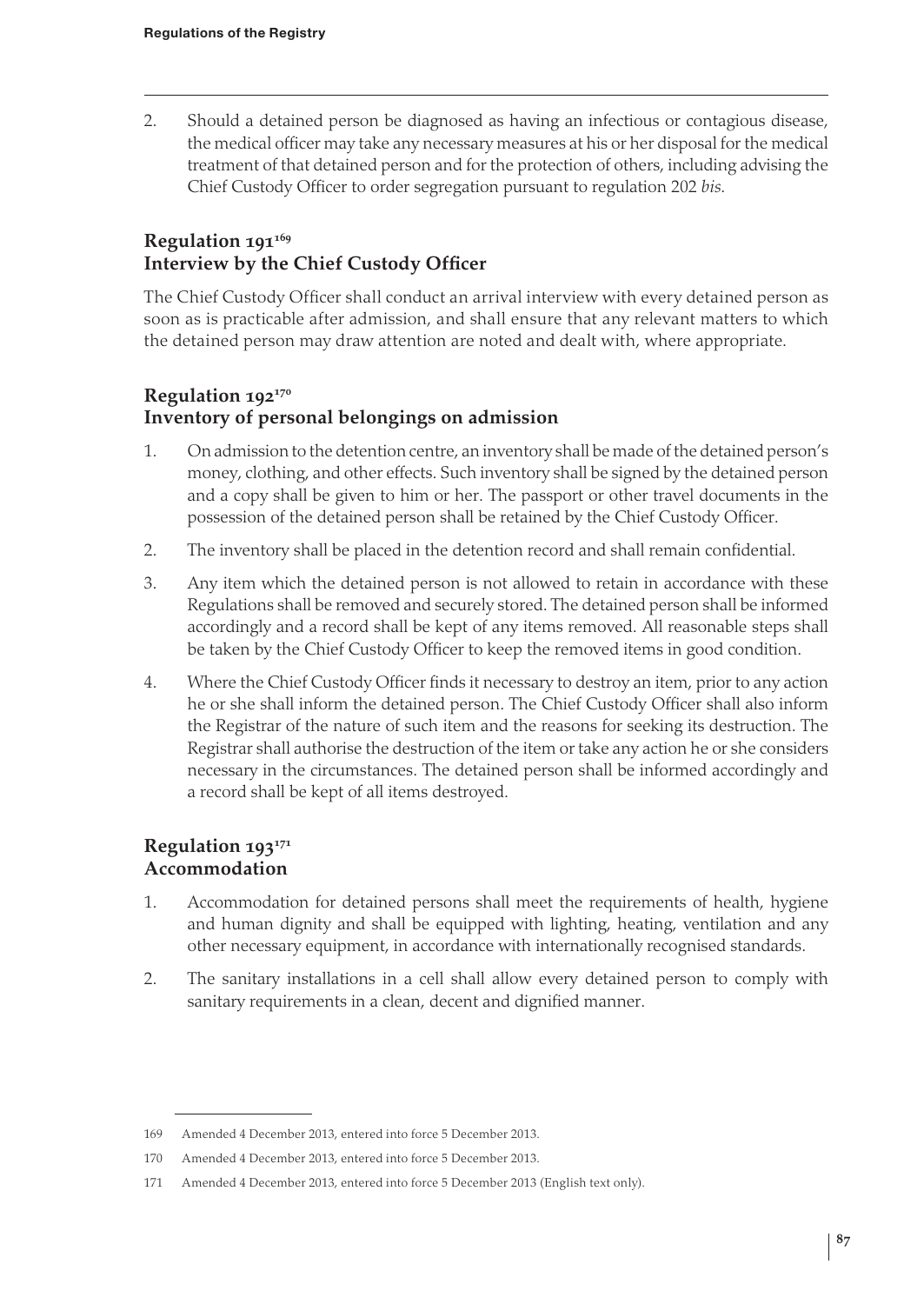- 3. A detained person shall be provided with his or her own bed, and with sufficient bedding which shall be clean when issued, kept in good order and changed regularly to ensure cleanliness.
- 4. Each cell shall be equipped with a means by which the detained person can communicate with a member of staff at any time.

### **Regulation 194172 Personal search**

- 1. The Chief Custody Officer may order that a detained person be searched without undressing at such times as is considered necessary for the safety, security and good order of the detention centre.
- 2. On arrival at the detention centre, the Chief Custody Officer shall order that a detained person be searched in accordance with sub-regulations 4 to 8 below for items that may constitute a danger to:
	- (a) The maintenance of the security and good order of the detention centre, or
	- (b) The detained person, any other detained person, any member of the staff of the detention centre or any visitor to the detention centre.
- 3. In all other circumstances, where the Chief Custody Officer has reason to believe that a detained person is in possession of a prohibited item as referred to in sub-regulation 2, and that such item may only be discovered by removing all of his or her clothes, the Chief Custody Officer may direct that the detained person submit to such a search.
- 4. Where a detained person is required to remove all of his or her clothes, the search shall be conducted in such a way as to ensure that the detained person is not totally naked at any time and, to the extent possible, with respect for his or her cultural sensibilities.
- 5. A detained person shall not undress, or be required to undress, in the sight of another detained person and any search in these circumstances shall only be carried out in the presence of members of staff of the same gender as the detained person. In such circumstances, no more than two members of staff shall search a detained person.
- 6. This regulation does not allow the search or examination of a body cavity, other than the requirement for the detained person to open his or her mouth to permit a visual inspection.
- 7. Where a detained person refuses to co-operate with a search, the Chief Custody Officer may authorise the use of force to carry out the search as a last resort after verbal warnings have failed. Any force used shall be no greater than the minimum necessary and proportionate to the circumstances. Regulation 204 shall apply *mutatis mutandis*.
- 8. Items removed shall be treated as provided for in regulation 192, sub-regulations 3 and 4.

<sup>172</sup> Amended 4 December 2013, entered into force 5 December 2013; Amended 1 August 2018, entered into force 1 August 2018.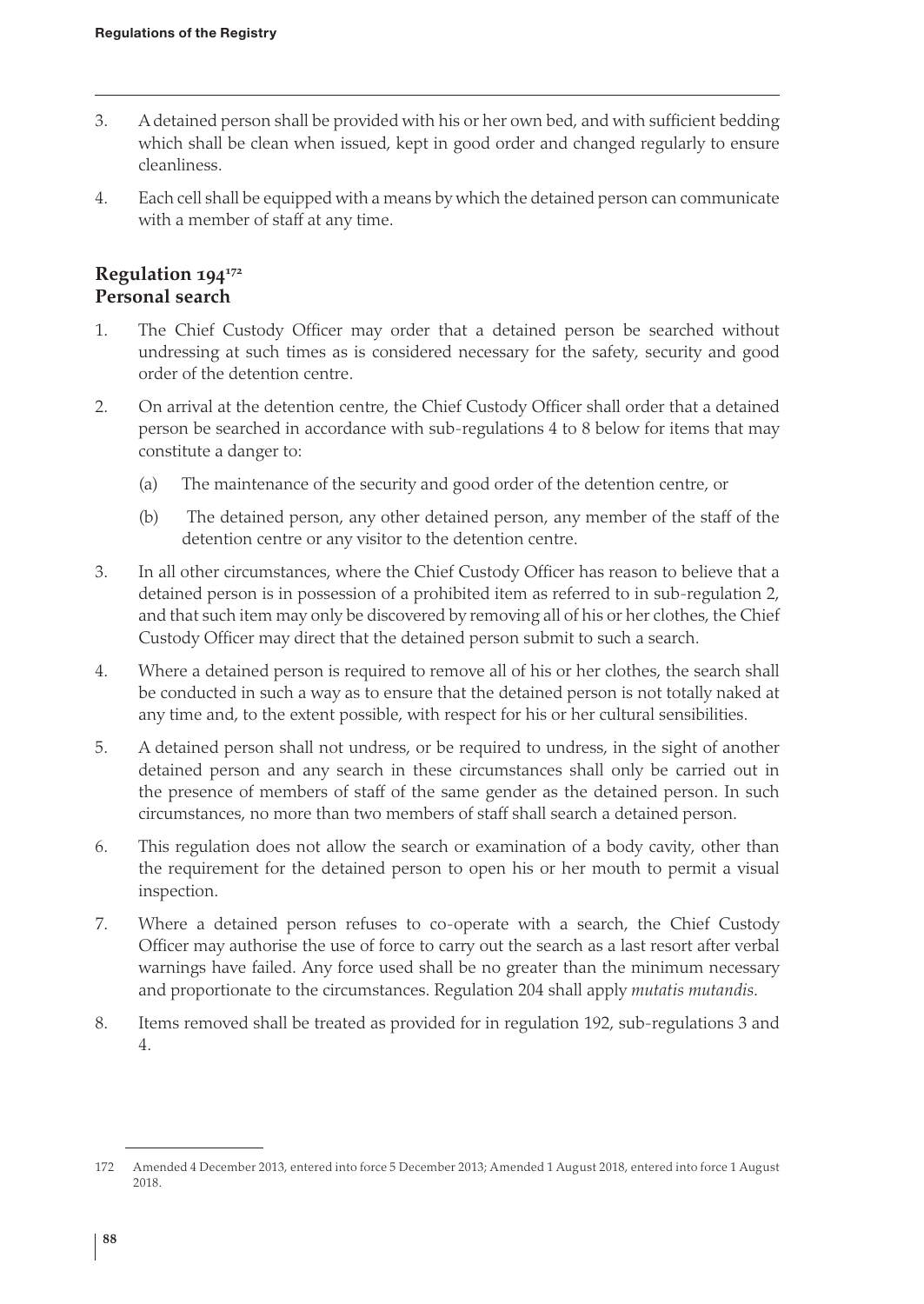## **Regulation 195173 Search of cells**

- 1. Cells shall be inspected daily and searched regularly as a matter of detention centre routine.
- 2. The Chief Custody Officer may authorise a special search of a detained person's cell if he or she has reason to believe that the cell contains an item which constitutes a threat to the health and safety of the detained person or any person in the detention centre, or to the security and good order of the detention centre.
- 3. A detained person shall be present at all times when his or her cell is being searched. When a special search is authorised by the Chief Custody Officer, the detained person shall be excluded where his or her presence would defeat the purpose of the search or where search methods would be revealed. Such a search will be subject to videorecording, which shall be erased after three calendar months.
- 4. Following a search of a cell, the Chief Custody Officer shall inform the detained person in writing of any non-authorised items that were retained. Any such items found in the cell of the detained person shall be confiscated and treated as provided for in regulation 192, sub-regulations 3 and 4.

# **Regulation 196174 Cell monitoring for health, safety and security purposes**

- 1. Upon admission or in the course of custody and where necessary to protect the health or safety of a detained person, or for the maintenance of the security and good order of the detention centre, the Registrar may order that the cell of a detained person be monitored by video-surveillance equipment and shall report his or her decision to the Presidency.
- 2. The Registrar may authorise the Chief Custody Officer to terminate cell monitoring upon expiration of 14 calendar days, where he or she considers it no longer necessary to the health, safety and security of the detained person. Where a further period of surveillance is considered necessary, the Registrar shall convey the reasons for such an extension to the Presidency in writing. Video-surveillance records shall be erased 14 calendar days after completion of the monitoring.
- 3. The Registrar shall notify the detained person concerned and his or her counsel of any orders made pursuant to sub-regulation 1.

<sup>173</sup> Amended 4 December 2013, entered into force 5 December 2013.

<sup>174</sup> Amended 4 December 2013, entered into force 5 December 2013; Amended 1 August 2018, entered into force 1 August 2018.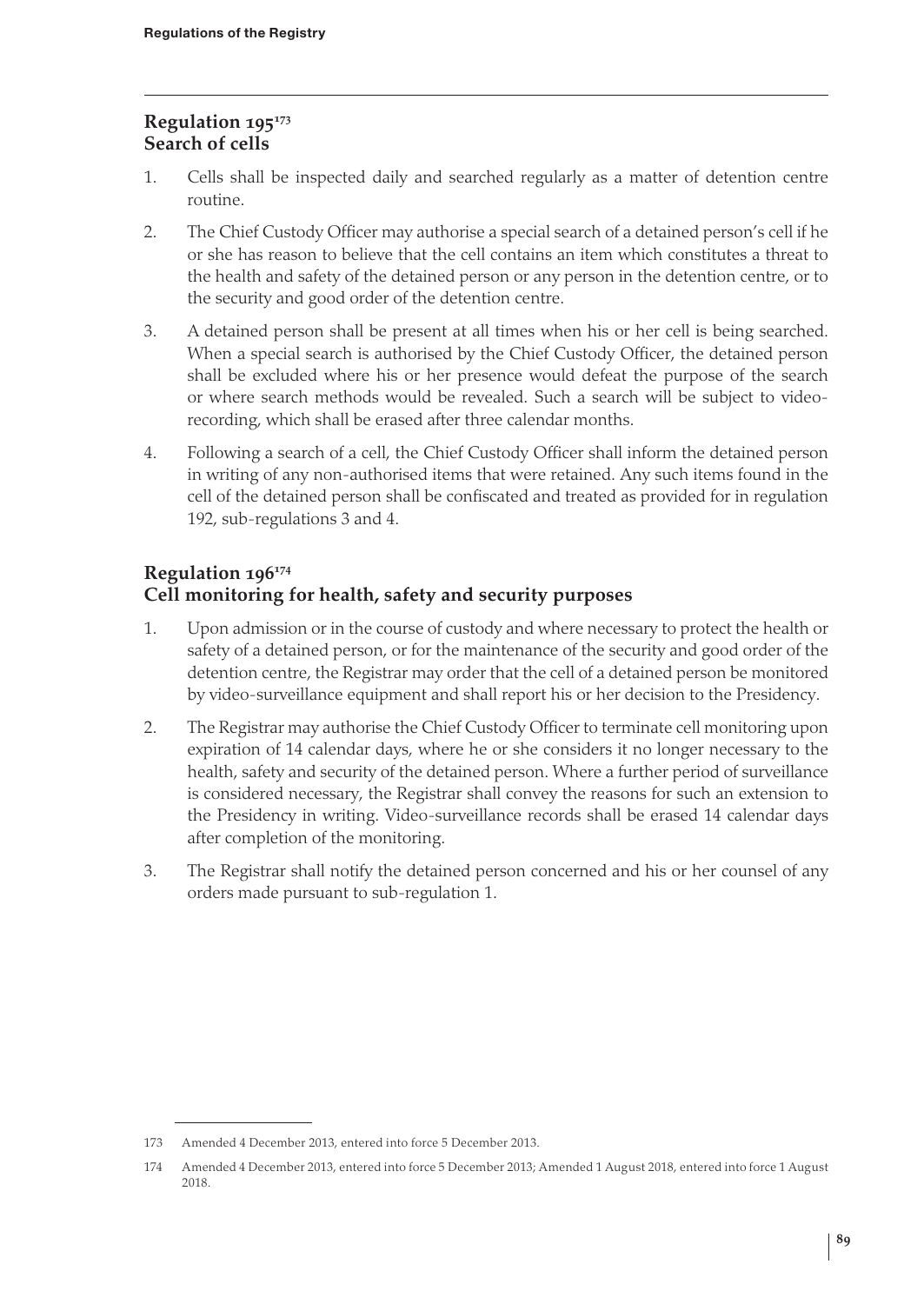## **Regulation 197175 Personal hygiene**

- 1. A detained person shall be required to keep himself or herself clean, and shall be provided with such toiletries as are necessary for health and cleanliness.
- 2. Facilities shall be provided for shaving and for the proper care of hair and beards.

#### **Regulation 198 Clothing**

- 1. A detained person may wear his or her own civilian clothing if, in the opinion of the Chief Custody Officer, it is clean and suitable.
- 2. The Chief Custody Officer may prohibit particular items of clothing if it is considered that wearing such clothing would be prejudicial to the security and good order of the detention centre.
- 3. In the case of a detained person whose indigence has been determined by the Registrar, the costs for suitable civilian clothing shall be borne by the Court, to the extent decided by the Registrar.
- 4. All clothing shall be clean and kept in proper condition. Underclothing shall be changed and regularly laundered to ensure the maintenance of hygiene.

### **Regulation 199176 Food**

- 1. Each detained person shall be provided with food which is suitably prepared and presented and satisfies, in quality and quantity, the standards of dietetics and modern hygiene. The age, health, religion and cultural requirements of the detained person shall be taken into account in the preparation and in the distribution of food.
- 2. Drinking water shall be made available to a detained person at all times.

### **Regulation 200177 Transport of a detained person**

- 1. When a detained person is being transported to or from the detention centre, he or she shall be exposed to public view as little as possible and all proper safeguards shall be adopted to protect him or her from insult, injury, curiosity and publicity in any form.
- 2. A detained person shall at all times be transported in vehicles with adequate ventilation and light, and in such a way as to spare him or her unnecessary physical hardship or indignity. Transportation arrangements shall take into account any disability from which the detained person suffers.

<sup>175</sup> Amended 4 December 2013, entered into force 5 December 2013; Amended 1 August 2018, entered into force 1 August 2018.

<sup>176</sup> Amended 4 December 2013, entered into force 5 December 2013 (English text only).

<sup>177</sup> Amended 4 December 2013, entered into force 5 December 2013.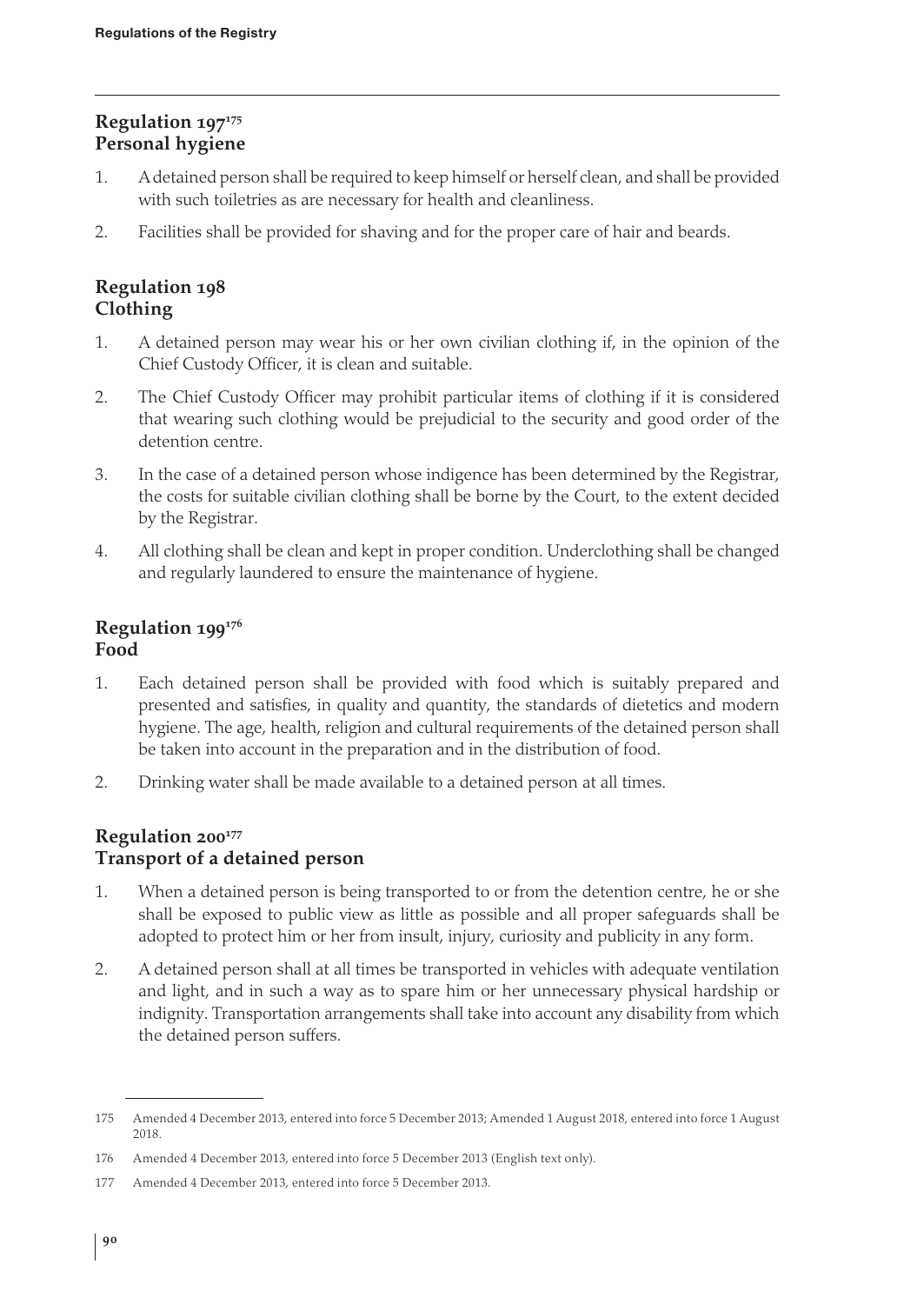3. These provisions shall apply *mutatis mutandis* in cases provided for in article 93, paragraph 7, and rule 192.

### **Regulation 201178 Segregation**

- 1. The Chief Custody Officer may order that a detained person be segregated from all or some of the other detained persons in order to maintain security and good order of the detention centre or for the safety of any person(s) therein. Such a measure can be resorted to only when it is necessary and proportionate. Segregation under this regulation is without prejudice to measures taken pursuant to regulation 202 *bis*.
- 2. The Chief Custody Officer shall inform the medical officer and report to the Registrar within 24 hours of the commencement of the segregation. The Registrar may revoke the segregation or vary the conditions thereof at any time.
- 3. Segregation shall not be used as a disciplinary measure.
- 4. No detained person may be kept in segregation for more than seven consecutive days without review. The Chief Custody Officer shall review all cases of segregation at least once a week and report thereon to the Registrar.
- 5. If further segregation is necessary in accordance with sub-regulation 1 above or requested in accordance with sub-regulation 7 below, the Chief Custody Officer shall report the matter to the Registrar before the end of the seven-day period, providing the reasons for its extension. Any such extension(s) of segregation shall not exceed seven days.
- 6. The Chief Custody Officer shall inform the medical officer of any incident arising during segregation.
- 7. In the circumstances referred to in sub-regulation 1, a detained person may ask to be segregated from all or some of the other detained persons. Upon receipt of such a request and the reason(s) for it, the Chief Custody Officer shall inform the medical officer, who shall inform the detained person of the consequences that segregation may have on his or her physical and mental health and ensure that he or she understands such consequences. The Chief Custody Officer shall then determine whether the requested segregation is acceptable and shall report the outcome to the Registrar. Sub-regulations 2 and 4-6 apply *mutatis mutandis*.
- 8. For the time the detained person is segregated, the Chief Custody Officer shall ensure that the detained person still enjoys access to meaningful human contact and, to the extent possible, enjoys his or her general entitlements under the present Regulations and the Regulations of the Court.
- 9. Segregation ordered or requested pursuant to this regulation shall be terminated as soon as the basis for it no longer exists.
- 10. Regulation 155 shall apply *mutatis mutandis* for the medical care and treatment of a segregated detained person.

<sup>178</sup> Amended 4 December 2013, entered into force 5 December 2013; Amended 1 August 2018, entered into force 1 August 2018.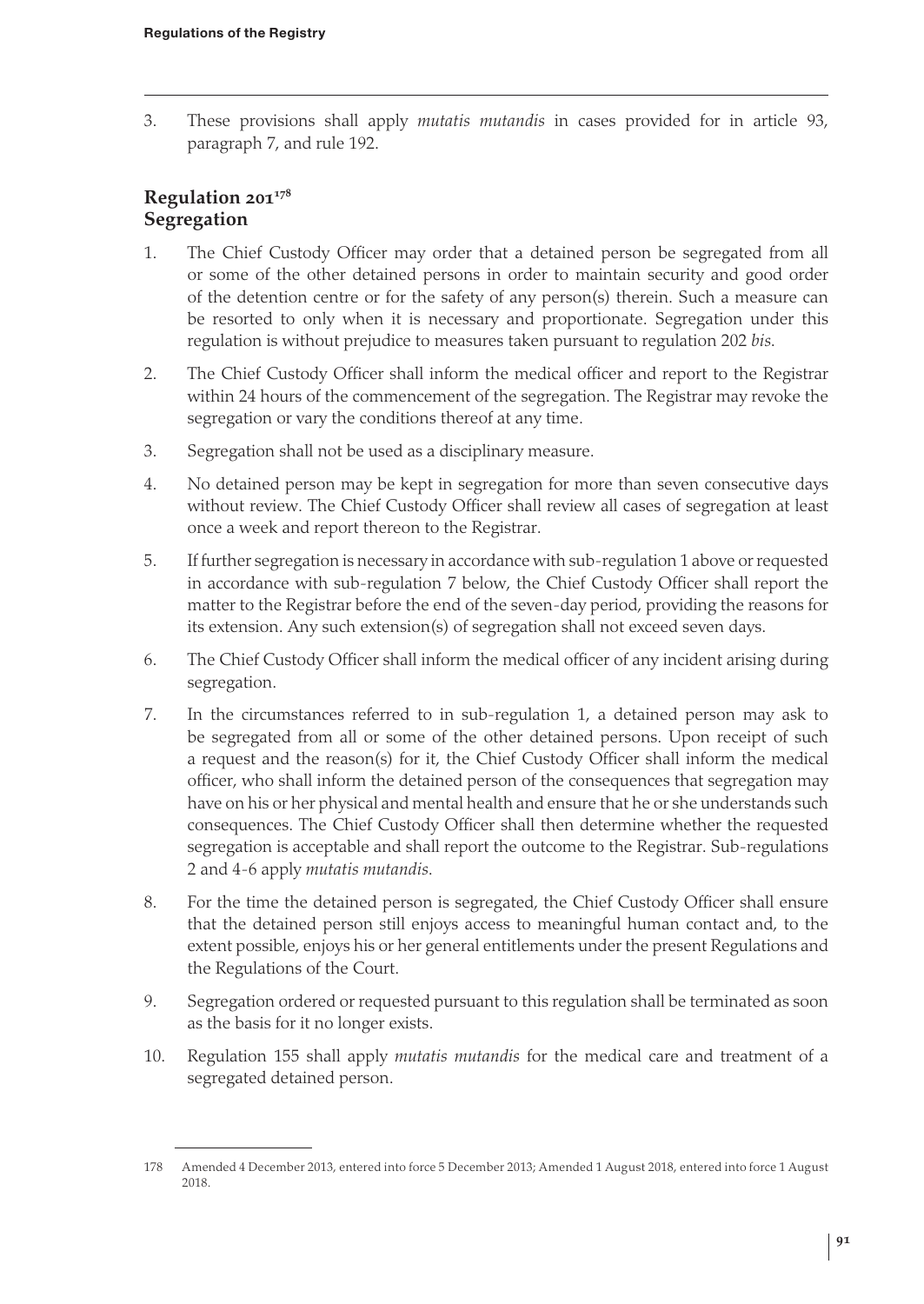# **Regulation 202179 Segregation of groups of detained persons**

- 1. The Chief Custody Officer may organise the use of communal areas of the detention centre and partitioning of cells so as to segregate certain groups of detained persons from others for the safety of one or more detained persons and for the proper conduct and operation of the detention centre. Such a measure can be resorted to only when it is necessary and proportionate.
- 2. Care shall be taken to ensure that all such groupings are treated on an equal basis to the extent possible, having regard to the number of detained persons falling within each group.
- 3. Segregations shall be reported to the Registrar, who may vary the nature, basis or conditions of such segregation.
- 4. Regulation 201, sub-regulations 4 to 10 shall apply *mutatis mutandis*.

### **Regulation 202** *bis***<sup>180</sup> Segregation in the interests of health**

- 1. In consultation with the medical officer, the Chief Custody Officer may order that a detained person be segregated from all or some of the other detained persons if he or she considers that it is in the interests of health.
- 2. The Chief Custody Officer shall report to the Registrar within 24 hours of the commencement of such segregation.
- 3. Segregation ordered pursuant to sub-regulation 1 shall be terminated as soon as the basis for it no longer exists. In any event, in consultation with the medical officer, the Chief Custody Officer shall review cases of segregation ordered pursuant to sub-regulation 1 every day and report thereon to the Registrar.
- 4. Regulation 155 shall apply *mutatis mutandis* for the medical care and treatment of the segregated detained person.
- 5. For the time the detained person is segregated, the Chief Custody Officer shall ensure that the detained person still enjoys access to meaningful human contact and, to the extent possible, enjoys his or her general entitlements under the present Regulations and the Regulations of the Court.

<sup>179</sup> Amended 4 December 2013, entered into force 5 December 2013; Amended 1 August 2018, entered into force 1 August 2018.

<sup>180</sup> Adopted 1 August 2018, entered into force 1 August 2018.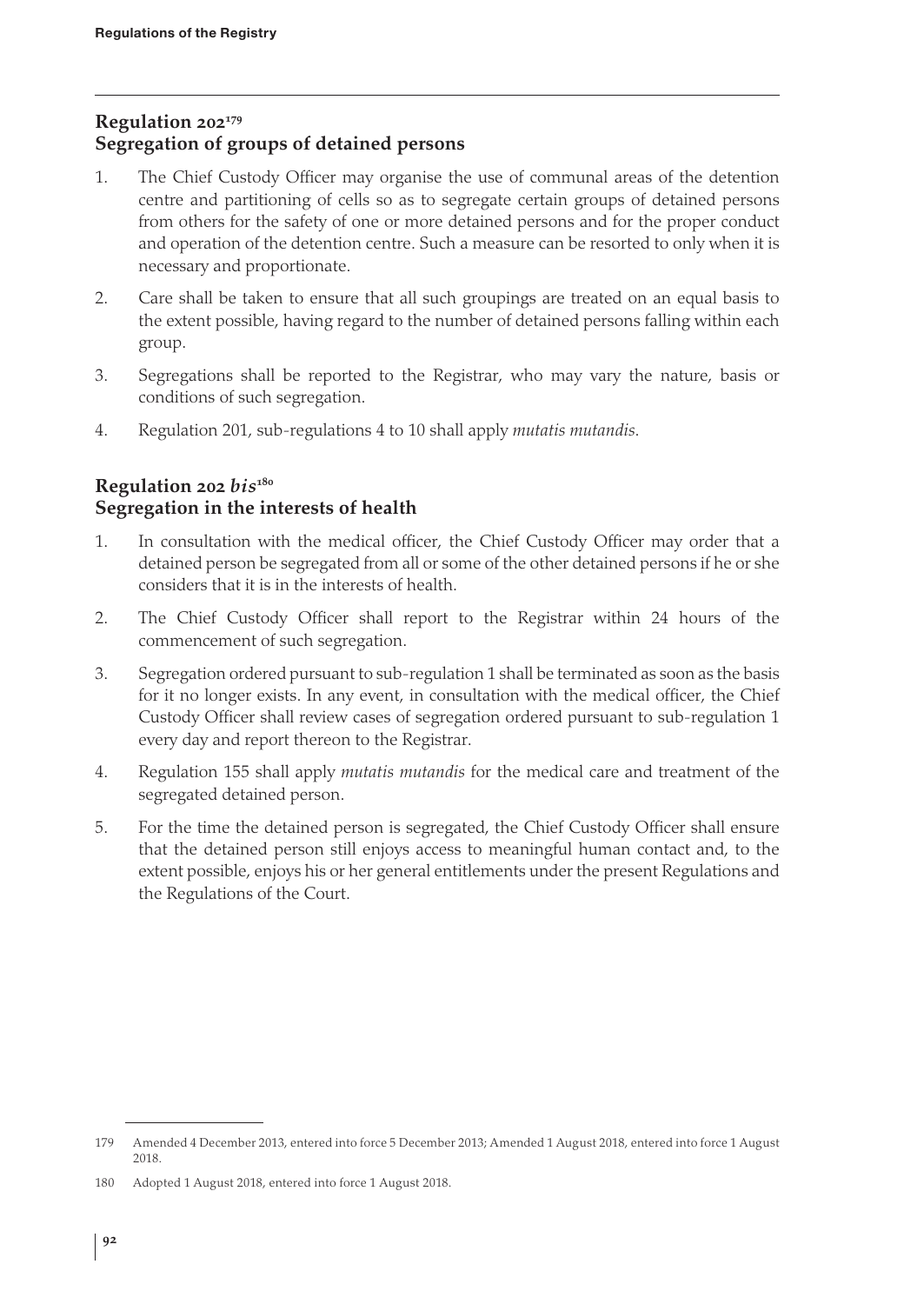## **Regulation 203181 Instruments of restraint**

- 1. Instruments of restraint shall never be used as a disciplinary measure. They shall never be used on women during labour, during childbirth and immediately after childbirth.
- 2. Chains or irons shall never be used. Handcuffs, restraint-jackets and other body restraints shall only be used in the following circumstances:
	- (a) As a precaution against escape during transport from and to the detention centre or from and to any other place;
	- (b) On purely medical grounds, by decision and under the exclusive supervision of the medical officer; or
	- (c) To prevent a detained person from inflicting injury to himself or herself or to others, or to prevent serious damage to property.
- 3. Instruments of restraint are to be imposed only when no lesser form of control would be effective to address the circumstances warranting their imposition. The instruments of restraint shall be the least intrusive method that is necessary and reasonably available to control the movement of the detained person, based on the circumstances.
- 4. In the event of any incident arising in the use of instruments of restraint, the Chief Custody Officer shall inform the medical officer and report to the Registrar, who shall report the matter to the Presidency.
- 5. Instruments of restraint shall be imposed only for the time period required. They shall be removed as soon as possible after the risks posed by unrestricted movement are no longer present. In cases falling within sub-regulations 2(b) or 2(c), a record of the time of application and removal of the instruments shall be kept.
- 6. If the use of any instrument of restraint is required under sub-regulation 2, the detained person shall be kept under constant and adequate supervision.

### **Regulation 204182 Situations in which the use of force may be necessary**

- 1. Force shall only be used against a detained person as a last resort. The staff of the detention centre shall use the minimum force necessary to restrain the detained person and restore order.
- 2. The staff of the detention centre may use force against a detained person in the following circumstances:
	- (a) In self-defence, or in defence of a detained person or any other person in the detention centre; or

<sup>181</sup> Amended 4 December 2013, entered into force 5 December 2013; Amended 1 August 2018, entered into force 1 August 2018.

<sup>182</sup> Amended 4 December 2013, entered into force 5 December 2013; Amended 1 August 2018, entered into force 1 August 2018.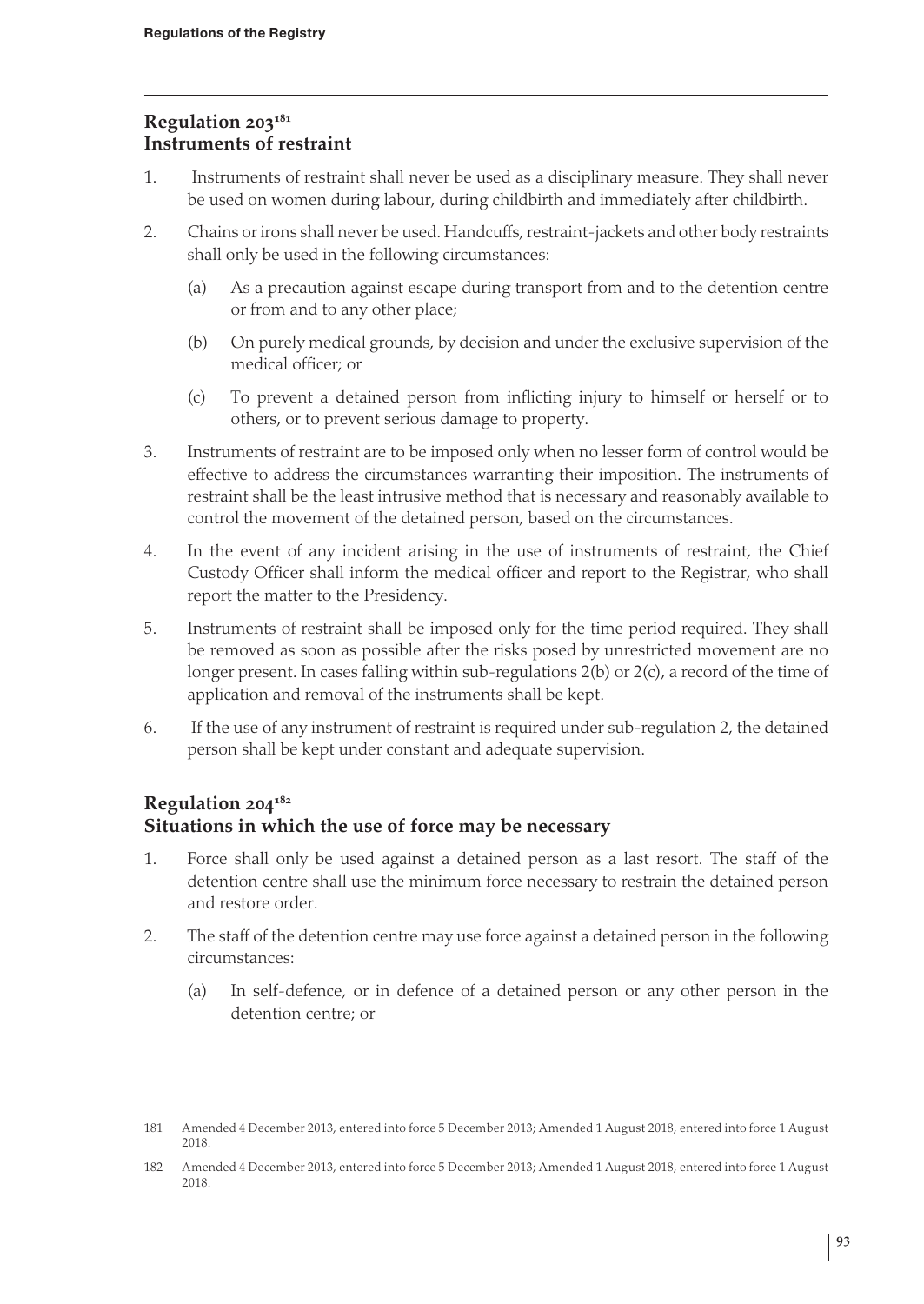- (b) In cases of:
	- (i) Attempted escape; or
	- (ii) Active or passive resistance to an order based upon these Regulations or any regulation regarding detention matters.
- 3. Members of staff who need to use force against a detained person in the course of their duty shall report the incident immediately to the Chief Custody Officer, who shall provide a report to the Registrar.
- 4. The Chief Custody Officer shall ensure that the detained person against whom force has been used is examined as soon as possible by the medical officer for the sole purpose of determining whether treatment is required. The medical examination shall be conducted in private and in the absence of any non-medical staff, save where requested by the medical officer, in which case the non-medical staff must not have been involved in the use of force as governed by the above sub-regulations. In case treatment is required, the medical officer shall take proper action.
- 5. The Chief Custody Officer shall ensure that the detained person against whom force has been used is thereafter examined under the conditions described in sub-regulation 4 by an external medical practitioner as soon as possible. Notwithstanding regulation 157, sub-regulation 1, costs for the medical examination by the external medical practitioner under the present regulation shall be borne by the Court.
- 6. The results of all medical examinations conducted under sub-regulations 4 and 5, including any relevant statement by the detained person shall be formally recorded and made available to:
	- (a) The detained person, in a language he or she fully understands and speaks;
	- (b) The Chief Custody Officer;
	- (c) The Registrar; and
	- (d) The Presidency.
- 7. The Chief Custody Officer shall keep a log of every instance of the use of force against a detained person.

#### **Regulation 205183 Isolation**

1. A detained person may only be confined to an isolation cell by order of the Chief Custody Officer in order to prevent the detained person from inflicting injury on himself or herself, or on another detained person, and, in exceptional circumstances, to preserve the security and good order of the detention centre. Such a measure may be resorted to only when it is absolutely necessary and proportionate, and where less restrictive measures, such as segregation, are not sufficient.

<sup>183</sup> Amended 1 August 2018, entered into force 1 August 2018 (formerly regulation 212, as amended 4 December 2013 and entered into force 5 December 2013).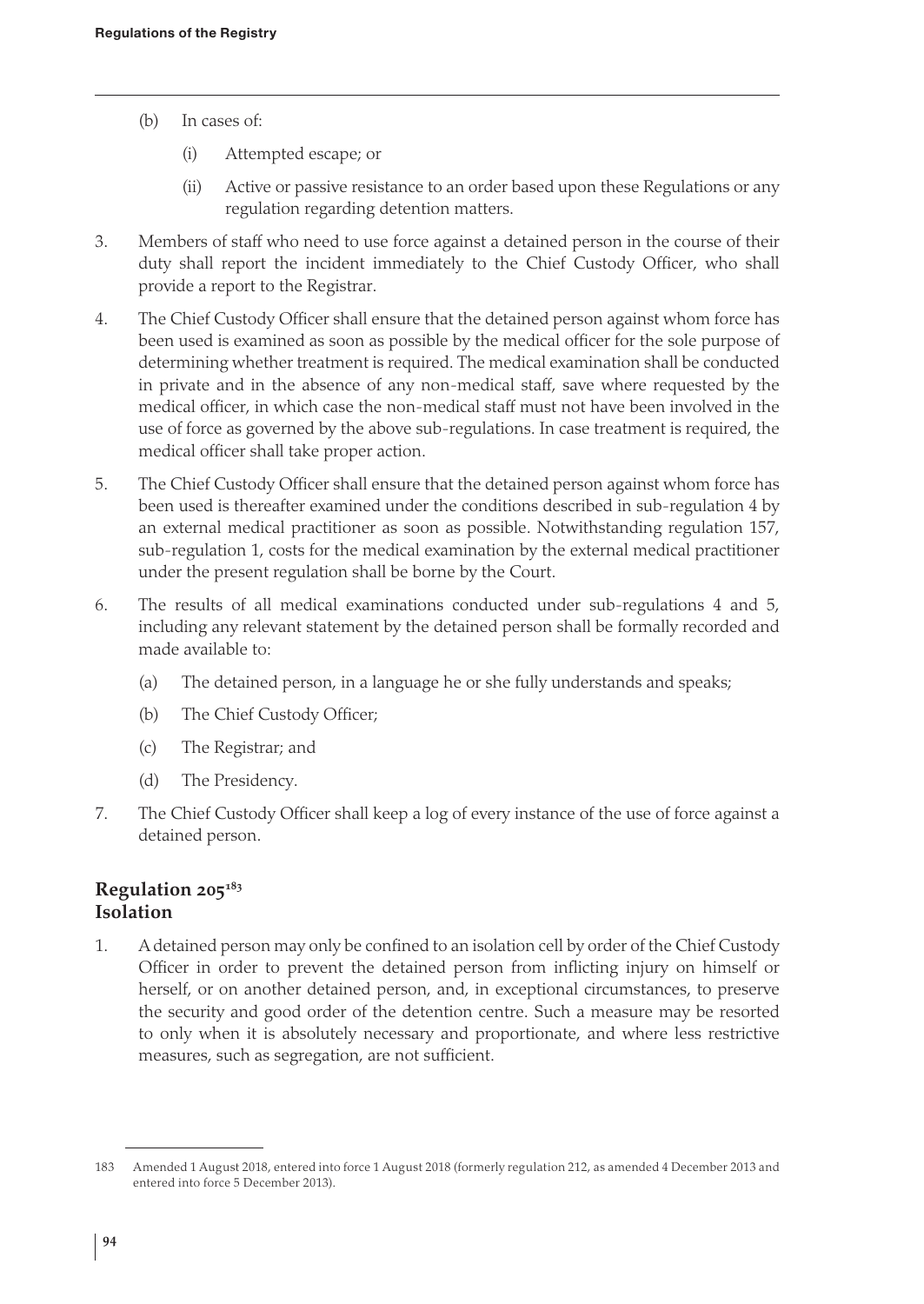- 2. Under no circumstances, shall isolation be used as a disciplinary measure.
- 3. The Chief Custody Officer shall keep a log of all events concerning the detained person's confinement to the isolation cell.
- 4. The Chief Custody Officer shall inform the medical officer of all cases of use of the isolation cell and shall report to the Registrar within 24 hours of the commencement of confinement to the isolation cell. The Registrar may revoke the isolation or vary the conditions thereof at any time.
- 5. No detained person may be kept in the isolation cell for more than seven consecutive days without review.
- 6. If further isolation is required in accordance with sub-regulation 1 above, the Chief Custody Officer shall report the matter to the Registrar before the end of the seven-day period.
- 7. Every extension of use of the isolation cell shall be subject to the same procedure as set out in sub-regulation 6.
- 8. A detained person who has been confined to the isolation cell shall be visited by the Chief Custody Officer or his or her deputy each day.
- 9. A detained person who has been confined to the isolation cell may request medical assistance at any time.
- 10. A detained person confined to isolation shall benefit, at minimum and on a voluntary basis, from at least one hour daily of suitable exercise in the open air, pursuant to regulation 165, and from at least two hours a day of meaningful human contact. Contact with family may not be prohibited on the sole ground that the detained person is confined to isolation.
- 11. Regulation 155 shall apply *mutatis mutandis* for the medical care and treatment of an isolated detained person.

### **Regulation 206184 Obligations incumbent on the Chief Custody Officer in respect of the use of the isolation cell**

- 1. The Chief Custody Officer shall immediately report all cases of use of the isolation cell to the Registrar, who shall in turn report the matter to the Presidency.
- 2. The Presidency may order the release of a detained person from the isolation cell at any time.

<sup>184</sup> Amended 1 August 2018, entered into force 1 August 2018, renumbered only (formerly regulation 213, as amended 4 December 2013 and entered into force 5 December 2013 (French text only)).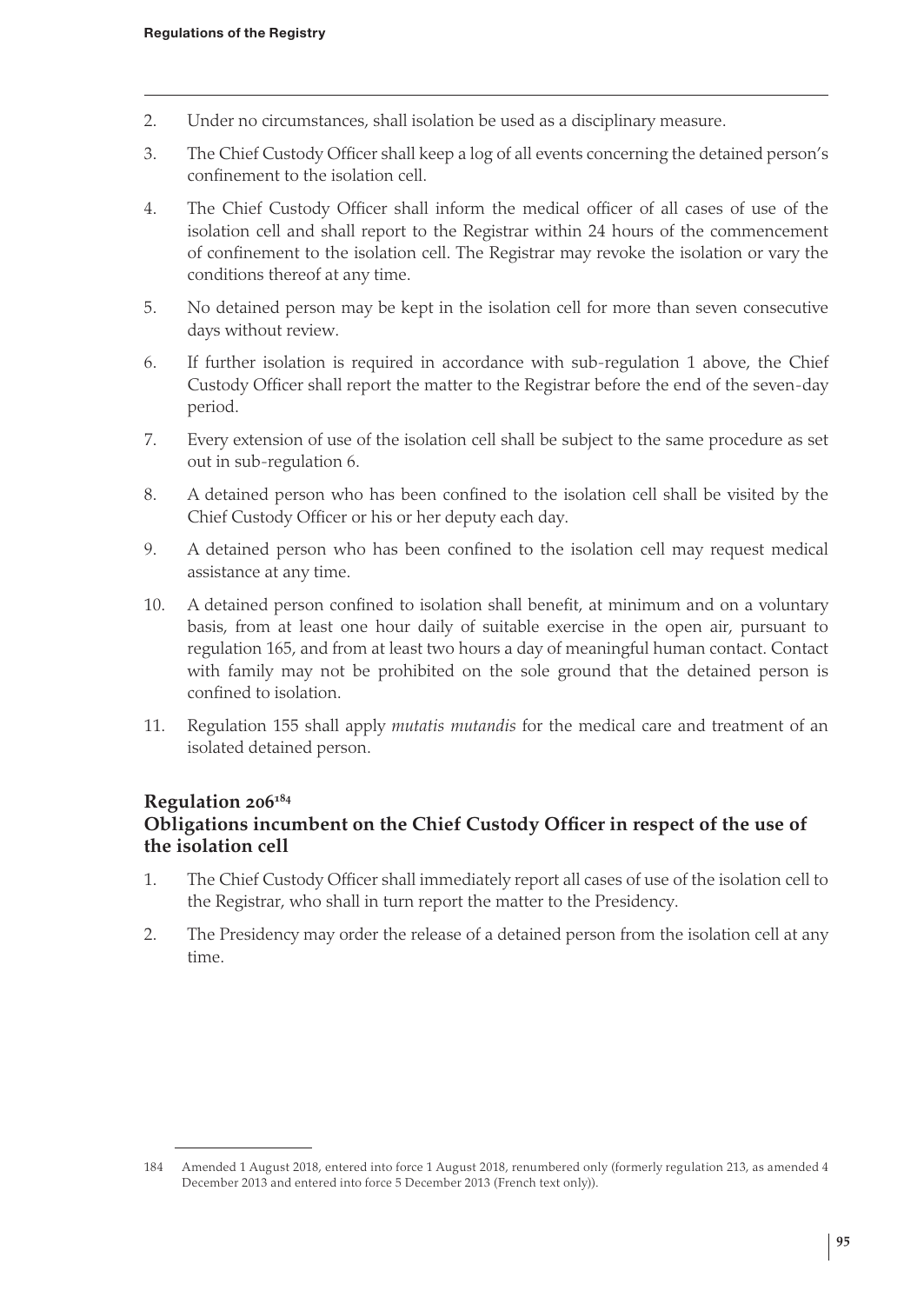### **Section 4 Discipline and Control**

#### **Regulation 207185 Supervision of detained persons**

Detained persons may be supervised by officers of either gender except for the purposes of regulation 194.

### **Regulation 208186 Prohibition of imposition of disciplinary measures without due process**

No disciplinary measures shall be imposed on a detained person without due process in accordance with these Regulations. The Chief Custody Officer shall ensure that the disciplinary measure is necessary and proportionate to the offence. Conduct of a detained person that is considered to be the direct result of his or her mental illness or intellectual disability shall not be sanctioned. No detained person shall be subjected to a disciplinary measure twice for the same act.

#### **Regulation 209187 Disciplinary offences**

The following conduct shall constitute a disciplinary offence:

- (a) Failure to obey an order or instruction given by a member of the staff of the detention centre;
- (b) Violent behaviour or aggression towards a member of staff of the detention centre, another detained person or any visitor to the detention centre;
- (c) Possession of any prohibited item or substance, as referred to in regulation 166, sub-regulations 2 or 6, or in regulation 167, sub-regulation 2;
- (d) Repeated misconduct after a warning has been given pursuant to regulation 213, sub- regulation (c);
- (e) Escape or attempted escape from custody;
- (f) Oral or written abuse directed at a member of staff of the detention centre, another detained person or any visitor to the detention centre;
- (g) Intentionally obstructing a member of staff in the execution of his or her duty, or any person who is at the detention centre for the purpose of working there, in the performance of his or her work;
- (h) Destroying or damaging any part of the detention centre or any property, other than his or her own; or

<sup>185</sup> Amended 1 August 2018, entered into force 1 August 2018, renumbered only (formerly regulation 205).

<sup>186</sup> Amended 1 August 2018, entered into force 1 August 2018 (formerly regulation 206).

<sup>187</sup> Amended 1 August 2018, entered into force 1 August 2018 (formerly regulation 207, as amended 4 December 2013 and entered into force 5 December 2013).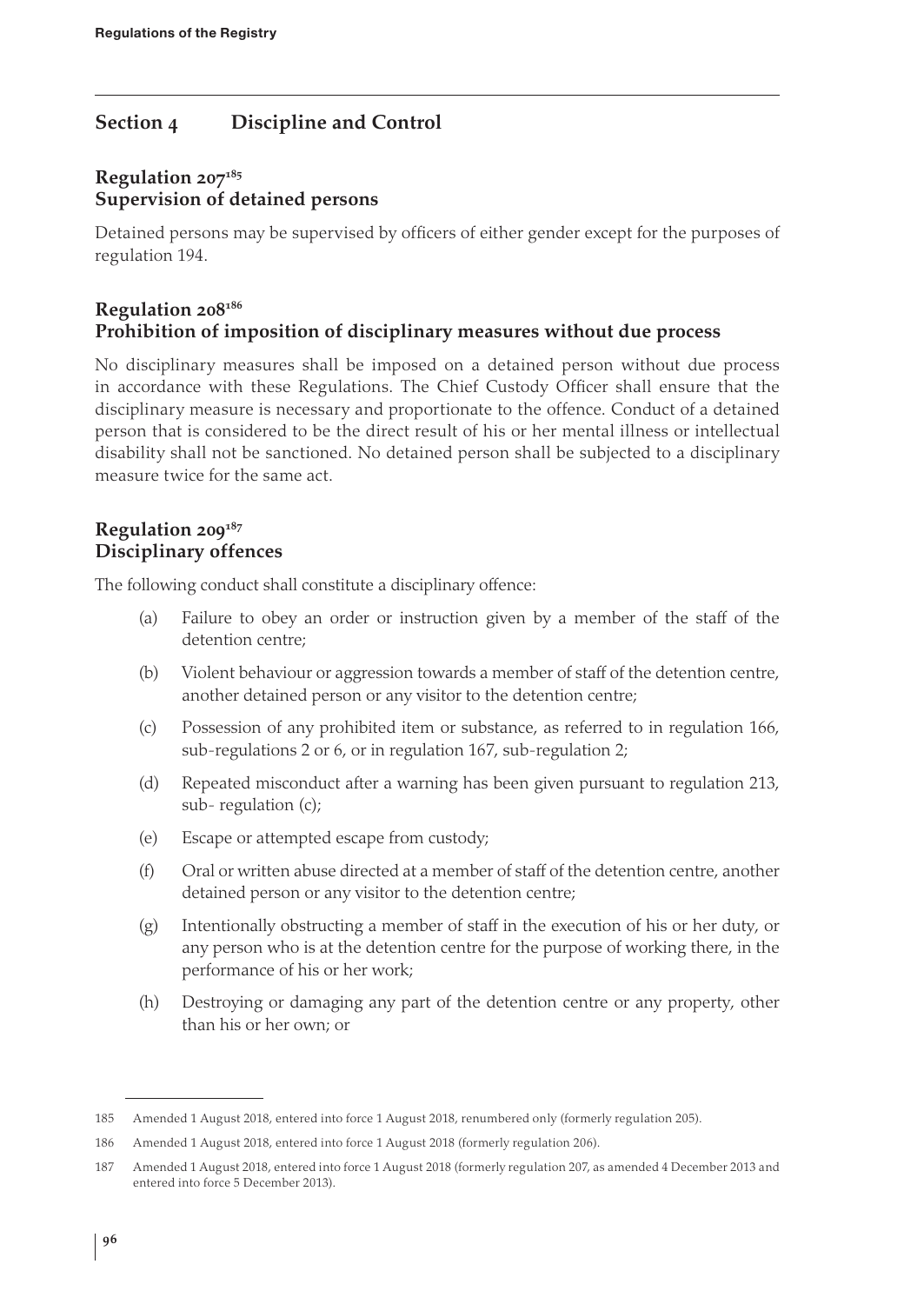(i) Inciting or attempting to incite another detained person to commit any of the foregoing offences.

### **Regulation 210188 Commencement of disciplinary procedure**

- 1. Where a detained person is suspected of committing any of the offences described in regulation 209, the Chief Custody Officer shall be immediately informed and, in accordance with these Regulations, shall determine whether the detained person should or should not be charged with the offence.
- 2. When it is necessary to charge a detained person with a disciplinary matter according to these Regulations, this shall be done no later than 48 hours from the time of the alleged offence or from the time the alleged offence was discovered save in exceptional circumstances.
- 3. The Chief Custody Officer shall promptly report all instances of misconduct to the Registrar, and a log shall be kept of the time and full details of the alleged offence.

### **Regulation 211189 Temporary segregation**

- 1. Where the Chief Custody Officer believes it to be necessary, the detained person who is to be charged with a disciplinary offence may be temporarily segregated from other detained persons in accordance with regulation 201.
- 2. Pending completion of the investigation of the alleged breach of discipline pursuant to regulation 212, the Chief Custody Officer may vary or revoke any such temporary segregation.
- 3. The Chief Custody Officer shall immediately report the matter to the Registrar, who shall report it to the Presidency.

### **Regulation 212190 Investigation of an alleged breach of discipline**

- 1. The Chief Custody Officer shall conduct an investigation of an alleged breach of discipline before imposing any punishment pursuant to regulation 213.
- 2. A detained person who is charged with a disciplinary offence, in accordance with regulation 210, sub-regulation 2 shall be informed of the charge and the evidence on which it is based at least 24 hours before a hearing by the Chief Custody Officer, so that he or she can consider any defence or explanation he or she may wish to make.

<sup>188</sup> Amended 1 August 2018, entered into force 1 August 2018, renumbered only (formerly regulation 208, as amended 4 December 2013 and entered into force 5 December 2013).

<sup>189</sup> Amended 1 August 2018, entered into force 1 August 2018, renumbered only (formerly regulation 209, as amended 4 December 2013 and entered into force 5 December 2013).

<sup>190</sup> Amended 1 August 2018, entered into force 1 August 2018, renumbered only (formerly regulation 210, as amended 4 December 2013 and entered into force 5 December 2013).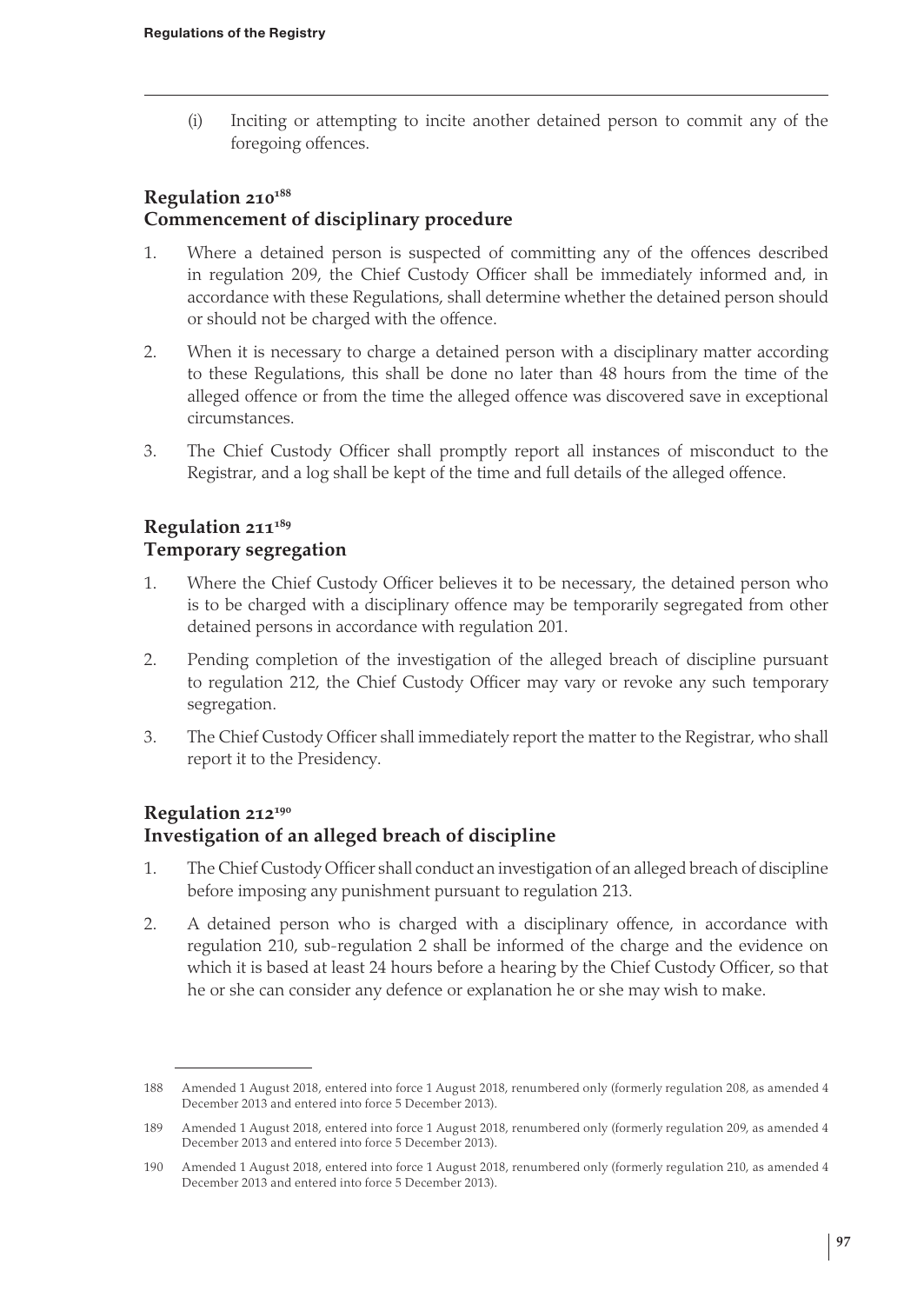3. In conducting the investigation, the Chief Custody Officer shall satisfy himself or herself that the detained person understands the charge and has had sufficient time to prepare his or her defence or explanation. He or she shall ensure that the detained person is given the opportunity to explain his or her behaviour, to call witnesses to give evidence on his or her behalf and to question those who give evidence against him or her. The Chief Custody Officer shall ensure that the services of an interpreter are available where necessary.

#### **Regulation 213191 Disciplinary measures**

The Chief Custody Officer may impose any of the following disciplinary measures, or all or any combination thereof:

- (a) Confiscation of an offending item;
- (b) Removal or reduction of privileges or of the use of personal possessions, e.g. television, radio or books, for a period not exceeding two weeks;
- (c) Oral or written warning;
- (d) Written notice of suspended punishment to come into effect immediately upon a further breach of these Regulations within a period of three months of the date of the initial offence;
- (e) Temporary loss of earnings, if applicable; and
- (f) Confinement to a cell, for a period not exceeding two weeks. Confinement to a cell shall be prohibited in the case of detained persons with mental or physical disabilities when their condition would be exacerbated by such a measure. The detained person shall benefit from meaningful human contact for at least two hours per day.

#### **Regulation 214192 Record of investigation and disciplinary measures imposed**

- 1. A written record of every investigation shall be kept and shall include verbatim details of the charge made, the evidence presented, the defence or explanation offered by the detained person, the Chief Custody Officer's finding, the disciplinary measure imposed and the reasons thereof.
- 2. In the event of the imposition of disciplinary measures, a copy of the record shall be provided to the detained person in one of the working languages of the Court. If he or she does not understand the language in which the measures and reasons therefor are stated, a translation into a language he or she fully understands and speaks shall be provided as soon as possible and, in any event, no later than four working days after the disciplinary measures are imposed.

<sup>191</sup> Amended 1 August 2018, entered into force 1 August 2018 (formerly regulation 211 as amended 4 December 2013 and entered into force 5 December 2013).

<sup>192</sup> Amended 4 December 2013, entered into force 5 December 2013.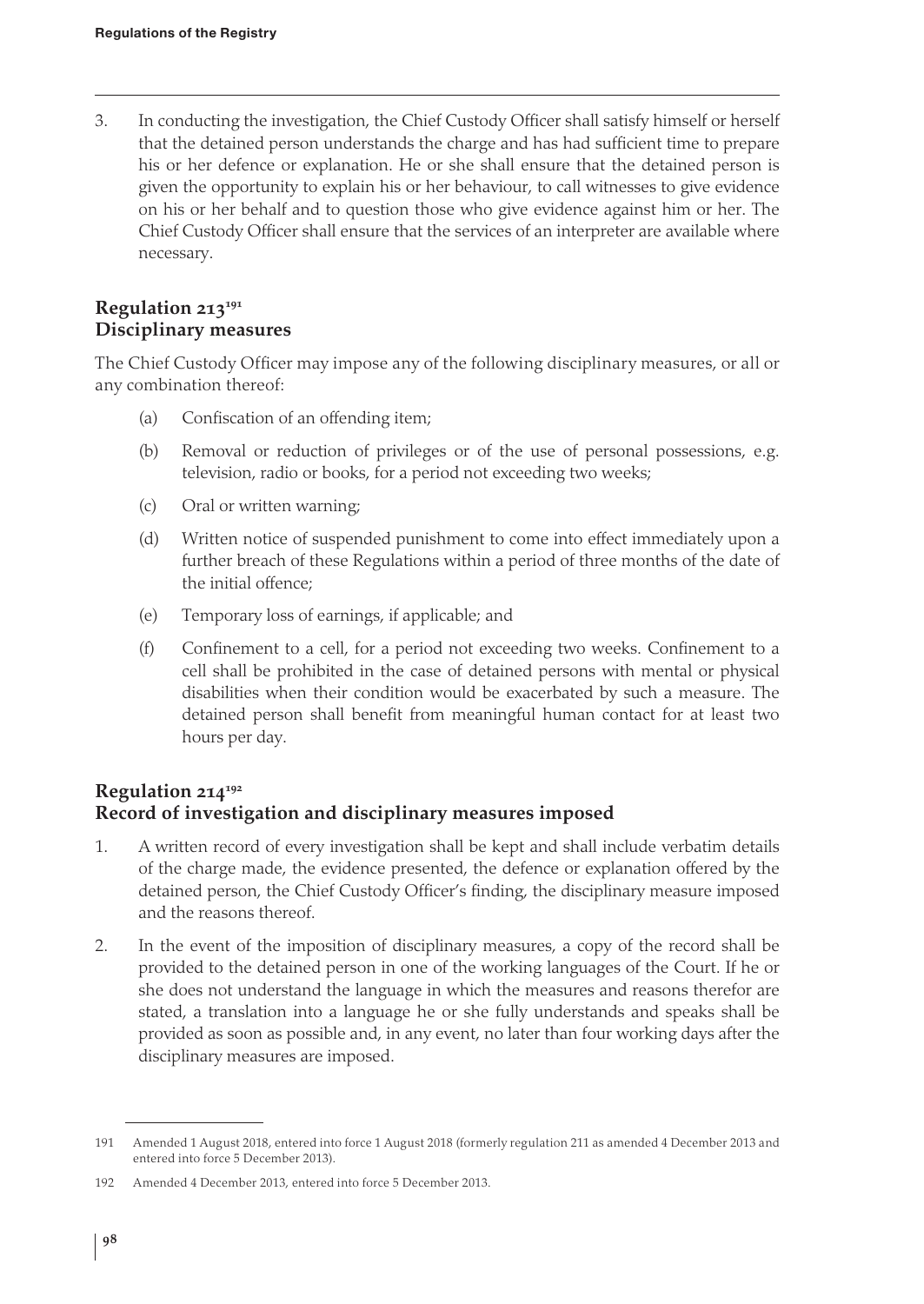# **Regulation 215193 Right to address the Registrar**

- 1. The detained person shall be informed of his or her right to address the Registrar on the issue of both the determination of a disciplinary offence and the disciplinary measure(s) imposed by the Chief Custody Officer.
- 2. Within four calendar days of the notification of the imposition of the disciplinary measure in accordance with regulation 214, the detained person shall give written notice to the Chief Custody Officer of his or her wish to address the Registrar.
- 3. The Chief Custody Officer shall record such notice and inform the Registrar immediately thereof.
- 4. The detained person may request the Registrar to review the determination of the disciplinary offence and/or the disciplinary measure(s) within fourteen calendar days of giving notice to the Chief Custody Officer.
- 5. The Registrar shall decide upon the detained person's request within fourteen calendar days of the date of receipt.
- 6. Counsel for the detained person may assist him or her in connection with any such request. Where the detained person does not have appointed counsel, he or she may be assisted by the duty counsel.
- 7. Any disciplinary measure imposed by the Chief Custody Officer shall continue in full force and effect pending the decision of the Registrar, unless otherwise decided by the latter.
- 8. The decision of the Registrar shall be notified to the detained person in a language the detained person fully understands and speaks.
- 9. The Registrar may order the restoration of confiscated items or privileges, repayment of any fine imposed, cancellation of any warning or suspended disciplinary measures or end of confinement to the cell. The Registrar may take any other action he or she sees fit in the circumstances.

### **Regulation 216194 Right to address the Presidency**

- 1. A detained person shall be informed of his or her right to address the Presidency concerning the decision taken by the Registrar.
- 2. The detained person may request judicial review of the decision of the Registrar within fourteen calendar days of its notification.

<sup>193</sup> Amended 4 December 2013, entered into force 5 December 2013; Amended 1 August 2018, entered into force 1 August 2018.

<sup>194</sup> Amended 4 December 2013, entered into force 5 December 2013; Amended 1 August 2018, entered into force 1 August 2018.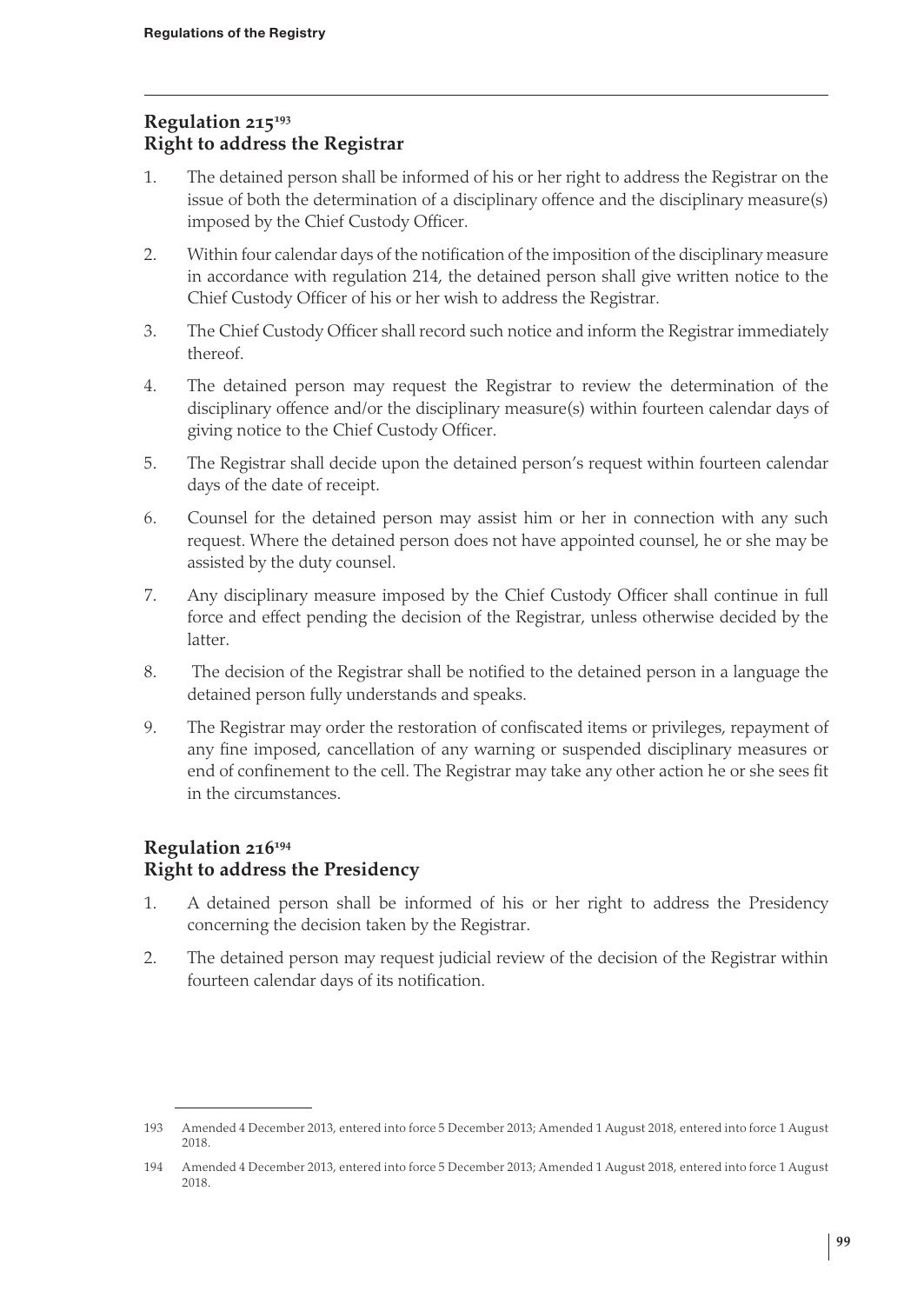- 3. No later than two working days after the Presidency has been seized of the matter, the Registrar shall file before the Presidency the entire record of the investigation, as described under regulation 214, sub-regulation 1, the request(s) for review and the decision taken by the Registrar.
- 4. Applications for judicial review before the Presidency pursuant to this regulation shall be considered promptly.
- 5. Counsel for the detained person may assist him or her in connection with any such request. Where the detained person does not have appointed counsel, he or she may be assisted by the duty counsel.
- 6. Any disciplinary measure(s) imposed by the Chief Custody Officer and upheld by the Registrar shall continue in full force and effect pending the decision of the Presidency, unless otherwise decided by the latter.
- 7. The Presidency may order the restoration of confiscated items or privileges, repayment of any fine imposed, cancellation of any warning or suspended disciplinary measures or end of confinement to the cell. The Presidency may take any other action it sees fit in the circumstances.

### Section 5 Complaints Procedure<sup>195</sup>

#### **Regulation 217196 General provisions**

- 1. At any time, a detained person may make a complaint against any matter concerning his or her detention.
- 2. Such complaints shall be made in writing. If a detained person is unable to make a complaint in writing, the Chief Custody Officer shall record the complaint in writing for the detained person. A detained person may discontinue a complaint at any time, in writing.
- 3. At all times during the procedure, the detained person shall be entitled to:
	- (a) The assistance of his or her counsel. Where the detained person has no appointed counsel, he or she may be assisted by the duty counsel; and
	- (b) Request the variation of any applicable time limit, for good cause.
- 4. A complaint under regulation 218, sub-regulation 1, an application for review under regulation 219, sub-regulation 1 and an application for judicial review under regulation 220, sub-regulation 1 shall not be censored by the staff of the detention centre and shall be transmitted to the Chief Custody Officer, the Registrar or the Presidency, as appropriate, without delay.

<sup>195</sup> Section 5 has been re-structured as part of the amendments of 1 August 2018, which entered into force 1 August 2018. Former regulations 216 *bis*, 217, 218, 219. 220, 220 *bis*, 221 and 222 have been deleted and replaced in their entirety by the regulations below. For amendment history of the deleted regulations, refer to previous versions of the Regulations.

<sup>196</sup> Adopted 1 August 2018, entered into force 1 August 2018.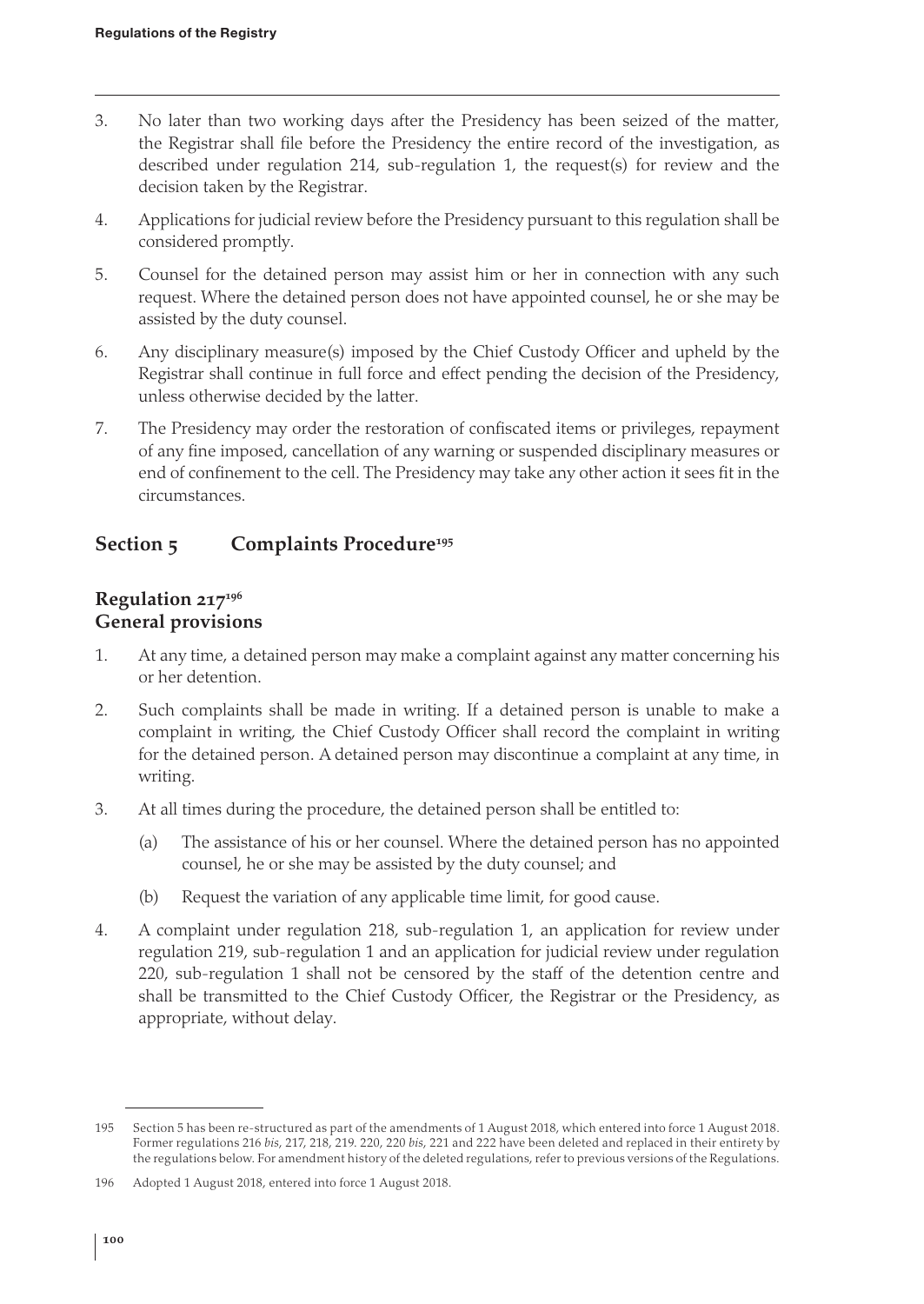- 5. All decisions on complaints shall be made in writing.
- 6. The time limits prescribed in this section shall be calculated in the manner set out in regulation 33 of the Regulations of the Court.

#### **Regulation 218197 Procedure for complaints concerning detention**

- 1. A complaint under regulation 217, sub-regulation 1 shall be addressed to the Chief Custody Officer, unless it concerns a decision or order which has been made by the Registrar, in which case it shall be addressed directly to the Registrar.
- 2. In confidential matters, a detained person may make a sealed written complaint. If, in order to properly consider or investigate the matter, it is necessary to make the content of the complaint known to a staff member of the detention centre, the detained person shall be so informed.
- 3. The Chief Custody Officer or the Registrar, as the case may be, shall promptly acknowledge receipt of the complaint in writing.
- 4. The Chief Custody Officer or the Registrar, as the case may be, shall consider and, where relevant, investigate the complaint thoroughly and efficiently, seeking the views of all persons involved.
- 5. The Chief Custody Officer or the Registrar, as the case may be, shall take a decision on the complaint within 14 calendar days of receipt.
- 6. Decisions of the Chief Custody Officer on complaints are subject to review by the Registrar pursuant to regulation 219. Decisions of the Registrar on complaints are subject to judicial review by the Presidency pursuant to regulation 220.

#### **Regulation 219198 Procedure for review by the Registrar of decisions made by the Chief Custody Officer**

- 1. Where the decision on the complaint has been taken by the Chief Custody Officer under regulation 218, sub-regulation 5, the detained person may address the Registrar for review of the decision, using the standard approved form, within 7 calendar days of notification of the decision. A detained person may address the Registrar on a confidential basis, in which case regulation 218, sub-regulation 2 shall apply.
- 2. The Registrar shall promptly acknowledge receipt of the request for review in writing.
- 3. The Registrar shall consider the complaint anew and shall take a decision thereon, in writing, within 14 calendar days of the request for review.
- 4. Decisions of the Registrar on requests for review are subject to judicial review by the Presidency pursuant to regulation 220.

<sup>197</sup> Adopted 1 August 2018, entered into force 1 August 2018.

<sup>198</sup> Adopted 1 August 2018, entered into force 1 August 2018.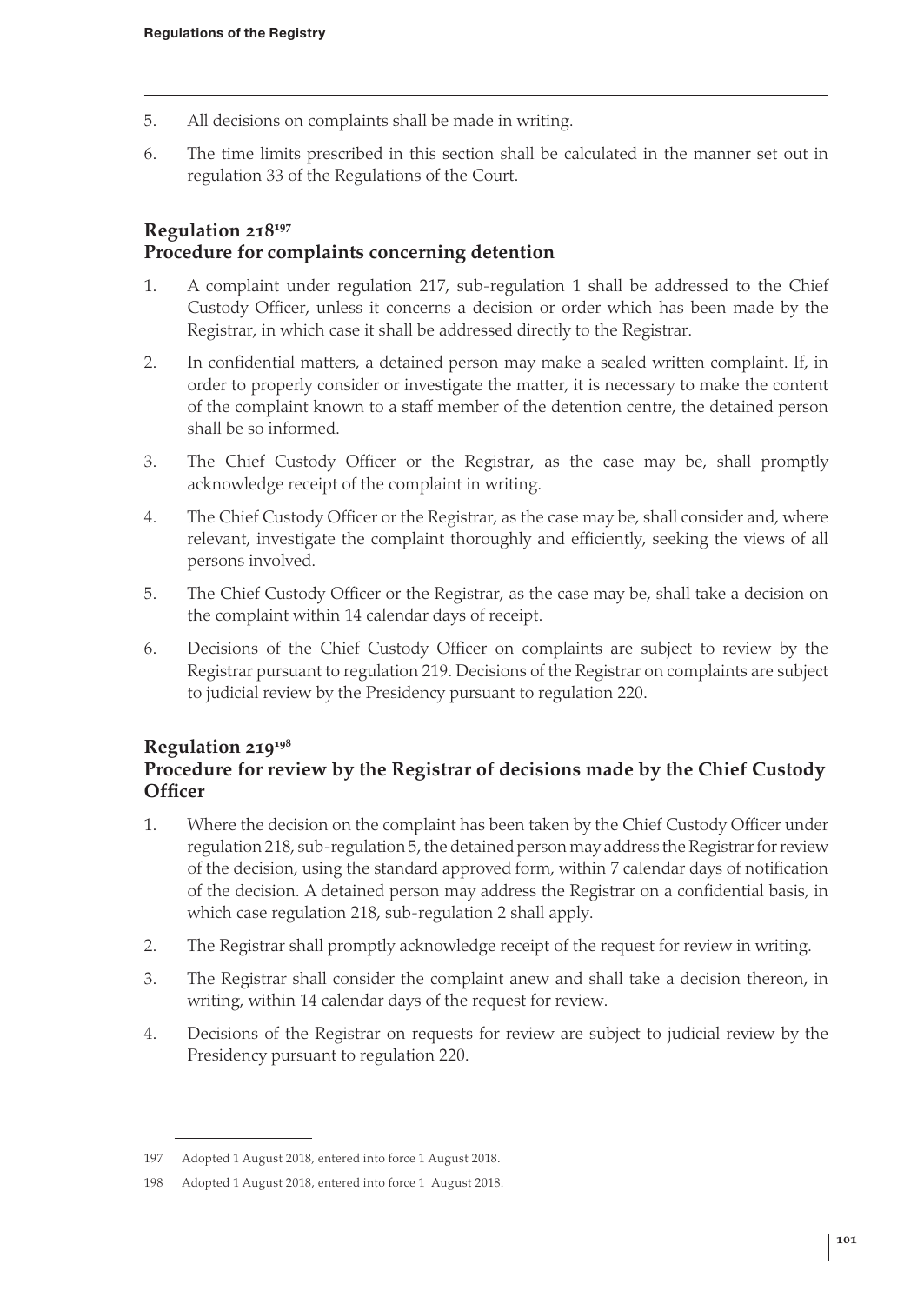## **Regulation 220199 Procedure for judicial review by the Presidency of decisions taken by the Registrar**

- 1. The detained person may apply to the Presidency for judicial review of a decision of the Registrar taken under either regulation 218, sub-regulation 5 or regulation 219, subregulation 3, within 7 calendar days of its notification.
- 2. The detained person may make his or her application before the Presidency on a confidential basis, in which case he or she shall state the factual and/or legal basis for such classification, in accordance with regulation 23bis, sub-regulation 1 of the Regulations of the Court.
- 3. No later than two working days after the Presidency has been seized of the matter, the Registrar shall file before the Presidency: the complaint made under regulation 218, sub-regulation 1, the request for review made under regulation 219, sub-regulation 1 (if any), the impugned decision(s) and any other supporting documents, including all information obtained in the course of the investigation or consideration of the complaint.
- 4. The Registrar may file observations in relation to the application for judicial review within 7 calendar days of its notification.
- 5. Applications for judicial review before the Presidency pursuant to this regulation shall be considered promptly.

## **Regulation 221200 Log of complaints**

- 1. A log shall be kept by the Chief Custody Officer of all complaints and of the action taken in respect thereof. The log shall include:
	- (a) The name of the detained person;
	- (b) The complaint reference number;
	- (c) The date and time the complaint was received;
	- (d) The nature of the complaint;
	- (e) A copy of all decisions taken pursuant to regulation 218, sub-regulation 5, regulation 219, sub-regulation 3 and regulation 220;
	- (f) Any relevant information concerning the implementation of all decisions referred to in sub-regulation  $(1)(e)$ ; and
	- (g) If a complaint is discontinued by a detained person, the time and date of such discontinuance.

<sup>199</sup> Adopted 1 August 2018, entered into force 1 August 2018.

<sup>200</sup> Adopted 1 August 2018, entered into force 1 August 2018.